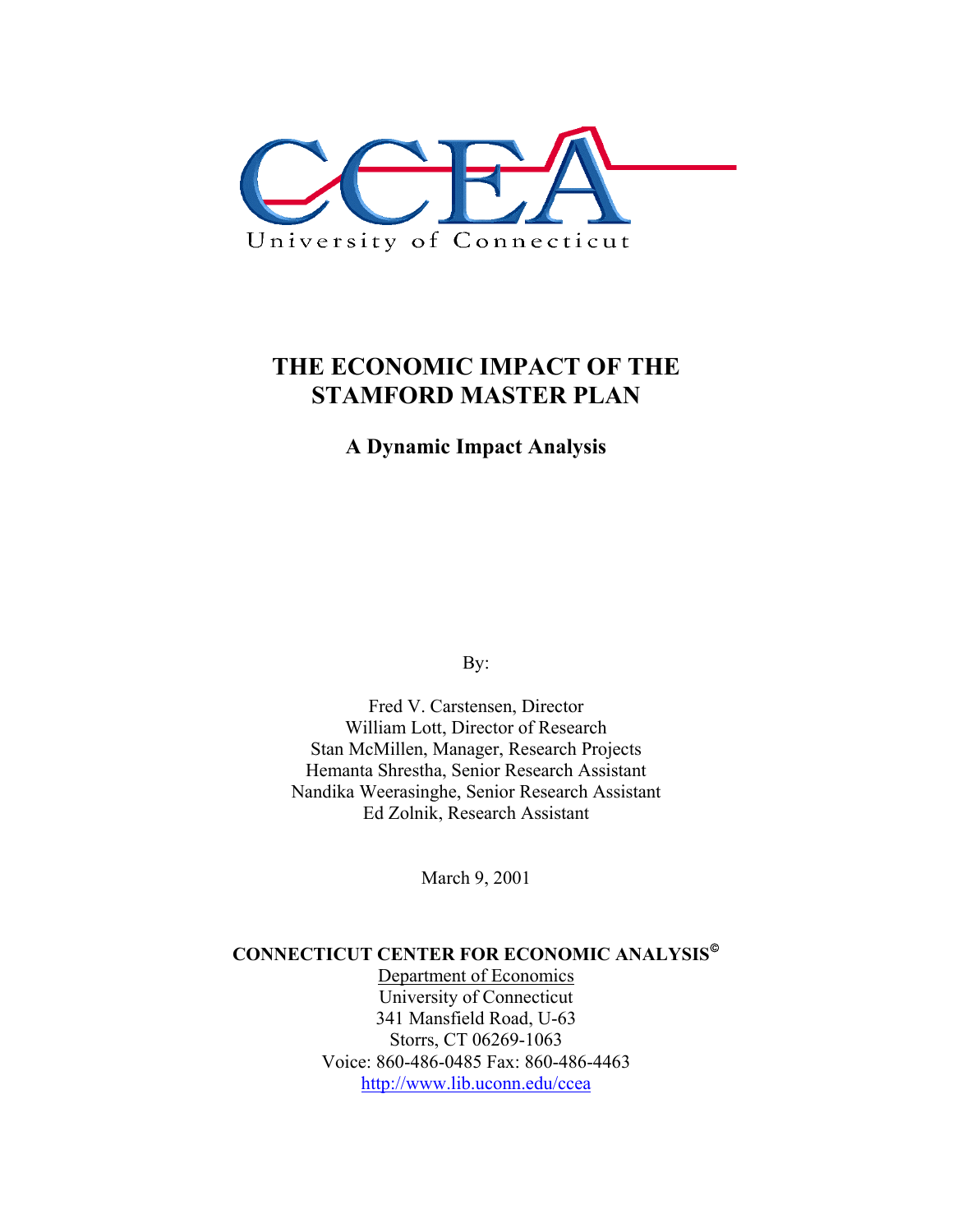#### **Executive Summary: The Economic Impact of the Stamford Master Plan**

 The Regional Plan Association (RPA) of New York City contracted with the Connecticut Center for Economic Analysis at the University of Connecticut to perform a dynamic analysis of the economic impact of the Stamford Master Plan developments on the City of Stamford. The analysis examines the effects of three possible build-out scenarios for the City. Driven by employment forecasts, the identified investments in each scenario take place within Stamford proper, and we estimate the economic impact for Fairfield County and for the City.

Each build-out scenario uses employment data for specific sectors in Stamford provided by RPA as the input for the simulation (Tables A, B, and C below). RPA calls these the "No Growth" scenario, the "Current Trend/RPA Baseline" scenario, and the "Global Financial Center" scenario. We present the economic impact for each scenario (the results of the increased investments and employment) in terms of key economic variables, including total employment, gross regional product, personal income, population, housing demand, and in fiscal terms of induced government spending and tax revenues (Tables I, II and III below).

The "No Growth" scenario represents slow growth in the region's economic activity. Aggregate population and employment levels rise very slowly over the long run. Finance and business service jobs grow, manufacturing declines, and retail and personal services grow slowly, reflecting fewer workers and potential customers. Major corporate relocations to Stamford are rare, and any relocations or expansions taking place after 2005 fill existing office space instead of stimulating new development.

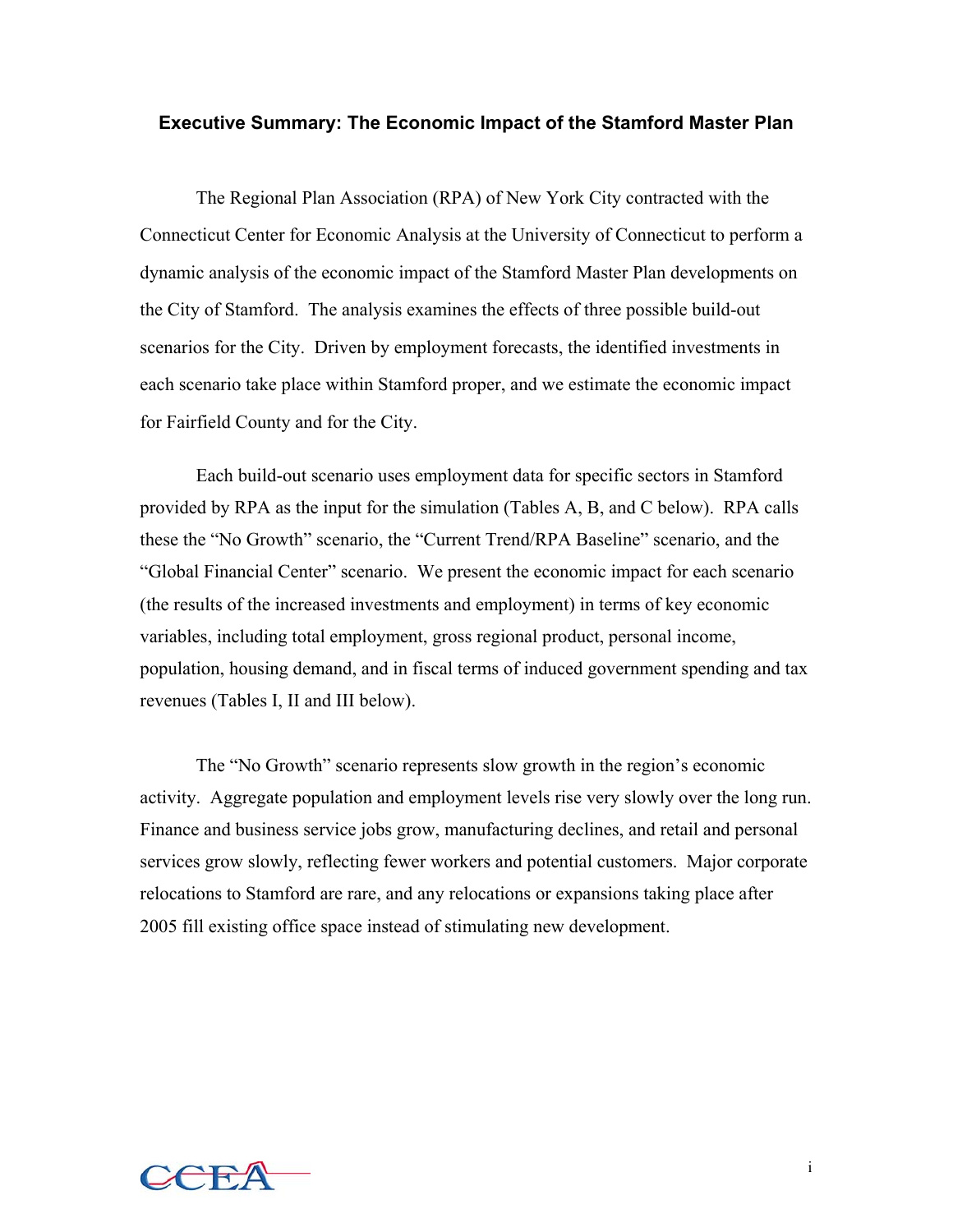|                                 |       | TWO OTOWILL DUCHALIU |       |       |       |
|---------------------------------|-------|----------------------|-------|-------|-------|
| Sector                          | 2000  | 2005                 | 2010  | 2015  | 2020  |
| <b>Total Nonfarm Employment</b> | 84200 | 88400                | 89400 | 90300 | 91100 |
| Construction                    | 2600  | 2300                 | 2100  | 1900  | 1700  |
| Manfacturing                    | 11700 | 10900                | 10200 | 9700  | 9300  |
| <b>TCPU</b>                     | 6000  | 6000                 | 6200  | 6300  | 6300  |
| Whole sale trade                | 5700  | 5700                 | 5800  | 5900  | 6000  |
| <b>Retail Trade</b>             | 10000 | 10600                | 10400 | 10200 | 10000 |
| <b>FIRE</b>                     | 13000 | 15400                | 15200 | 14800 | 14500 |
| <b>Busines Services</b>         | 16200 | 18000                | 19700 | 21300 | 22800 |
| <b>Other Services</b>           | 13000 | 13500                | 13900 | 14300 | 14700 |
| Government                      | 6000  | 6000                 | 5900  | 5900  | 5800  |

Table A: Employment (Jobs) Projections for Stamford No Growth Scenario

The "Current Trend" scenario represents small and anticipated growth in the financial and business services sectors and maintains the decline in the manufacturing sector, but at a more moderate rate compared to the 1990s. Housing and transportation are the major constraints on growth, and policy changes do not cause Stamford's current growth rate to be exceeded. Stamford's competitiveness within the U.S. and the Tri-State region will remain approximately the same as the current level, with its proximity to Manhattan, its highly skilled workforce and its network of high value added service firms continuing to be its major advantages. The other two scenarios are compared to this one in the impact analysis; hence it is also referred to as the "RPA Baseline" scenario.

| Current Trend/RPA Basemie Scenario |       |       |       |       |       |
|------------------------------------|-------|-------|-------|-------|-------|
| Sector                             | 2000  | 2005  | 2010  | 2015  | 2020  |
| <b>Total Nonfarm Employment</b>    | 84200 | 91100 | 94200 | 97200 | 99600 |
| Construction                       | 2600  | 2700  | 2400  | 2200  | 2000  |
| Manfacturing                       | 11700 | 11200 | 10700 | 10300 | 9800  |
| <b>TCPU</b>                        | 6000  | 6200  | 6400  | 6500  | 6500  |
| Whole sale trade                   | 5700  | 6000  | 6300  | 6600  | 6700  |
| <b>Retail Trade</b>                | 10000 | 10600 | 11000 | 11400 | 11800 |
| <b>FIRE</b>                        | 13000 | 16400 | 16400 | 16100 | 15900 |
| <b>Busines Services</b>            | 16200 | 18500 | 20700 | 22800 | 24800 |
| <b>Other Services</b>              | 13000 | 13500 | 14400 | 15400 | 16300 |
| Government                         | 6000  | 6000  | 5900  | 5900  | 5800  |

Table B: Employment (Jobs) Projections for Stamford Current Trend/RPA Baseline Scenario

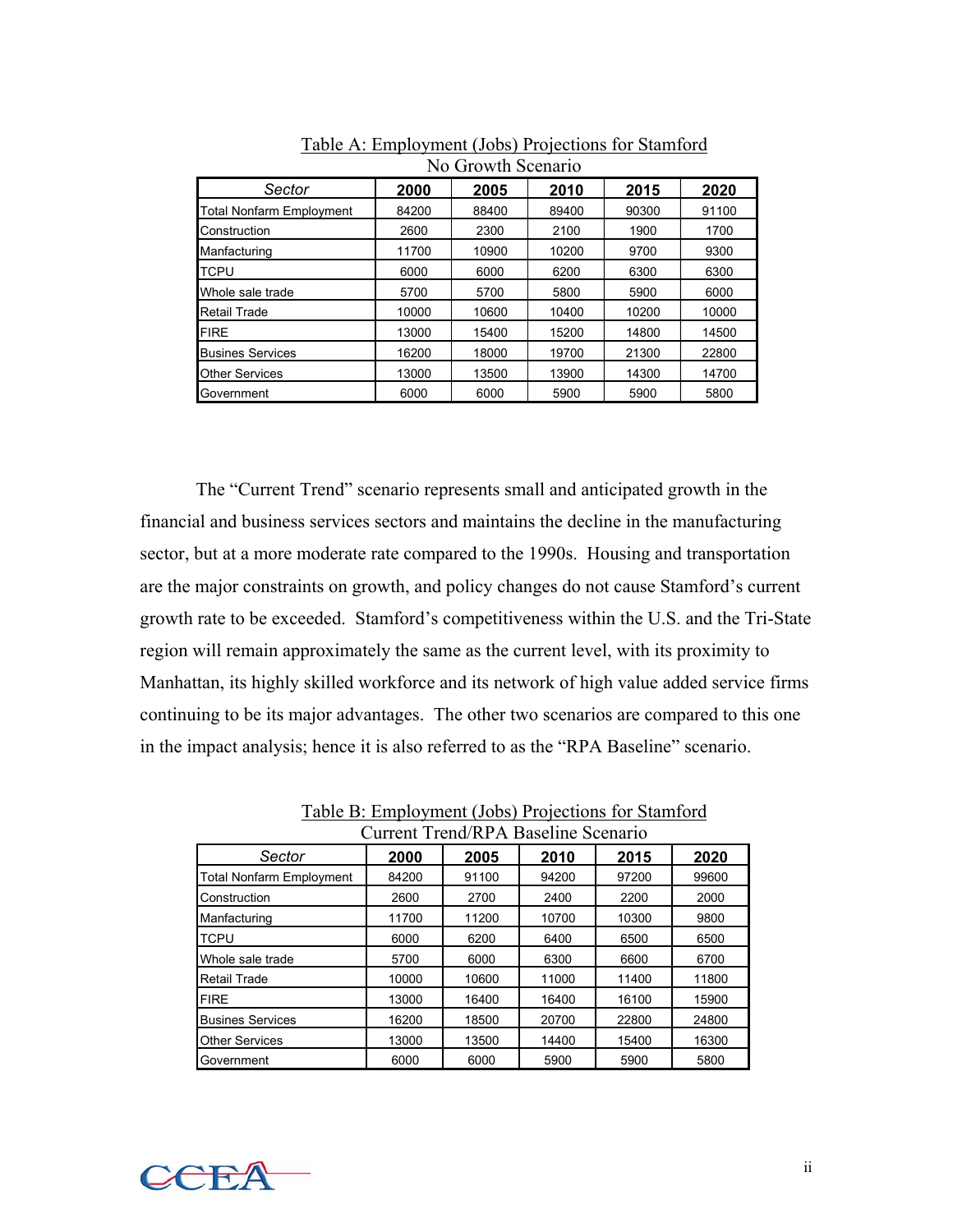The "Global Financial Center" scenario represents the potential development of the region as an international financial hub, and exhibits a strong expansion in the finance, insurance and real estate (FIRE) sectors. There is aggressive office development in the downtown area accompanied by substantial employment growth, and substantial population growth within the city and faster population growth in nearby locations. The availability and cost of housing and transportation to surrounding towns are improved following the implementation of successful development policies. Three to four major corporate relocations to Stamford occur, establishing the city as a distinct global financial center, separate from New York City, and stimulating stronger growth in neighboring areas.

| <u>sivour i manoiar conter soonario</u> |       |       |       |        |        |
|-----------------------------------------|-------|-------|-------|--------|--------|
| Sector                                  | 2000  | 2005  | 2010  | 2015   | 2020   |
| <b>Total Nonfarm Employment</b>         | 84200 | 91100 | 99000 | 105700 | 111100 |
| Construction                            | 2600  | 2700  | 3000  | 3000   | 2800   |
| Manfacturing                            | 11700 | 11200 | 10700 | 10300  | 9800   |
| <b>I</b> TCPU                           | 6000  | 6200  | 6800  | 7100   | 7300   |
| Whole sale trade                        | 5700  | 6000  | 6300  | 6600   | 6700   |
| <b>Retail Trade</b>                     | 10000 | 10600 | 11400 | 12200  | 12800  |
| <b>FIRE</b>                             | 13000 | 16400 | 18400 | 19600  | 20700  |
| <b>Busines Services</b>                 | 16200 | 18500 | 21500 | 24400  | 27100  |
| <b>Other Services</b>                   | 13000 | 13500 | 14800 | 16200  | 17400  |
| Government                              | 6000  | 6000  | 6100  | 6300   | 6500   |

Table C: Employment (Jobs) Projections for Stamford Global Financial Center Scenario

### **RESULTS**

 $\overline{a}$ 

The  $REMI<sup>1</sup>$  model provides impact forecasts for Fairfield County (and Connecticut's seven other counties) under the No Growth, Current Trend/RPA Baseline and Global Financial Sector development scenarios. These results are used to estimate the impact on the City of Stamford.

<sup>&</sup>lt;sup>1</sup> The gold standard, regional, dynamic impact model created and maintained by Regional Economic Models, Inc. of Amherst, Massachusetts.

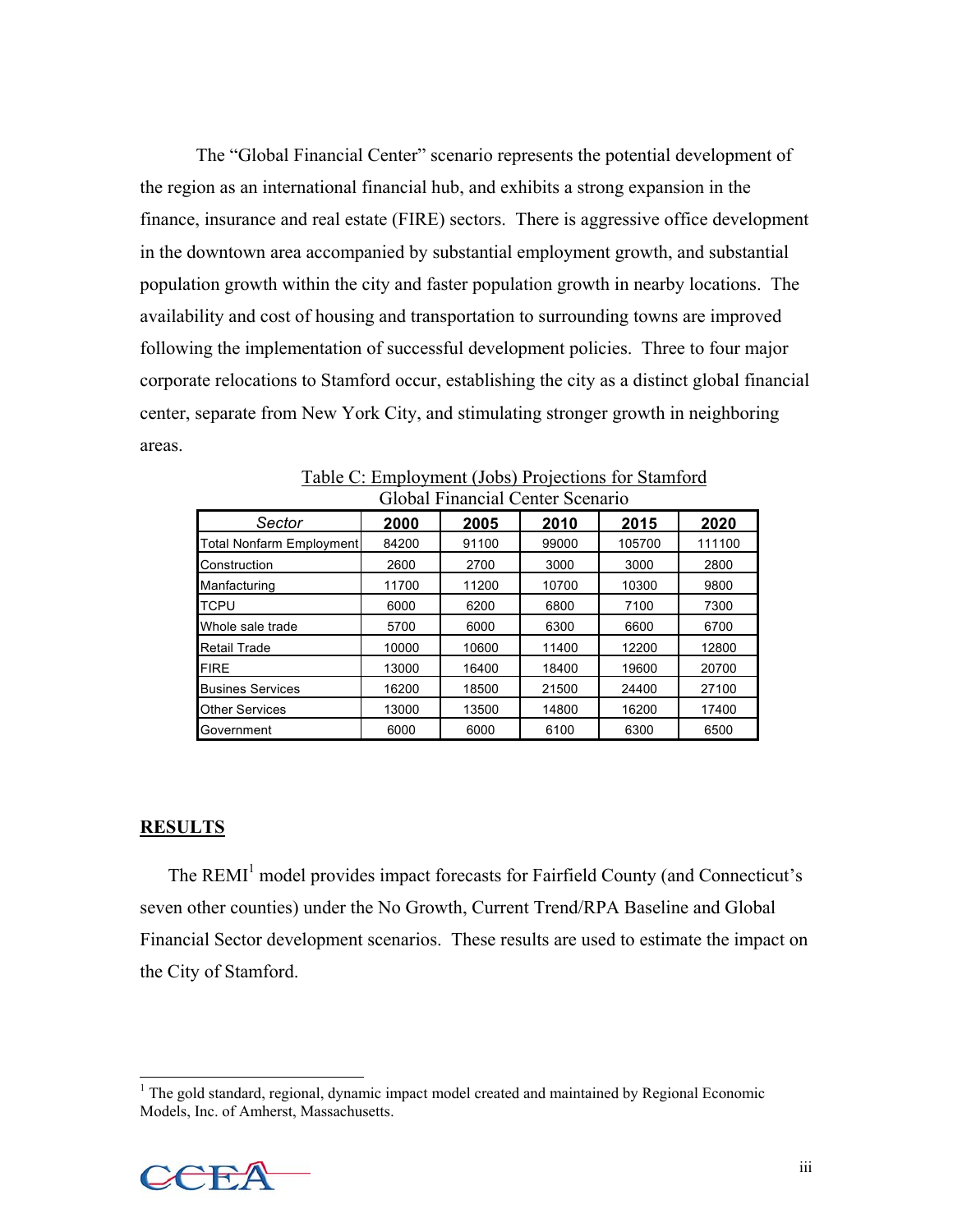#### **EFFECTS ON THE CITY OF STAMFORD**

 We estimated the economic impact of the Stamford Master Plan on the City of Stamford based on the REMI results for Fairfield County and on additional data provided by RPA and other sources. The Current Trend/RPA Baseline scenario supplied the "baseline" scenario in terms of employment for the City, and the relevant (employment and investment) changes under the No Growth and Global Financial Center scenarios were added to this level to obtain the total impact.

Table I summarizes the net change for Stamford from 2000 to 2020 in terms of several variables, and provides a comparison across scenarios. The changes reported are over the twenty one-year period. Numbers in parenthesis are negative. The Trend or RPA Baseline forecast is the reference scenario to which the others are compared. Employment for the Trend scenario is taken from RPA estimates, while households, per capita income and population are taken from *Connecticut Town Profiles*. Trend scenario fiscal numbers are from Stamford Operating Budget Summary for FY 2000-2001. The other two scenarios' numbers are from REMI scaled to Stamford and added to the baseline forecast*. Financial Center scenario jobs grow more than twice that of the Trend scenario and more than 19 times the employment change in the No Growth scenario. Financial Center scenario net tax revenue to Stamford is more than 3 times that of the Trend scenario and more than 14 times that of the No Growth scenario. Because the difference in population growth between the Global and No Growth scenarios is about a factor of three, the difference in the number of estimated constant size households is about a factor of three, despite the much larger difference in employment.*

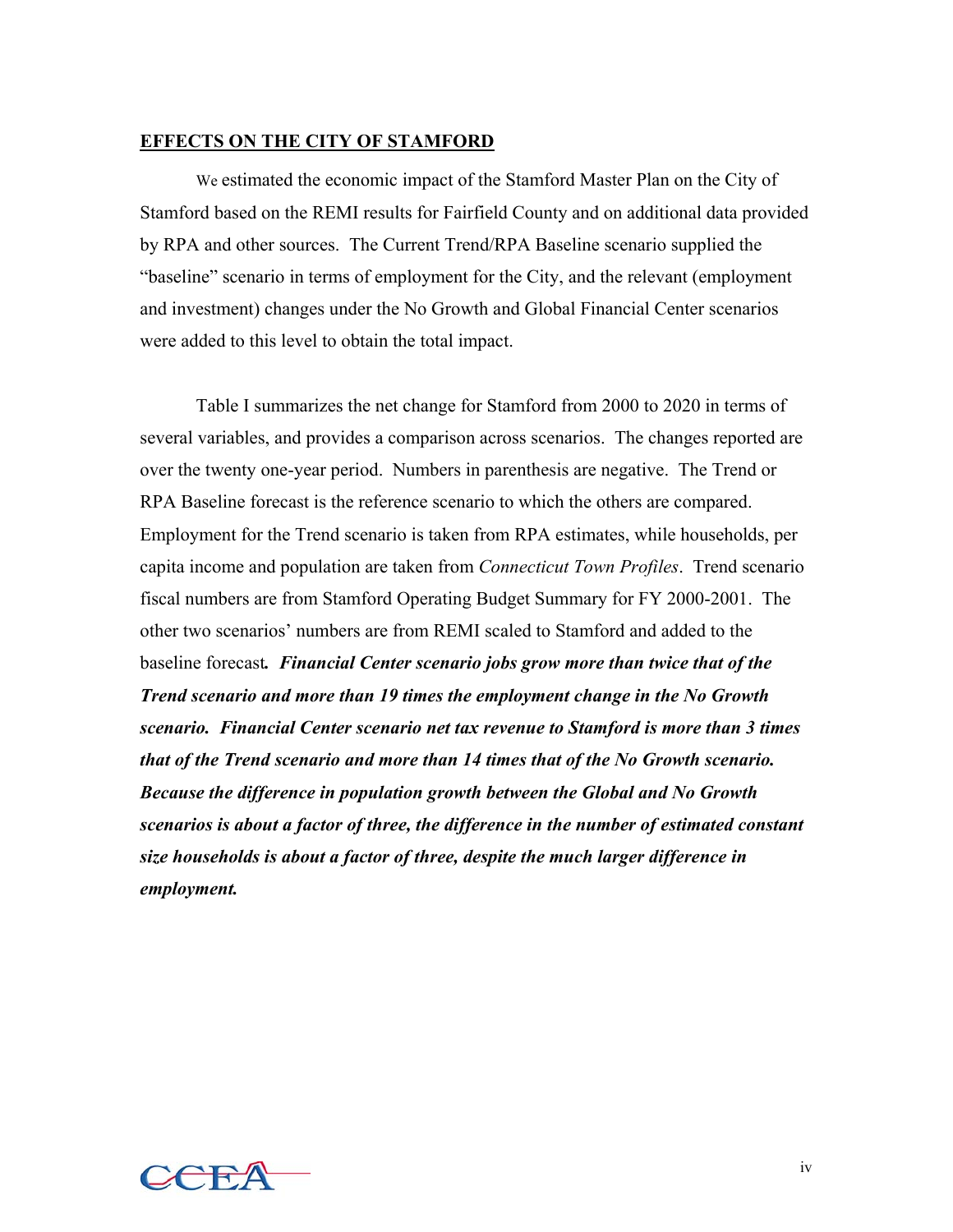|                                |          | "No Growth" |          |          | <b>Trend</b> |          |          | <b>Global Center</b> |          |
|--------------------------------|----------|-------------|----------|----------|--------------|----------|----------|----------------------|----------|
|                                | 2000     | 2020        | Change   | 2000     | 2020         | Change   | 2000     | 2020                 | Change   |
| <b>Employment</b>              | 84,200   | 86,000      | 1,800    | 84,200   | 99,600       | 15,400   | 84,200   | 118,500              | 34,300   |
| Office                         | 53,400   | 56,800      | 3,400    | 53,400   | 65,000       | 11,600   | 53,400   | 80,700               | 27,300   |
| Industrial                     | 6,600    | 5,300       | (1, 300) | 6,600    | 6,300        | (300)    | 6,600    | 6,400                | (200)    |
| Retail                         | 9,000    | 8,100       | (900)    | 9,000    | 10,700       | 1,700    | 9,000    | 12,400               | 3,400    |
| Institutional                  | 6,500    | 7,000       | 500      | 6,500    | 8,200        | 1,700    | 6,500    | 9,400                | 2,900    |
| Other                          | 8,700    | 8,800       | 100      | 8,700    | 9,400        | 700      | 8,700    | 9,600                | 900      |
| Population                     | 111,900  | 118,100     | 6,200    | 111,900  | 123,600      | 11,700   | 111,900  | 131,100              | 19,200   |
| Under 20                       | 24,800   | 23,200      | (1,600)  | 24,800   | 25,400       | 600      | 24,800   | 28,300               | 3,500    |
| 20-64                          | 71,500   | 72,300      | 800      | 71,500   | 75,600       | 4,100    | 71,500   | 80,000               | 8,500    |
| Over <sub>65</sub>             | 15,600   | 22,600      | 7,000    | 15,600   | 22,700       | 7,100    | 15,600   | 22,800               | 7,200    |
| <b>Households</b>              |          |             |          |          |              |          |          |                      |          |
| <b>Based on REMI</b>           | 47,100   | 51,800      | 4,700    | 47,100   | 52,000       | 4,900    | 47,100   | 52,400               | 5,300    |
| <b>Constant Household Size</b> | 47,100   | 49,700      | 2,600    | 47,100   | 52,000       | 4,900    | 47,100   | 55,100               | 8,000    |
| In Nominal \$:                 |          |             |          |          |              |          |          |                      |          |
| Per Capita Income              | \$40,500 | \$65,000    | \$24,500 | \$40,500 | \$66,200     | \$25,700 | \$40,500 | \$68,300             | \$27,800 |
| <b>Local Revenues (Mil)</b>    | \$287.4  | \$510.5     | \$223.0  | \$287.4  | \$533.7      | \$246.3  | \$287.4  | \$580.7              | \$293.3  |
| <b>Property Taxes</b>          | \$232.1  | \$412.2     | \$180.1  | \$232.1  | \$430.9      | \$198.9  | \$232.1  | \$468.9              | \$236.8  |
| Non-tax Revenue                | \$36.5   | \$64.9      | \$28.4   | \$36.5   | \$67.8       | \$31.3   | \$36.5   | \$73.8               | \$37.3   |
| Intergovernmental              | \$18.8   | \$33.4      | \$14.6   | \$18.8   | \$34.9       | \$16.1   | \$18.8   | \$38.0               | \$19.2   |
| Local Expenditures (Mil)       | \$287.4  | \$507.4     | \$220.0  | \$287.4  | \$519.1      | \$231.7  | \$287.4  | \$535.1              | \$247.7  |
| <b>Net Revenues (Mil)</b>      | \$0.0    | \$3.1       | \$3.1    | \$0.0]   | \$14.6       | \$14.6   | \$0.0    | \$45.6               | \$45.6   |

## **TABLE I: The Effects of the Three Development Scenarios on Stamford City – A Closer Look**

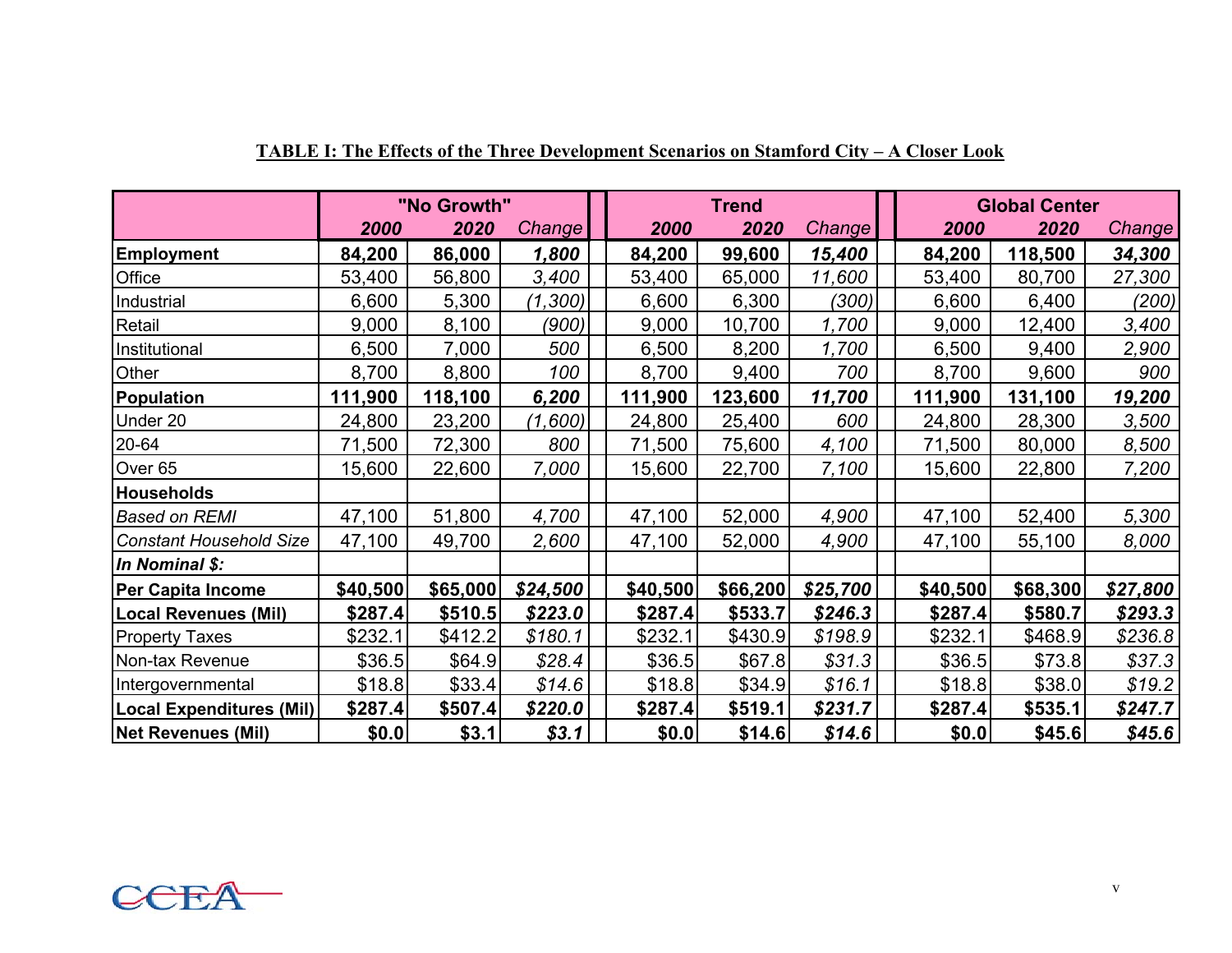### **EFFECTS ON FAIRFIELD COUNTY**

The results for Fairfield County, in terms of the average level change and percentage change in employment, Gross Regional Product (GRP), personal income, population and future housing demand, are presented in Table II. The level changes for the No Growth and Global Financial Center scenarios are reported against the Current Trend/RPA Baseline, and the Current Trend/RPA Baseline scenario results are reported against the REMI baseline forecast. The Current Trend/RPA Baseline scenario is more optimistic than the REMI model's baseline because it incorporates newer information about recent and current projects in the region. Establishing this result allows us to compare the other two scenarios with respect to it.

|                                                                 | No Growth Scenario -<br>compared to RPA Baseline |            | <b>Current Trend/RPA Baseline</b><br>Scenario – compared to<br><b>REMI Baseline</b> |            | <b>Global Scenario -</b><br>compared to RPA Baseline |            |
|-----------------------------------------------------------------|--------------------------------------------------|------------|-------------------------------------------------------------------------------------|------------|------------------------------------------------------|------------|
|                                                                 | Change in<br><b>Levels</b>                       | (%) Change | Change in<br><b>Levels</b>                                                          | (%) Change | Change in<br><b>Levels</b>                           | (%) Change |
| <b>Employment</b><br>(Thousands)                                | $-3.07$                                          | $-1.09%$   | 7.87                                                                                | 2.92%      | 3.27                                                 | 1.15%      |
| <b>GRP</b><br>(Millions Nominal \$)                             | $-$ \$440                                        | $-1.30%$   | \$1,560                                                                             | 5.06%      | \$580                                                | 1.54%      |
| <b>Personal Income</b><br>(Millions Nominal \$)                 | $-$ \$250                                        | $-0.74%$   | \$700                                                                               | 2.22%      | \$290                                                | 0.78%      |
| <b>Population</b><br>(Thousands)                                | $-2.66$                                          | $-0.65%$   | 8.80                                                                                | 2.23%      | 2.58                                                 | 0.63%      |
| <b>Future Housing</b><br><b>Demand</b><br>(Millions Nominal \$) | $-570$                                           | $-0.20%$   | \$190                                                                               | 0.56%      | \$100                                                | 0.27%      |

**TABLE II: CHANGES IN KEY ECONOMIC VARIABLES FOR FAIRFIELD COUNTY 2001-2020: AVERAGE ANNUAL CHANGE**

 Tables III and IV show the fiscal impact on Fairfield County under the three development scenarios. Table III shows the average annual change in total state, local and net tax revenues during the twenty-year study period reported in millions of nominal dollars. Table IV shows the present values of the tax revenue and government expenditure streams generated by the investment projects under the three scenarios.

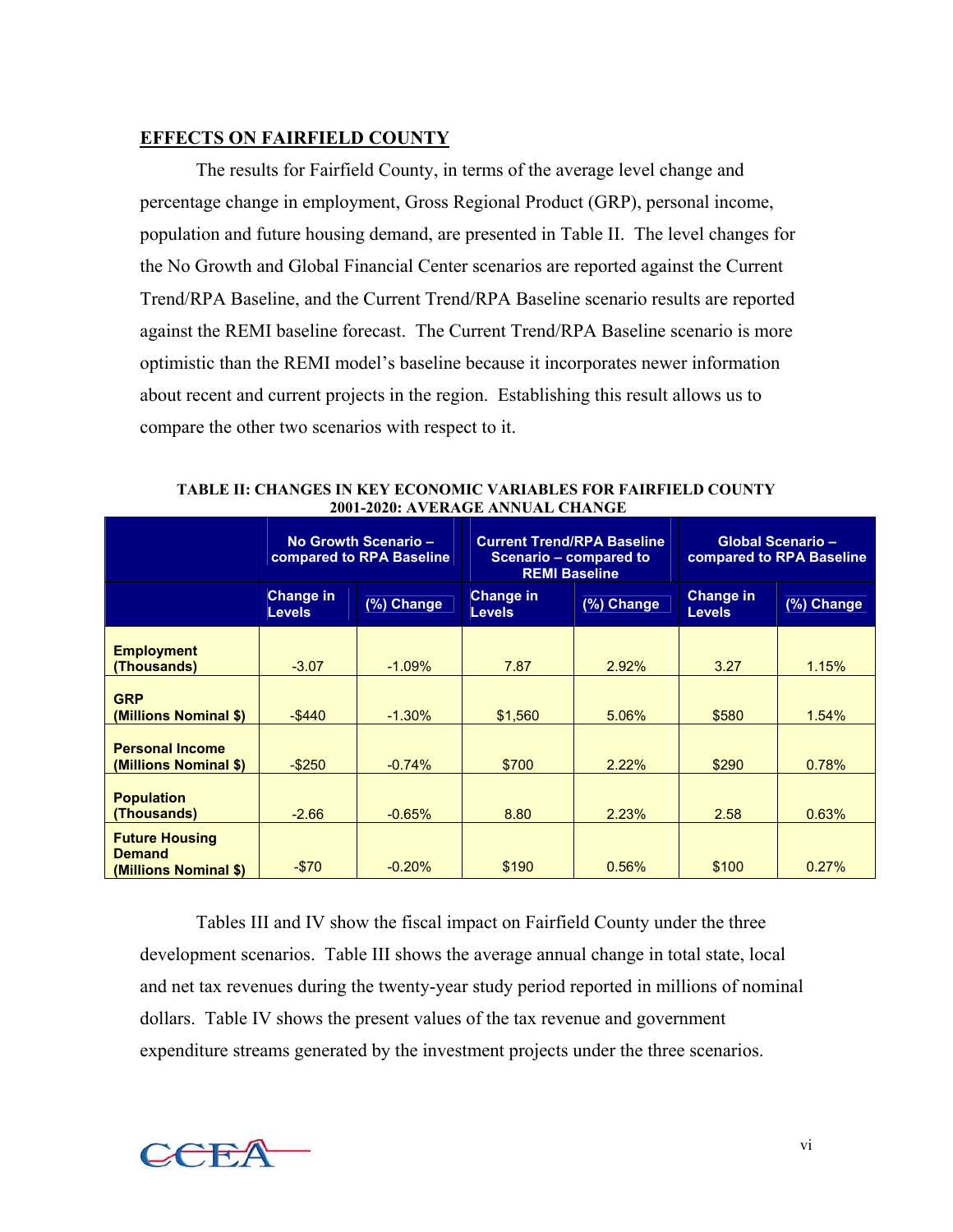Induced government spending is the public spending generated to support increased population, such as for public safety and education.

| <b>Tax Level Changes</b>                          | No Growth Scenario -<br>compared to RPA<br><b>Baseline</b> | <b>Current Trend/RPA Baseline</b><br><b>Scenario – compared to REMI</b><br><b>Baseline</b> | Global Scenario -<br>compared to RPA<br><b>Baseline</b> |
|---------------------------------------------------|------------------------------------------------------------|--------------------------------------------------------------------------------------------|---------------------------------------------------------|
| <b>Average New State Tax</b><br><b>Revenue</b>    | $-$ \$20.58                                                | \$66.50                                                                                    | \$25.48                                                 |
| <b>Average New Local</b><br><b>Property Taxes</b> | \$3.37                                                     | \$29.64                                                                                    | \$32.67                                                 |
| <b>Average Total New</b><br><b>Taxes</b>          | $-$17.21$                                                  | \$96.14                                                                                    | \$58.15                                                 |

#### **TABLE III: CHANGES IN TAX REVENUES FOR FAIRFIELD COUNTY: 2001-2020 AVERAGE ANNUAL CHANGE (Millions of nominal dollars)**

#### TABLE IV: PRESENT VALUE<sup>2</sup> OF NEW TAX REVENUES FOR FAIRFIELD COUNTY: **2001-2020 (Millions of nominal dollars)**

| <b>Present Value of Taxes</b>                                          | No Growth Scenario -<br><b>compared to RPA</b><br><b>Baseline</b> | <b>Current Trend/RPA Baseline</b><br><b>Scenario - compared to REMI</b><br><b>Baseline</b> | Global Scenario -<br>compared to RPA<br><b>Baseline</b> |
|------------------------------------------------------------------------|-------------------------------------------------------------------|--------------------------------------------------------------------------------------------|---------------------------------------------------------|
| <b>Present Value of Total</b><br><b>New Taxes</b>                      | $-$139.35$                                                        | \$939.98                                                                                   | \$398.56                                                |
| <b>Present Value of</b><br><b>Induced New Govt.</b><br><b>Spending</b> | $-$ \$40.07                                                       | \$139.07                                                                                   | \$36.71                                                 |
| <b>Present Value of Net</b><br><b>New Taxes</b>                        | $-$ \$99.28                                                       | \$800.92                                                                                   | \$361.85                                                |

 Almost 3,300 new jobs are created in the Global Financial Center scenario on average each year relative to the RPA baseline scenario in Fairfield County. This is in contrast to the Global Financial Center creating almost 6,300 more jobs on average each year than the No Growth scenario. The latter loses almost 3,100 jobs relative the RPA baseline on average each year in Fairfield County. Gross regional product (the value of all final goods and services produced in the region in a year) for the Global Financial scenario increases by more than \$580 million on average each year above the RPA baseline forecast and more than a billion dollars above the No Growth scenario on

 $\overline{a}$  $^{2}$  A discount rate of 6.5% is applied to present value calculations.

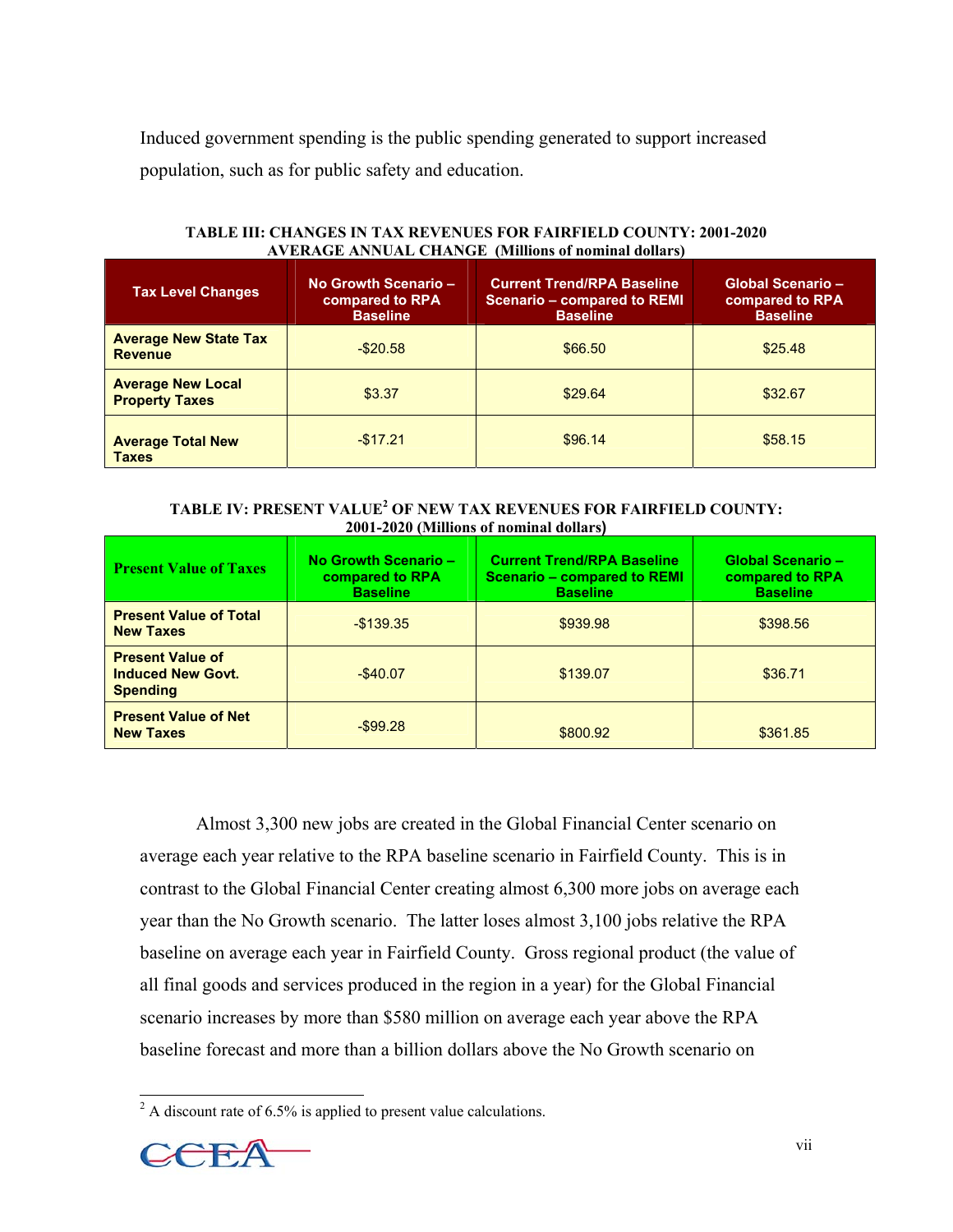average each year. Aggregate housing demand increases \$100 million on average each year in the Global Financial scenario relative to the RPA baseline in Fairfield County. This represents housing needs of all kinds in the County. Fiscally the Global Financial Center scenario generates more than \$25 million in total state taxes from Fairfield County on average each year relative to the RPA baseline forecast.

Fairfield County feels the effects of the developments in Stamford to the extent that newly employed workers live outside the City, and induced development takes place outside the City. These are spillover effects reported below on specific towns and in Stamford proper.

#### **EFFECTS ON NEIGHBORING TOWNS**

 This section presents the effects of the Stamford Master Plan developments on certain surrounding towns under the "No Growth", "Current Trend" and "Global Financial Center" scenarios. We calculate the spillover effect using the commuter share of each town in the total employment in Stamford weighted by per capita income in each town. This spillover "share" was applied to the Fairfield County results above for the No Growth and Global Financial Center scenarios, to calculate the spillover into the towns of Bridgeport, Darien, Fairfield, Greenwich, New Canaan, Norwalk, and Westport. The spillover effects on these towns under the Global Financial Center scenario are reported in Table V, in terms of employment, GRP, personal income, population, and housing demand in each town. We report these changes as annual average increments above the RPA baseline forecast. The important point to take away from this analysis is that despite Stamford's large employment and fiscal gains from the Global development scenario, many surrounding towns benefit as well.

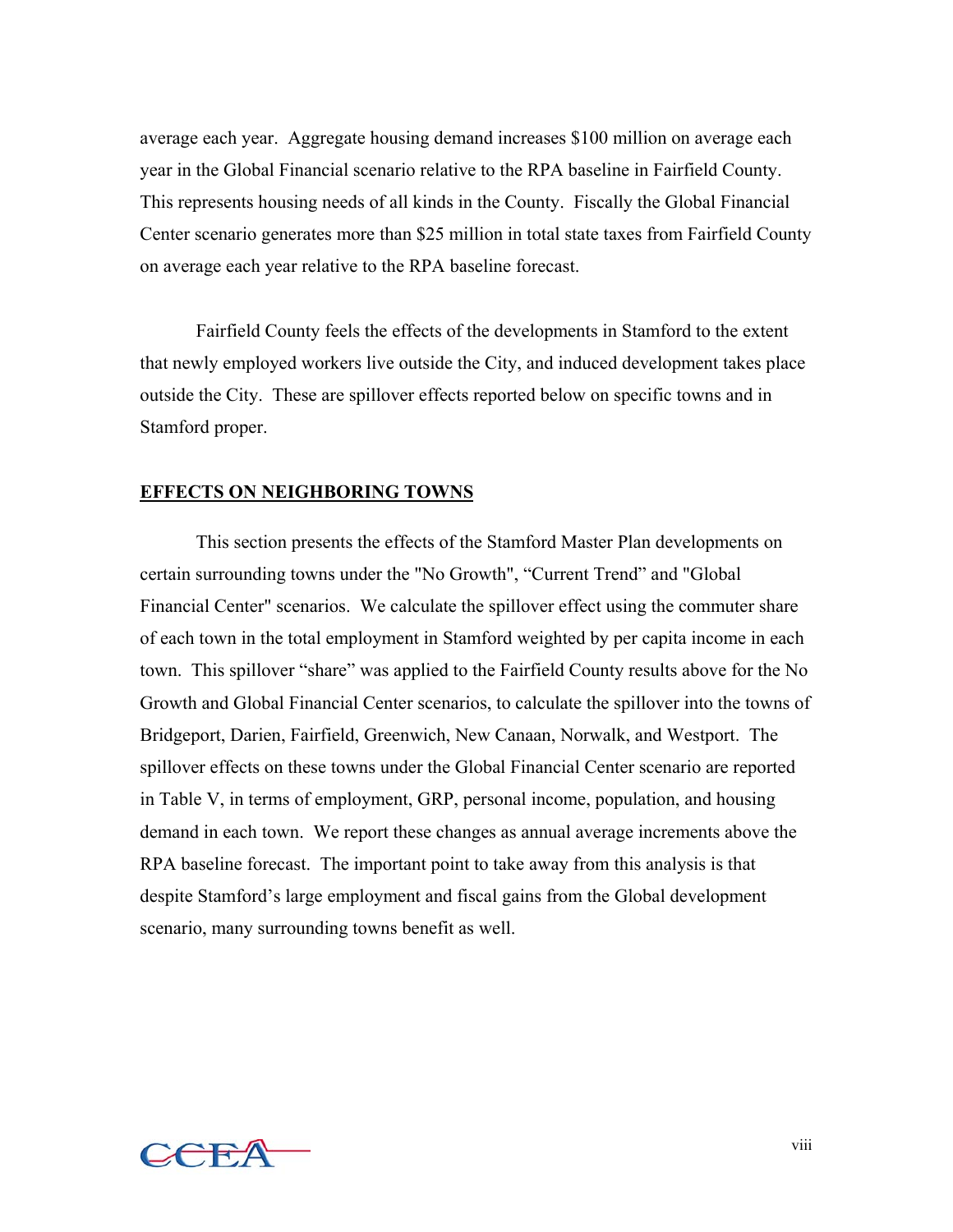#### **TABLE V: NET CHANGES IN SELECTED ECONOMIC VARIABLES - SPILLOVER EFFECTS GLOBAL FINANCIAL CENTER - AVERAGE CHANGE OVER RPA BASELINE 2001-2020**

|                                        | <b>Bridgeport</b> | <b>Darien</b> | <b>Fairfield</b> | <b>Greenwich</b> | <b>New</b><br><b>Canaan</b> | <b>Norwalk</b> | <b>Westport</b> |
|----------------------------------------|-------------------|---------------|------------------|------------------|-----------------------------|----------------|-----------------|
| <b>Employment (Jobs)</b>               | 6.47              | 16.45         | 8.51             | 31.66            | 13.05                       | 27.35          | 8.19            |
| GRP (Mill. Nom \$)                     | 2.57              | 6.54          | 3.38             | 12.59            | 5.19                        | 10.88          | 3.26            |
| Per. Inc. (Mill. Nom \$)               | 1.27              | 3.23          | 1.67             | 6.22             | 2.57                        | 5.38           | 1.61            |
| <b>Population (Units)</b>              | 11.45             | 29.14         | 15.07            | 56.06            | 23.12                       | 48.44          | 14.50           |
| <b>Housing Demand</b><br>(Mill Nom \$) | 0.19              | 0.48          | 0.25             | 0.93             | 0.38                        | 0.81           | 0.24            |

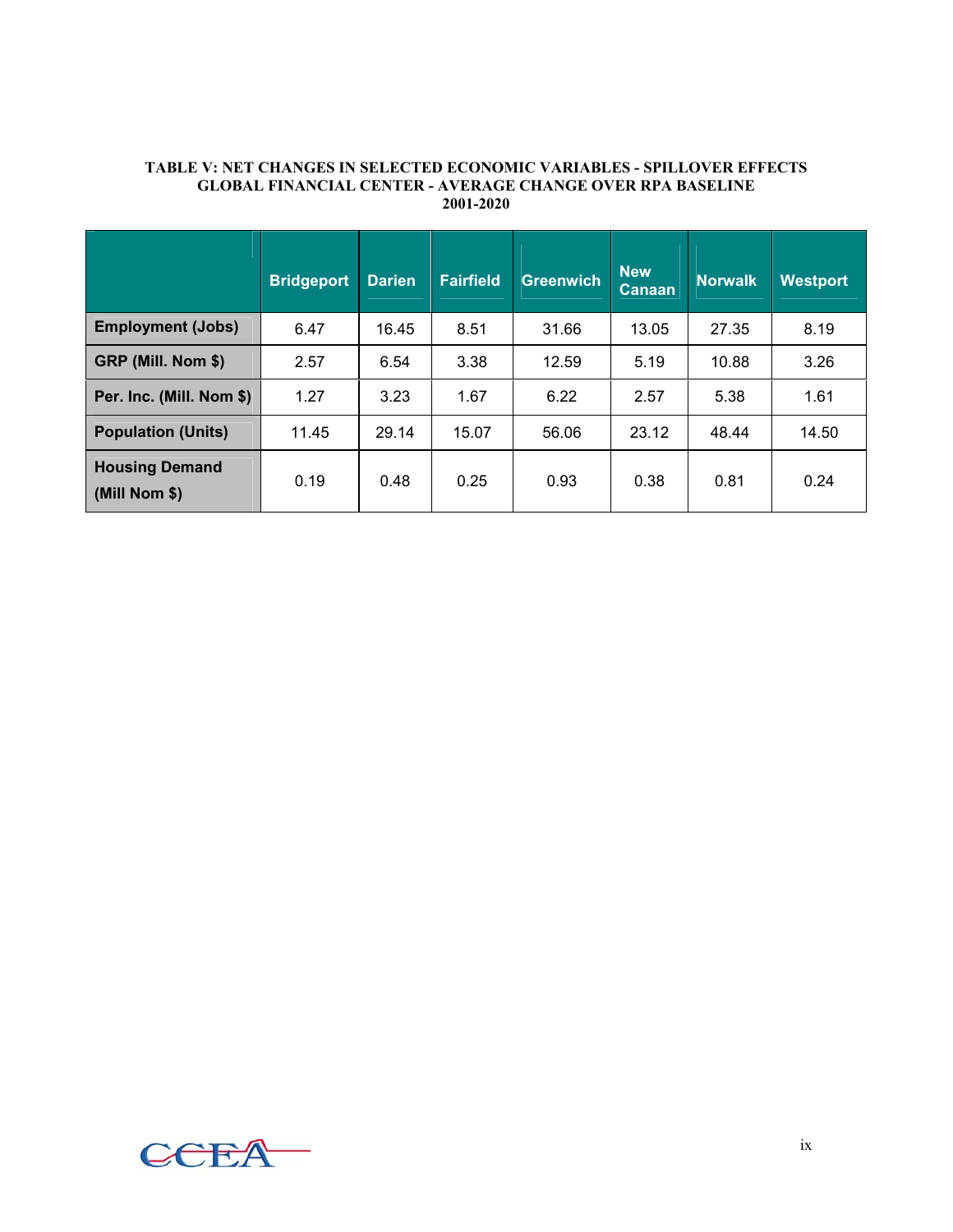## **TABLE OF CONTENTS**

| <b>Executive Summary</b>                                 | $\dot{i}$ |  |  |  |  |
|----------------------------------------------------------|-----------|--|--|--|--|
| Table of Contents                                        |           |  |  |  |  |
| The Economic Impact of the Stamford Master Plan: Part I  |           |  |  |  |  |
| Introduction                                             |           |  |  |  |  |
| Methodology and Inputs                                   | 1         |  |  |  |  |
| The "No Growth Scenario"                                 | 3         |  |  |  |  |
| The "RPA Baseline/Current Trend" Scenario                | 4         |  |  |  |  |
| The "Global Financial Center" Scenario                   | 7         |  |  |  |  |
| Results                                                  | 9         |  |  |  |  |
| The "No Growth Scenario"                                 | 9         |  |  |  |  |
| The "RPA Baseline/Current Trend" Scenario                | 14        |  |  |  |  |
| The "Global Financial Center" Scenario                   | 19        |  |  |  |  |
| A Detailed Estimate of the Effects on Stamford City      | 24        |  |  |  |  |
| Spillover Effects                                        | 29        |  |  |  |  |
| Spillover Effect Methodology                             | 31        |  |  |  |  |
| The Economic Impact of the Stamford Master Plan: Part II | 32        |  |  |  |  |
| Methodology and Assumptions                              | 32        |  |  |  |  |
| Results                                                  | 33        |  |  |  |  |
| <i>Appendix I:</i> New Levels of Key Variables - Tables  | 36        |  |  |  |  |
| Appendix II: Level Changes of Key Variables - Tables     |           |  |  |  |  |
| Appendix III: Net Changes in Key Variables - Tables      |           |  |  |  |  |

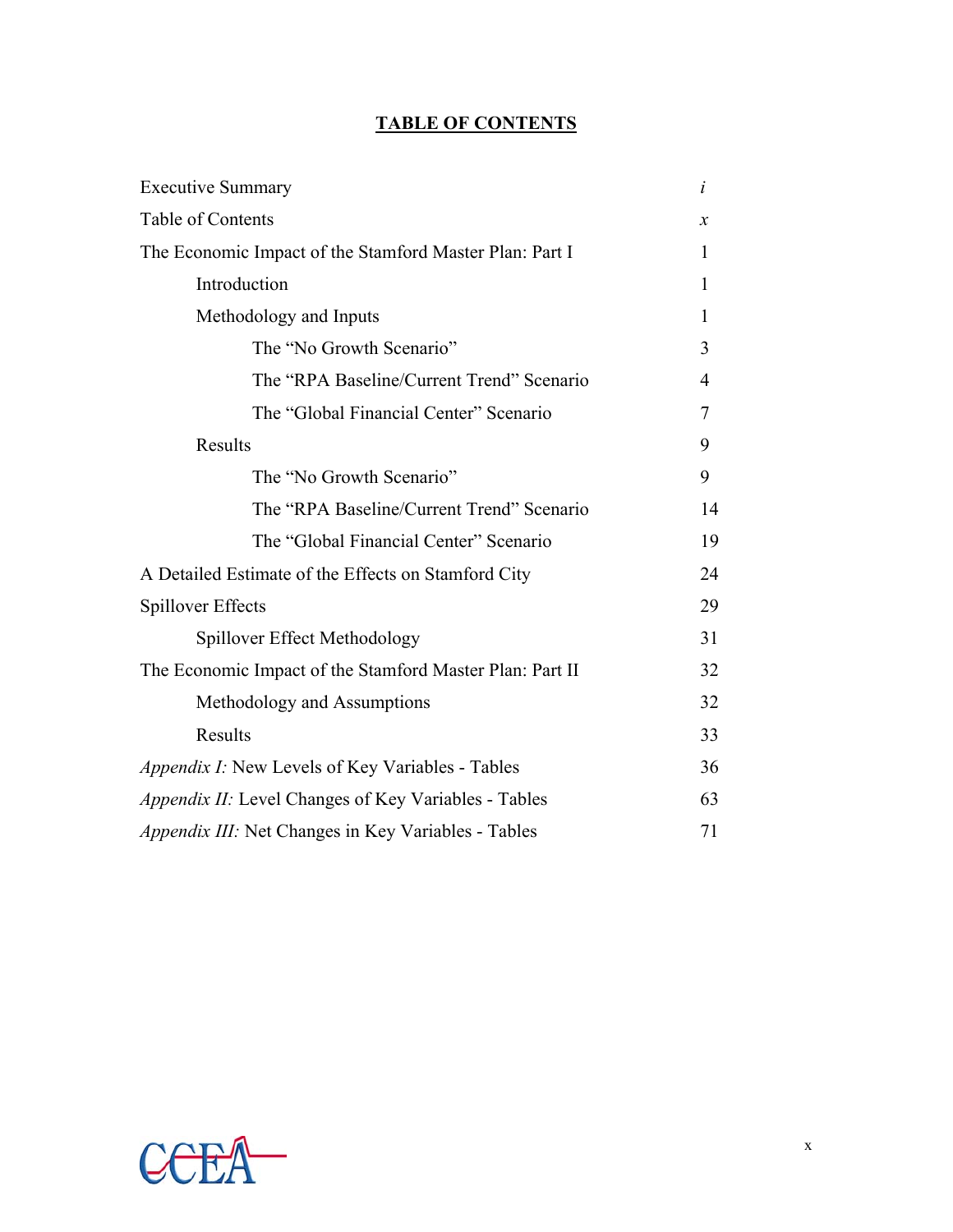## **THE ECONOMIC IMPACT OF THE STAMFORD MASTER PLAN: PART I**

#### **I. INTRODUCTION**

This report presents the results of a dynamic analysis of the economic impact of the Stamford Master Plan project on the City of Stamford. The Regional Planning Association (RPA) located in New York City requested the Connecticut Center for Economic Analysis (CCEA) at the University of Connecticut to conduct this study. The Center houses the State Economic Model (the REMI model), a sophisticated 53-sector replication of the State's economic structure that can project economic impacts out to the year 2035. The following analysis presents the economic impact of the Stamford Master Plan on the City of Stamford over a period of twenty years, with the year 2001 as the starting point. The objective is to measure the costs and benefits of the Stamford Master Plan to the City of Stamford, its peripheral towns, and Fairfield County under different build-out scenarios.

 This analysis presents the economic impact of the Stamford Master Plan in terms of several economic variables over the period 2001-2020. The most significant variables include employment, gross regional product (GRP), personal income, population, and future housing demand. GRP is the value of all goods and services produced in the region (State or County) in one year. The economic impact is measured in terms of changes in the economic variables in each year above or below a baseline (status quo) REMI forecast of the Connecticut economy. The reported changes in selected economic variables represent the average of the annual increases (or decreases) of the aggregate levels that flow directly and indirectly from the proposed investments over twenty years compared to a baseline (status quo) forecast of the City of Stamford's economic performance.

#### **II. METHODOLOGY, ASSUMPTION AND INPUTS**

To estimate the economic impact of the Stamford Master Plan, this analysis uses the "REMI" input-output model. The REMI model can estimate the economic impact for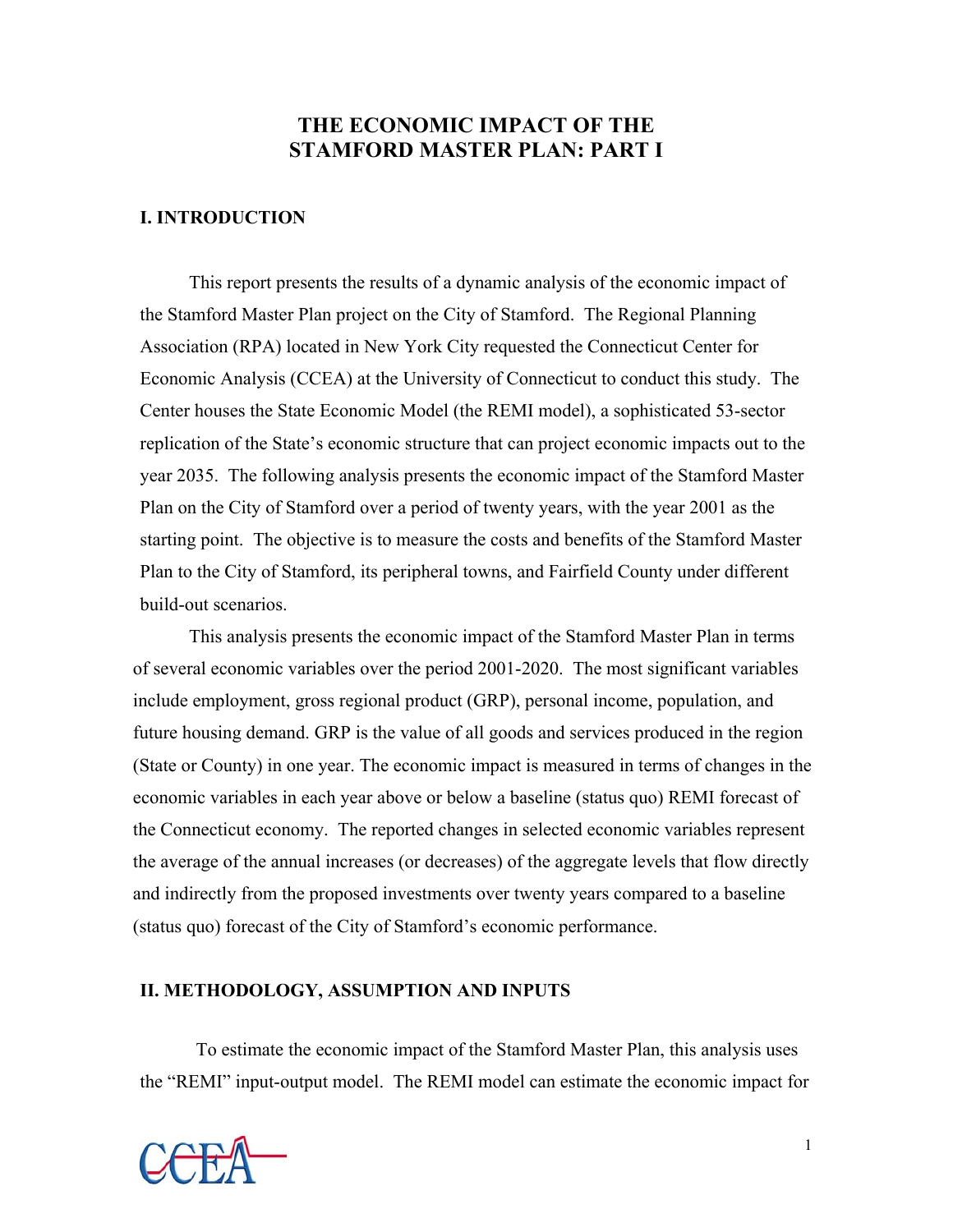the State and its eight Counties. This analysis estimates the economic impact for the City of Stamford by using the share of commuters to Stamford from its peripheral towns. Given the total employment in Stamford and the number of commuters to Stamford from the other twenty-two towns in Fairfield County, CCEA estimates the share of commuters to Stamford. The portion of Stamford's workers that reside within the city is Stamford's "commuter share" and this is used to measure the economic impact for the City of Stamford. This is because this portion of the indirect benefits that accrue from the new employment is likely to stay within the City. Commuters from neighboring towns, on the other hand, are likely to take the indirect benefits from their jobs into their towns of residence. These spillover effects of the Stamford Master Plan on the neighboring towns of Stamford is therefore measured by their shares in the total employment in Stamford weighted by per capita income in corresponding towns.

 This analysis uses employment data as an input to measure the economic impact of the Master Plan for the City of Stamford. It estimates employment in the City of Stamford with disaggregated employment data provided by the Regional Planning Association (RPA). The employment data for the City of Stamford under different scenarios, and a methodology to compute spillover effects are presented in Appendix I. This analysis adopts a "build-out" approach to measure the economic impact of the Master Plan project on the City of Stamford. We consider three scenarios; a "No Growth", a "Current Trend" and a "Global Financial Center". The "No Growth" scenario represents slow growth in economic activities in the region. The "Current Trend" scenario represents small and anticipated growth in the financial and business services sectors and continuing decline of the manufacturing sector. The "Global Financial Center" scenario represents the potential development of the region as a financial hub, and depicts a strong expansion in the finance, insurance and real estate (FIRE) sectors. The "Current Trend" scenario contains projects completed or underway since the REMI baseline forecast was updated in 1997. We therefore use the "Current Trend" scenario as the "RPA baseline" forecast for comparison with the "No Growth" and "Global Financial Center" scenarios. The "Current Trend" scenario is compared to the REMI baseline for institutional purposes.

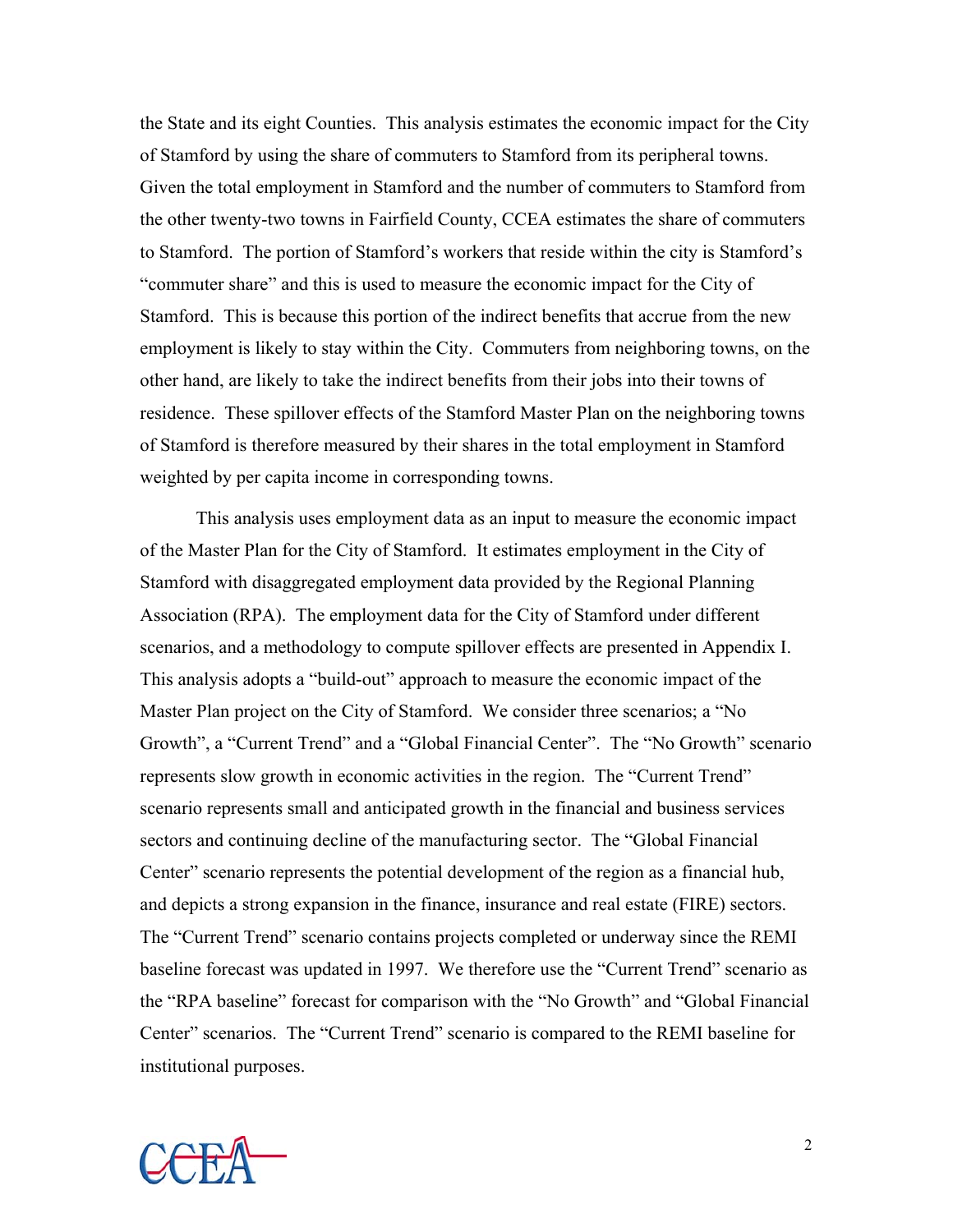The following sections present the basic assumptions, geography of growth of each scenario, and the potential economic impact on the City of Stamford under each scenario in terms of employment, income, population, taxes, and future housing demand.

## **(1) "NO GROWTH" SCENARIO**

The following explanations and assumptions represent the "No Growth" scenario.

## (a) *Principal Parameters*

- Policies seek to maintain stable levels of population and employment outside of the Central Business District.
- Aggregate population and employment levels rise very slowly over the long run, although they vary considerably with the business cycle.
- Population ages, finance and business service jobs grow and manufacturing declines.
- Growth increases in Stamford suburbs, in other parts of Fairfield County and in Westchester County.
- Major corporate relocations to Stamford are rare. Growth from small firms and business expansions balance relocations out of Stamford.

## (b) *Major Assumptions*

- Assumes no growth in office employment outside of Downtown.
- Within Downtown, it assumes that only projects that already have strong commitments will be completed. Any corporate relocation beyond 2005 fills existing office space rather than stimulating new development. This has the greatest impact on financial and professional services.
- Policies have little effect on change in industrial employment.
- Retail and personal services grow more slowly with fewer workers and residents as potential customers.
- Labor force participation rates are lower than the RPA Baseline Scenario because there is less employment demand.

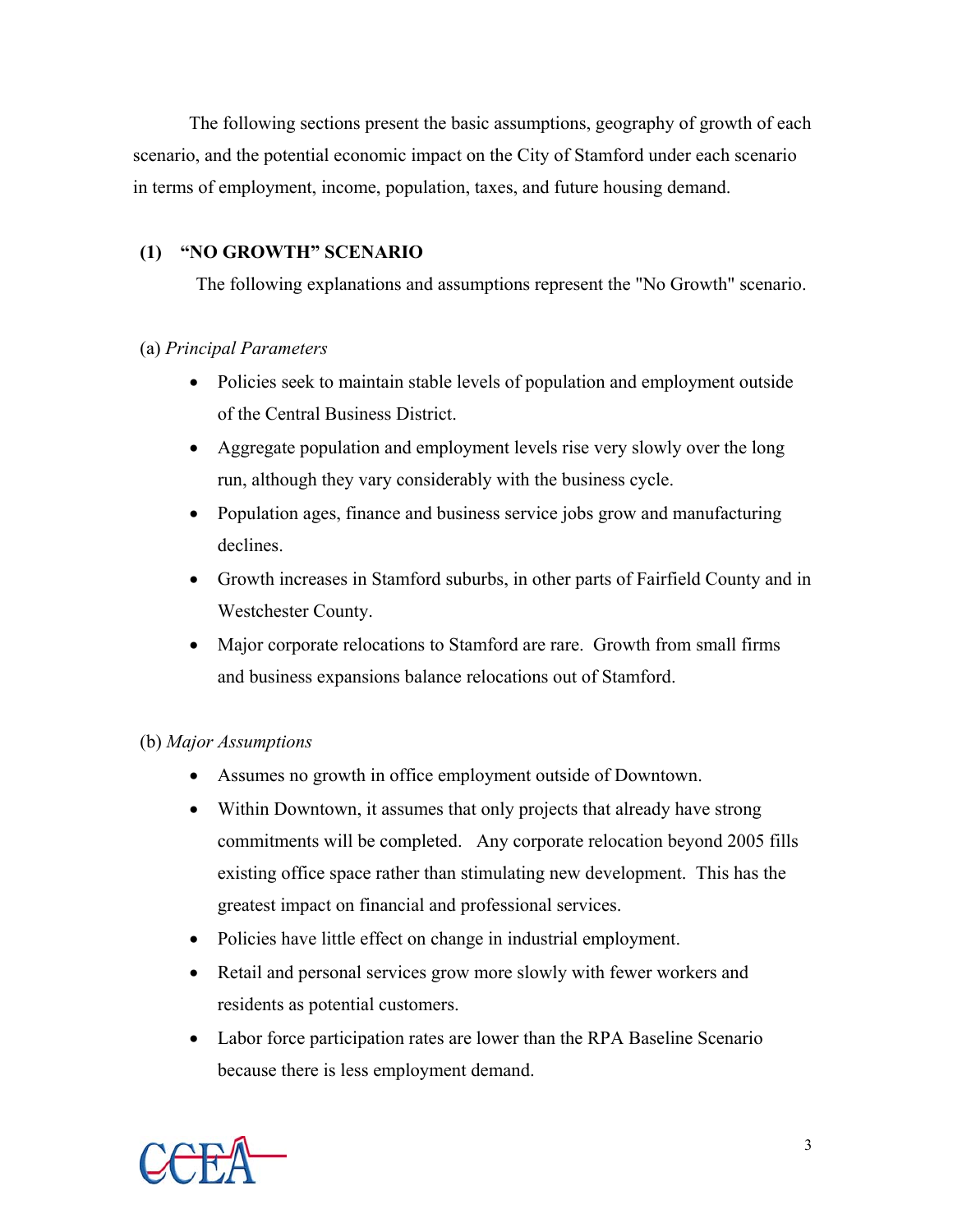### (c) *Geography of Growth*

 In this first scenario, office growth is limited to 2 million square feet of office space over the five-year period from 2001 to 2005, but the city is successful in keeping all of it in downtown Stamford. This represents an amount of office development that is roughly comparable to the total of those projects that are considered most likely to happen in the downtown area. This assumes that the City is successful in completely locking out new office development from the Ridge Roads and the industrial areas. Additional office space for urban redevelopment projects would not be available.

 The modest Retail expansion (50,000 sq. ft.) is also limited to downtown, reinforcing the pedestrian core, but leaving little room for redevelopment in neighborhood commercial areas. Of the 450,000 sq. ft. of projected growth in the institutional sector, 300,000 sq. ft. takes place in the downtown area. An additional 150,000 sq. ft. would be developed outside of downtown in the form of expansion of existing hospitals and schools and a few assisted living facilities.

 The overall industrial employment in the industrial districts declines due to regional and local attrition, and the loss of Cytech or other major employers. There are some conversions within the remaining industrial base to high technology/flex use and as a result there is some redevelopment potential. But this potential is directed to the industrial redevelopment projects, primarily in the South End. While policies for keeping all retail and office expansion in the downtown area are successful, the result is that the industrial districts, including those that are integral parts of neighborhoods, remain largely unchanged in appearance and intensity.

### **(2) "RPA BASELINE" or "CURRENT TREND" SCENARIO**

 The following explanations and assumptions represent the ""RPA Baseline" or "Current Trend scenario".

### *(a) Principal Parameters*

• Policy changes affect the location and type of growth, but do not accelerate Stamford's current rate of growth.

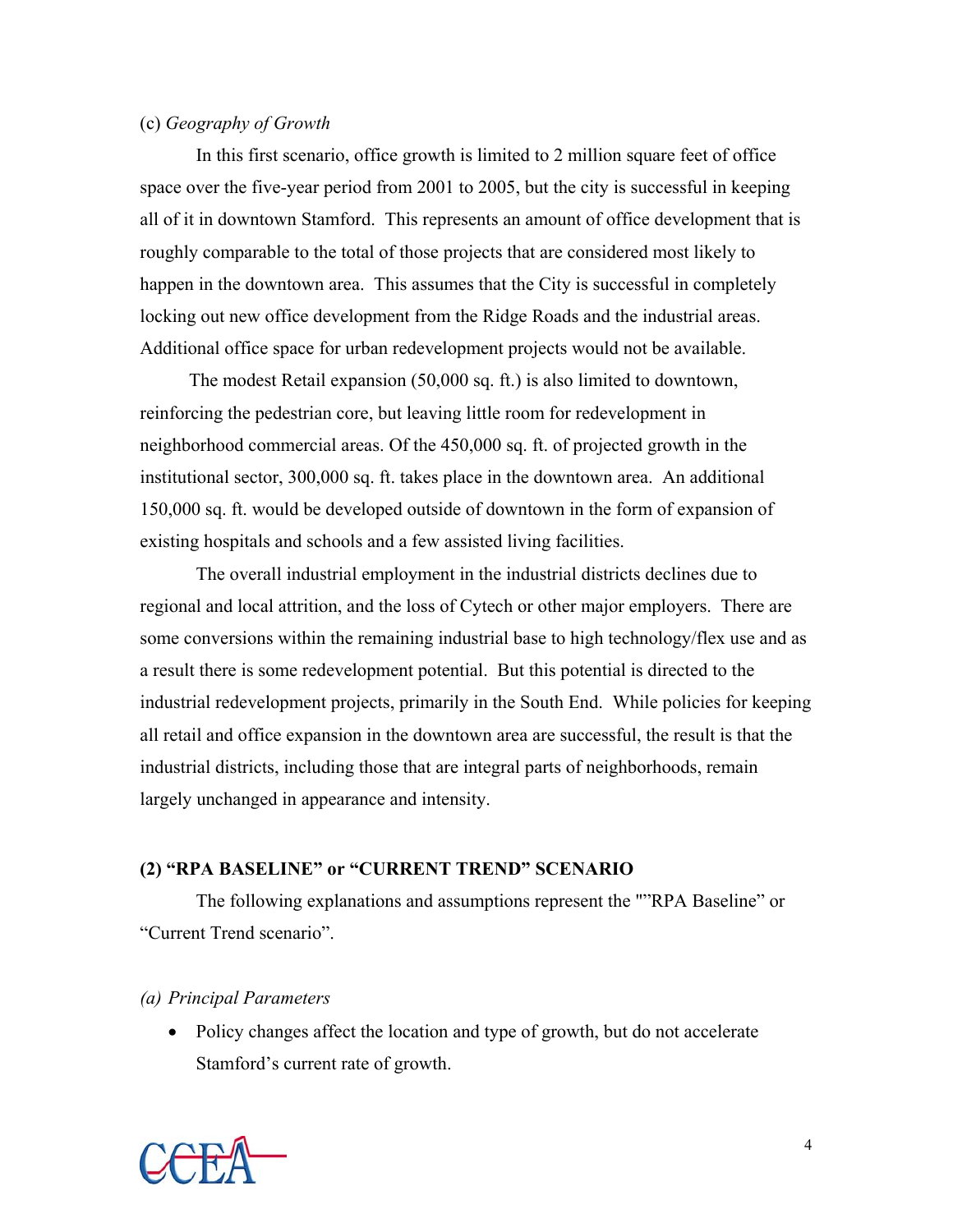- Uses recent population and employment trends, Claritas profiles and RFA (Regional Financial Associates<sup>3</sup>) forecasts to project employment and population trends to 2020.
- Assumes somewhat slower population and employment growth for the U.S. and the region.
- Assumes slower growth in financial and business services and more moderate declines in manufacturing compared to the 1990's.
- Housing and transportation are the major constraints on growth.
- (b) *Major Assumptions*
	- Both regionally and nationally, employment growth will be slower in the forecast period than it has been during the last 20 years. The aging of the population will decrease demand for many population-related services (e.g., K-12 education), and increasing productivity will permit rising output and income with fewer workers.
	- Employment in financial services will experience much slower growth over the long term as increases in stock prices return to historical levels. Technology will also permit a larger share of employment in banking, securities and insurance to locate outside of central cities and major metropolitan areas.
	- Information technology and professional services will continue to grow strongly and account for a larger share of employment growth.
	- Manufacturing employment will decline more slowly, due to more favorable international trade conditions and slowing of the very high rates of technological displacement that have occurred in the last decade.
	- Stamford's competitiveness within the U.S. and the Tri-State region will remain roughly the same as it currently is. Its highly skilled labor force, its network of high-value service firms and its proximity to Manhattan will remain its major advantages. High housing costs, slow growth in the number of skilled workers and transportation congestion will continue to restrain growth.

 $\overline{a}$ <sup>3</sup> Presently known as Economy.com

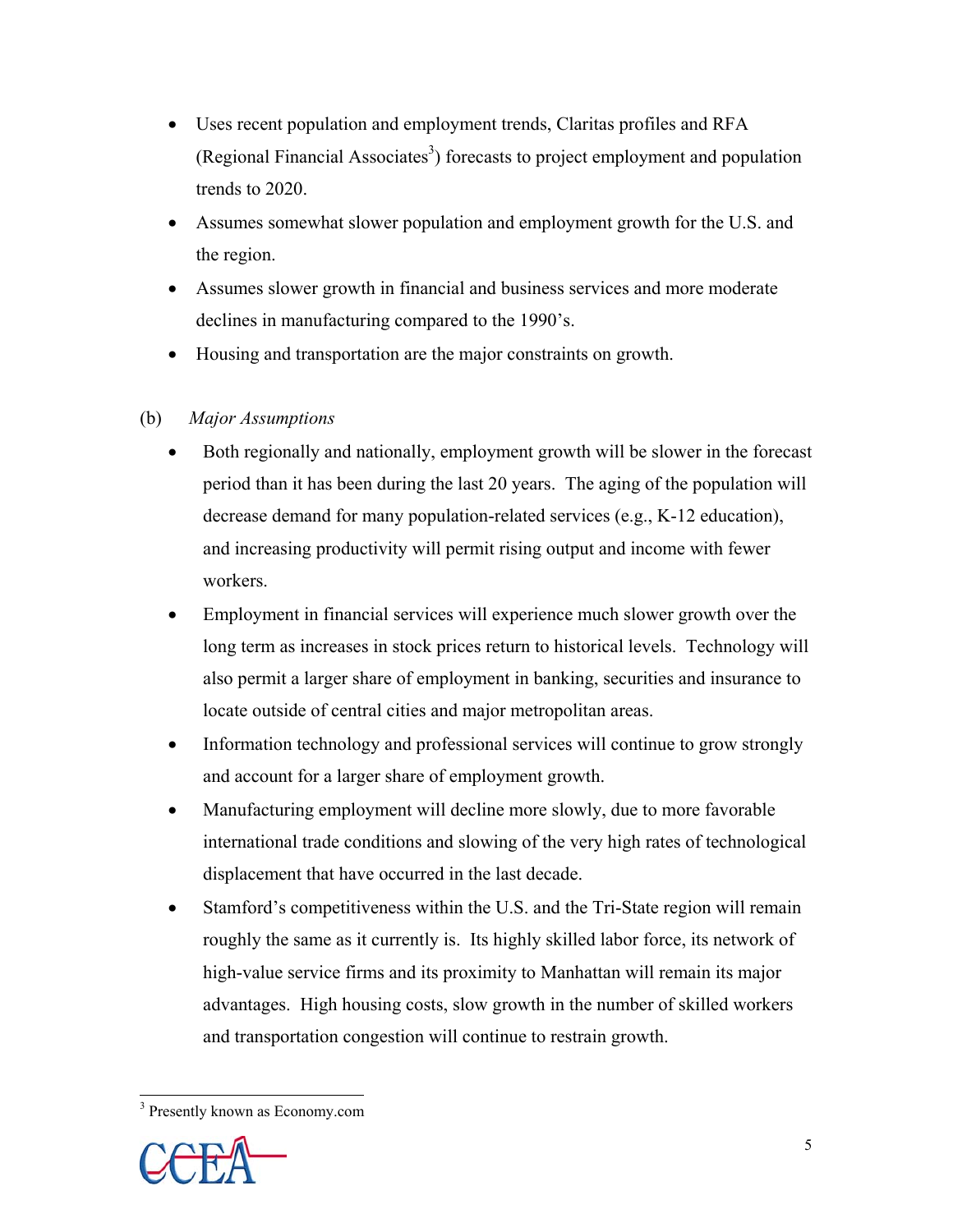- Labor force participation rates will increase slightly as tight labor markets draw more of the elderly and less-skilled into the labor force. However, there is little room for further reductions in unemployment or additional increases in labor force participation from women.
- Even with an increase in population, commuting to Stamford will have to increase to provide enough workers for new jobs.
- Household size will remain at approximately 2.5 persons per household.

## (c) *Geography of Growth*

 In this scenario, of the 3.5 million sq. ft. of office development, 2.75 million sq. ft. takes place in the downtown area from 2001-2005. This represents an amount of office development that is roughly comparable to the total of all projects for which there are currently proposals in the downtown area (not just the "most likely") and includes the office program for the major redevelopment projects.

 An additional, 750,000 sq. ft. of office development takes place outside of the downtown: 250,000 sq. ft of office expansion takes place in the various Design Districts along the Ridge Roads (20% of the theoretical 1.25 million square feet tabulated in the model). 500,000 sq. ft. of office development takes place in the industrial districts (50% of the theoretical 1 million square feet tabulated in the model). This happens primarily adjacent to the Robert Martin Industrial Park and the Riverbend Industrial Park where "flex offices" are already prevalent, as well as Magee Avenue and a few waterfront sites.

 Of the 850,000 sq. ft. of retail development, 500,000 sq. ft. is retained in the downtown and Bulls Head. The remaining square footage is divided between neighborhood shopping areas and the industrial districts where a number of large-scale stores and a few supermarkets are developed.

 Of the 850,000 sq. ft. of projected growth in the Institutional sector, 450,000 sq. ft. takes place in downtown. An additional 400,000 sq. ft takes place outside of downtown, in part through expansion of existing hospitals and schools. In addition, some new schools are constructed, primarily in the West Side/and South End/Riverside in response to population increases. A number of elder care and assisted living facilities are built along the Ridge Roads.

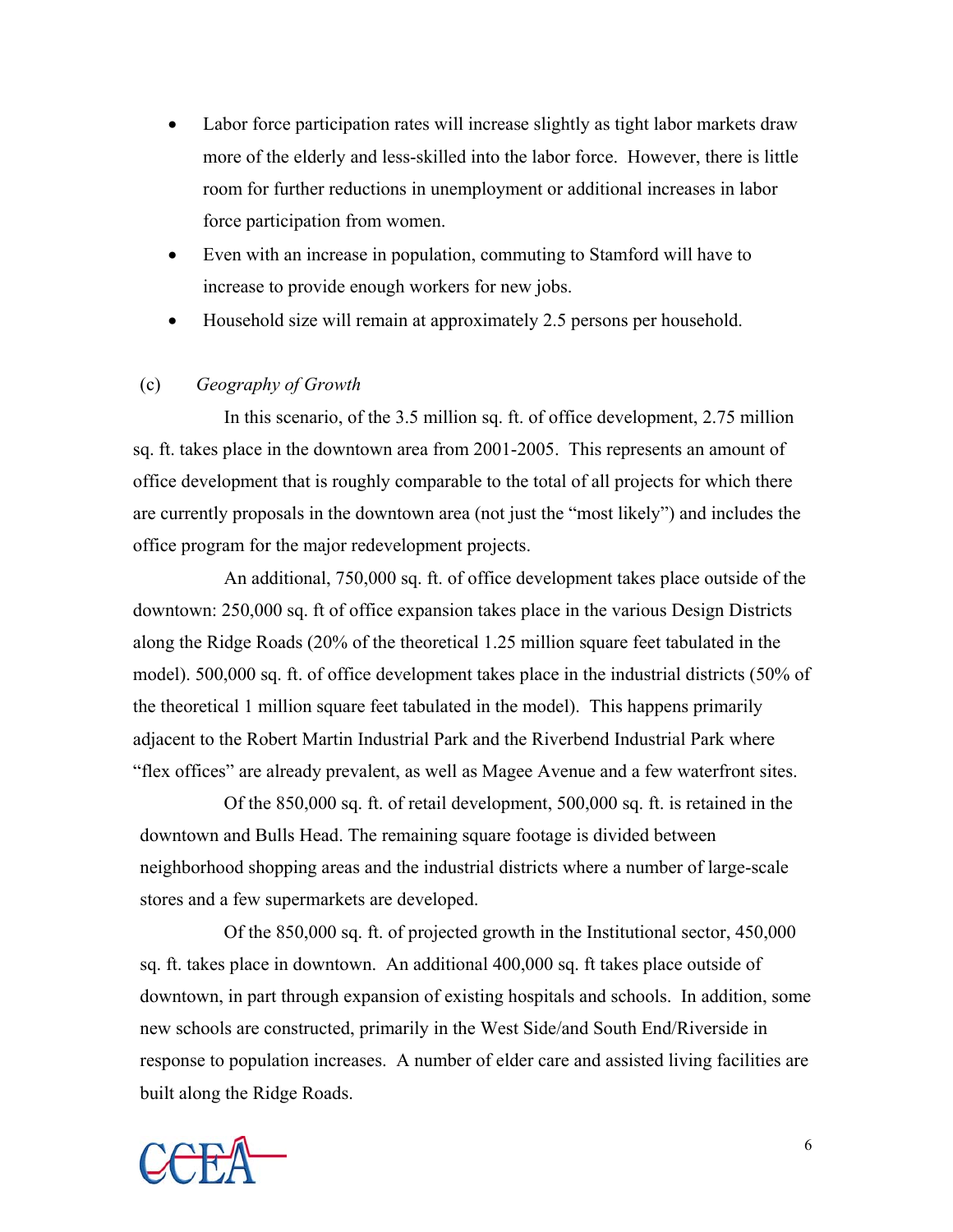In this scenario, the city is more aggressive about facilitating the transition from traditional manufacturing to high tech and flex industries and as a result, more of the existing properties are re-developed. But interest in directing this potential to the industrial redevelopment projects in the South End, as well as retail and office incursions, keeps the remaining industrial property in about the same state as it currently is.

## **(3) "GLOBAL FINANCIAL CENTER" SCENARIO**

 The following explanations and assumptions represent the "Global Financial Center" scenario.

## (a) *Principal Parameters*

- State and City policies succeed in improving the availability/cost of housing and transportation connections to surrounding towns, eastern Fairfield County and points west.
- Robust growth in global finance driven by technology and maturation of world markets.
- Stamford establishes an identity as a global financial center distinct from New York City.
- 3-4 additional major corporate relocations from NYC and abroad occur.
- Substantial employment growth downtown, substantial population growth within the city, faster population growth in nearby locations occurs.
- (b) *Major Assumptions*
	- Aggressive office development takes place downtown on the strength of 3-4 major new corporate relocations and few corporate departures.
	- A modest amount of office development takes place outside of downtown, mostly for business service firms that are clients to downtown firms, but which cannot afford space in the central business district.
	- Policies have little effect on changes in industrial employment.
	- Retail and personal services grow more robustly than in the Baseline Scenario.
	- Labor force participation rates are the same as in the Baseline Scenario.

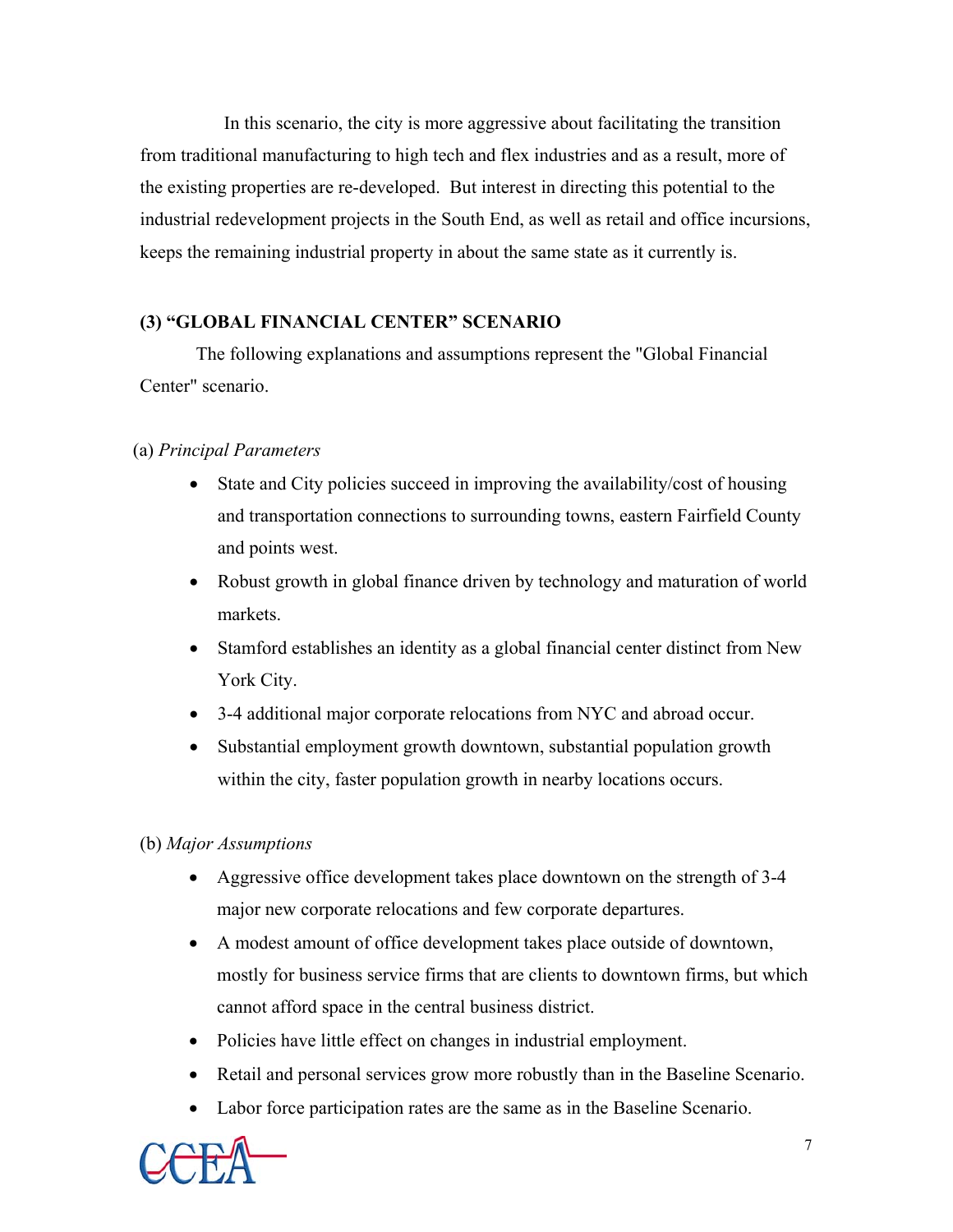Stamford's growth stimulates stronger growth in neighboring communities.

#### (c) *Geography of Growth*

Of the 6 million sq. ft. of office development from 2001-2005, 5 million sq. ft. takes place in the downtown area. This represents an amount of office development that is roughly comparable to the total of all of the projects for which there are proposals in downtown, the build-out of various "soft sites", and the office program for the major downtown redevelopment projects.

Of the 1,300,000 sq. ft. of projected new retail development, the largest share is 800,000 sq. ft. in and around the downtown area. An additional 150,000 sq. ft. would be developed in the industrial districts in the form of supermarkets and large-scale retailers. The remaining 350,000 sq. ft. allows for the robust enhancement of neighborhood shopping centers and the three "sub-centers", Glenbrook, Springdale, and Shippan.

Despite tremendous pressure, city policies hold office development in the industrial districts to 500,000 sq. ft. Another 500,000 sq. ft. is absorbed in the South End redevelopment projects in lieu of the flex industrial floor area, which still does not materialize due to only modest growth in industry.

In this scenario, the city is even more aggressive about facilitating the transition from traditional manufacturing to high tech and flex industries and as a result, more of the existing properties in the outlying areas are redeveloped. Except for modest retail and office incursions, the overall intensity of industrial uses in these areas remain about the same except that the line between "industry' and "office" is even less clear.

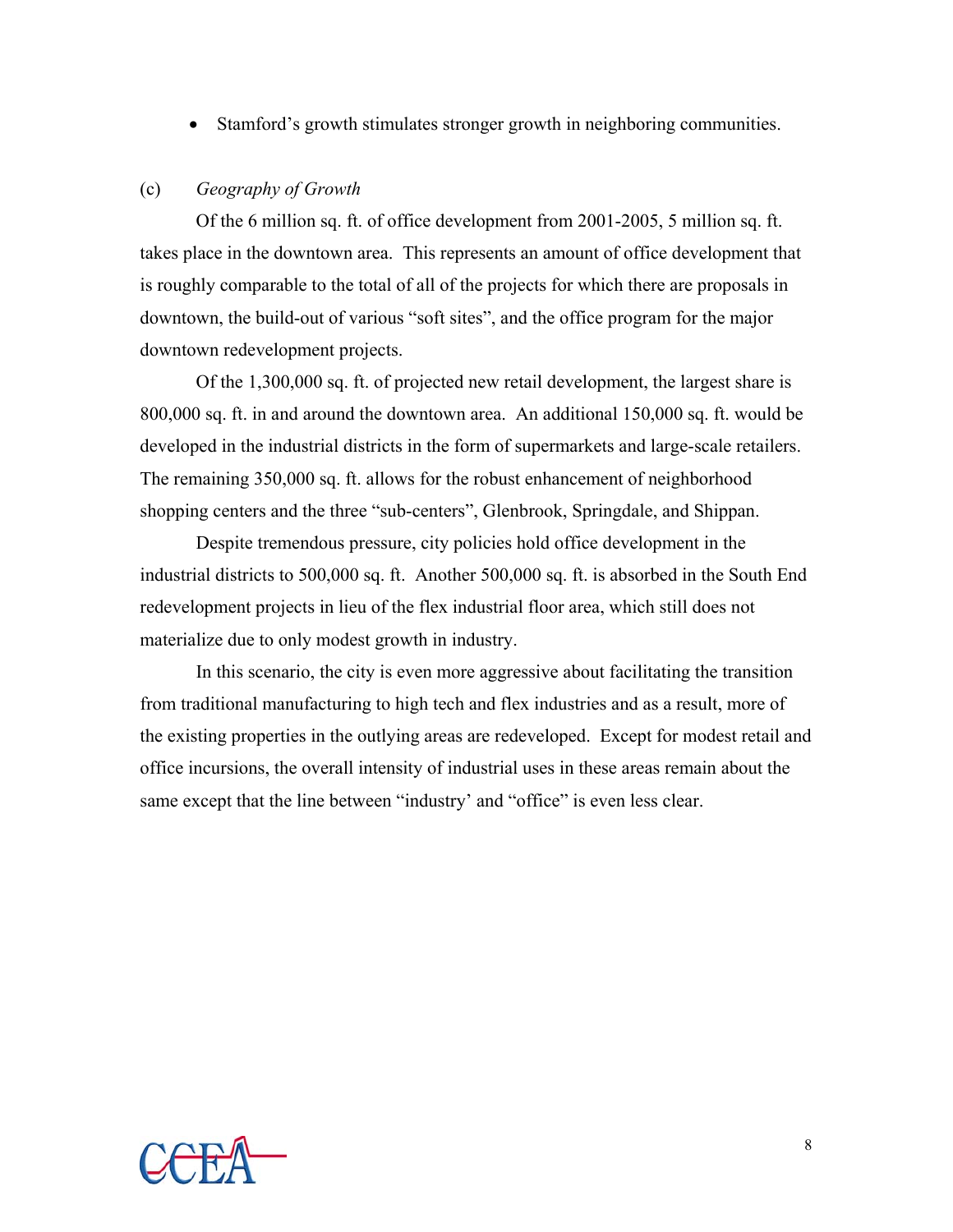### **RESULTS**

#### *Scenario I: "NO GROWTH" SCENARIO*

Table 1 presents the changes in key economic variables for the City of Stamford under the "No Growth" scenario for the period 2001-2020 relative to the RPA baseline or "Current Trend" scenario.

| Table 1: Net Changes in Selected Economic Variables for Stamford City |
|-----------------------------------------------------------------------|
| "No Growth" Scenario                                                  |
| (Relative to the RPA Baseline/Current Trend Scenario)                 |
| 2001-2020                                                             |

|                                         | <b>Average Annual Change</b><br><b>From Baseline</b> | <b>Average % Change</b><br><b>From Baseline</b> |
|-----------------------------------------|------------------------------------------------------|-------------------------------------------------|
| <b>Total NF Employment (Thousands)</b>  | $-3.07$                                              | $-1.09\%$                                       |
| <b>GRP (Billions Nominal \$)</b>        | $-$0.44$                                             | $-1.30\%$                                       |
| Personal Income (Billions Nominal \$)   | $-$0.25$                                             | $-0.74%$                                        |
| <b>Population (Thousands)</b>           | $-2.66$                                              | $-0.65%$                                        |
| <b>Housing Demand (Bill Nominal \$)</b> | $-$0.07$                                             | $-0.20%$                                        |
|                                         |                                                      |                                                 |

The results show that under the "No Growth" scenario, Stamford will experience negative changes in employment levels. Under this scenario, the average annual decrease in total employment in Stamford below the RPA baseline is about 3,070 jobs. Similarly, the Gross Regional Product (GRP) of the City declines by an annual average of \$440 million below the baseline. Under the "No Growth" scenario, aggregate personal income of the City of Stamford declines by an annual average of \$250 million. Under this scenario, population of the City declines by annual average of 2,660 people. The decreases in employment and population in the City adversely affect the housing market in Stamford. Under the "No Growth" scenario, the annual average decline in aggregate housing demand in the City of Stamford is \$70 million.

Figure 1 shows the annual changes in employment, GRP, personal income, population, and housing demand in the City of Stamford over the period 2001-2020.

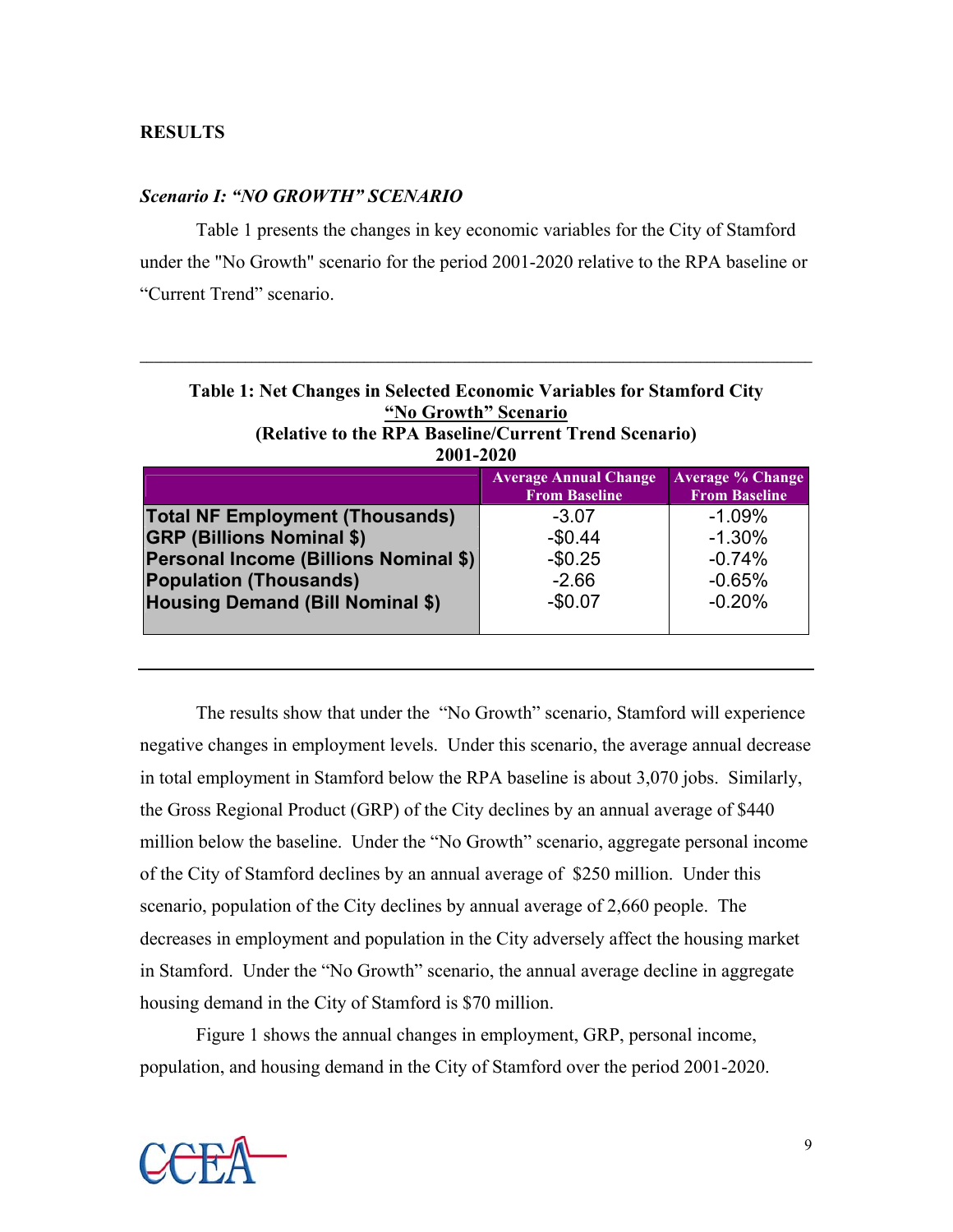

**Year**

Figure 1 shows that under the "No Growth" scenario, Stamford experiences a decline in key economic variables. The figure shows that GRP, personal income, employment, population, and housing demand continuously decline over time. The decrease in personal income follows the decrease in GRP of the City. By 2020, personal income of Stamford is lower than the baseline forecast by \$1.1 billion and GRP is lower by \$1.9 billion. Similarly, under the "No Growth" scenario, population continually declines over the period 2001-2020. At the end of 2020, population of the City is 12,360 people below the baseline. Housing demand in the City is negatively affected under the "No Growth" scenario. The demand for housing continually declines over the period 2001-2015 but remains stable during 2016-2020 as relative price changes to stabilize demand.

Table 2 presents the tax impact of the Stamford Master Plan project on the City of Stamford under the "No Growth" scenario. This analysis estimates the average annual reduction in new State and local property tax revenue from/to the City of Stamford below

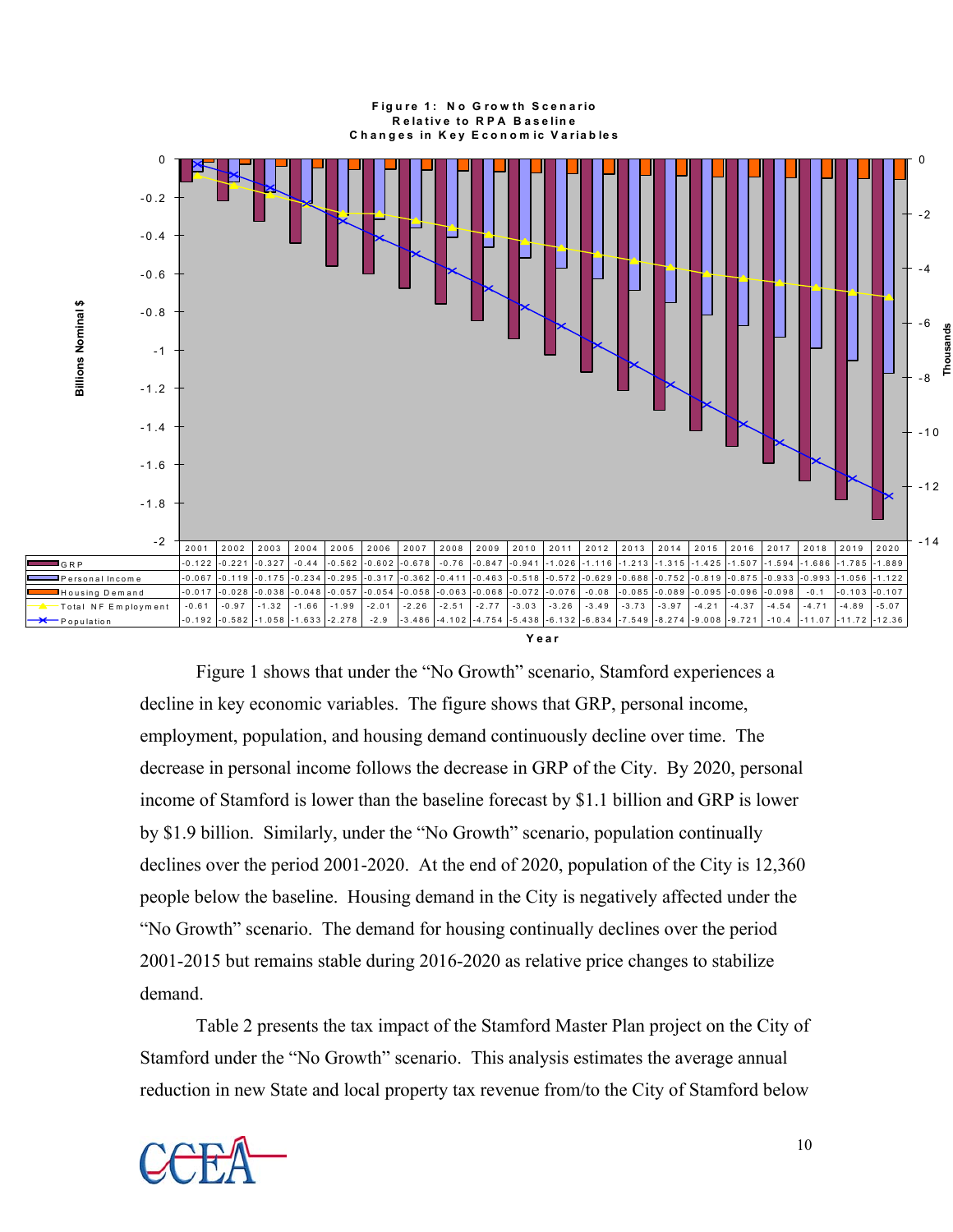the RPA baseline forecast over the period 2001-2020. State tax revenue includes income taxes, sales and use taxes, and corporate profit taxes. This analysis presents the average annual reduction in induced government spending under the "No Growth" scenario. Induced government spending changes result from the changes in demand for public services, such as police and education, as the population changes.

**\_\_\_\_\_\_\_\_\_\_\_\_\_\_\_\_\_\_\_\_\_\_\_\_\_\_\_\_\_\_\_\_\_\_\_\_\_\_\_\_\_\_\_\_\_\_\_\_\_\_\_\_\_\_\_\_\_\_\_\_\_\_\_\_\_\_\_\_\_\_\_\_ Table 2: Average Changes in Tax Revenues (Millions Nominal \$) for Stamford City** 

| Table 2: Average Changes in Tax Revenues (Millions Nominal 5) for Stamford City<br>"No Growth" Scenario<br>(Relative to RPA Baseline/Current Trend Scenario)<br>2001-2002 |              |  |  |  |  |
|---------------------------------------------------------------------------------------------------------------------------------------------------------------------------|--------------|--|--|--|--|
| <b>Average Annual Tax Revenue</b><br><b>Changes over Baseline (Mill Nom \$)</b>                                                                                           |              |  |  |  |  |
| <b>Average New State Tax Revenue</b>                                                                                                                                      | $-$ \$ 20.58 |  |  |  |  |
| <b>Average New Local Property Taxes</b>                                                                                                                                   | \$3.37       |  |  |  |  |
| <b>Average Total New Taxes</b>                                                                                                                                            | $-$17.21$    |  |  |  |  |
| $-$4.87$<br><b>Average Induced Local Govt. Spending</b>                                                                                                                   |              |  |  |  |  |
| $-$ \$12.34<br><b>Average Net New Taxes</b>                                                                                                                               |              |  |  |  |  |
|                                                                                                                                                                           |              |  |  |  |  |

 The results show that under the "No Growth" scenario the annual average decrease in new State tax revenue from the City of Stamford is approximately \$21 million below the RPA baseline forecast. The annual average change in new local property tax is an increase of \$3.4 million, which reflects the property taxes accrued by the new investments. This implies that the annual average decrease in total new tax revenue to the City of Stamford is \$17.21 million below the baseline forecast.

 Under the "No Growth" scenario, government spending also declines. The annual average decrease in induced government spending is \$4.87 million. This implies that under the "No Growth" scenario, the City of Stamford experiences an annual average decrease in net (total) taxes by \$12.34 million below the RPA baseline forecast.

 Figure 2 presents the tax impacts of the Master plan on the City of Stamford for the period 2001-2020 under the "No Growth" scenario.

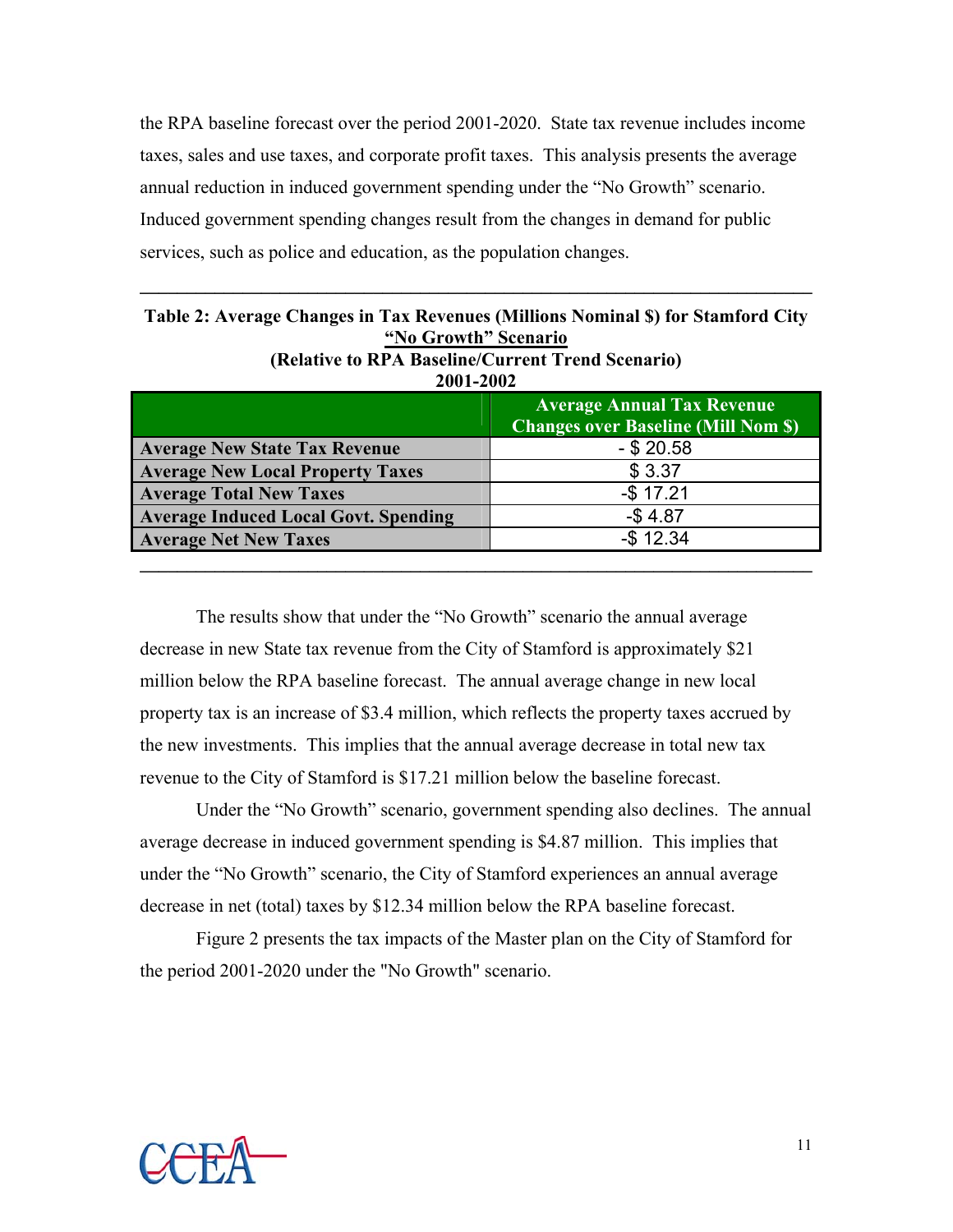### **Figure 2: No Growth Scenario Relative to RPA Baseline Changes in Revenues and Expenditures**



 Figure 2 shows that the total tax revenue for the City of Stamford continually decreases below the RPA baseline. The local new property tax revenue remains above the baseline for most of the period, reflecting the taxes brought in by the new investments. Eventually the new property taxes decline below the baseline, as the revenue loss caused by the decline in population offsets the increased revenues from these investments. Induced government spending decreases but at a slower rate. At the end of 2020, the total tax revenue of Stamford declines by \$41 million, of which State tax revenue is \$39.4 million and the local property tax revenue is \$1.6 million. Under the "No Growth" scenario, the City of Stamford will save about \$11.7 million by the decrease in induced government spending at the end of 2020. This implies that under the "No Growth" scenario, net tax revenue for the City of Stamford decreases by \$29.3 million by 2020 (tax losses are more than foregone government spending).

 The tax impact of the Stamford Master Plan under the "No Growth" scenario can also be evaluated using the present values of the tax revenues lost offset against the present value of saving in induced government expenditures. Table 3 presents the present values of total lost tax revenues and savings on future induced government spending (over twenty years) under the "No Growth" scenario using a 6.5% discount rate.

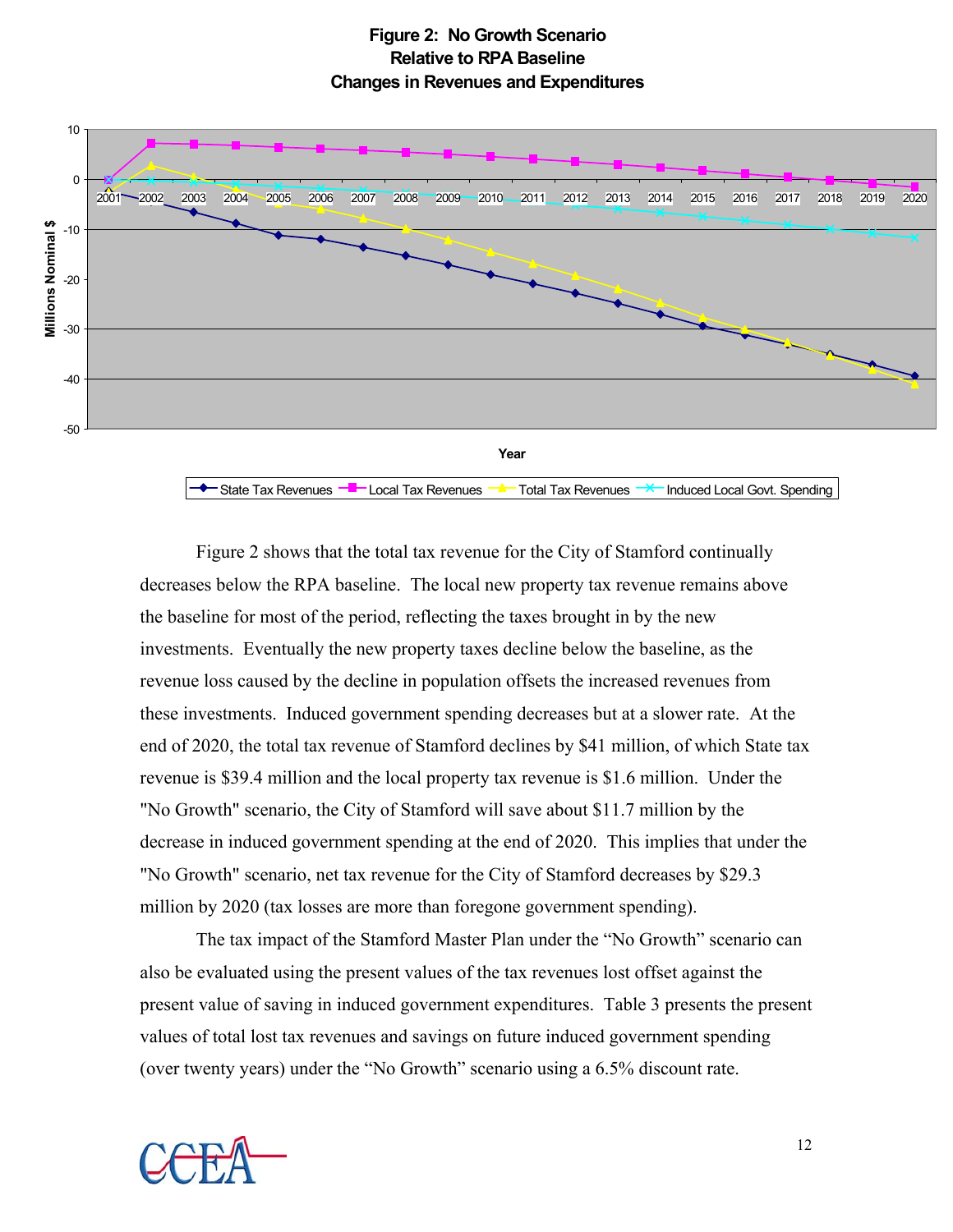| Table 3: Present Value of New Tax Revenues and New Expenditures |                      |  |
|-----------------------------------------------------------------|----------------------|--|
| for Stamford City                                               |                      |  |
| "No Growth" Scenario                                            |                      |  |
| (Millions Nominal \$)                                           |                      |  |
| <b>REVENUES AND RELATED EXPENDITURES</b>                        | <b>PRESENT VALUE</b> |  |
| <b>Present Value of State Tax Revenues</b>                      | $-$184.10$           |  |
| <b>Present Value of Property Taxes</b>                          | \$44.75              |  |
| <b>Present Value of Total Taxes</b>                             | $-$139.35$           |  |
| <b>Present Value of Induced Govt. Spending</b>                  | $-$40.07$            |  |
| <b>Present Value of Net New Taxes</b>                           | $-$ \$99.28          |  |
|                                                                 |                      |  |

 Table 3 shows that the net present value of lost total tax revenues for the City of Stamford over twenty years is almost \$140 million, despite a gain in the local property tax of almost \$45 million. The net present value of the reduction in induced government spending under the "No Growth" scenario is \$40 million. This implies that under the "No Growth" scenario, the net present value of forgone net new taxes to the City of Stamford is approximately \$100 million over twenty years.

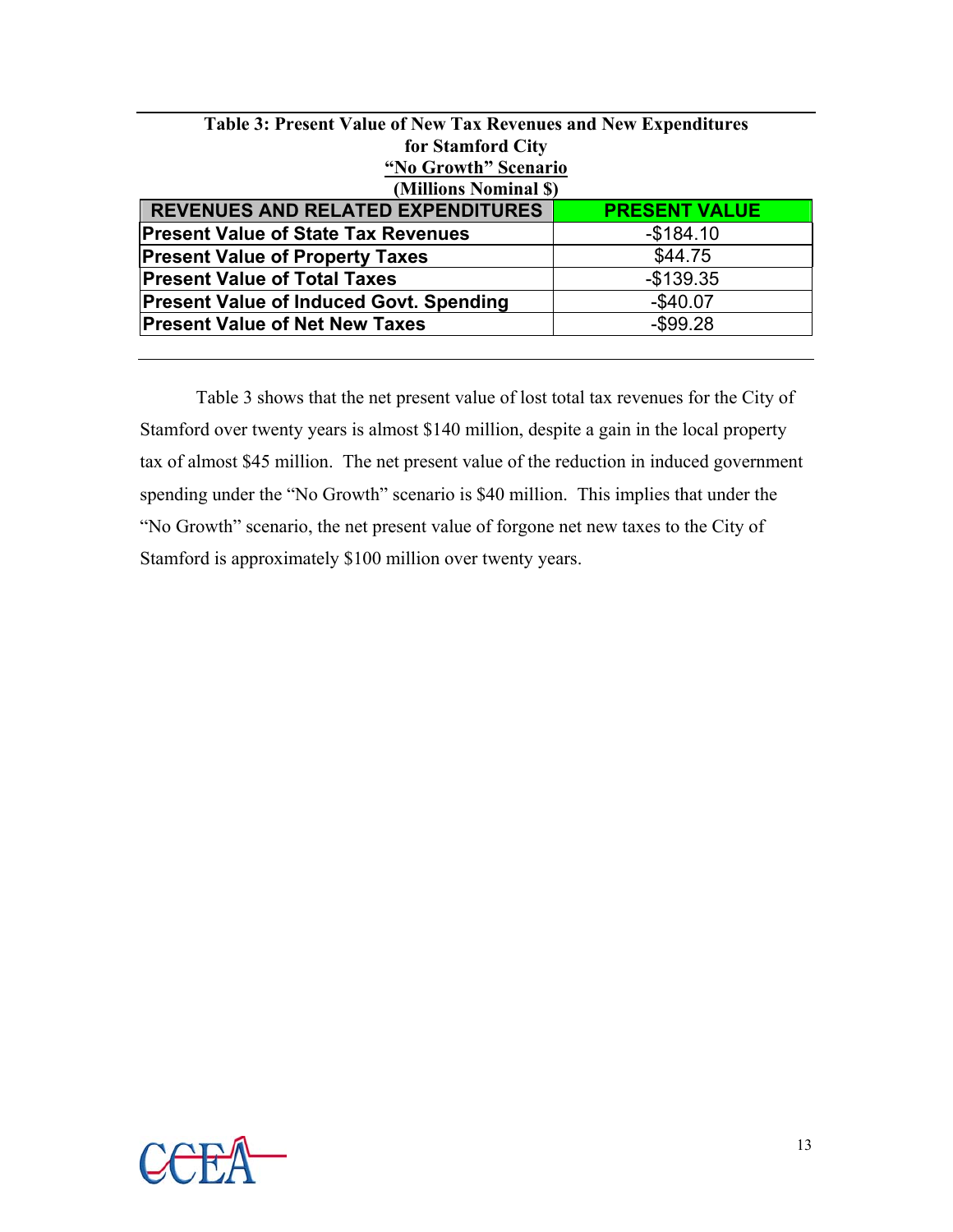### *Scenario II: "RPA BASELINE" or "CURRENT TREND***"** *SCENARIO*

Table 4 presents the changes in key economic variables for the City of Stamford under the "Current Trend" scenario for the period 2001-2020 *relative to the REMI baseline forecast*.

 $\mathcal{L}_\mathcal{L} = \{ \mathcal{L}_\mathcal{L} = \{ \mathcal{L}_\mathcal{L} = \{ \mathcal{L}_\mathcal{L} = \{ \mathcal{L}_\mathcal{L} = \{ \mathcal{L}_\mathcal{L} = \{ \mathcal{L}_\mathcal{L} = \{ \mathcal{L}_\mathcal{L} = \{ \mathcal{L}_\mathcal{L} = \{ \mathcal{L}_\mathcal{L} = \{ \mathcal{L}_\mathcal{L} = \{ \mathcal{L}_\mathcal{L} = \{ \mathcal{L}_\mathcal{L} = \{ \mathcal{L}_\mathcal{L} = \{ \mathcal{L}_\mathcal{$ 

| Table 4: Net Changes in Selected Economic Variables for Stamford City<br>"Current Trend" Scenario<br>(Relative to REMI Standard Control)<br>2001-2020 |                                                           |                                                 |
|-------------------------------------------------------------------------------------------------------------------------------------------------------|-----------------------------------------------------------|-------------------------------------------------|
|                                                                                                                                                       | <b>Average Incremental</b><br><b>Change over Baseline</b> | <b>Average % Change</b><br><b>Over Baseline</b> |
| <b>Total NF Employment (Thousands)</b>                                                                                                                | 7.87                                                      | 2.92%                                           |
| <b>GRP (Billions Nominal \$)</b>                                                                                                                      | \$1.56                                                    | 5.06%                                           |
| Personal Income (Billions Nominal \$)                                                                                                                 | \$0.70                                                    | 2.22%                                           |
| <b>Population (Thousands)</b>                                                                                                                         | 8.80                                                      | 2.23%                                           |
| <b>Housing Demand (Bill Nominal \$)</b>                                                                                                               | \$0.19                                                    | 0.56%                                           |

The results show that under the "Current Trend" scenario, Stamford will experience increases in key economic variables such as employment, GRP, personal income, population, and housing demand. Under this scenario, the average annual increase in employment in Stamford is about 7,870 jobs. Similarly, GRP of the City increases by an annual average of \$1.56 billion. Personal income in Stamford increases by an annual average of \$700 million. Under the "Current Trend" scenario, population of the City also increases. The average annual increase in population of the City is 8,802 people. The increase in employment and population positively affects the housing market in Stamford. Under the "Current Trend" scenario, the annual aggregate housing demand in Stamford increases by \$189 million on average.

W evaluate this scenario with respect to the REMI baseline to understand how it differs from REMI's current forecast based on its data through 1997. The Current Trend scenario incorporates more recent information than REMI's forecast and this scenario compares the two. The other two scenarios are compared with the Current Trend as the reference scenario, not with the REMI baseline as it drops out<sup>4</sup>.

 4 No Growth – REMI – [Current Trend – REMI] = No Growth – Current Trend, and Global – REMI – [Current Trend – REMI] = Global – Current Trend

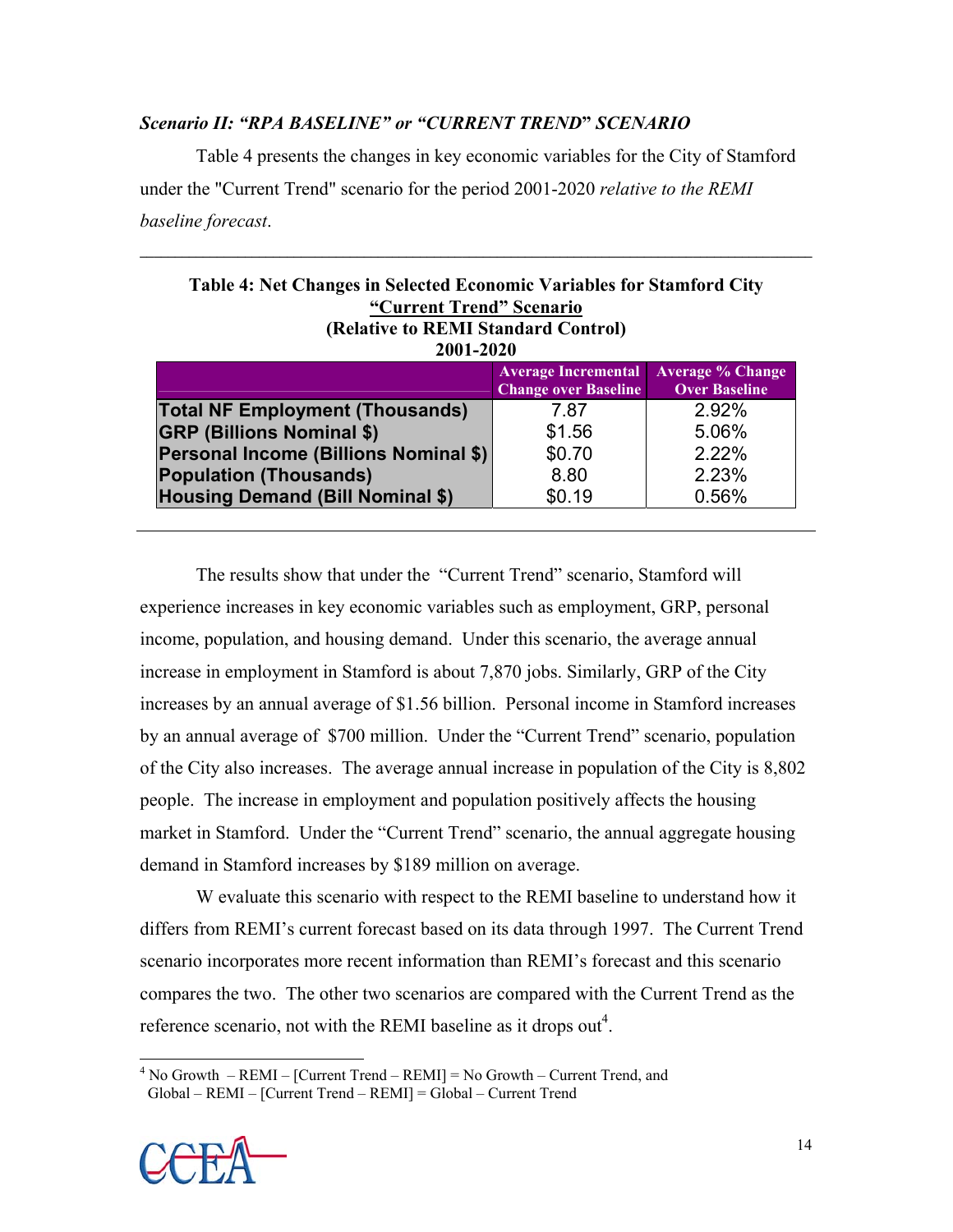

**Figure 3: RPA Baseline Scenario Relative to REMI Baseline Changes in Key Economic Variables**

**Year**

Figure 3 shows the economic impact of Stamford Master plan on the City of Stamford. The figure shows that under the "Current Trend" scenario, Stamford experiences sharp increases in employment, GRP, and personal income until year 2005. These increases reflect the ongoing construction projects in Stamford. However, following the completion of major construction in 2005, the increase in employment *above the REMI baseline* is smaller in 2006, but steadily increases over time. Similarly, GRP and personal income of the City sharply increase in the first five years reflecting the construction phase of the Stamford Master Plan. Personal income and GRP continually increase following the year 2006. At the end of 2020, personal income of Stamford increases by \$2.5 billion and GRP increases by \$5.5 billion *above the REMI baseline*. The figure shows that under the "Current Trend" scenario, the City of Stamford

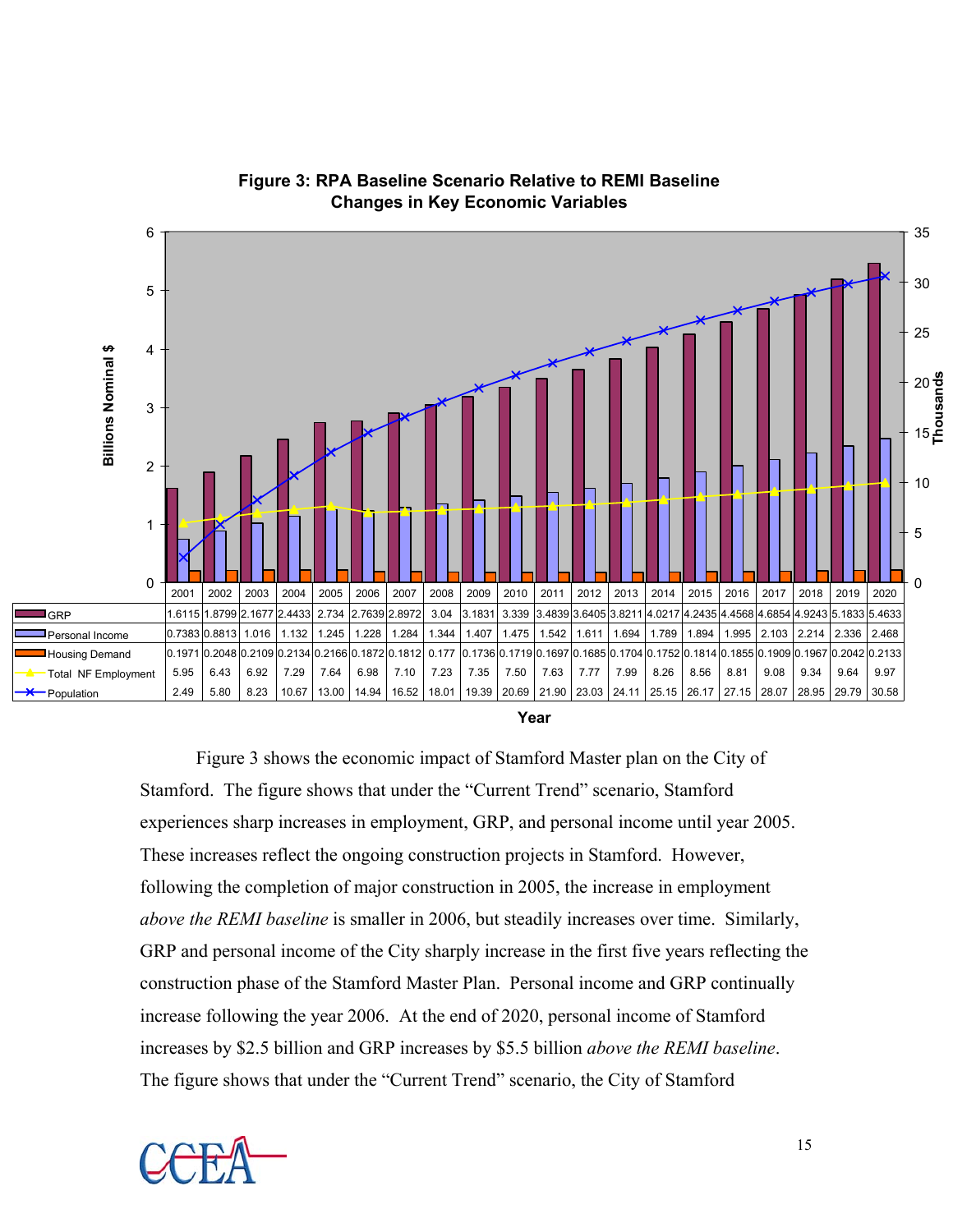experiences a significant increase in population over the period 2001-2020. In this scenario, population of the City steadily increases over time, as does housing demand. However, the rate of increase in housing demand is lower relative to the increase in population and income.

 Table 5 presents the tax impact of the Master Plan project on the City of Stamford under the "Current Trend " scenario. This analysis estimates the average annual increases in new State and local property tax revenues and induced government spending from/to the City of Stamford *above the REMI baseline* for the period 2001-2020.

## **Table 5: Average Changes in Tax Revenues for Stamford City (Millions Nominal \$) "Current Trend" Scenario**

**\_\_\_\_\_\_\_\_\_\_\_\_\_\_\_\_\_\_\_\_\_\_\_\_\_\_\_\_\_\_\_\_\_\_\_\_\_\_\_\_\_\_\_\_\_\_\_\_\_\_\_\_\_\_\_\_\_\_\_\_\_\_\_\_\_\_\_\_\_\_\_\_** 

| (Relative to the REMI Standard Control) |
|-----------------------------------------|
| 2001-2002                               |

|                                             | <b>Average Tax Revenue Changes</b><br><b>Change over Baseline (Mill Nom \$)</b> |
|---------------------------------------------|---------------------------------------------------------------------------------|
| <b>Average New State Tax Revenue</b>        | \$66.50                                                                         |
| <b>Average New Local Property Taxes</b>     | \$29.64                                                                         |
| <b>Average Total New Taxes</b>              | \$96.14                                                                         |
| <b>Average Induced Local Govt. Spending</b> | \$15.53                                                                         |
| <b>Average Net New Taxes</b>                | \$80.61                                                                         |
|                                             |                                                                                 |

 The results show that under the "Current Trend " scenario the average annual increase in new State tax revenue above the baseline from the City of Stamford is approximately \$66.5 million. Similarly, new local property taxes increase by \$29.64 million on average, annually. The annual average increase in total new tax revenue above the REMI baseline forecast is \$96.14 million. Under the "Current Trend" scenario, the annual average increase in induced government spending is \$15.53 million. This implies that under this scenario, the average net taxes to the City of Stamford increases by \$80.61 million *above the REMI baseline forecast*.

 Figure 3 presents the tax impacts of the Master plan on the City of Stamford for the period 2001-2020 under the "Current Trend" scenario.

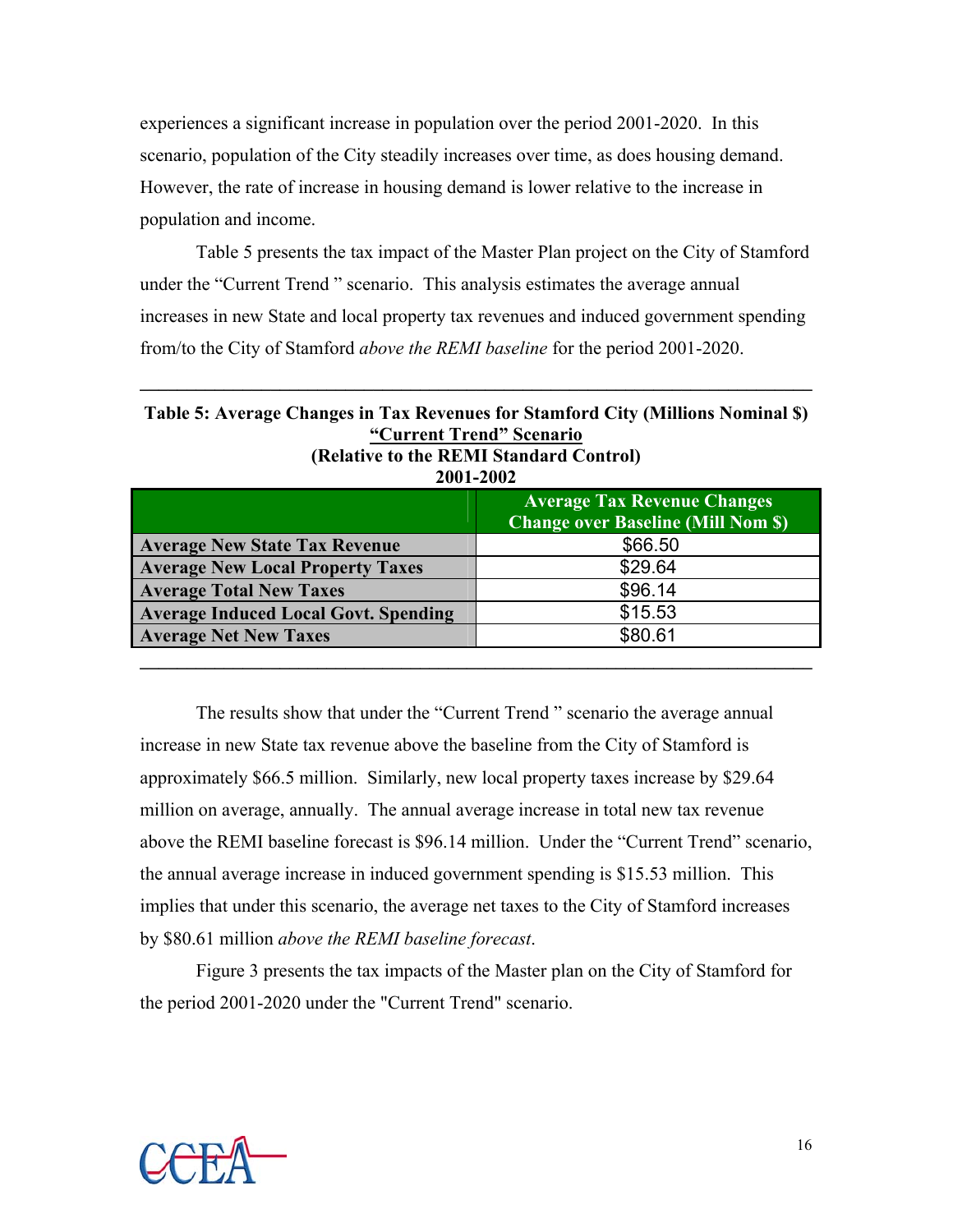



 Figure 4 shows that under the "Current Trend" scenario, the total tax revenue for the City of Stamford continually increases over time. Local new property tax revenues closely follow State tax revenues. Induced government spending increases, but at a slower rate. By 2020, the total tax revenue of Stamford increases by \$150.5 million, of which the State tax revenue is \$104.04 million and local property tax revenue is \$46.47 million. By 2020 under the "Current Trend" scenario, induced government spending for the City of Stamford increases by \$29.04 million above the REMI baseline. This implies that at the end of 2020 under the "Current Trend" scenario, the net tax revenue for the City of Stamford increases by \$121.5 million *above the REMI baseline*.

 The tax impact of Stamford Master Plan under the "Current Trend" scenario can be evaluated using the present values of the tax revenues lost offset against the present

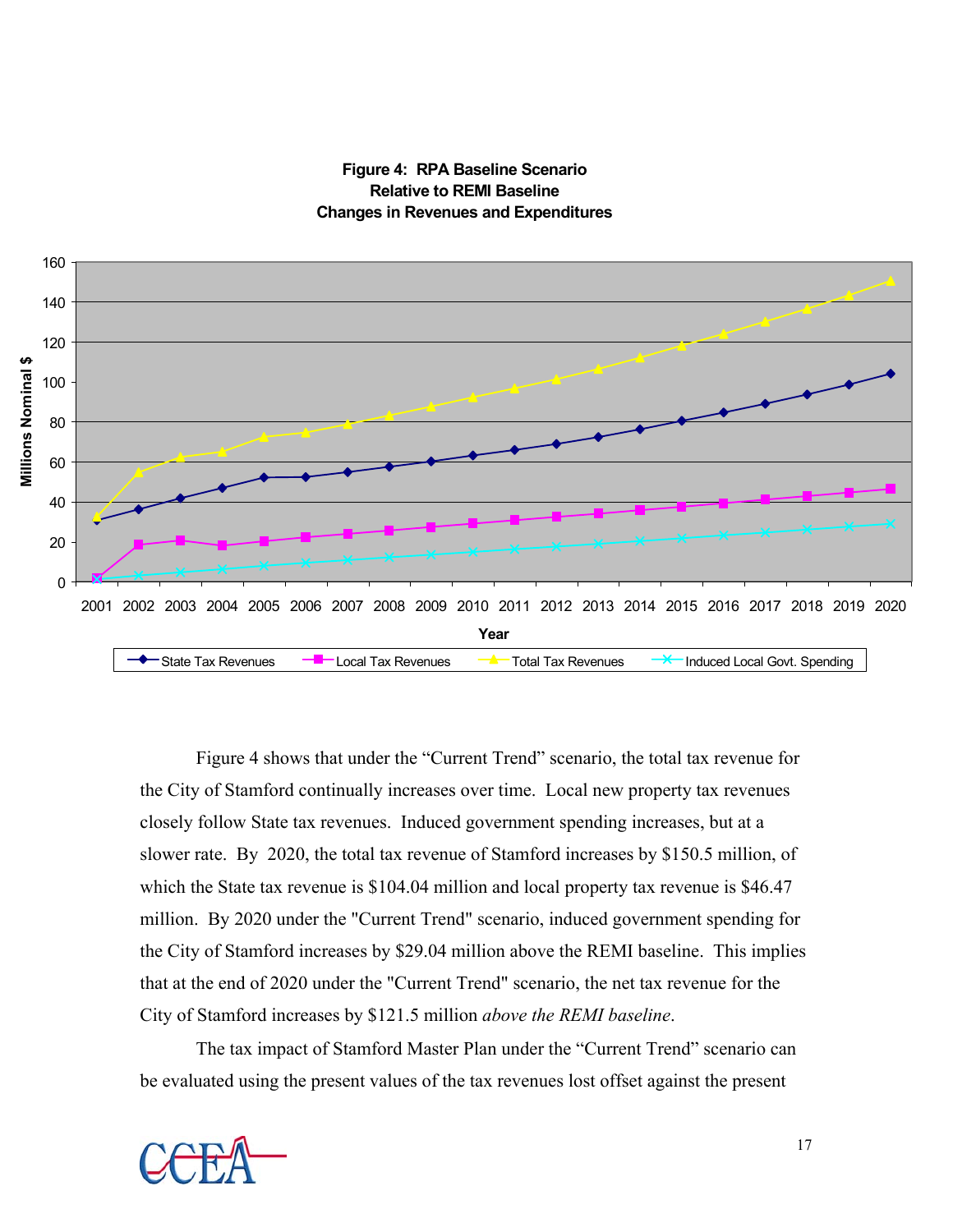value of saving in induced government expenditures. Table 6 presents the present values of total tax revenues and savings on future induced government spending (over twenty years) under the "Current Trend" scenario.

| <b>TABLE 6: Present Value of New Tax Revenues and New Expenditures</b> |                      |  |
|------------------------------------------------------------------------|----------------------|--|
| "Current Trend" Scenario                                               |                      |  |
| (Millions Nominal \$)                                                  |                      |  |
| <b>REVENUES AND RELATED EXPENDITURES</b>                               | <b>PRESENT VALUE</b> |  |
| <b>Present Value of State Tax Revenues</b>                             | \$654.79             |  |
| <b>Present Value of Property Taxes</b>                                 | \$285.19             |  |
| <b>Present Value of Total Taxes</b>                                    | \$939.98             |  |
| <b>Present Value of Induced Govt. Spending</b>                         | \$139.07             |  |
| <b>Present Value of Net New Taxes</b>                                  | \$800.92             |  |
|                                                                        |                      |  |

 Table 6 shows that the net present value of total new tax revenues for the City of Stamford over twenty years is almost \$940 million, of which the State tax revenue is \$655 million and the local property tax is \$285 million. The net present value of the increase in induced government spending under the "Current Trend" scenario is \$139 million. This implies that under the "Current Trend" scenario, the net present value of net new taxes to the City of Stamford is approximately \$801 million.

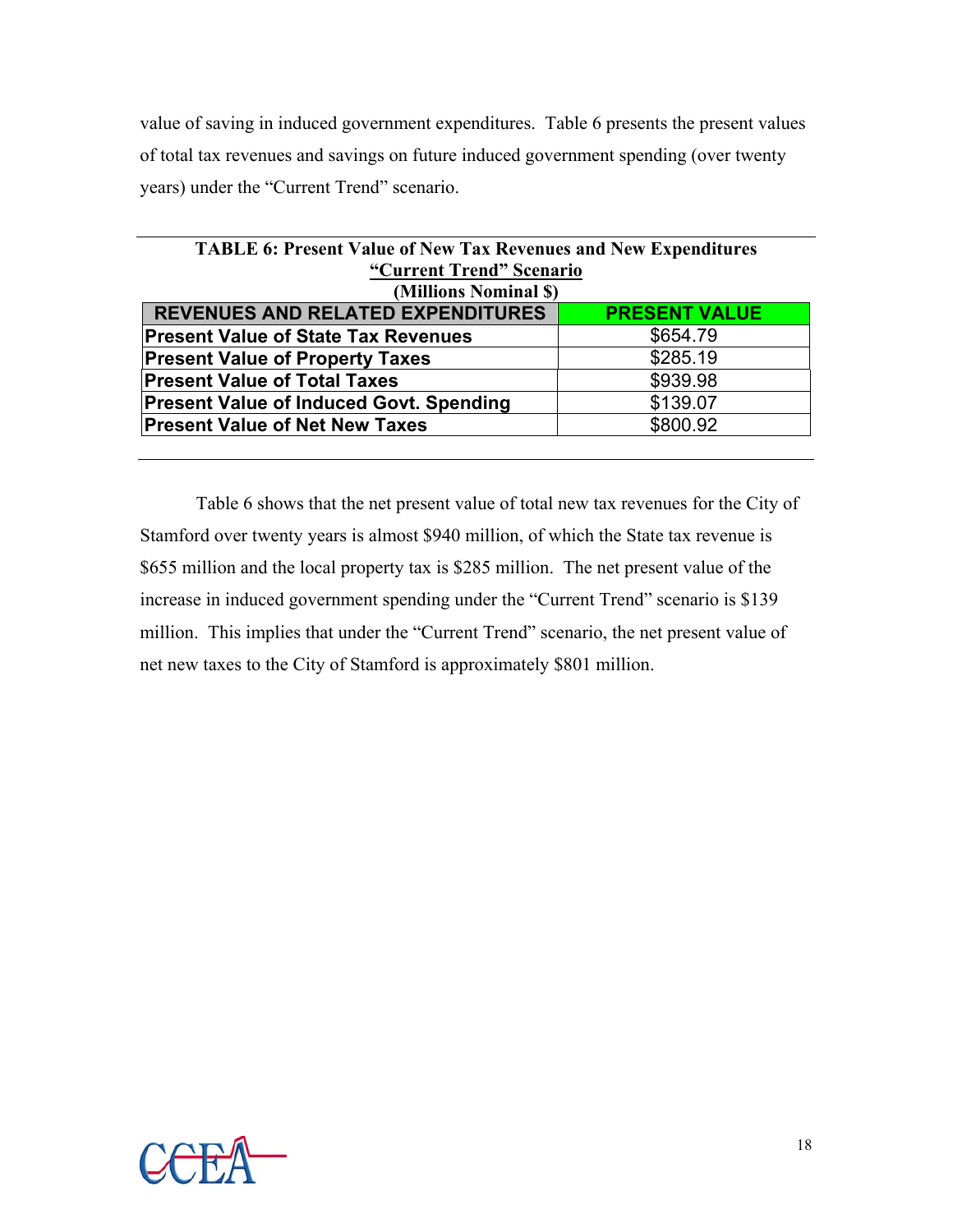#### *Scenario III: "GLOBAL FINANCIAL CENTER" SCENARIO*

Table 7 presents the changes in key economic variables for the City of Stamford under the "Global Financial Center" scenario for the period 2001-2020.

**\_\_\_\_\_\_\_\_\_\_\_\_\_\_\_\_\_\_\_\_\_\_\_\_\_\_\_\_\_\_\_\_\_\_\_\_\_\_\_\_\_\_\_\_\_\_\_\_\_\_\_\_\_\_\_\_\_\_\_\_\_\_\_\_\_\_\_\_\_\_\_\_** 

| Table 7: Net Changes in Selected Economic Variables for Stamford City<br>"Global Financial Center" Scenario<br>(Relative to the RPA Baseline/Current Trend Scenario)<br>2001-2020 |                                                           |                                                 |
|-----------------------------------------------------------------------------------------------------------------------------------------------------------------------------------|-----------------------------------------------------------|-------------------------------------------------|
|                                                                                                                                                                                   | <b>Average Incremental</b><br><b>Change over Baseline</b> | <b>Average % Change</b><br><b>Over Baseline</b> |
| Total NF Employment (Thousands)                                                                                                                                                   | 3.27                                                      | 1.15%                                           |
| <b>GRP (Bill. Nominal \$)</b>                                                                                                                                                     | \$0.58                                                    | 1.54%                                           |
| Personal Income (Bill. Nominal \$)                                                                                                                                                | \$0.29                                                    | 0.78%                                           |
| <b>Population (Thousands)</b>                                                                                                                                                     | 2.58                                                      | 0.63%                                           |
| Housing Demand (Bill Nominal \$)                                                                                                                                                  | \$0.10                                                    | 0.27%                                           |

The results show that under the "Global Financial Center" scenario, the City of Stamford experiences increases in employment, GRP, aggregate personal income, population and aggregate housing demand. Under this scenario, the annual average increase in employment in the City of Stamford above the RPA baseline forecast (Current Trend) is about 3,270 jobs. Similarly, the City's GRP increases by an annual average of \$580 million above the RPA baseline forecast. Personal income in the City of Stamford increases by an annual average of \$290 million. The annual average increase in population under this scenario is 2,580 above the RPA baseline forecast. The increases in employment and population positively affect the housing market in Stamford. Under the "Global Financial Center" scenario, the annual average increase in housing demand in Stamford is \$100 million above the RPA baseline.

Figure 5 shows the annual changes in employment, GRP, personal income, population, and housing demand in the City of Stamford over the period 2001-2020. The figure shows that after the completion of major construction under the Master Plan, there will be a continuous increase in employment, GRP, personal income, population, and housing demand in the City. The decrease in employment and output above the RPA

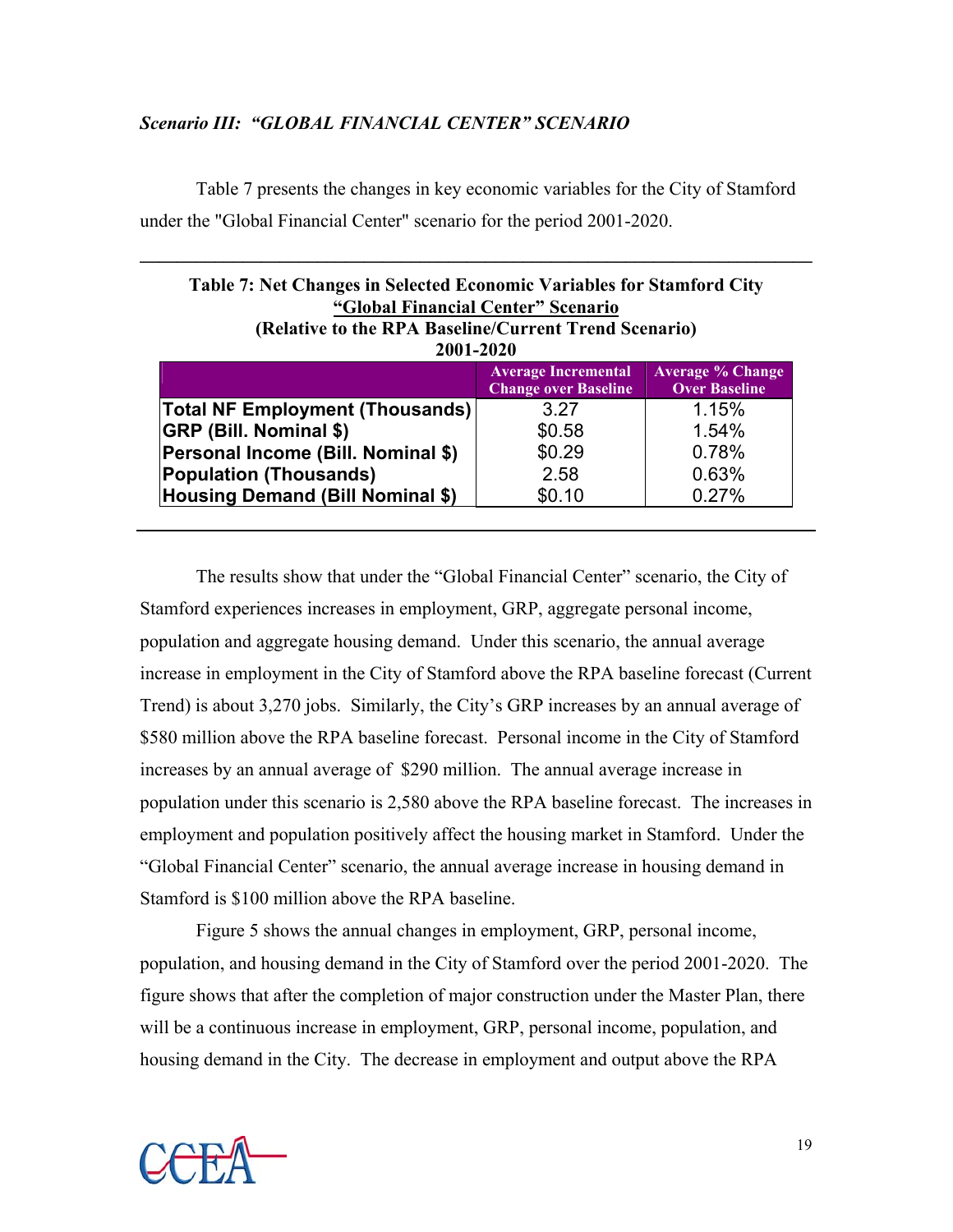baseline during 2005 reflects the completion of major construction projects of the Stamford Master Plan.



The results show that the under the "Global Financial Center" scenario, the City of Stamford experiences solid growth in employment, GRP, personal income, and population. Despite somewhat slower relative growth, housing demand in the City continually increases over time. Figure 5 shows that initially the increase in population closely follows the increase in employment in Stamford. However, in the long run, the increase in population exceeds the increase in employment in the City. The results under the "Global Financial Center" scenario show that increases in employment and population above the RPA baseline are 7,400 jobs and 16,770 people respectively, by 2020. The increase in personal income tracks the increase in GRP. By 2020, the

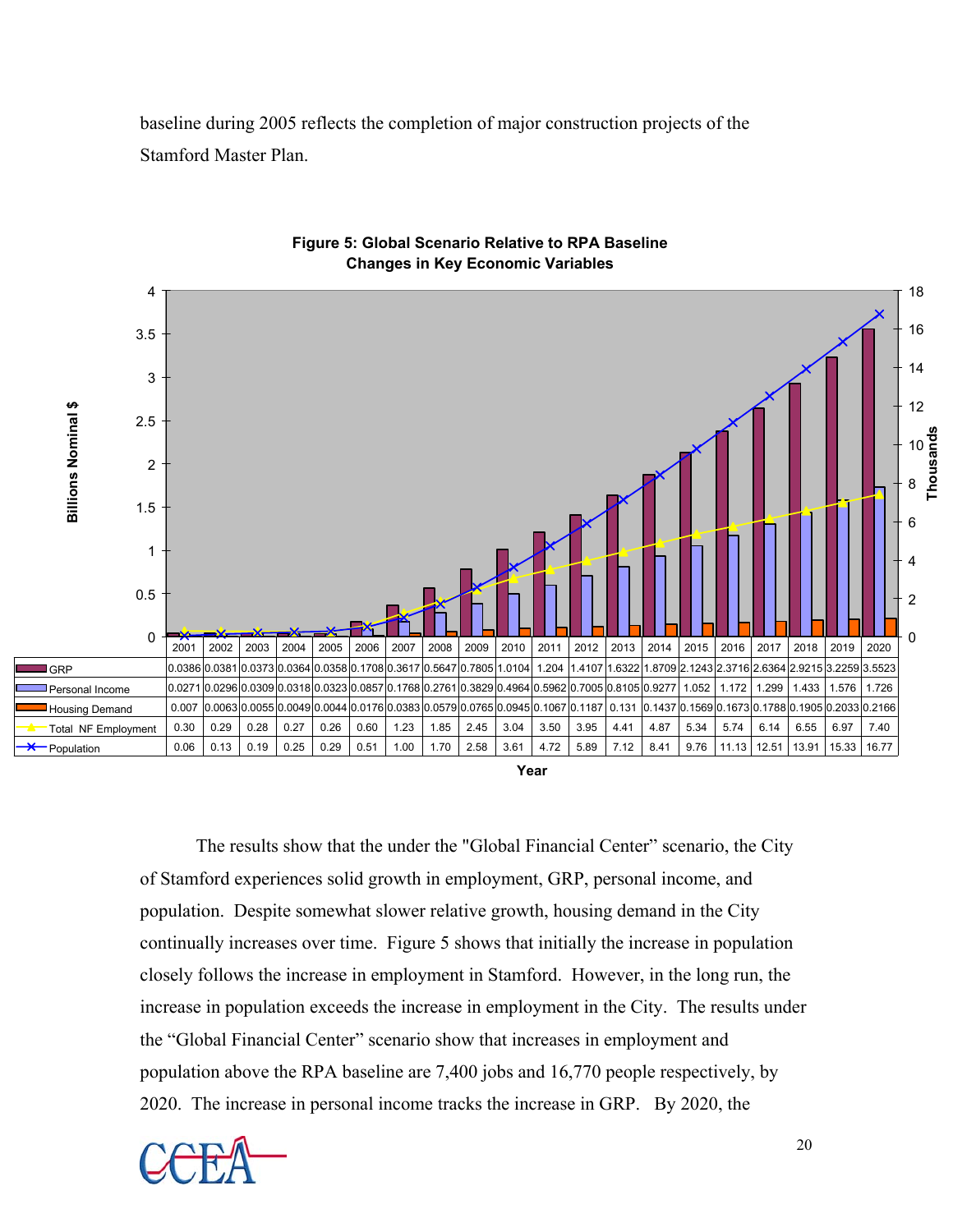increases in personal income and GRP above the RPA baseline are \$1.73 billion and \$3.55 billion, respectively.

Table 8 presents the tax impact of the Master Plan project on the City of Stamford under the "Global Financial Center " scenario. This analysis estimates the average annual increase in new State and local property tax revenue from/to the City of Stamford above the baseline for the period 2001-2020, and presents the average annual increase in government spending under the "Global Financial Center" scenario.

**Table 8: Average Changes in Tax Revenues for Stamford City (Millions Nominal \$) "Global Financial Center" Scenario**

 $\mathcal{L}_\text{max}$  , and the contribution of the contribution of the contribution of the contribution of the contribution of the contribution of the contribution of the contribution of the contribution of the contribution of t

| (Relative to the RPA Baseline/Current Trend Scenario) |
|-------------------------------------------------------|
| 2001-2020                                             |

|                                             | <b>Average Tax Revenue Changes</b>        |
|---------------------------------------------|-------------------------------------------|
|                                             | <b>Change Over Baseline (Mill Nom \$)</b> |
| <b>Average New State Tax Revenue</b>        | \$25.48                                   |
| <b>Average New Local Property Taxes</b>     | \$32.67                                   |
| <b>Average Total New Taxes</b>              | \$58.15                                   |
| <b>Average Induced Local Govt. Spending</b> | \$4.96                                    |
| <b>Average Net New Taxes</b>                | \$53.19                                   |
|                                             |                                           |

 The results show that under the "Global Financial Center" scenario the average annual increase in new State tax revenue above the RPA baseline forecast for the City of Stamford is approximately \$25.48 million. Similarly, the annual average increase in new local property taxes above the baseline for the City is \$32.67 million and thus the total annual increase in new tax revenue amounts to \$58.15 million. Under the "Global Financial Center" scenario, the annual average increase in induced government spending for the City above the RPA baseline is \$4.96 million and therefore the annual average increase in net new taxes to the City of Stamford is \$53.19 million.

 Figure 6 presents the tax impacts of the Master plan on the City of Stamford over the period 2001-2020 under the "Global Financial Center" scenario.

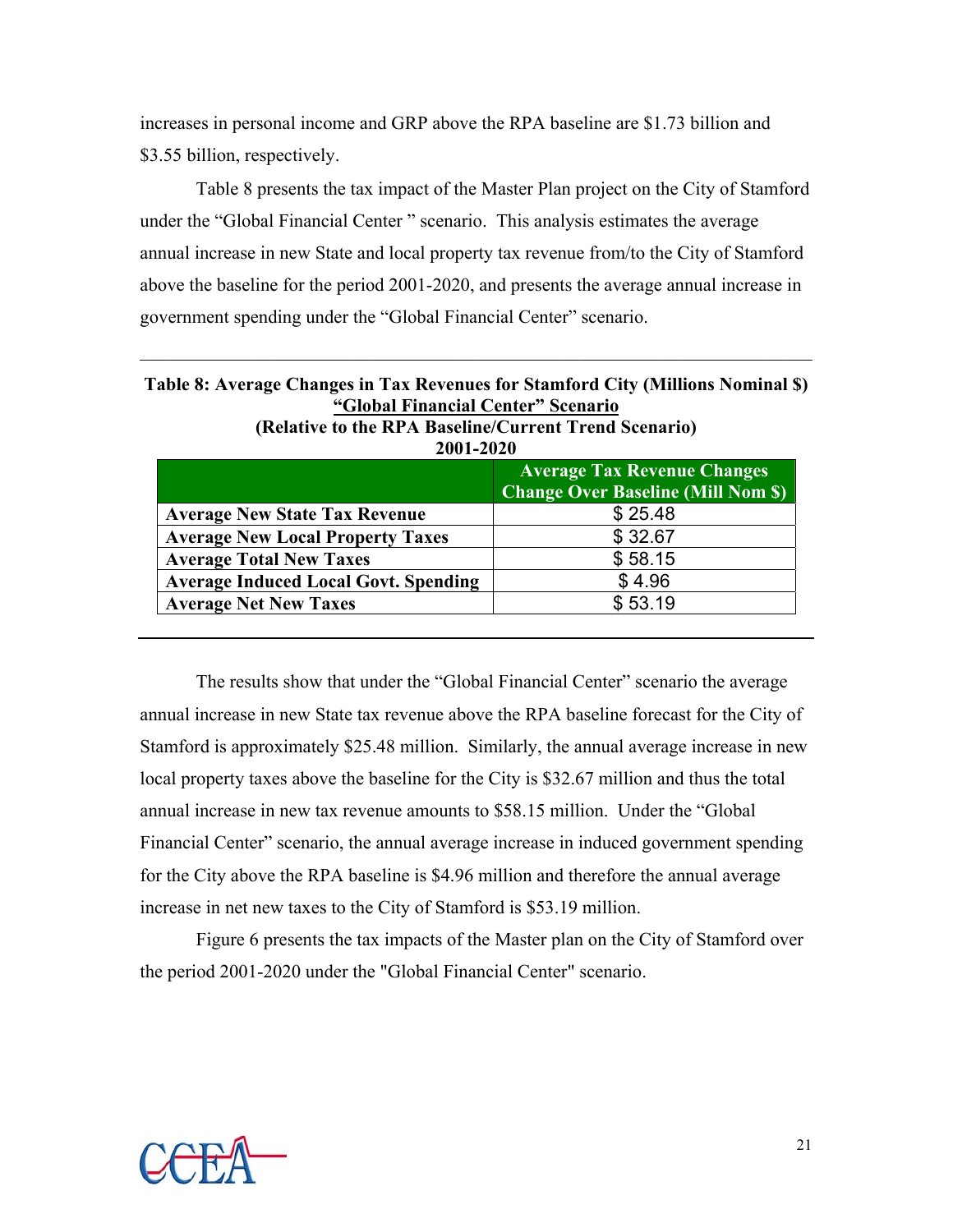140 120 100 Millions Nominal \$ **Millions Nominal \$** 80 60 40 20 0 2001 2002 2003 2004 2005 2006 2007 2008 2009 2010 2011 2012 2013 2014 2015 2016 2017 2018 2019 2020 **Year** FState Tax Revenues Local Tax Revenues Total Tax Revenues Total Tax Revenues Total Tax Revenues Total Govt. Spending

**Figure 6: Global Scenario Relative to RPA Baseline Changes in Revenues and Expenditures**

 Under the "Global Financial Center" scenario, total tax revenues for the City of Stamford continually increase above the RPA baseline. Both local new property tax revenues and State tax revenues continually increase over time. However, State tax revenue increases more rapidly than local property tax revenue. Induced government spending increases at a slower rate. By 2020, total State tax revenues from Stamford increase above the RPA baseline by \$121.18 million, which consist of State and local property tax revenues of \$69.19 million and \$51.98 million each. Under the "Global Financial Center" scenario induced government spending for the City of Stamford increases to \$15.97 million above the RPA baseline by 2020. This implies that under the "Global Financial Center" scenario, annual net tax revenues for the City of Stamford increase by \$105.21 million above the RPA baseline by 2020.

 Table 9 presents the present values of total new state tax revenues, local property taxes, and induced government spending for the City of Stamford over twenty years under the "Global Financial Center" scenario.

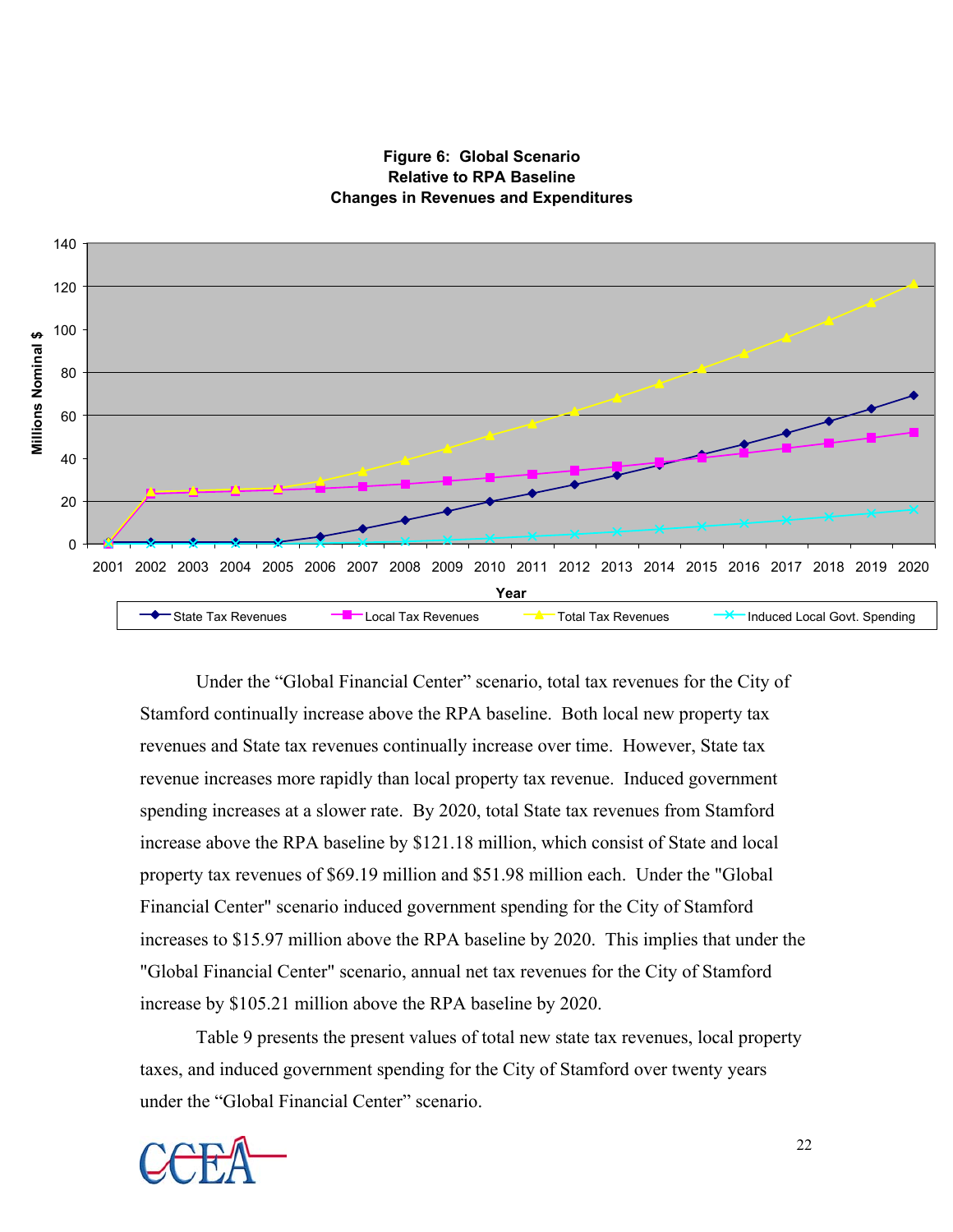| <b>TABLE 9: Present Value of New Tax Revenues and New Expenditures</b> |                      |  |
|------------------------------------------------------------------------|----------------------|--|
| "Global Financial Center" Scenario                                     |                      |  |
| (Millions Nominal \$)                                                  |                      |  |
| <b>REVENUES AND RELATED EXPENDITURES</b>                               | <b>PRESENT VALUE</b> |  |
| <b>Present Value of State Tax Revenues</b>                             | \$200.26             |  |
| <b>Present Value of Local Property Taxes</b>                           | \$198.30             |  |
| <b>Present Value of Total Taxes</b>                                    | \$398.56             |  |
| <b>Present Value of Induced Govt. Spending</b>                         | \$36.71              |  |
| <b>Present Value of Net New Taxes</b>                                  | \$361.85             |  |
|                                                                        |                      |  |

 Table 9 shows that the net present value of total new tax revenues for the City of Stamford over twenty years is \$398.56 million under the "Global Financial Center" scenario, of which the State tax revenue is \$200.26 million, and local property tax is \$198.3 million. The net present value of the increase in induced government spending is \$36.71 million. Under the "Global Financial Center" scenario, the net present value of net new taxes to the City of Stamford is approximately \$362 million.

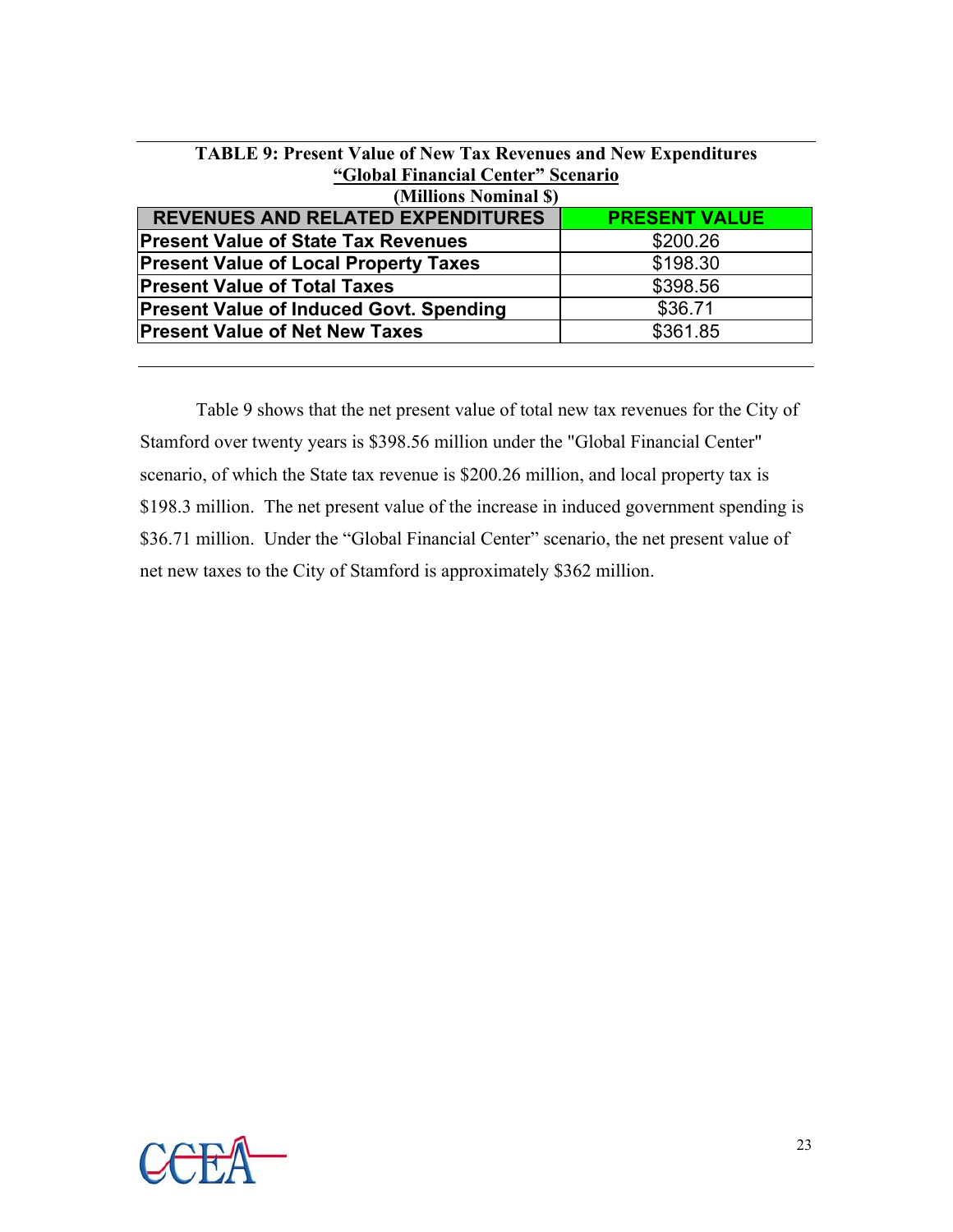#### *A DETAILED ESTIMATE OF THE EFFECTS ON STAMFORD CITY*

 The REMI model forecasts the results, for Fairfield County as a whole, of the three development scenarios in Stamford City. Using historical trends and the results for the County, CCEA estimated their effects on the City of Stamford in terms of several key economic indicators *not* described above. These results were used to obtain the net effect on the City from 2000 to 2020. The assumptions and methodology used are explained below.

Because the RPA Baseline forecast (Current Trend) was considered the "trend" against which the other two development scenarios were evaluated, CCEA needed to obtain a comparable "trend" for the City of Stamford. For each of the following variables, therefore, a "city baseline" was obtained, and the necessary adjustment was made to that baseline to reflect the effects of the development scenarios.

*Population:* For the County, population and age group estimates are obtained directly from the REMI model. For the City, the total population and age group breakdown was obtained from *1998 Town Profiles*, a publication of the State of Connecticut Department of Economic and Community Development (DECD). Population was increased by 0.5% annually through 2020, reflecting the RPA Baseline County forecast growth trend, and the age group distribution (for three groups: 0-19 years, 20-64 years, and 65+ years) was estimated proportionately using the County's breakdown. This is the City's baseline population forecast. Based on Stamford's commuter share, 44.6% of the change in population due to each development scenario was attributed to the City. This share of the change in Fairfield County population under the No Growth and Global scenarios was therefore added to the City baseline to obtain the new population and age group distribution for Stamford.

*Personal Income per Capita:* The most recent personal income per capita measure for the City was obtained from *1998 Town Profiles*, multiplied by population to obtain total personal income, and increased by 3% a year to obtain the City baseline forecast. Stamford's share (44.6%) of the personal income increase in the County under the No Growth and Global scenarios was added to the City baseline to obtain the new forecast

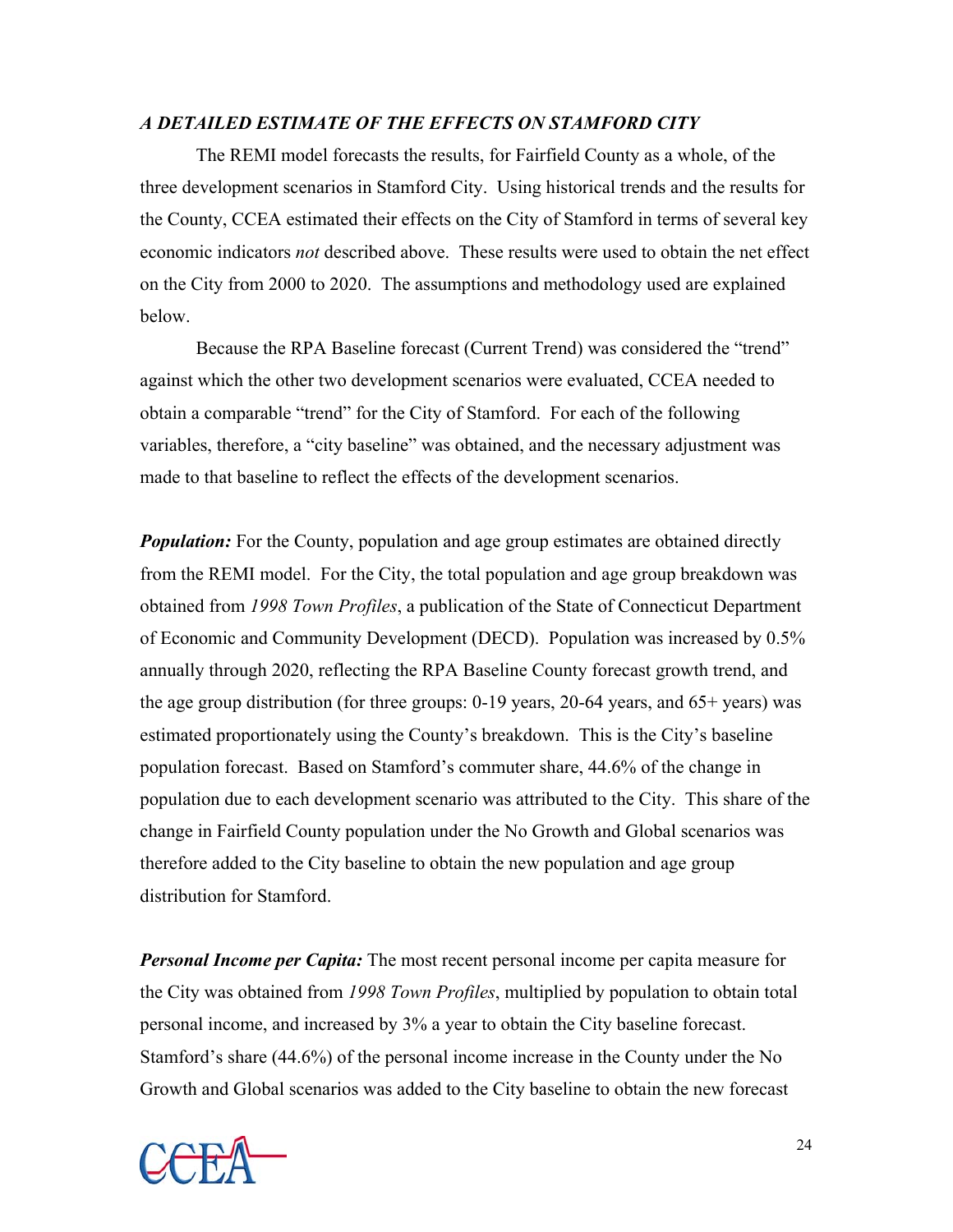personal income levels for the City under each scenario. These estimates were then divided by the appropriate population estimates (see above) to obtain the personal income per capita forecast estimates for the City.

*Households:* The REMI model provides forecasts for aggregate housing demand in dollar terms. These forecasts were used to acquire a range for the demand for housing units. This is a restrictive estimate in that we assume a "household" is a residential unit with an average value of \$300,000 in 2001, and therefore cannot be interpreted as a prediction for the demand for all types of housing units in 2020. The number of housing units in the City and County in 1996 were obtained from *Town Profiles*, and these are increased by 0.5% a year (the population growth rate). This is the City baseline level forecast. We estimate the average price of the residential unit described above to increase by 3% a year. We estimate Stamford's share (44.6%) of the change in housing demand for the County to occur within the City, and this is divided by the average housing price to obtain the demand for housing in units. This increase or decrease in demand for housing units is then added to the baseline to obtain the new level of housing demand forecast for the City. This allows the persons per household ratio to vary, starting from 2.38 persons per household in 2000. Additionally, the demand for housing units was estimated keeping the persons/household ratio constant at 2.38, which is the City baseline ratio.

*Government Expenditures:* The level of local government expenditures for 2000 was obtained from the Stamford Operating Budget Summary for FY 2000-2001, provided by the RPA. We estimate this to increase by 3% a year. This provides the government expenditure baseline forecast for the City. The REMI model provides a forecast of state and local government expenditures for the County. Of this total, 38.5% is local spending. 44.6% of the change in local spending is assumed to occur in Stamford City. Stamford's share (44.6%) of the induced local spending change therefore is added to the City baseline to obtain the new levels of government spending forecast in Stamford under the No Growth and Global scenarios.

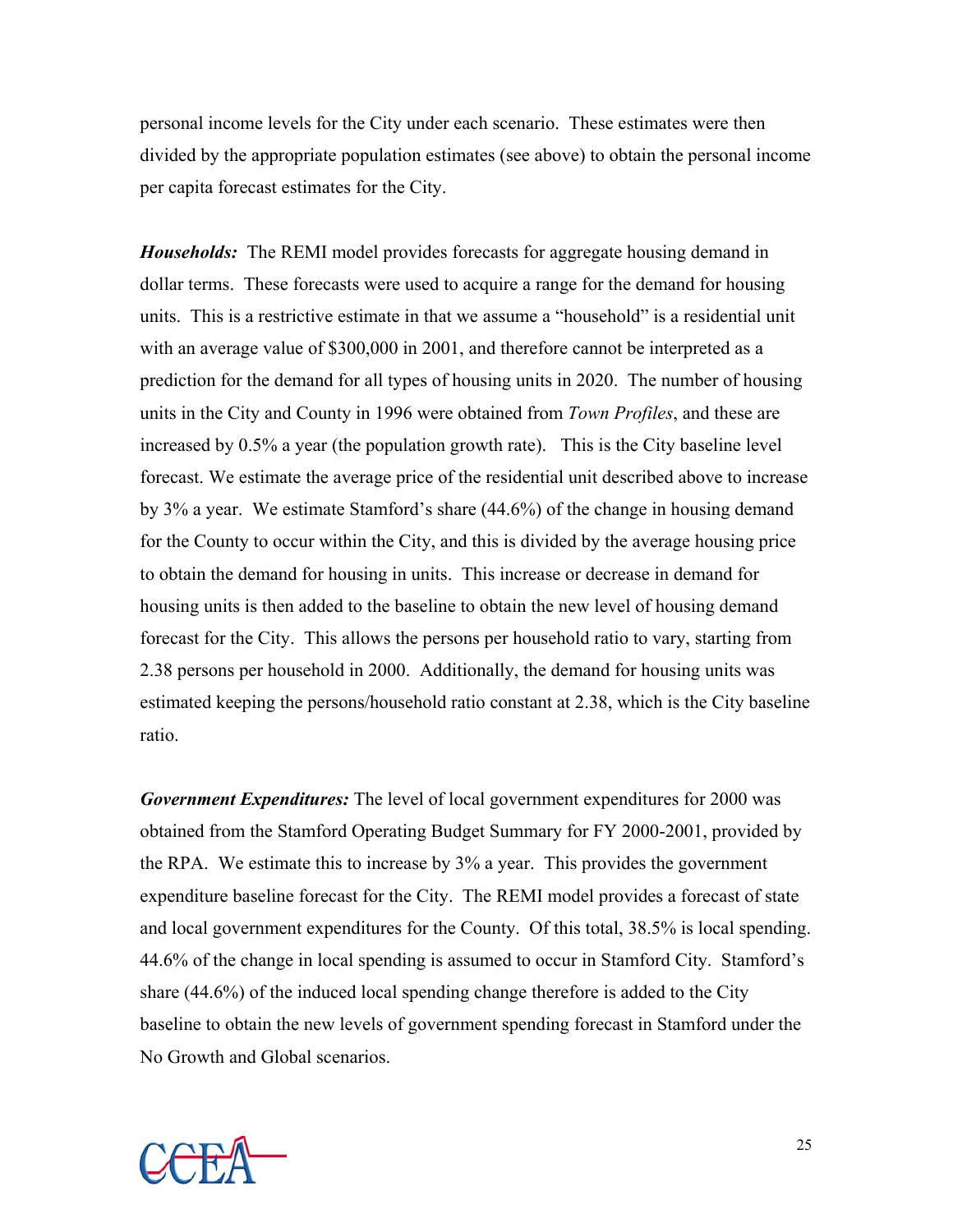*Government Revenues:* Government revenue for the City of Stamford for FY 2000-2001 was obtained from the Stamford Operating Budget Summary. This includes property taxes, non-tax revenue and intergovernmental transfers. We assume this increases by 3% a year. Property taxes accruing directly from the investments under the RPA Baseline scenario were added to this level to obtain the City baseline revenue levels through 2020. Under the No Growth and Global scenarios, the City obtains revenue from two sources that it would not earn in the absence of the developments; the property taxes accruing directly from the developments, and the taxes earned/lost through the changes in population and other indirect sources. All of the property taxes paid by the new investments go to the City. Of the local taxes paid by the new population in the County, 44.6% is gained by Stamford as that is the proportion of residents that leave or enter the City as commuters in each scenario. Therefore by adding 100% of direct property taxes and 44.6% of indirect local taxes to the baseline, the new level of forecast revenues for the City is obtained for each scenario. The breakdown of revenues by category is estimated as well, assuming the proportion of non-tax revenue and inter-governmental transfers stays the same across the three scenarios.

 The results of these calculations are shown for Stamford City and Fairfield County in the following tables.

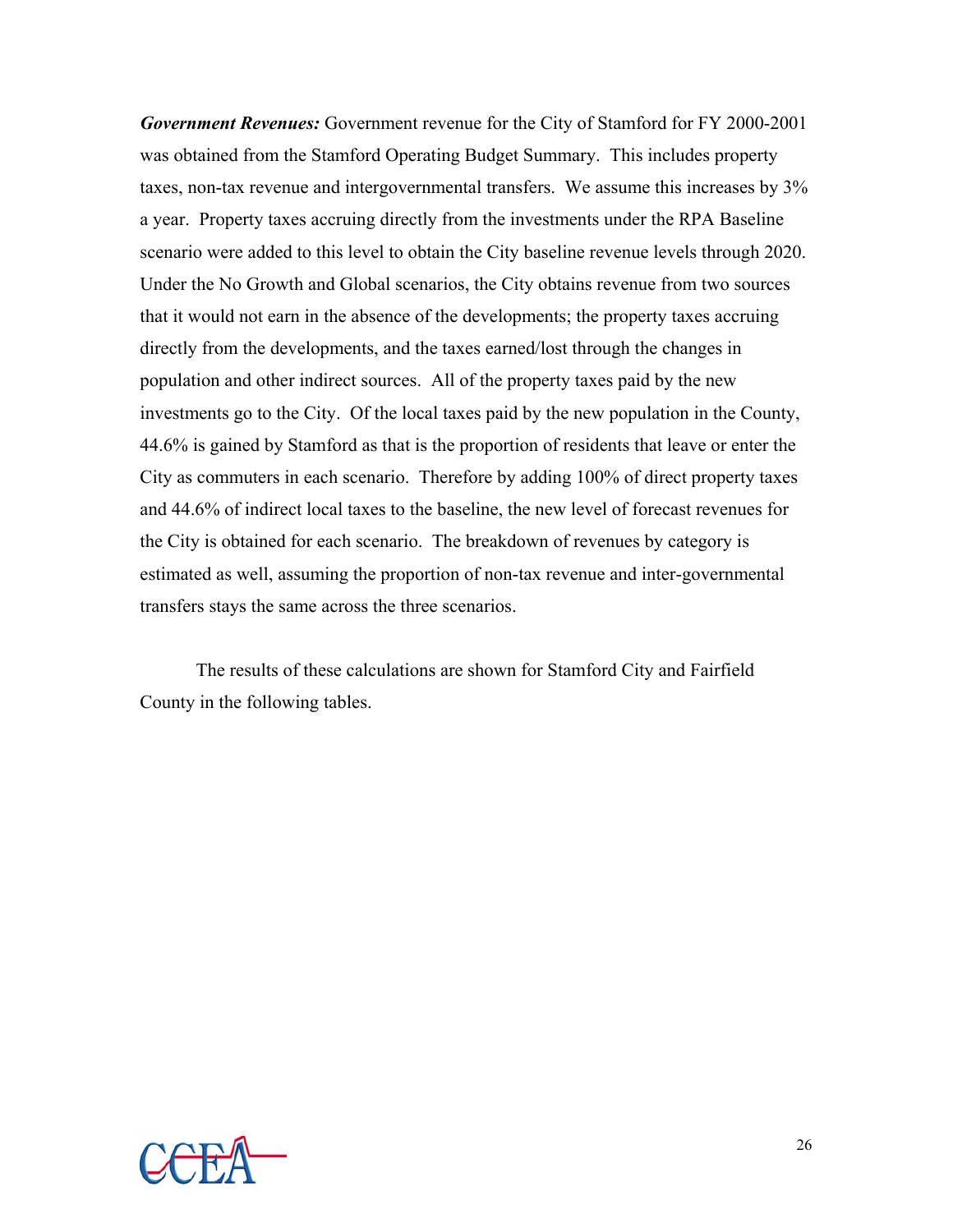## **STAMFORD DETAIL COMPARISON**

| New Levels                                    |        | <b>No Growth</b> |                   |        | <b>Baseline</b> |                   | Global |        |                   |  |  |
|-----------------------------------------------|--------|------------------|-------------------|--------|-----------------|-------------------|--------|--------|-------------------|--|--|
|                                               | 2000   | 2020             | <b>Net Change</b> | 2000   | 2020            | <b>Net Change</b> | 2000   | 2020   | <b>Net Change</b> |  |  |
| <b>Stamford City</b>                          |        |                  |                   |        |                 |                   |        |        |                   |  |  |
|                                               |        |                  |                   |        |                 |                   |        |        |                   |  |  |
| <b>Total Employment (thousands)</b>           | 84.20  | 86.03            | 1.83              | 84.20  | 99.60           | 15.40             | 84.20  | 118.50 | 34.30             |  |  |
| Private Non-Farm Employment (thousands)       | 78.20  | 80.48            | 2.28              | 78.20  | 93.80           | 15.60             | 78.20  | 111.37 | 33.17             |  |  |
| Employment By Industry (thousands):           |        |                  |                   |        |                 |                   |        |        |                   |  |  |
| Manufacturing                                 | 11.70  | 9.17             | $-2.53$           | 11.70  | 9.80            | $-1.90$           | 11.70  | 9.69   | $-2.01$           |  |  |
| Construction                                  | 2.60   | 1.62             | $-0.98$           | 2.60   | 2.00            | $-0.60$           | 2.60   | 2.97   | 0.37              |  |  |
| <b>TCPU</b>                                   | 6.00   | 6.17             | 0.17              | 6.00   | 6.50            | 0.50              | 6.00   | 7.74   | 1.74              |  |  |
| <b>FIRE</b>                                   | 13.00  | 13.71            | 0.71              | 13.00  | 15.90           | 2.90              | 13.00  | 23.30  | 10.30             |  |  |
| <b>Retail Trade</b>                           | 10.00  | 8.94             | $-1.06$           | 10.00  | 11.80           | 1.80              | 10.00  | 13.68  | 3.68              |  |  |
| Whole sale trade                              | 5.70   | 5.64             | $-0.06$           | 5.70   | 6.70            | 1.00              | 5.70   | 6.75   | 1.05              |  |  |
| Services                                      | 29.20  | 35.27            | 6.07              | 29.20  | 41.10           | 11.90             | 29.20  | 47.13  | 17.93             |  |  |
| Government                                    | 6.00   | 5.56             | $-0.44$           | 6.00   | 5.80            | $-0.20$           | 6.00   | 7.13   | 1.13              |  |  |
| Personal Income Per Capita (city residents)   |        |                  |                   |        |                 |                   |        |        |                   |  |  |
| (Nominal \$)                                  | 40,478 | 65,019           | 24,541            | 40,478 | 66,168          | 25,689            | 40,478 | 68,264 | 27,786            |  |  |
| <b>Total Population (thousands)</b>           | 111.91 | 118.14           | 6.23              | 111.91 | 123.65          | 11.74             | 111.91 | 131.13 | 19.22             |  |  |
| Population by Age Cohorts (thousands):        |        |                  |                   |        |                 |                   |        |        |                   |  |  |
| $0 - 19$                                      | 24.78  | 23.23            | $-1.54$           | 24.78  | 25.34           | 0.56              | 24.78  | 28.29  | 3.51              |  |  |
| $20 - 64$                                     | 71.48  | 72.27            | 0.79              | 71.48  | 75.56           | 4.07              | 71.48  | 79.98  | 8.49              |  |  |
| $65 +$                                        | 15.65  | 22.64            | 6.98              | 15.65  | 22.76           | 7.10              | 15.65  | 22.86  | 7.21              |  |  |
| Households (or dwelling units) -              |        |                  |                   |        |                 |                   |        |        |                   |  |  |
| (Variable persons/hh)                         | 47,065 | 51,799           | 4,734             | 47,065 | 52,002          | 4,937             | 47,065 | 52,413 | 5,349             |  |  |
| Households (or dwelling units) -              |        |                  |                   |        |                 |                   |        |        |                   |  |  |
| (2.38 persons/hh)                             | 47,065 | 49,683           | 2,619             | 47,065 | 52,002          | 4,937             | 47,065 | 55,147 | 8,082             |  |  |
| Total Govt. Revenues (Mill Nom \$)*           | 287.41 | 510.45           | 223.04            | 287.41 | 533.68          | 246.26            | 287.41 | 580.66 | 293.25            |  |  |
| <b>Property Taxes</b>                         | 232.09 | 412.19           | 180.10            | 232.09 | 430.94          | 198.86            | 232.09 | 468.89 | 236.80            |  |  |
| Non-tax Revenue                               | 36.53  | 64.88            | 28.35             | 36.53  | 67.83           | 31.30             | 36.53  | 73.80  | 37.27             |  |  |
| Intergovernmental                             | 18.80  | 33.38            | 14.59             | 18.80  | 34.90           | 16.11             | 18.80  | 37.98  | 19.18             |  |  |
| Government Expenditures - Local (Mill Nom \$) | 287.41 | 507.38           | 219.97            | 287.41 | 519.10          | 231.69            | 287.41 | 535.08 | 247.66            |  |  |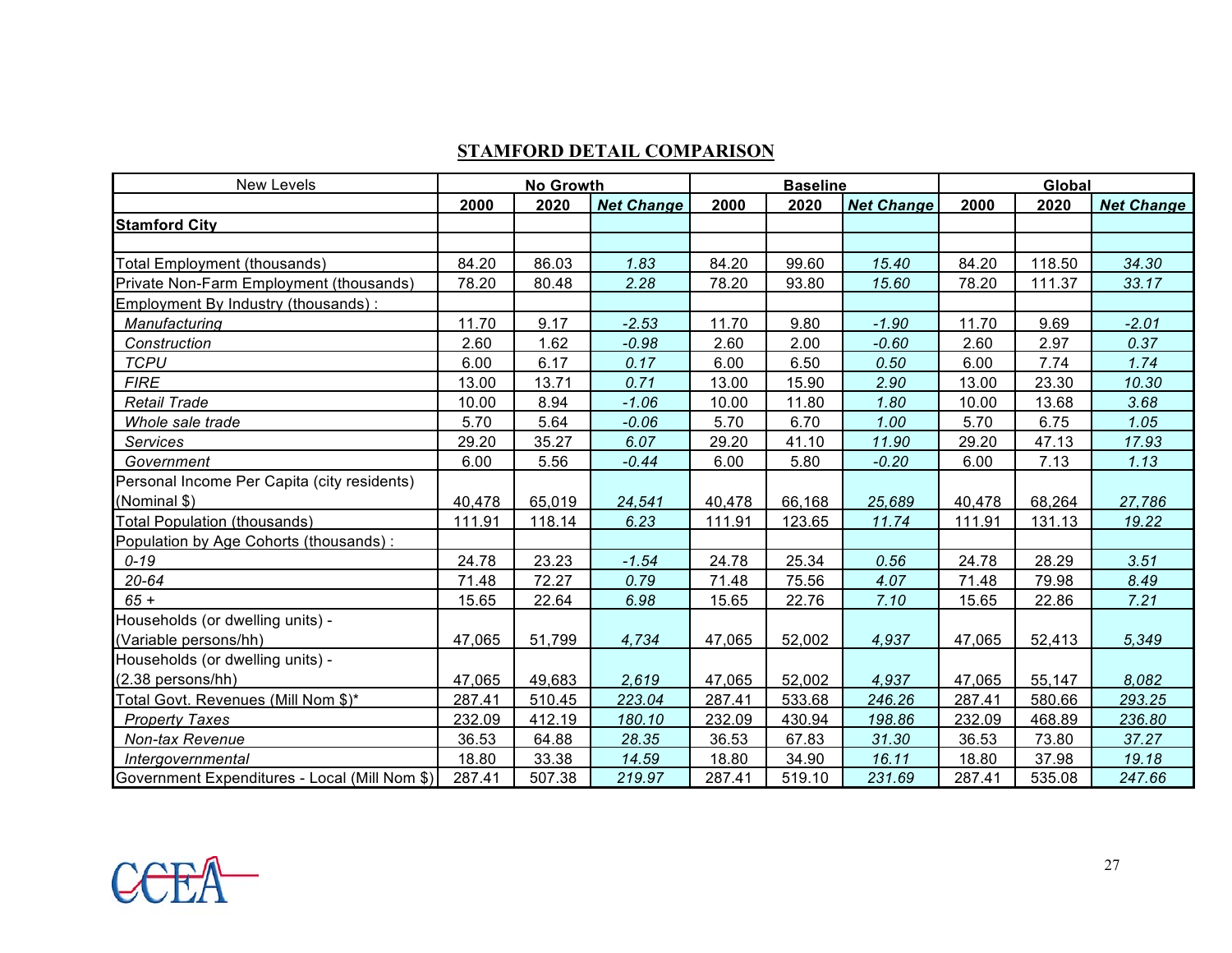## **FAIRFIELD COUNTY DETAIL COMPARISON**

| New Levels                                  |          | <b>No Growth</b> |                 |         | <b>Baseline</b>   |                 | Global   |         |                 |  |  |
|---------------------------------------------|----------|------------------|-----------------|---------|-------------------|-----------------|----------|---------|-----------------|--|--|
|                                             | 2000     |                  | 2020 Net Change | 2000    |                   | 2020 Net Change | 2000     |         | 2020 Net Change |  |  |
| <b>Fairfield County</b>                     |          |                  |                 |         |                   |                 |          |         |                 |  |  |
|                                             |          |                  |                 |         |                   |                 |          |         |                 |  |  |
| <b>Total Employment (thousands)</b>         | 554.27   | 641.24           | 86.97           | 554.27  | 652.60            | 98.33           | 554.27   | 669.20  | 114.93          |  |  |
| Private Non-Farm Employment (thousands      | 508.53   | 592.28           | 83.75           | 508.53  | 603.09            | 94.56           | 508.53   | 618.28  | 109.74          |  |  |
| Employment By Industry (thousands)          |          |                  |                 |         |                   |                 |          |         |                 |  |  |
| Manufacturing                               | 68.48    | 61.44            | $-7.04$         | 68.48   | 61.74             | $-6.74$         | 68.48    | 61.48   | $-6.99$         |  |  |
| Mining                                      | 0.54     | 0.43             | $-0.11$         | 0.54    | 0.43              | $-0.11$         | 0.54     | 0.44    | $-0.10$         |  |  |
| Construction                                | 26.26    | 26.07            | $-0.19$         | 26.26   | 26.24             | $-0.02$         | 26.26    | 26.62   | 0.35            |  |  |
| Trans./Public Util.                         | 22.28    | 23.95            | 1.67            | 22.28   | 24.24             | 1.96            | 22.28    | 25.22   | 2.94            |  |  |
| Fin/Ins/Real Est                            | 57.62    | 58.39            | 0.78            | 57.62   | 60.16             | 2.55            | 57.62    | 65.99   | 8.38            |  |  |
| <b>Retail Trade</b>                         | 83.92    | 88.54            | 4.62            | 83.92   | 90.91             | 6.99            | 83.92    | 92.88   | 8.96            |  |  |
| <b>Wholesale Trade</b>                      | 26.23    | 28.27            | 2.04            | 26.23   | 29.08             | 2.85            | 26.23    | 29.19   | 2.96            |  |  |
| <b>Services</b>                             | 215.42   | 295.24           | 79.82           | 215.42  | 300.24            | 84.82           | 215.42   | 306.13  | 90.71           |  |  |
| Agri/For/Fish Serv                          | 7.79     | 9.94             | 2.15            | 7.79    | 10.05             | 2.26            | 7.79     | 10.33   | 2.54            |  |  |
| Government                                  | 38.47    | 41.20            | 2.72            | 38.47   | 41.74             | 3.27            | 38.47    | 43.08   | 4.61            |  |  |
| Gross Regional Product (Billions Nominal \$ | 63.38    | 148.80           | 85.42           | 63.38   | 151.79            | 88.41           | 63.38    | 157.04  | 93.66           |  |  |
| Personal Income Per Capita (state resident  | 39,055   | 63,051           | 23,996          | 39,055  | 63,416            | 24,360          | 39,055   | 64,107  | 25,052          |  |  |
| <b>Total Population (thousands)</b>         | 846.17   | 928.84           | 82.67           | 846.17  | 941.20            | 95.03           | 846.17   | 957.97  | 111.80          |  |  |
| Population by Age Cohorts (thousands):      |          |                  |                 |         |                   |                 |          |         |                 |  |  |
| $0 - 19$                                    | 222.62   | 222.44           | $-0.19$         | 222.62  | 227.15            | 4.53            | 222.62   | 233.78  | 11.16           |  |  |
| 20-64                                       | 509.20   | 534.81           | 25.61           | 509.20  | 542.19            | 32.99           | 509.20   | 552.09  | 42.89           |  |  |
| $65 +$                                      | 114.34   | 171.59           | 57.24           | 114.34  | 171.85            | 57.51           | 114.34   | 172.10  | 57.75           |  |  |
| Households (or dwelling units)              | 348,620  | 377,228          | 28,608          | 348,620 | 377,618           | 28,998          | 348,620  | 378,409 | 29,789          |  |  |
| Housing Demand (Billions Nominal \$)        | 7.57     | 12.63            | 5.06            | 7.57    | 12.90             | 5.33            | 7.57     | 13.43   | 5.85            |  |  |
| Government Expenditures - State and         |          |                  |                 |         |                   |                 |          |         |                 |  |  |
| Local (Mill Nom \$)                         | 2389.264 | 4863.93          | 2474.67         |         | 2389.264 4940.365 | 2551.10         | 2389.264 | 5043.77 | 2654.51         |  |  |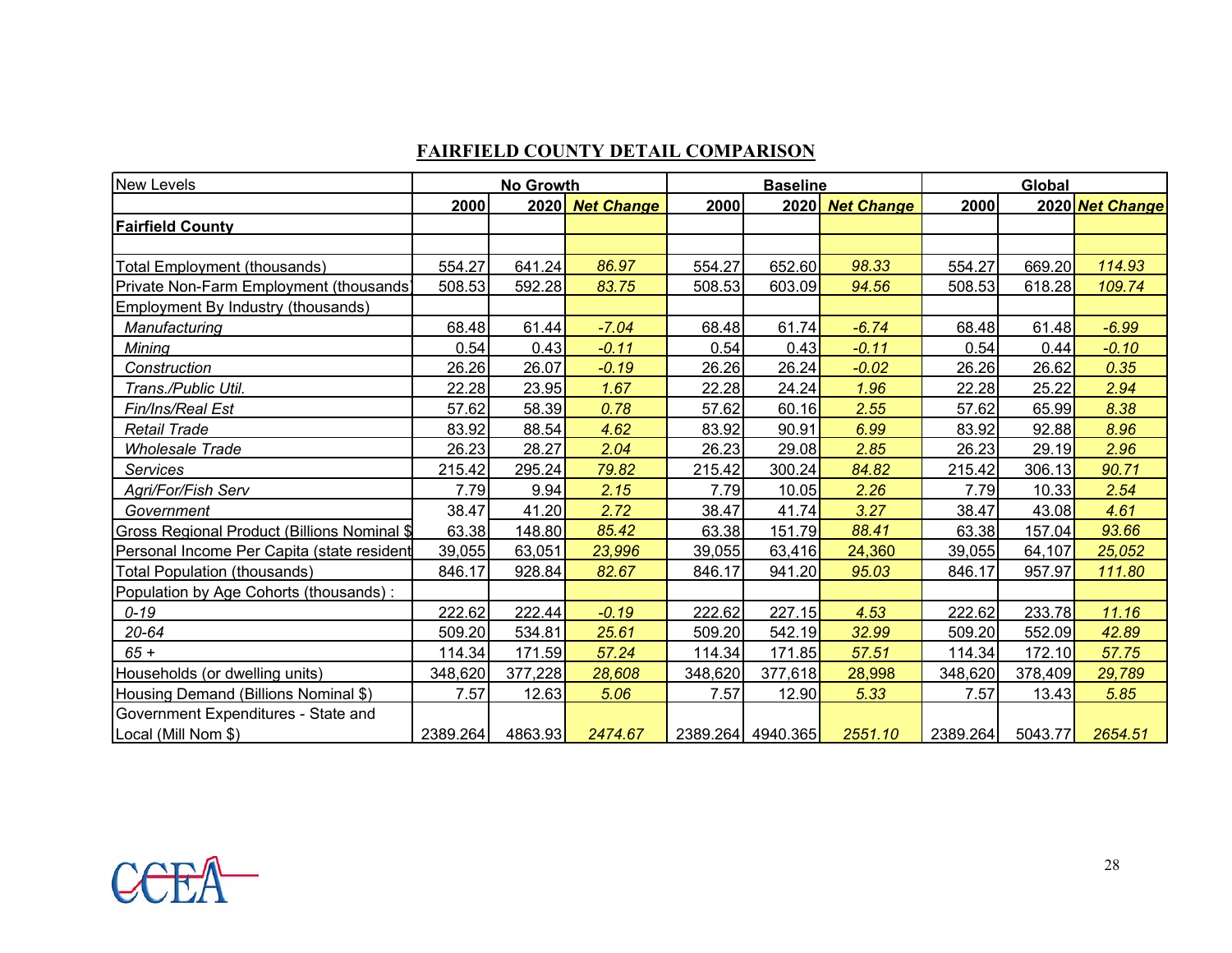## *SPILLOVER EFFECTS*

This analysis presents the spillover effects of the Stamford Master Plan on its surrounding towns under the "No Growth", "Current Trend" and "Global Financial Center" scenarios. Based on the commuter share of each town in the total employment in Stamford, weighted by per capita income in each town, this analysis measures the spillover effect of the Stamford Master Plan on Bridgeport, Darien, Fairfield, Greenwich, New Canaan, Norwalk, and Westport. The spillover effects are measured in terms of employment, GRP, personal income, population, and housing demand in each town. The results show that among the towns surrounding Stamford, the spillover effect is highest in Greenwich followed by Norwalk, Darien, and New Canaan. Bridgeport and Fairfield have relatively small spillover effects.

Tables 10, 11 and 12 present the spillover effects of the "No Growth", "Current Trend" and "Global Financial Center" scenarios on surrounding towns.

**(1)** *No Growth Scenario* 

| Average flictemental Change from KFA Dasenne |                   |               |                  |                      |               |                |                 |  |  |  |  |  |  |  |
|----------------------------------------------|-------------------|---------------|------------------|----------------------|---------------|----------------|-----------------|--|--|--|--|--|--|--|
|                                              | <b>Bridgeport</b> | <b>Darien</b> | <b>Fairfield</b> | <b>Greenwich New</b> | <b>Canaan</b> | <b>Norwalk</b> | <b>Westport</b> |  |  |  |  |  |  |  |
| <b>Employment (Units)</b>                    | $-6.07$           | $-15.43$      | $-7.98$          | $-29.70$             | $-12.24$      | $-25.66$       | $-7.68$         |  |  |  |  |  |  |  |
| GRP (Mill Nom \$)                            | $-1.98$           | $-5.04$       | $-2.61$          | $-9.70$              | $-4.00$       | $-8.38$        | $-2.51$         |  |  |  |  |  |  |  |
| Per. Inc. (Mill Nom \$)                      | $-1.13$           | $-2.87$       | $-1.48$          | $-5.52$              | $-2.27$       | $-4.77$        | $-1.43$         |  |  |  |  |  |  |  |
| <b>Population (Units)</b>                    | $-11.81$          | $-30.05$      | $-15.54$         | $-57.82$             | $-23.84$      | $-49.96$       | $-14.95$        |  |  |  |  |  |  |  |
| <b>Housing Demand</b><br>(Mill. Nom. \$)     | $-0.14$           | $-0.36$       | $-0.19$          | $-0.69$              | $-0.29$       | $-0.60$        | $-0.18$         |  |  |  |  |  |  |  |

## **Table 10: Net Changes in Selected Economic Variables 2001-2020 "No Growth" Scenario Average Incremental Change from RPA Baseline**

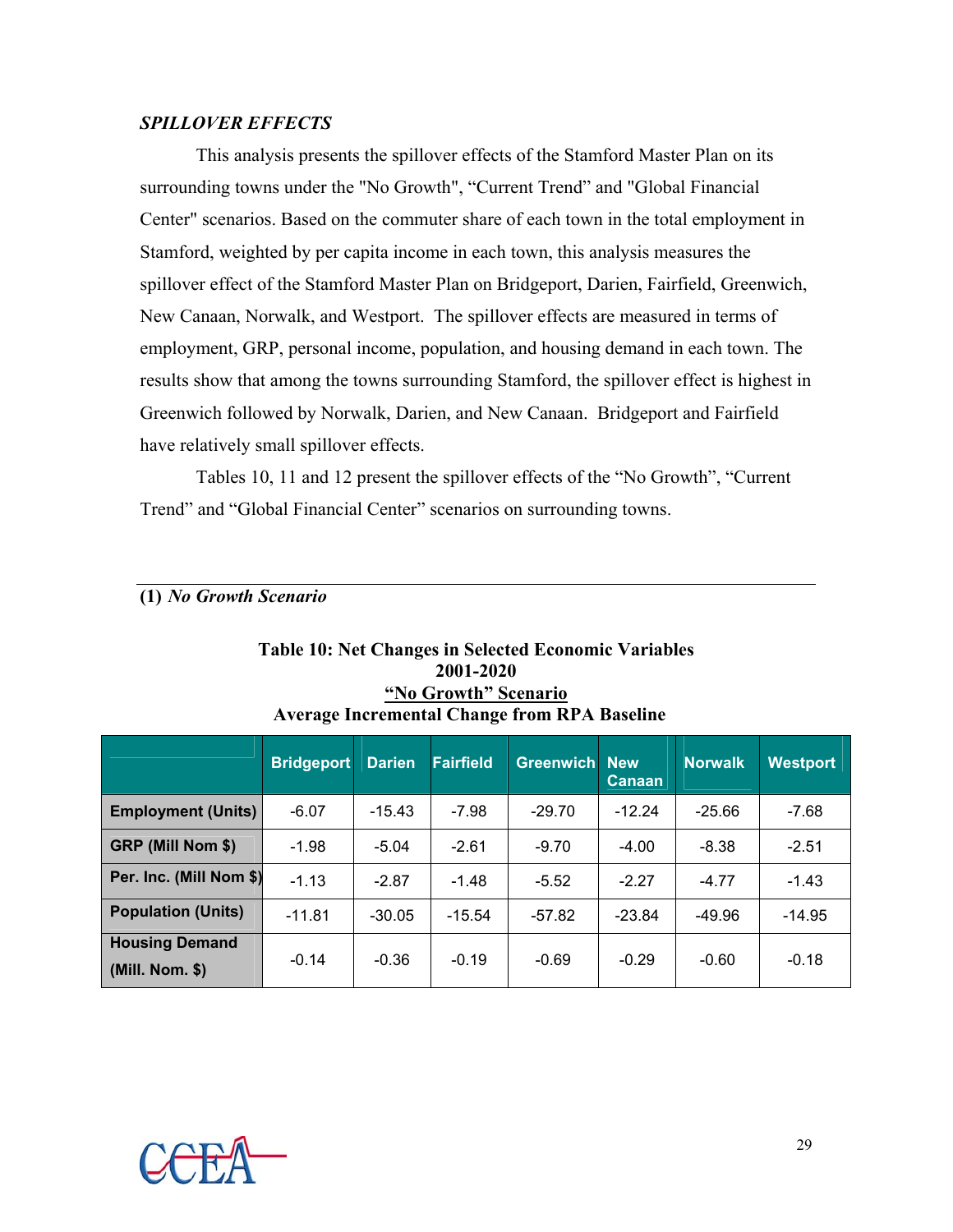# **(2)** *Current Trend (RPA Baseline) Scenario*

| <b>Table 11: Net Changes in Selected Economic Variables</b> |
|-------------------------------------------------------------|
| 2001-2020                                                   |
| "Current Trend" Scenario                                    |
| <b>Average Incremental Change over REMI Baseline</b>        |

|                                          | <b>Bridgeport</b> | <b>Darien</b> | <b>Fairfield</b> | <b>Greenwich New</b> | <b>Canaan</b> | <b>Norwalk</b> | <b>Westport</b> |
|------------------------------------------|-------------------|---------------|------------------|----------------------|---------------|----------------|-----------------|
| <b>Employment (Units)</b>                | 15.56             | 39.59         | 20.47            | 76.17                | 31.40         | 65.81          | 19.70           |
| <b>GRP (Mill Nom\$)</b>                  | 6.92              | 17.60         | 9.10             | 33.86                | 13.96         | 29.26          | 8.76            |
| Per. Inc.(Mill Nom \$)                   | 3.10              | 7.90          | 4.08             | 15.19                | 6.26          | 13.13          | 3.93            |
| <b>Population (Units)</b>                | 39.01             | 99.24         | 51.32            | 190.95               | 78.73         | 164.99         | 49.39           |
| <b>Housing Demand</b><br>(Mill. Nom. \$) | 0.37              | 0.95          | 0.49             | 1.83                 | 0.76          | 1.58           | 0.47            |

*(3) "Global Financial Center" Scenario* 

## **Table 8: Net Changes in Selected Economic Variables 2001-2020 "Global Financial Center" Scenario Average Incremental Change over RPA Baseline**

|                                        | <b>Bridgeport</b> | <b>Darien</b> | <b>Fairfield</b> | <b>Greenwich</b> | <b>New</b><br><b>Canaan</b> | <b>Norwalk</b> | <b>Westport</b> |
|----------------------------------------|-------------------|---------------|------------------|------------------|-----------------------------|----------------|-----------------|
| <b>Employment (Units)</b>              | 6.47              | 16.45         | 8.51             | 31.66            | 13.05                       | 27.35          | 8.19            |
| GRP (Mill. Nom \$)                     | 2.57              | 6.54          | 3.38             | 12.59            | 5.19                        | 10.88          | 3.26            |
| Per. Inc. (Mill. Nom \$)               | 1.27              | 3.23          | 1.67             | 6.22             | 2.57                        | 5.38           | 1.61            |
| <b>Population (Units)</b>              | 11.45             | 29.14         | 15.07            | 56.06            | 23.12                       | 48.44          | 14.50           |
| <b>Housing Demand</b><br>(Mill Nom \$) | 0.19              | 0.48          | 0.25             | 0.93             | 0.38                        | 0.81           | 0.24            |

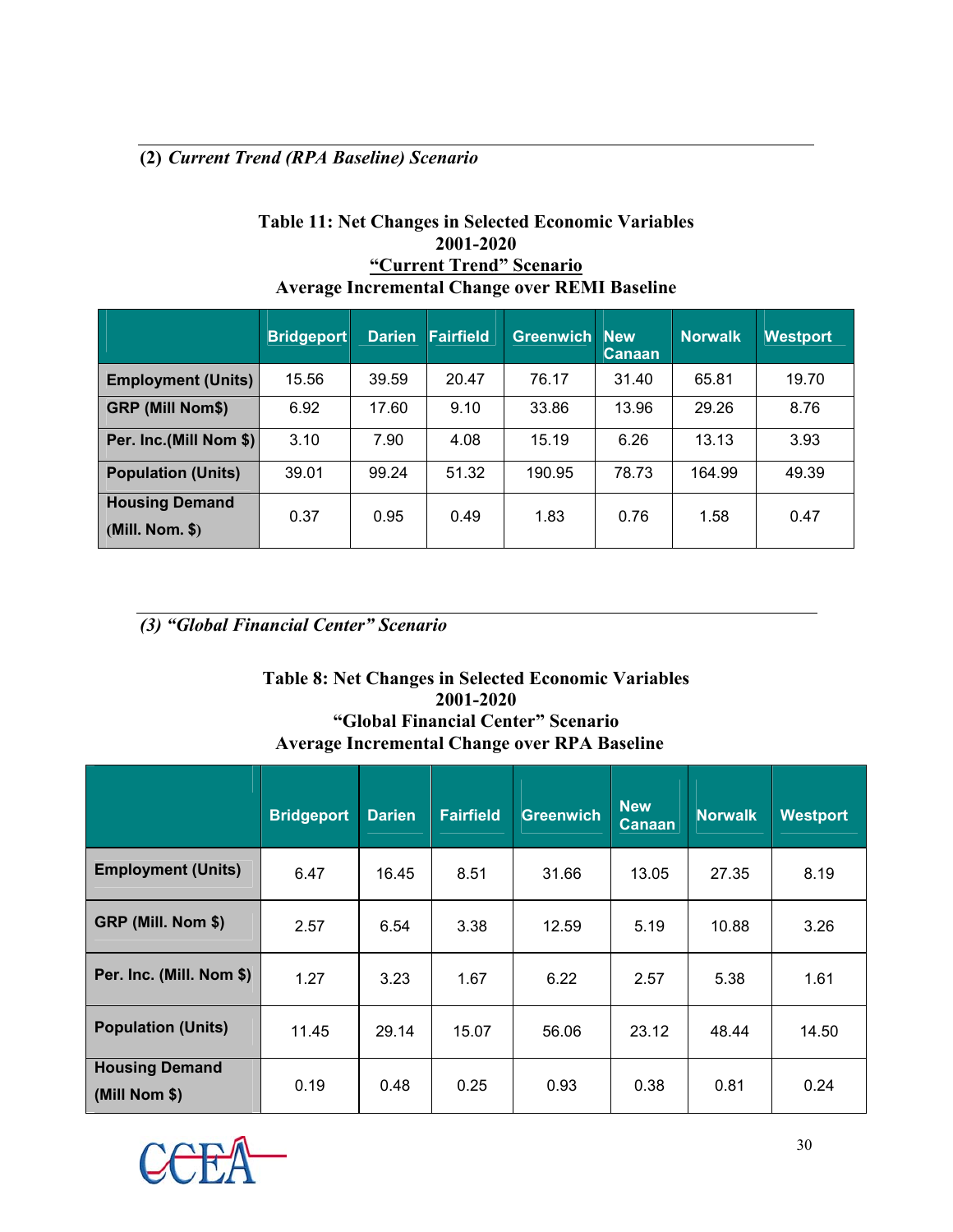## **Spillover Effect Methodology**

This analysis presents a simple methodology to measure the spillover effects of Stamford Master Plan on its neighboring towns. The change in income of a town may reflect the spillover effect or economic impact in that town induced by any external or internal economic shocks. This analysis presents the spillover effects of Stamford Master Plan on the towns of Bridgeport, Darien, Fairfield, Greenwich, New Canaan, Norwalk, and Westport. This analysis uses commuter shares of neighboring towns on the total employment in Stamford as a basis to measure the spillover effects in that town. To avoid income bias, the share of each town in total employment in Stamford is weighted by per capita income of each town.

Mathematically,

$$
\Delta Y_{i} = \frac{S_{i} * Y_{i}}{\sum_{j} (S_{j} * Y_{j})} * \Delta Y_{STM}
$$

where,

 $\Delta Y_i$  = Spillover effect in town *i* represented by change in income  $\Delta Y_{STM}$  = Change in income in Stamford  $S_i$  = Commuter share of town *i* in total employment in Stamford  $S_i$  = Commuter share of town *j* in total employment in Stamford  $Y_i$  = Per capita income in town *i*  $Y_i$  = Per capita income in town *j* 

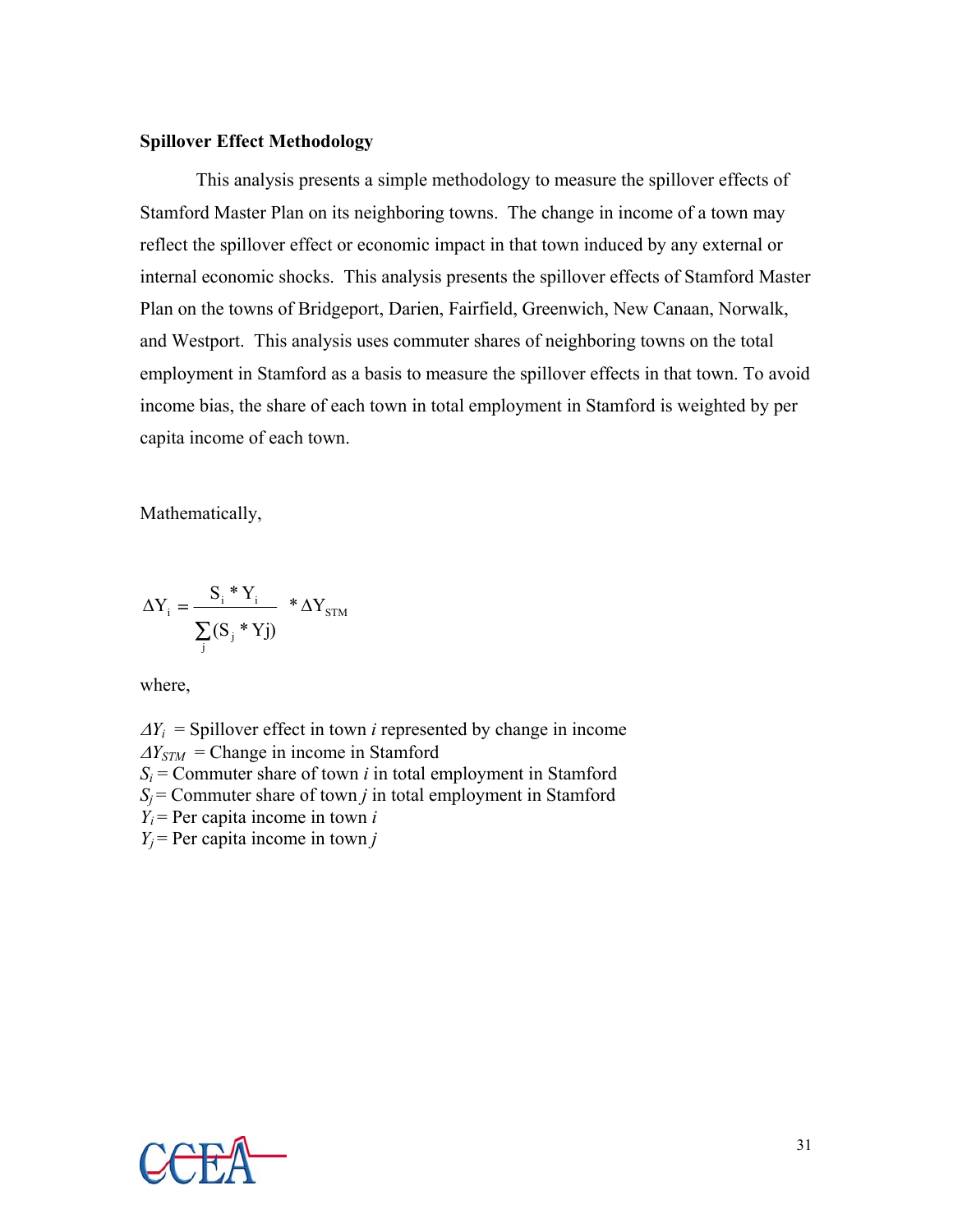# **THE ECONOMIC IMPACT OF THE STAMFORD MASTER PLAN: PART II**

## **1. METHODOLOGY AND ASSUMPTIONS:**

The REMI model is capable of estimating economic impacts at the State and County level. To estimate the economic impact of the Stamford Master Plan on the City of Stamford, this analysis first estimates the economic impact for Fairfield County and then shares out the overall County impact to the City of Stamford. The commuter share to Stamford from the twenty-two towns in Fairfield County estimates Stamford's share of the total economic impact. The commuter pattern shows that about 44.6% of the total commuters to the City of Stamford reside in the City. So we assume that of the total impact in Fairfield County, 44.6% belongs to the City of Stamford. This analysis uses employment data (2000-2020) provided by RPA as inputs to the REMI model. The employment inputs are further disaggregated into more detailed sectors by using the share of each sector according to the REMI Standard Regional Control forecast.

## **Creating a Comparable Baseline:**

The baseline sectoral employment level provided by RPA is reasonably close to the REMI forecast but differs considerably in the FIRE sector. As a result, we create employment inputs for the REMI model by using the following methodology. Table I, II, III show the methodology to compute inputs for REMI.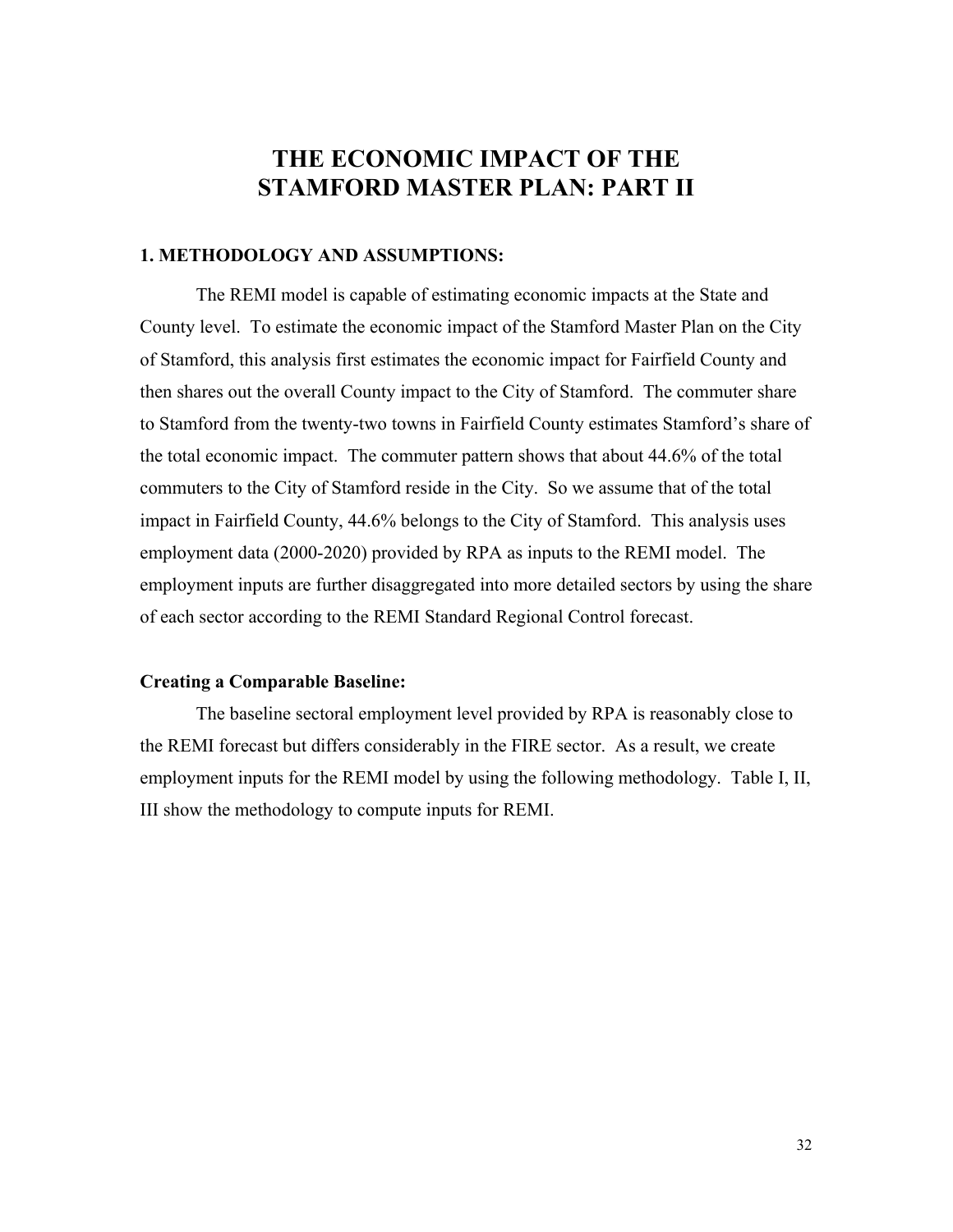## **TABLE I: "NO GROWTH" SCENARIO**

| <b>INPUT: Sectoral Employment Levels</b>  | <b>OUTPUT</b>                               |
|-------------------------------------------|---------------------------------------------|
| REMI Baseline Level – RPA No Growth Level | <b>RPA "No Growth" Scenario Results (In</b> |
| $=$ Input for "No Growth" REMI Run        | REMI Output Compared to RPA Baseline);      |

## **TABLE II: "BASELINE OR CURRENT TREND" SCENARIO**

| <b>INPUT: Sectoral Employment Levels</b>          | <b>OUTPUT</b>                                   |
|---------------------------------------------------|-------------------------------------------------|
| RPA Baseline Level – REMI Baseline Level          | <b>RPA "Current Trend" Scenario Results (In</b> |
| $'$ = Input for " <b>Current Trend</b> " REMI Run | <b>REMI Output Compared to REMI STD. CTRL)</b>  |

## **TABLE III: "GLOBAL" SCENARIO**

| <b>INPUT:</b> Sectoral Employment Levels   | <b>OUTPUT</b>                            |
|--------------------------------------------|------------------------------------------|
| RPA Global Level – REMI Baseline Level     | RPA "Global" Scenario Results (In REMI   |
| $'$ = Input for " <b>Global</b> " REMI Run | <b>Output Compared to RPA Baseline</b> ) |

## **II. RESULTS:**

The REMI forecast for the City of Stamford is different from the input (e.g. employment levels) in each sector provided by RPA. The employment data provided by RPA serves as input for the REMI model. The REMI model takes into account several interactions and multiplier effects in different sectors of the economy. In addition to interaction effects, when a given (maximum) sectoral employment is provided for the City, REMI calculates the resulting sectoral employment for the County. This means that while the City may realize the maximum employment, due to interaction and cumulative causation effects, the County realizes more than the City maximum. The City results are different because the economic impact for the City of Stamford is based on the commuter share-out methodology.

 The following tables present the impact of the Stamford Master Plan in Fairfield County and the City of Stamford in terms of employment, output and personal income in several different sectors, and several other variables of interest for Fairfield County. The impacts are presented in new levels of the relevant variables (in Appendix I) as well as in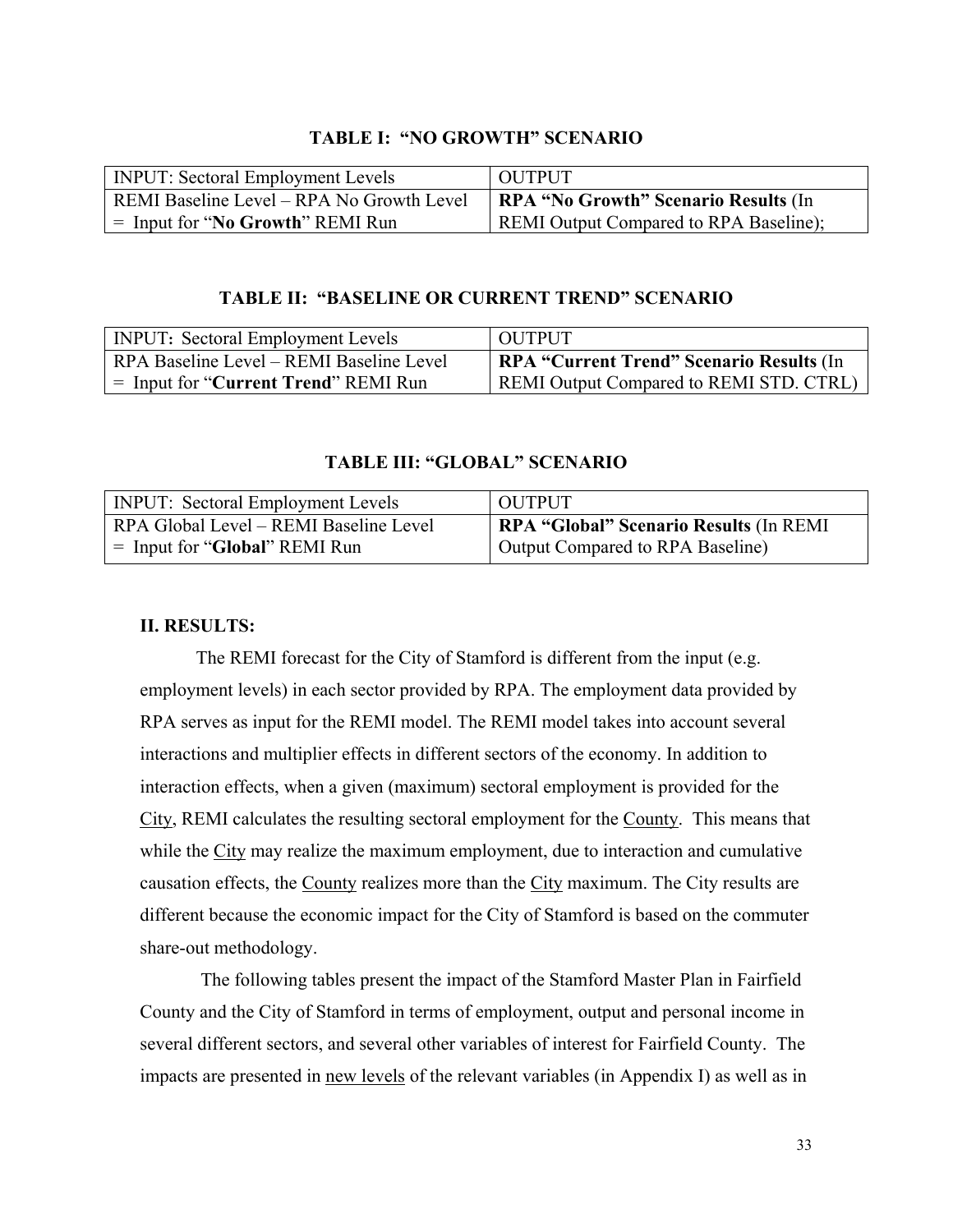level changes over the RPA baseline (in Appendix II). Net percentage/level changes from 2000 to 2020 of some additional variables are presented in Appendix III.

To compute *level changes*, the employment levels computed from REMI are compared to the RPA baseline employment forecast. The difference between these two represents the net employment impact in the local (Countywide) economy (REMI baseline forecast drops out). The employment forecast in *levels* in each scenario is computed by adding the impact (resultant changes over RPA baseline) to the employment levels provided by RPA. Under the "No Growth" scenario, the result shows that the total employment over time is lower than the initial level of employment (input levels) in most years during the period 2001-2020. This can be attributed to the negative multiplier effects in different sectors of the economy. On the other hand, in the "Global Financial Center" scenario, we expect the resulting levels of employment to be higher than the initial level of employment (inputs) over the period 2001-2020.

In Appendix I, Table 1 presents the resulting levels of employment in **Fairfield County** under the "No Growth" and "Global Financial Center" scenarios. Table 1A gives the baseline levels of employment for comparison purposes. Table 2 represents the resulting levels in employment in **Stamford City** under the two scenarios. Table 2A shows the baseline levels of employment in Stamford. Table 3 represents the resulting levels of GRP for Fairfield County, and Table 3A gives the baseline levels of output. Tables 4 and 4A illustrate the new levels of personal income in Fairfield County under the two scenarios, and the baseline forecast levels of personal income for the County. Appendix I includes employment estimates by occupation, and population estimates by age group and ethnicity in Tables 5-15.

Appendix II consists of tables that illustrate the *level changes* in employment, GRP and personal income compared to the RPA baseline forecast. For each variable, the change is shown for Fairfield County and Stamford City under the "no-growth" and "global financial center" scenarios.

Appendix III contains the net change from 2000 to 2020 in GRP by final demand, wage rates, and population by age cohorts for Fairfield County for each of the three scenarios. Table 1 contains the percentage change in GRP by final demand, in constant dollars, in sectoral detail. Table 2 shows the percentage change in wage rates by sector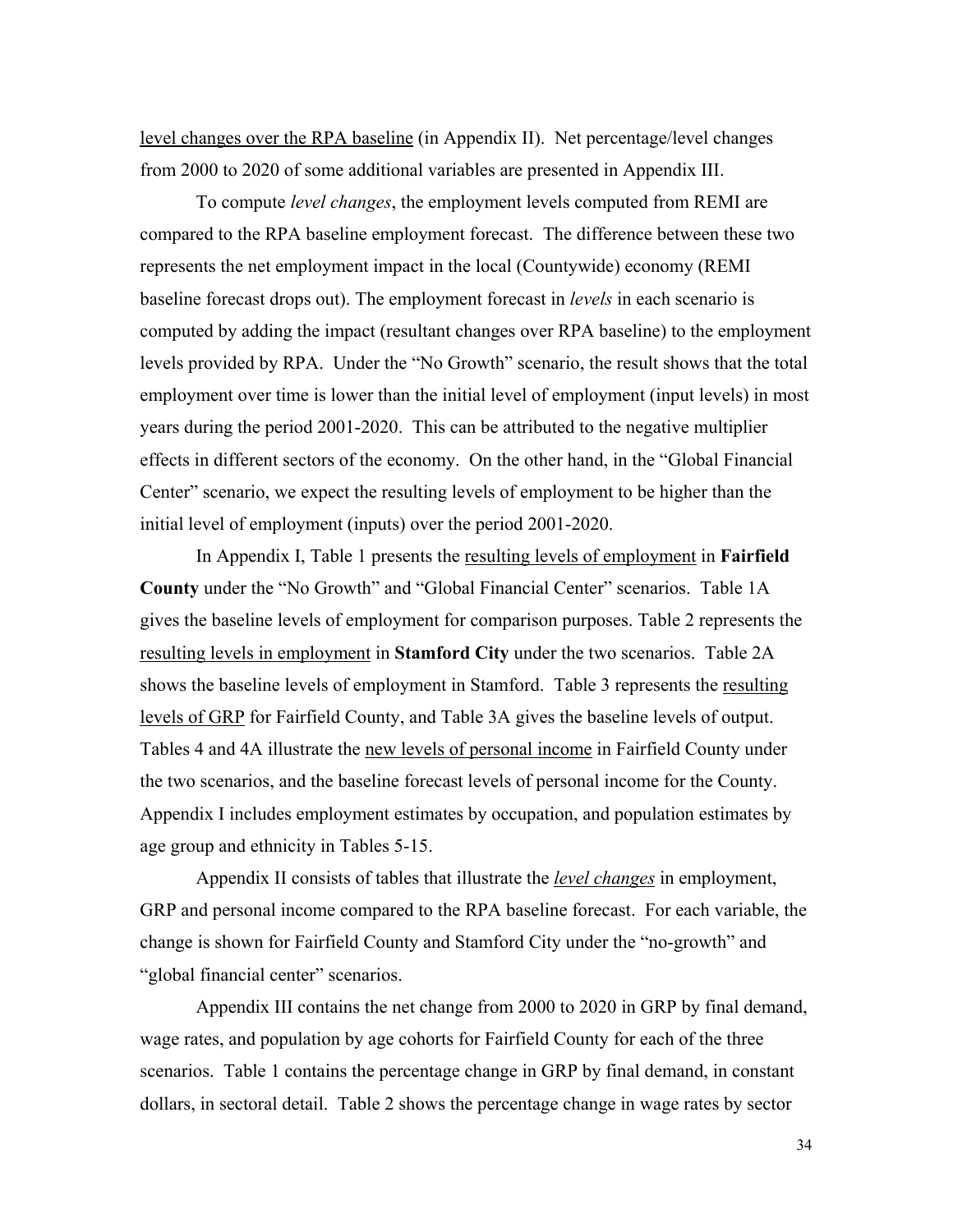for each scenario. Table 3 contains the net change in population, by five year age cohorts, for each scenario.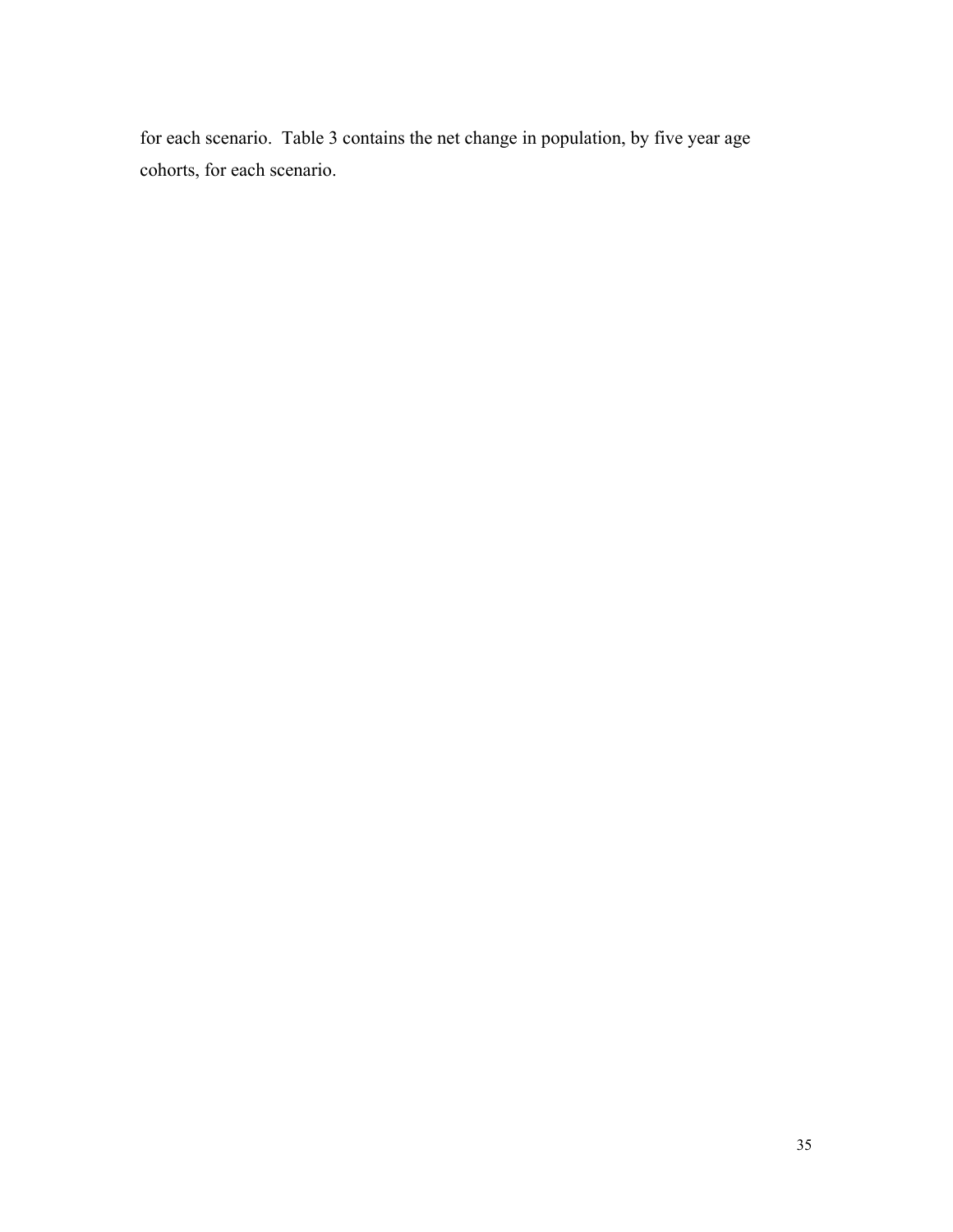#### *APPENDIX I*

#### **I.EMPLOYMENT: NEW LEVELS**

#### TABLE 1: FAIRFIELD COUNTY

#### "**No Growth**" Scenario - Thousands

| Sector <sup>7</sup>     | 2000  | 2001  | 2002    | 2003  | 2004   | 2005                                                                                                                                 | 2006    | 2008                    | 2009  | 2010        | 2011  | 2012        | 2013        | 2015  | 2016  | 2017    | 2018  | 2019      | 2020  | <b>Net Change</b><br>2000-2020 | <b>Average Net</b><br><b>Change</b> |
|-------------------------|-------|-------|---------|-------|--------|--------------------------------------------------------------------------------------------------------------------------------------|---------|-------------------------|-------|-------------|-------|-------------|-------------|-------|-------|---------|-------|-----------|-------|--------------------------------|-------------------------------------|
| Manufacturing           | 68.48 | 67.62 | 66.31   | 65.28 | 64.48  | 63.74                                                                                                                                |         | 62.75 62.80             | 62.83 | 62.84       | 62.90 |             | 62.91 62.88 | 62.63 | 62.46 | 62.26   | 62.03 | $61.75$ I | 61.44 | $-7.04$                        | $-0.35$                             |
| Mining                  | 0.54  | 0.55  | 0.54    | 0.54  | 0.54   | 0.54                                                                                                                                 | 0.54    | 0.53                    | 0.52  | 0.51        | 0.50  | 0.49        | 0.49        | 0.47  | 0.46  | 0.45    | 0.45  | 0.44      | 0.43  | $-0.11$                        | $-0.01$                             |
| Construction            | 26.26 | 26.89 | 26.94   | 26.70 | 26.52  | 26.44                                                                                                                                | 25.98   | 25.96                   | 26.01 | 26.05       | 26.09 |             | 26.16 26.19 | 26.16 | 26.12 | 26.10   | 26.10 | 26.09     | 26.07 | $-0.19$                        | $-0.01$                             |
| Trans./Public Util.     | 22.28 | 22.69 | 22.81   | 22.86 | 22.93  | 23.02                                                                                                                                | 23.14   | 23.29                   | 23.40 | 23.51       | 23.59 | 23.68       | 23.75       | 23.85 | 23.88 | 23.90   | 23.92 | 23.94     | 23.95 | 1.67                           | 0.08                                |
| <b>Fin/Ins/Real Est</b> | 57.62 | 63.05 | 63.56 1 | 64.07 | 64.68  | 65.35                                                                                                                                |         | 65.43 64.24             | 63.76 | 63.30       | 62.81 |             | 62.32 61.80 | 60.77 | 60.27 | 59.80   | 59.33 | 58.87     | 58.39 | 0.78                           | 0.04                                |
| Retail Trade            | 83.92 | 85.60 | 86.14   | 86.29 | 86.39  | 86.50                                                                                                                                |         | 86.12 86.20             |       | 86.63 87.05 | 87.39 |             | 87.76 88.02 | 88.33 | 88.40 | 88.46   | 88.55 | 88.58     | 88.54 | 4.62                           | 0.23                                |
| <b>Wholesale Trade</b>  | 26.23 | 26.74 | 26.89   | 27.03 | 127.14 | 27.31                                                                                                                                | 27.45 I | 27.64                   | 27.77 | 27.89       | 28.00 | 28.10 28.19 |             | 28.29 | 28.31 | 28.32   | 28.32 | 28.31     | 28.27 | 2.04                           | 0.10                                |
| Services                |       |       |         |       |        | 215.42 224.41 230.12 235.63 241.43 247.57 253.54 260.65 264.05 267.46 270.75 274.03 277.07 282.70 285.31 287.88 290.47 292.91 295.24 |         |                         |       |             |       |             |             |       |       |         |       |           |       | 79.82                          | 3.99                                |
| Agri/For/Fish Serv      | 7.79  | 8.08  | 8.16    | 8.22  | 8.28   | 8.36                                                                                                                                 | 8.40    | 8.63                    | 8.75  | 8.87        | 8.99  | 9.11        | 9.22        | 9.43  | 9.53  | 9.64    | 9.74  | 9.84      | 9.94  | 2.15                           | 0.11                                |
| <b>Private Non-Farm</b> |       |       |         |       |        | 599.28 571.47 536.60 542.38 548.83 553.35 559.94 563.71 567.48 571.02 574.56 577.60 582.62 588.75 586.82 588.91 590.72 592.28        |         |                         |       |             |       |             |             |       |       |         |       |           |       | 83.75                          | 4.19                                |
| Government              | 45.34 | 45.68 | 46.05 l | 46.38 | 46.71  | 47.01                                                                                                                                |         | 47.29 47.73 47.95 48.12 |       |             | 48.28 |             | 48.35 48.42 | 48.52 | 48.55 | 48.56 I | 48.58 | 48.62     | 48.64 | 3.30                           | 0.17                                |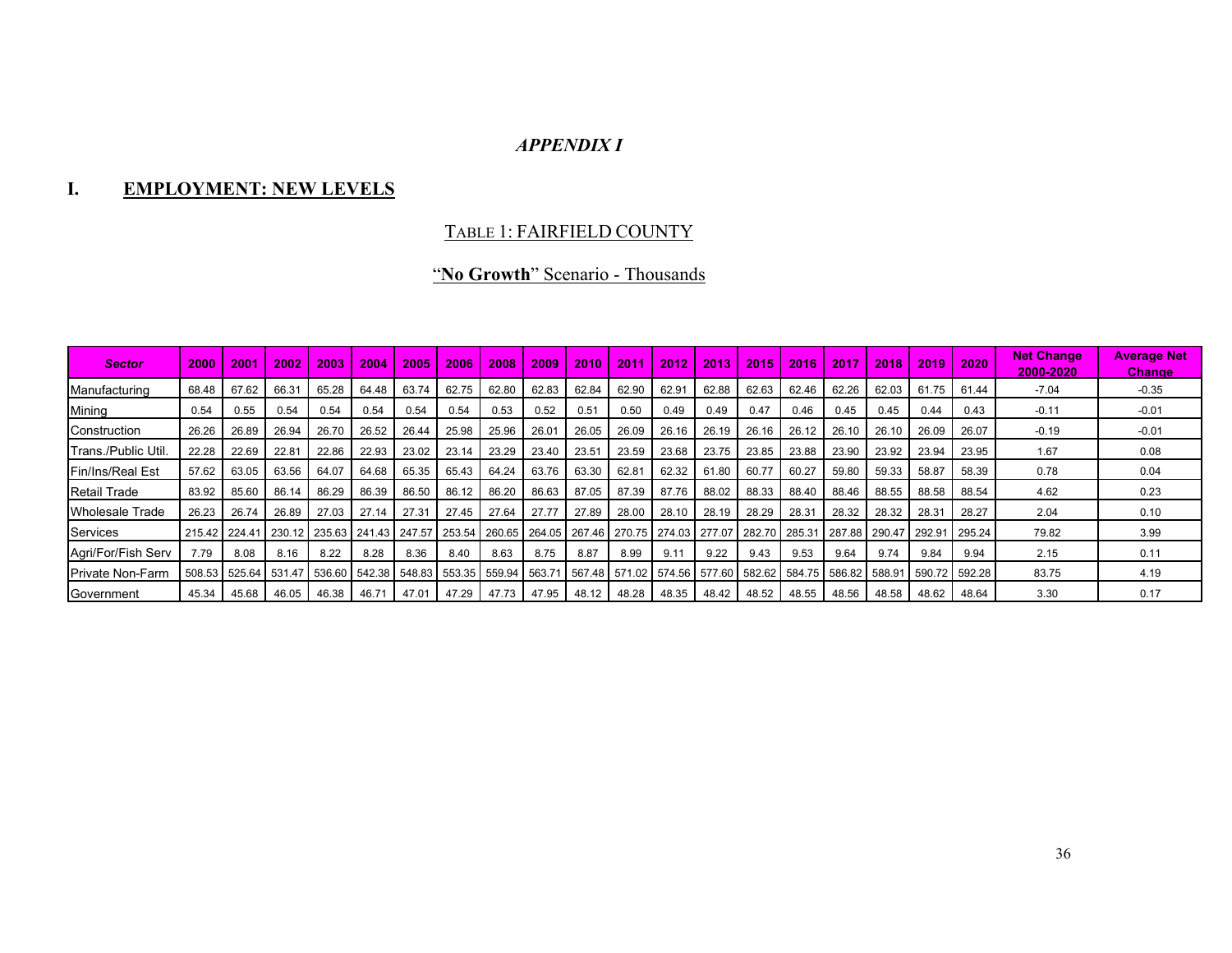## **EMPLOYMENT: NEW LEVELS**

### TABLE 1 CONTD.: FAIRFIELD COUNTY

### **"Global Financial Center**" Scenario - Thousands

| <b>Sector</b>           | 2000  | 2001                                                                                                                                 | 2002        | 2003  | 2004  | 2005        | 2006  | 2008  | 2009  | 2010  | 2011                                                                                                                                          | 2012  | 2013  | 2015  | 2016  | 2017  | 2018  | 2019  | 2020  | <b>Net Change</b><br>2000-2020 | <b>Average</b><br><b>Net Change</b> |
|-------------------------|-------|--------------------------------------------------------------------------------------------------------------------------------------|-------------|-------|-------|-------------|-------|-------|-------|-------|-----------------------------------------------------------------------------------------------------------------------------------------------|-------|-------|-------|-------|-------|-------|-------|-------|--------------------------------|-------------------------------------|
| Manufacturing           | 68.48 | 67.71                                                                                                                                | 66.45       | 65.46 | 64.70 | 64.01       | 63.03 | 63.13 | 63.17 | 63.19 | 63.23                                                                                                                                         | 63.22 | 63.17 | 62.90 | 62.67 | 62.43 | 62.15 | 61.83 | 61.48 | $-6.99$                        | $-0.35$                             |
| Mining                  | 0.54  | 0.55                                                                                                                                 | 0.54        | 0.54  | 0.54  | 0.54        | 0.55  | 0.53  | 0.52  | 0.52  | 0.51                                                                                                                                          | 0.50  | 0.49  | 0.48  | 0.47  | 0.46  | 0.45  | 0.45  | 0.44  | $-0.10$                        | $-0.01$                             |
| Construction            | 26.26 | 27.71                                                                                                                                | 27.80       | 27.57 | 27.40 | 27.34       | 26.15 | 26.23 | 26.32 | 26.41 | 26.47                                                                                                                                         | 26.56 | 26.61 | 26.63 | 26.61 | 26.60 | 26.62 | 26.62 | 26.62 | 0.35                           | 0.02                                |
| lTrans./Public Util.    | 22.28 |                                                                                                                                      | 22.76 22.93 | 23.03 | 23.15 | 23.29       | 23.50 | 23.86 | 24.06 | 24.27 | 24.40                                                                                                                                         | 24.54 | 24.66 | 24.88 | 24.95 | 25.02 | 25.09 | 25.16 | 25.22 | 2.94                           | 0.15                                |
| Fin/Ins/Real Est        | 57.62 | 63.32                                                                                                                                | 64.09       | 64.85 | 65.70 | 66.61       | 67.22 | 67.13 | 67.19 | 67.27 | 67.16                                                                                                                                         | 67.06 | 66.93 | 66.67 | 66.52 | 66.38 | 66.25 | 66.12 | 65.99 | 8.38                           | 0.42                                |
| <b>Retail Trade</b>     | 83.92 | 85.79                                                                                                                                | 86.38       | 86.59 | 86.74 | 86.90       | 86.74 | 87.47 | 88.21 | 88.94 | 89.56                                                                                                                                         | 90.20 | 90.73 | 91.59 | 91.87 | 92.14 | 92.45 | 92.69 | 92.88 | 8.96                           | 0.45                                |
| Wholesale Trade         | 26.23 | 26.85                                                                                                                                | 27.08       | 27.28 | 27.47 | 27.71       | 27.88 | 28.19 | 28.38 | 28.55 | 28.71                                                                                                                                         | 28.87 | 29.00 | 29.19 | 29.22 | 29.23 | 29.23 | 29.22 | 29.19 | 2.96                           | 0.15                                |
| Services                |       | 215.42 224.85 230.81                                                                                                                 |             |       |       |             |       |       |       |       | 236.54   242.56   248.93   255.46   264.06   268.17   272.28   276.22   280.14   283.82   290.76   293.91   297.03   300.19   303.20   306.13 |       |       |       |       |       |       |       |       | 90.71                          | 4.54                                |
| Agri/For/Fish Serv      | 7.79  | 8.11                                                                                                                                 | 8.20        | 8.27  | 8.34  | 8.43        | 8.48  | 8.76  | 8.90  | 9.05  | 9.19                                                                                                                                          | 9.33  | 9.46  | 9.72  | 9.84  | 9.96  | 10.09 | 10.21 | 10.33 | 2.54                           | 0.13                                |
| <b>Private Non-Farm</b> |       | 508.53 527.66 534.26 540.12 546.60 553.75 559.00 569.34 574.92 580.47 585.45 590.41 594.88 602.81 606.04 609.25 612.50 615.50 618.28 |             |       |       |             |       |       |       |       |                                                                                                                                               |       |       |       |       |       |       |       |       | 109.74                         | 5.49                                |
| Government              | 45.34 | 45.69                                                                                                                                | 46.08       | 46.43 |       | 46.79 47.13 | 47.48 | 48.11 | 48.44 | 48.73 | 49.01                                                                                                                                         | 49.20 | 49.39 | 49.74 | 49.92 | 50.09 | 50.25 | 50.43 | 50.60 | 5.26                           | 0.26                                |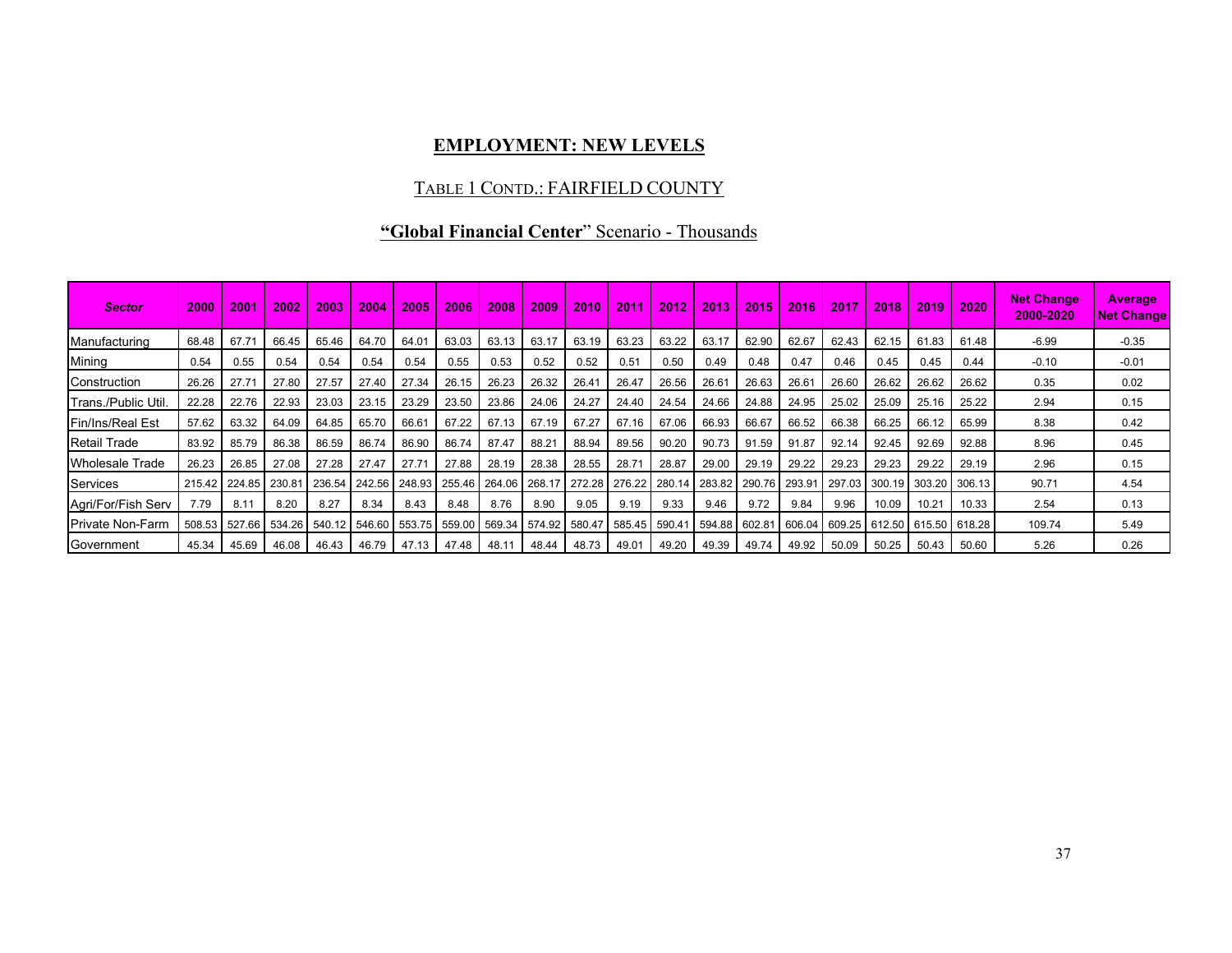## **EMPLOYMENT: BASELINE FORECAST LEVELS**

| <b>Sector</b>           | 2000   | 2001         | 2002   | 2003   | 2004   | 2005   | 2006          | 2008   | 2009   | 2010   | 2011   | 2012   | 2013   | 2015   | 2016          | 2017   | 2018   | 2019   | 2020   | <b>Net Change</b><br>2000-2020 | Average<br>Net Change |
|-------------------------|--------|--------------|--------|--------|--------|--------|---------------|--------|--------|--------|--------|--------|--------|--------|---------------|--------|--------|--------|--------|--------------------------------|-----------------------|
| Manufacturing           | 68.48  | 67.70        | 66.44  | 65.46  | 64.7'  | 64.02  | 63.04         | 63.15  | 63.21  | 63.25  | 63.31  | 63.33  | 63.30  | 63.07  | 62.87         | 62.64  | 62.38  | 62.07  | 61.74  | -6.74                          | $-0.34$               |
| Mining                  | 0.54   | 0.55         | 0.54   | 0.54   | 0.54   | 0.54   | 0.54          | 0.53   | 0.52   | 0.51   | 0.50   | 0.50   | 0.49   | 0.47   | 0.47          | 0.46   | 0.45   | 0.44   | 0.43   | $-0.11$                        | $-0.01$               |
| Construction            | 26.26  | 27.26        | 27.35  | 27.13  | 26.96  | 26.90  | 26.11         | 26.10  | 26.15  | 26.20  | 26.24  | 26.31  | 26.35  | 26.33  | 26.29         | 26.27  | 26.27  | 26.27  | 26.24  | $-0.02$                        | 0.00                  |
| Trans./Public Util.     | 22.28  | 22.75        | 22.92  | 23.02  | 23.15  | 23.29  | 23.41         | 23.56  | 23.67  | 23.78  | 23.87  | 23.96  | 24.03  | 24.14  | 24.17         | 24.19  | 24.21  | 24.23  | 24.24  | 1.96                           | 0.10                  |
| Fin/Ins/Real Est        | 57.62  | 63.31        | 64.08  | 64.84  | 65.69  | 66.61  | 66.73         | 65.65  | 65.22  | 64.81  | 64.34  | 63.87  | 63.39  | 62.41  | 61.94         | 61.49  | 61.04  | 60.61  | 60.16  | 2.55                           | 0.13                  |
| <b>Retail Trade</b>     | 83.92  | 85.73        | 86.32  | 86.53  | 86.69  | 86.86  | 86.57         | 86.93  | 87.51  | 88.07  | 88.56  | 89.07  | 89.47  | 90.05  | 90.25         | 90.44  | 90.65  | 90.81  | 90.91  | 6.99                           | 0.35                  |
| <b>Wholesale Trade</b>  | 26.23  | 26.84        | 27.06  | 27.27  | 27.45  | 27.70  | 27.87         | 28.15  | 28.32  | 28.48  | 28.64  | 28.79  | 28.91  | 29.10  | 29.12         | 29.13  | 29.13  | 29.11  | 29.08  | 2.85                           | 0.14                  |
| Services                | 215.42 | 224.75 230.7 |        | 236.45 | 242.48 | 248.86 | 255.00        | 262.64 | 266.30 | 269.96 | 273.53 | 277.07 | 280.38 | 286.56 | 289.39        | 292.18 | 295.00 | 297.67 | 300.24 | 84.82                          | 4.24                  |
| Agri/For/Fish Serv      | 7.79   | 8.10         | 8.19   | 8.26   | 8.34   | 8.42   | 8.46          | 8.69   | 8.82   | 8.94   | 9.06   | 9.19   | 9.30   | 9.52   | 9.63          | 9.73   | 9.84   | 9.95   | 10.05  | 2.26                           | 0.11                  |
| <b>Private Non-Farm</b> | 508.53 | 526.99       | 533.61 | 539.50 | 546.02 |        | 553.19 557.72 | 565.39 | 569.71 | 574.01 | 578.05 | 582.08 | 585.62 |        | 591.66 594.12 | 596.53 | 598.98 | 601.16 | 603.09 | 94.56                          | 4.73                  |
| Government              | 45.34  | 45.68        | 46.08  | 46.42  | 46.78  | 47.12  | 47.42         | 47.92  | 48.17  | 48.37  | 48.56  | 48.66  | 48.76  | 48.92  | 48.98         | 49.03  | 49.08  | 49.14  | 49.19  | 3.85                           | 0.19                  |

#### TABLE 1A: FAIRFIELD COUNTY - THOUSANDS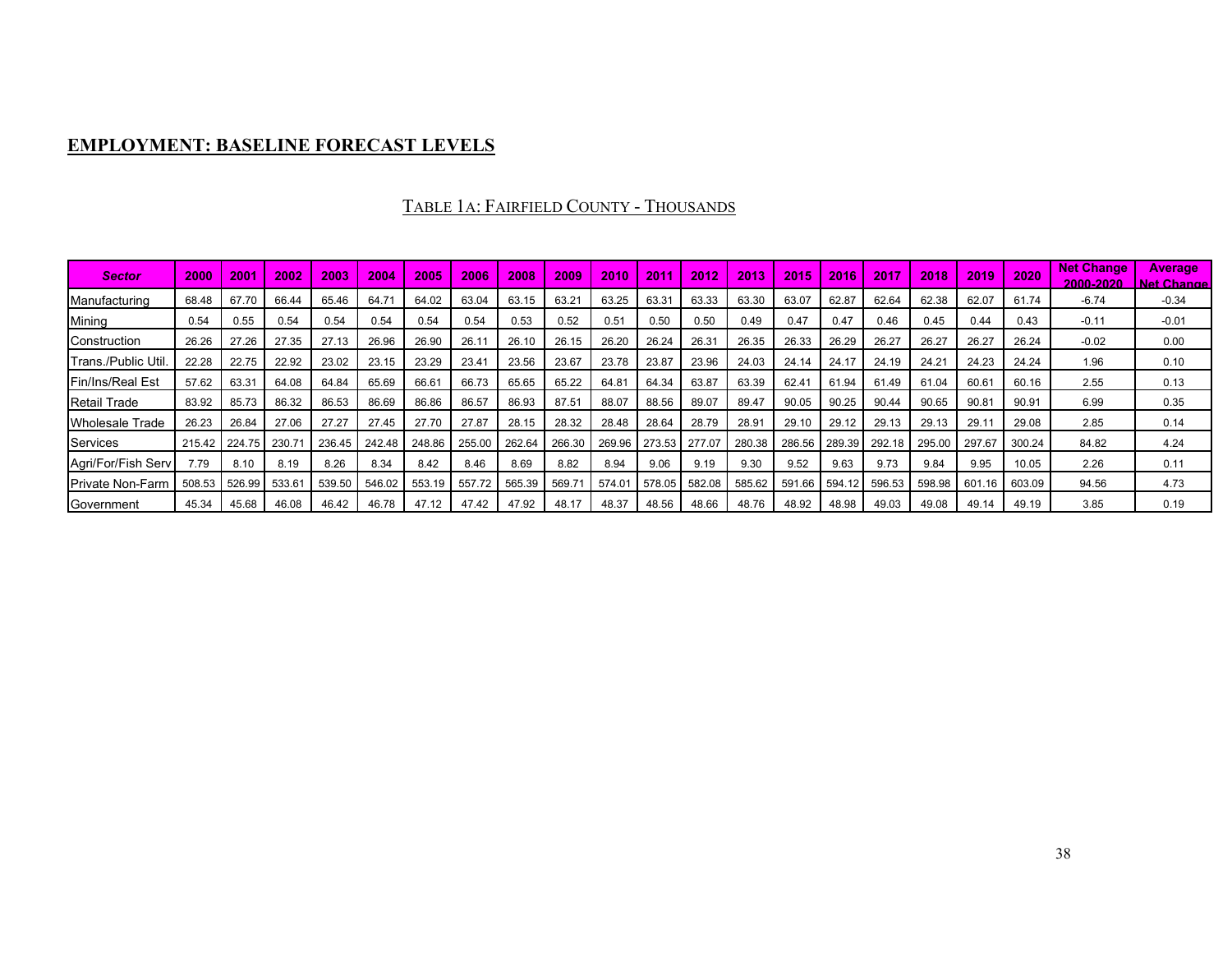## **EMPLOYMENT: NEW LEVELS**

### TABLE 2: STAMFORD CITY

### **"No Growth"** Scenario - Thousands

| <b>Sector</b>                 | 2000  | 2001  | 2002  | 2003           | 2004  | 2005  | 2006  | 2008  | 2009           | 2010  | 2011  | 2012  | 2013  | 2015  | 2016  | 2017  | 2018  | 2019  | 2020  | <b>Net Change 2000</b><br>2020 | <b>Averge Net</b><br>Change |
|-------------------------------|-------|-------|-------|----------------|-------|-------|-------|-------|----------------|-------|-------|-------|-------|-------|-------|-------|-------|-------|-------|--------------------------------|-----------------------------|
| Manfacturing                  | 11.70 | 11.51 | 11.32 | 11.14          | 10.95 | 10.77 | 10.63 | 10.32 | 10.1           | 10.02 | 9.92  | 9.81  | 9.71  | 9.50  | 9.44  | 9.37  | 9.30  | 9.24  | 9.17  | $-2.53$                        | $-0.13$                     |
| Construction                  | 2.60  | 2.37  | 2.30  | 2.23           | 2.16  | 2.09  | 2.20  | 2.12  | 2.08           | 2.03  | 1.99  | 1.95  | 1.91  | 1.82  | 1.78  | 1.74  | 1.70  | 1.66  | 1.62  | $-0.98$                        | $-0.05$                     |
| <b>TCPU</b>                   | 6.00  | 5.97  | 5.95  | 5.93           | 5.90  | 5.88  | 5.92  | 6.00  | 6.04           | 6.08  | 6.10  | 6.11  | 6.13  | 6.17  | 6.17  | 6.17  | 6.17  | 6.17  | 6.17  | 0.17                           | 0.01                        |
| <b>IFIRE</b>                  | 13.00 | 13.36 | 13.73 | 14.10          | 14.47 | 14.84 | 14.78 | 14.65 | 14.59          | 14.53 | 14.44 | 14.34 | 14.25 | 14.07 | 14.00 | 13.93 | 13.86 | 13.78 | 13.71 | 0.71                           | 0.04                        |
| <b>Retail Trade</b>           | 10.00 | 10.07 | 10.16 | 10.25          | 10.35 | 10.44 | 10.36 | 10.15 | 10.05          | 9.94  | 9.84  | 9.74  | 9.64  | 9.43  | 9.33  | 9.24  | 9.14  | 9.04  | 8.94  | $-1.06$                        | $-0.05$                     |
| Whole sale trade              | 5.70  | 5.66  | 5.63  | 5.59           | 5.56  | 5.53  | 5.53  | 5.53  | 5.53           | 5.53  | 5.53  | 5.54  | 5.54  | 5.54  | 5.56  | 5.58  | 5.60  | 5.62  | 5.64  | $-0.06$                        | 0.00                        |
| Services                      | 29.20 | 29.51 | 29.86 | $30.2^{\circ}$ | 30.57 | 30.93 | 31.27 | 31.87 | 32.18          | 32.48 | 32.76 | 33.04 | 33.32 | 33.88 | 34.16 | 34.44 | 34.72 | 35.00 | 35.27 | 6.07                           | 0.30                        |
| <b>IPrivate NF Employment</b> | 78.20 | 78.44 | 78.92 | 79.42          | 79.94 | 80.46 | 80.67 | 80.63 | $80.6^{\circ}$ | 80.58 | 80.55 | 80.51 | 80.46 | 80.37 | 80.40 | 80.43 | 80.45 | 80.46 | 80.48 | 2.28                           | 0.11                        |
| <b>Total NF Employment</b>    | 84.20 | 84.43 | 84.91 | 85.40          | 85.90 | 86.41 | 86.59 | 86.49 | 86.43          | 86.37 | 86.32 | 86.27 | 86.21 | 86.09 | 86.09 | 86.08 | 86.07 | 86.05 | 86.03 | 1.83                           | 0.09                        |
| Government                    | 6.00  | 6.00  | 5.99  | 5.98           | 5.97  | 5.95  | 5.92  | 5.86  | 5.82           | 5.79  | 5.77  | 5.76  | 5.75  | 5.72  | 5.68  | 5.65  | 5.62  | 5.59  | 5.56  | $-0.44$                        | $-0.02$                     |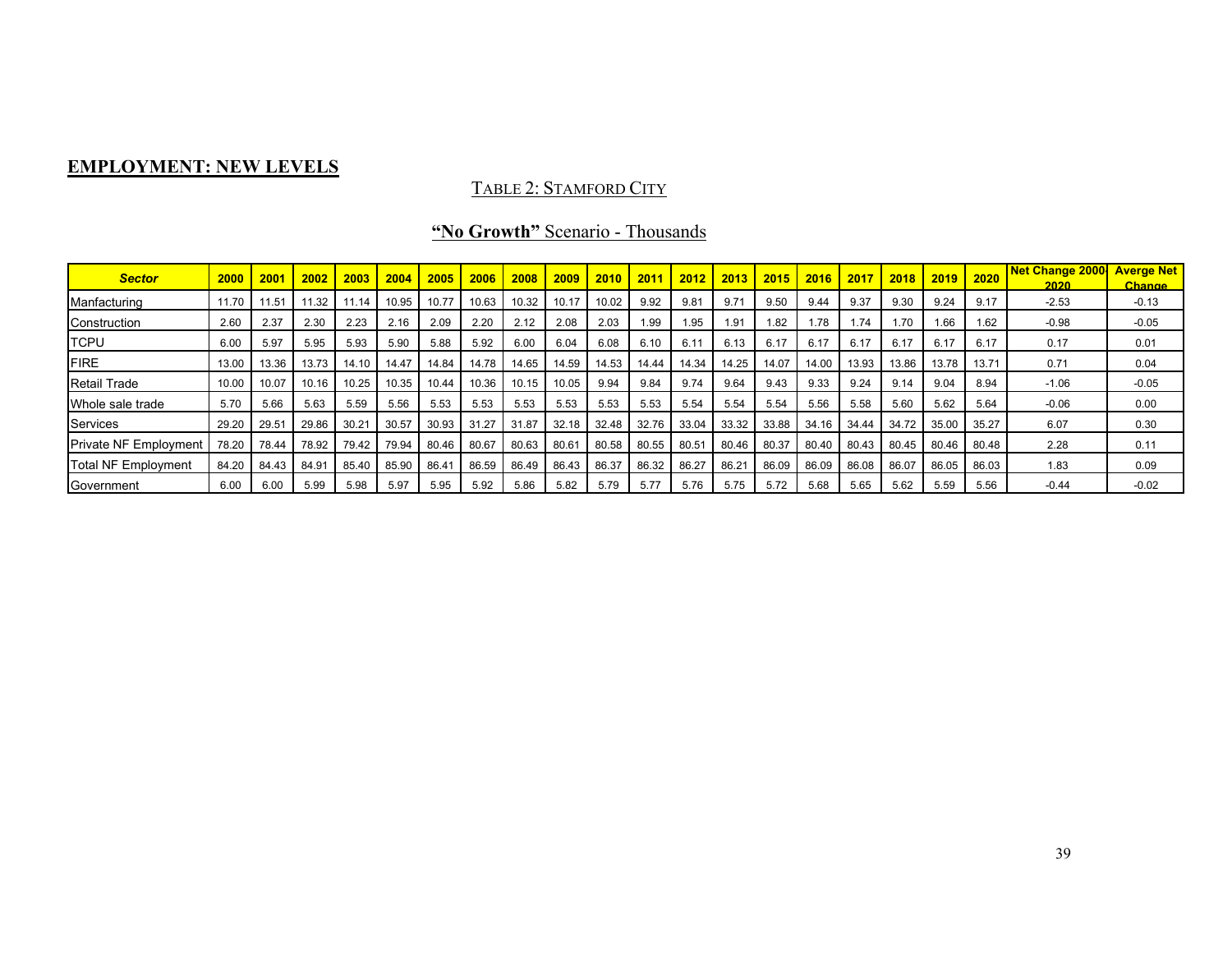### TABLE 2 CONTD.: STAMFORD CITY

#### **"Global Financial Center"** Scenario – Thousands

| <b>Sector</b>         | 2000  | 2001  | 2002  | 2003  | 2004  | 2005  | 2006  | 2008  | 2009  | 2010   | 201'   | 2012   | 2013   | 2015   | 2016   | 2017   | 2018   | 2019   | 2020   | Net Change 2000<br>2020 | <b>Averge Net</b><br>Change |
|-----------------------|-------|-------|-------|-------|-------|-------|-------|-------|-------|--------|--------|--------|--------|--------|--------|--------|--------|--------|--------|-------------------------|-----------------------------|
| Manfacturing          | 11.70 | 11.60 | 11.50 | 11.40 | 11.30 | 11.19 | 11.09 | 10.89 | 10.78 | 10.67  | 10.58  | 10.49  | 10.40  | 10.22  | 10.11  | 10.00  | 9.90   | 9.79   | 9.69   | $-2.01$                 | $-0.10$                     |
| Construction          | 2.60  | 2.82  | 2.84  | 2.86  | 2.88  | 2.89  | 2.78  | 2.94  | 3.02  | 3.09   | 3.10   | 3.11   | 3.12   | 3.13   | 3.10   | 3.07   | 3.03   | 3.00   | 2.97   | 0.37                    | 0.02                        |
| <b>ITCPU</b>          | 6.00  | 6.04  | 6.08  | 6.12  | 6.16  | 6.20  | 6.36  | 6.69  | 6.85  | 7.02   | 7.10   | 7.18   | 7.26   | 7.43   | 7.49   | 7.55   | 7.61   | 7.67   | 7.74   | 1.74                    | 0.09                        |
| <b>IFIRE</b>          | 13.00 | 13.69 | 14.36 | 15.04 | 15.72 | 16.40 | 17.02 | 18.26 | 18.88 | 19.50  | 19.90  | 20.30  | 20.70  | 21.50  | 21.86  | 22.22  | 22.58  | 22.94  | 23.30  | 10.30                   | 0.52                        |
| Retail Trade          | 10.00 | 10.15 | 10.27 | 10.38 | 10.50 | 10.62 | 10.84 | 11.32 | 11.55 | 11.79  | 12.01  | 12.23  | 12.45  | 12.88  | 13.04  | 13.20  | 13.36  | 13.52  | 13.68  | 3.68                    | 0.18                        |
| Whole sale trade      | 5.70  | 5.77  | 5.83  | 5.89  | 5.95  | 6.00  | 6.07  | 6.20  | 6.27  | 6.33   | 6.39   | 6.46   | 6.52   | 6.64   | 6.66   | 6.68   | 6.71   | 6.73   | 6.75   | 1.05                    | 0.05                        |
| Services              | 29.20 | 29.81 | 30.36 | 30.92 | 31.47 | 32.03 | 33.06 | 35.21 | 36.28 | 37.33  | 38.36  | 39.39  | 40.41  | 42.47  | 43.40  | 44.32  | 45.25  | 46.19  | 47.13  | 17.93                   | 0.90                        |
| Private NF Employment | 78.20 | 79.88 | 81.25 | 82.61 | 83.98 | 85.35 | 87.23 | 91.54 | 93.67 | 95.78  | 97.50  | 99.22  | 100.93 | 104.37 | 105.76 | 107.15 | 108.55 | 109.96 | 111.37 | 33.17                   | 1.66                        |
| Total NF Employment   | 84.20 | 85.88 | 87.25 | 88.62 | 89.99 | 91.36 | 93.28 | 97.69 | 99.87 | 102.04 | 103.84 | 105.63 | 107.43 | 111.04 | 112.52 | 114.00 | 115.49 | 116.99 | 118.50 | 34.30                   | 1.71                        |
| Government            | 6.00  | 6.00  | 6.00  | 6.00  | 6.00  | 6.01  | 6.05  | 6.15  | 6.20  | 6.26   | 6.34   | 6.42   | 6.50   | 6.67   | 6.76   | 6.85   | 6.94   | 7.04   | 7.13   | 1.13                    | 0.06                        |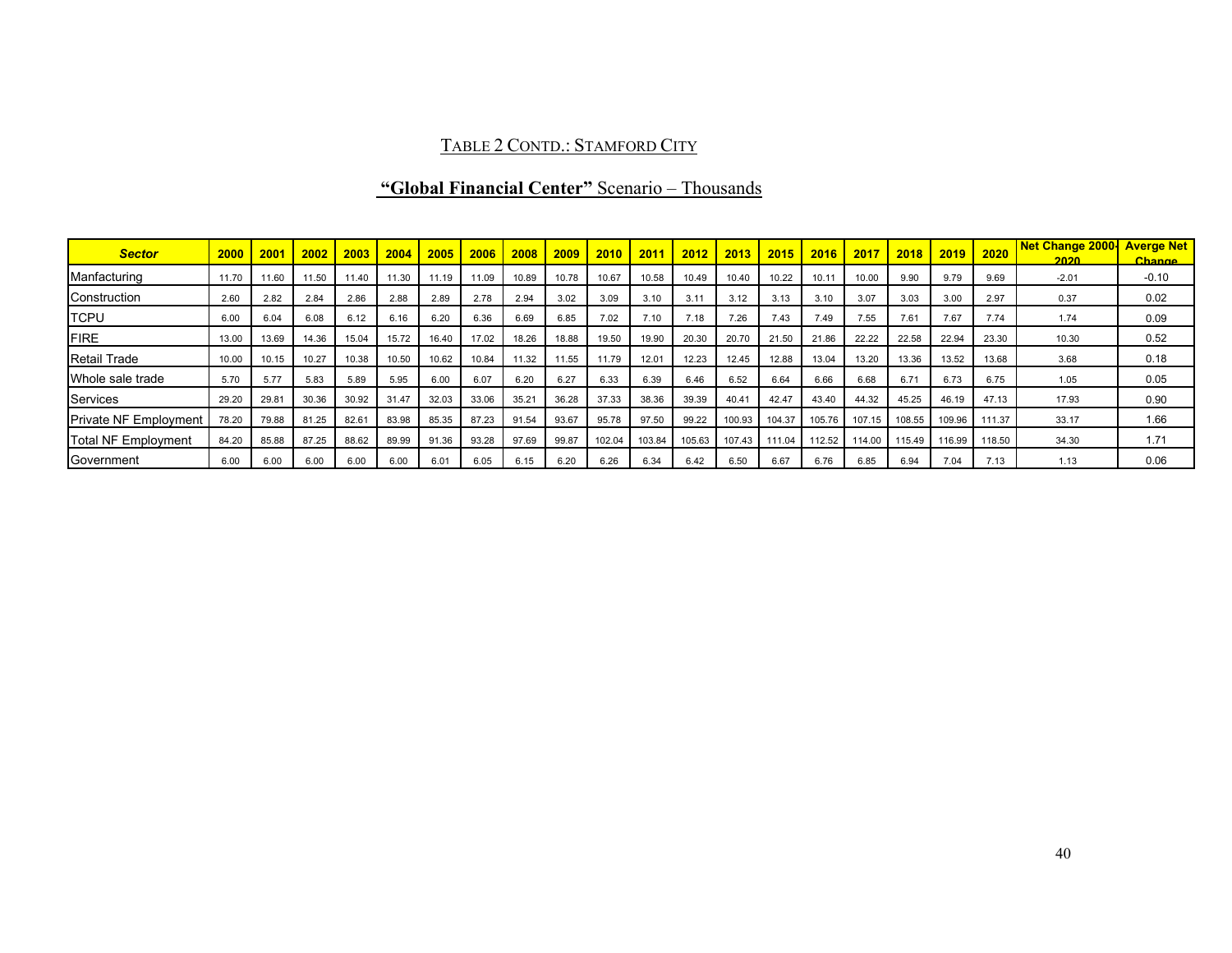## **EMPLOYMENT: BASELINE FORECAST LEVELS**

## TABLE 2A: STAMFORD - THOUSANDS

| <b>Sector</b>                | 2000  | 2001  | $2002$ l | 2003  | 2004  | 2005  | 2006    | 2008                                                        | 2009  | 2010        | 2011  | 2012           | 2013  | 2015   | 2016          | 2017  | 2018   | 2019  | 2020            | <b>Net Change 2000</b><br>2020 | <b>Average Net</b><br>Channe |
|------------------------------|-------|-------|----------|-------|-------|-------|---------|-------------------------------------------------------------|-------|-------------|-------|----------------|-------|--------|---------------|-------|--------|-------|-----------------|--------------------------------|------------------------------|
| Manfacturing                 | 11.70 | 12.17 | 12.08    | 11.96 | 11.83 | 11.71 | 11.60   | 11.26                                                       | 11.10 | 10.95       | 10.82 | $10.7^{\circ}$ | 10.60 | 10.39  | 10.27         | 10.14 | 10.02  | 9.90  | 9.78            | $-1.92$                        | $-0.10$                      |
| Construction                 | 2.60  | 3.17  | 3.20     | 3.22  | 3.24  | 3.25  | 2.85    | 2.71                                                        | 2.64  | 2.58        | 2.53  | 2.49           | 2.45  | 2.38   | 2.34          | 2.30  | 2.26   | 2.23  | 2.19            | $-0.41$                        | $-0.02$                      |
| TCPU                         | 6.00  | 6.21  | 6.25     | 6.30  | 6.34  | 6.38  | 6.41    | 6.51                                                        | 6.56  | 6.61        | 6.63  | 6.65           | 6.67  | 6.73   | 6.72          | 6.72  | 6.72   | 6.73  | 6.73            | 0.73                           | 0.04                         |
| <b>FIRE</b>                  | 13.00 | 16.11 | 17.15    | 18.19 | 19.22 | 20.24 | 20.21   | 20.31                                                       | 20.35 | 20.39       | 20.34 | 20.30          | 20.25 | 20.17  | 20.16         | 20.14 | 20.13  | 20.12 | 20.10           | 7.10                           | 0.36                         |
| Retail Trade                 | 10.00 | 10.75 | 10.92    | 11.12 | 11.30 | 11.48 | $11.53$ | 11.74                                                       | 11.83 | 11.92       | 12.02 | 12.1           | 12.22 | 12.46  | 12.59         | 12.7' | 12.84  | 12.97 | 13.11           | 3.11                           | 0.16                         |
| Whole sale trade             | 5.70  | 6.05  | 6.12     | 6.21  | 6.26  | 6.32  | 6.38    | 6.51                                                        | 6.58  | 6.65        | 6.72  | 6.80           | 6.87  | 7.05   | 7.07          | 7.11  | 7.14   | 7.17  | 7.21            | 1.51                           | 0.08                         |
| Services                     | 29.20 | 30.91 | 31.42    | 31.96 | 32.45 | 32.92 |         | 33.29 34.69                                                 | 35.40 | 36.13 36.86 |       | 37.60          | 38.37 | 39.98  | 40.74         | 41.50 | 42.26  | 43.04 | 43.84           | 14.64                          | 0.73                         |
| <b>Private NF Employment</b> | 78.20 | 85.48 | 87.27    | 89.10 | 90.79 | 92.47 |         | 92.42 93.88                                                 | 94.61 | 95.37       | 96.08 | 96.81          | 97.60 | 99.33  | 100.06 100.81 |       | 101.57 |       | 102.35   103.16 | 24.96                          | 1.25                         |
| <b>Total NF Employment</b>   | 84.20 | 91.53 | 93.39    | 95.26 | 97.01 | 98.74 |         | 98.70   100.19   100.93   101.70   102.43   103.17   103.99 |       |             |       |                |       | 105.76 | 106.49 107.24 |       | 107.98 |       | 108.76 109.57   | 25.37                          | 1.27                         |
| Government                   | 6.00  | 6.05  | 6.12     | 6.17  | 6.22  | 6.27  | 6.29    | 6.31                                                        | 6.32  | 6.32        | 6.35  | 6.37           | 6.39  | 6.43   | 6.43          | 6.42  | 6.42   | 6.41  | 6.40            | 0.40                           | 0.02                         |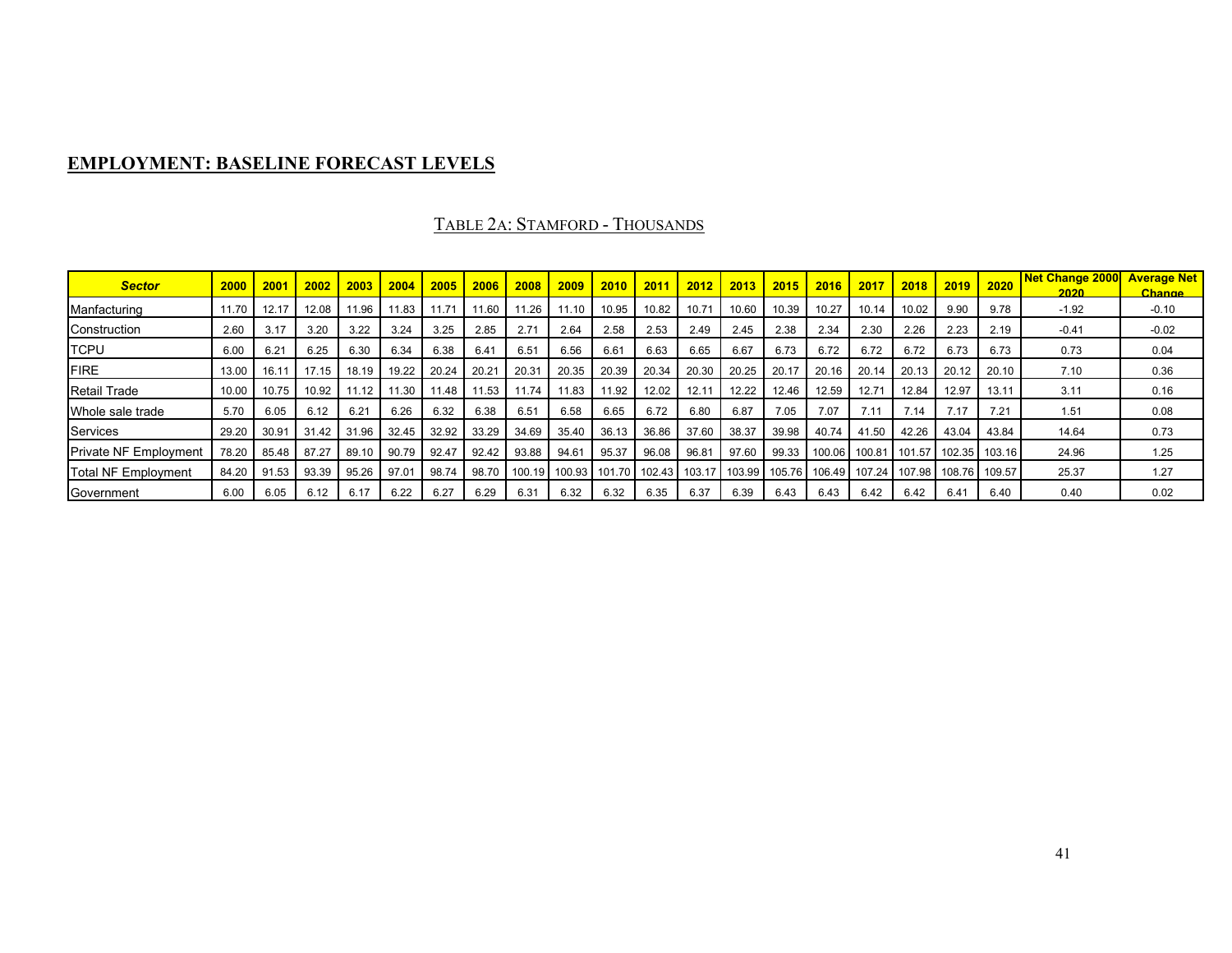#### **II.GROSS REGIONAL PRODUCT (GRP): NEW LEVELS**

### TABLE 3: FAIRFIELD COUNTY

## "**No Growth**" Scenario – Billions Nominal \$

| <b>Sector</b>        | 2000          | 2001  | 2002    | 2003  | 2004          | 2005  | 2006  | 2008  | 2009  | 2010        | 2011  | 2012  | 2013  | 2015  | 2016  | 2017  | 2018  | 2019  | 2020  | <b>Net Change</b><br>2000-2020 | <b>Average Net</b><br>Change |
|----------------------|---------------|-------|---------|-------|---------------|-------|-------|-------|-------|-------------|-------|-------|-------|-------|-------|-------|-------|-------|-------|--------------------------------|------------------------------|
| <b>Manufacturing</b> | 9.73          | 10.37 | 10.78   | 11.34 | 11.91         | 12.50 | 13.12 | 14.35 | 15.02 | 15.72       | 16.45 | 17.21 | 17.98 | 19.55 | 20.37 | 21.21 | 22.07 | 22.95 | 23.84 | 14.11                          | 0.71                         |
| Mining               | 0.03          | 0.03  | 0.03    | 0.04  | 0.04          | 0.04  | 0.04  | 0.04  | 0.04  | 0.05        | 0.05  | 0.05  | 0.05  | 0.05  | 0.05  | 0.06  | 0.06  | 0.06  | 0.06  | 0.03                           | 0.00                         |
| Construction         | 1.39          | 1.51  | ـ 54، ۱ | 1.57  | 1.61          | 1.66  | 1.69  | 1.79  | .85   | 91. ،       | 1.98  | 2.05  | 2.11  | 2.24  | 2.31  | 2.38  | 2.46  | 2.54  | 2.61  | 1.22                           | 0.06                         |
| Trans./Public Util.  | 2.01          | 2.14  | 2.22    | 2.31  | $2.4^{\circ}$ | 2.50  | 2.61  | 2.84  | 2.96  | 3.09        | 3.22  | 3.35  | 3.48  | 3.76  | 3.90  | 4.05  | 4.20  | 4.36  | 4.52  | 2.50                           | 0.13                         |
| Fin/Ins/Real Est     | 10.96         | 12.54 | 13.21   | 13.90 | 14.64         | 15.42 | 16.08 | 17.26 | 17.90 | 18.55       | 19.21 | 19.89 | 20.59 | 22.04 | 22.8  | 23.62 | 24.44 | 25.30 | 26.19 | 15.23                          | 0.76                         |
| Retail Trade         | 2.92          | 3.11  | 3.22    | 3.34  | 3.47          | 3.60  | 3.70  | 4.02  | 4.19  | 4.36        | 4.54  | 4.73  | 4.92  | 5.30  | 5.50  | 5.71  | 5.92  | 6.14  | 6.36  | 3.45                           | 0.17                         |
| Wholesale Trade      | 3.14          | 3.40  | 3.56    | 3.75  | 3.95          | 4.16  | 4.37  | 4.81  | 5.05  | 5.30        | 5.56  | 5.82  | 6.10  | 6.67  | 6.98  | 7.29  | 7.61  | 7.95  | 8.30  | 5.15                           | 0.26                         |
| Services             | 9.33          | 10.00 | 10.49   | 11.04 | 11.62         | 12.25 | 12.88 | 13.95 | 14.53 | 15.12       | 15.73 | 16.36 | 17.00 | 18.32 | 19.00 | 19.71 | 20.44 | 21.19 | 21.96 | 12.62                          | 0.63                         |
| Agri/For/Fish Serv   | $0.1^{\circ}$ | 0.12  | 0.12    | 0.13  | 0.13          | 0.14  | 0.14  | 0.15  | 0.16  | 0.16        | 0.17  | 0.17  | 0.18  | 0.19  | 0.20  | 0.21  | 0.21  | 0.22  | 0.23  | 0.11                           | 0.01                         |
| <b>Total GRP</b>     | 42.17         | 45.83 | 47.87   | 50.18 | 52.61         | 55.18 | 57.63 | 62.42 | 65.01 | 67.70 70.45 |       | 73.29 | 76.18 | 82.16 | 85.26 | 88.49 | 91.81 | 95.23 | 98.72 | 56.56                          | 2.83                         |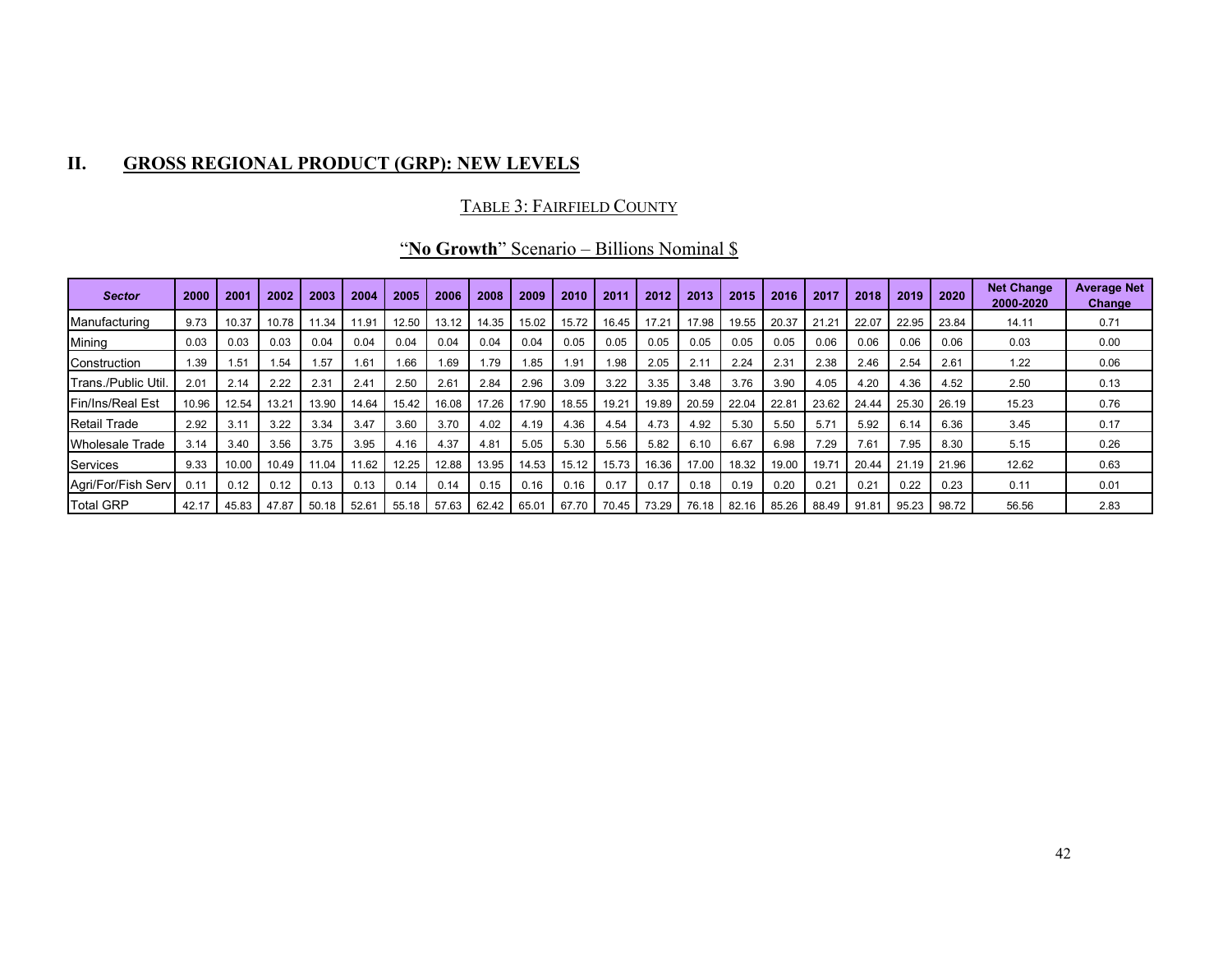### TABLE 3 CONTD.: FAIRFIELD COUNTY

## "**Global Financial Center**" Scenario – Billions Nominal \$

| <b>Sector</b>        | 2000  | 2001  | 2002  | 2003  | 2004  | 2005  | 2006  | 2007  | 2008  | 2009  | 2010  | 2011  | 2012  | 2013  | 2014  | 2015  | 2016  | 2017  | 2018  | 2019  | 2020          | 2000-2020 | Net Change   Average Net<br>Change |
|----------------------|-------|-------|-------|-------|-------|-------|-------|-------|-------|-------|-------|-------|-------|-------|-------|-------|-------|-------|-------|-------|---------------|-----------|------------------------------------|
| Manufacturing        | 9.73  | 10.16 | 10.34 | 10.66 | 10.97 | 11.28 | 11.61 | 11.87 | 12.17 | 12.47 | 12.78 | 13.09 | 13.40 | 13.70 | 13.98 | 14.26 | 14.53 | 14.79 | 15.05 | 15.30 | 15.54         | 5.81      | 0.29                               |
| Mining               | 0.04  | 0.04  | 0.04  | 0.04  | 0.04  | 0.04  | 0.05  | 0.05  | 0.05  | 0.06  | 0.07  | 0.07  | 0.07  | 0.07  | 0.07  | 0.08  | 0.08  | 0.08  | 0.08  | 0.08  | 0.09          | 0.05      | 0.00                               |
| Construction         | 1.61  | .67   | 1.72  | 1.77  | 1.83  | 1.88  | 1.94  | 2.00  | 2.07  | 4.14  | 4.28  | 4.43  | 4.59  | 4.74  | 4.89  | 5.05  | 5.21  | 5.37  | 5.55  | 5.73  | 5.91          | 4.30      | 0.22                               |
| Trans / Public Util. | 2.70  | 2.82  | 2.94  | 3.06  | 3.18  | 3.31  | 3.44  | 3.58  | 3.72  | 5.77  | 6.04  | 6.31  | 6.59  | 6.88  | 7.17  | 7.47  | 7.77  | 8.09  | 8.42  | 8.76  | 9.11          | 6.41      | 0.32                               |
| Fin/Ins/Real Est     | 16.61 | 17.32 | 18.04 | 18.78 | 19.55 | 20.35 | 21.17 | 22.03 | 22.93 | 27.62 | 28.90 | 30.14 | 31.42 | 32.75 | 34.14 | 35.58 | 37.05 | 38.60 | 40.20 | 41.89 | 43.62         | 27.02     | 1.35                               |
| Retail Trade         | 3.77  | 3.94  | 4.10  | 4.27  | 4.44  | 4.62  | 4.80  | 4.99  | 5.18  | 6.48  | 6.77  | 7.07  | 7.39  | 7.70  | 8.03  | 8.36  | 8.69  | 9.04  | 9.40  | 9.77  | 10.15         | 6.38      | 0.32                               |
| Wholesale Trade      | 4.64  | 4.87  | 5.10  | 5.35  | 5.59  | 5.84  | 6.09  | 6.36  | 6.64  | 7.35  | 7.73  | 8.12  | 8.53  | 8.95  | 9.39  | 9.84  | 10.28 | 10.75 | 11.23 | 11.73 | 12.25         | 7.61      | 0.38                               |
| Services             | 12.98 | 13.53 | 14.08 | 14.64 | 15.22 | 15.81 | 16.41 | 17.03 | 17.68 | 23.61 | 24.64 | 25.70 | 26.79 | 27.91 | 29.05 | 30.22 | 31.41 | 32.65 | 33.92 | 35.24 | 36.58         | 23.60     | 1.18                               |
| Agri/For/Fish Serv   | 0.14  | 0.14  | 0.15  | 0.15  | 0.16  | 0.17  | 0.17  | 0.18  | 0.18  | 0.25  | 0.27  | 0.28  | 0.29  | 0.30  | 0.31  | 0.32  | 0.33  | 0.34  | 0.36  | 0.37  | 0.38          | 0.24      | 0.01                               |
| Total GRP            | 42.17 | 46.00 | 48.15 | 50.58 | 53.14 | 55.84 | 58.48 | 61.08 | 63.87 | 66.80 | 69.85 | 72.91 | 76.08 | 79.32 | 82.65 | 86.07 | 89.54 | 93.15 | 96.88 |       | 100.74 104.70 | 62.53     | 3.13                               |

**\*New GRP Levels for Stamford City cannot be calculated because baseline levels are not available.**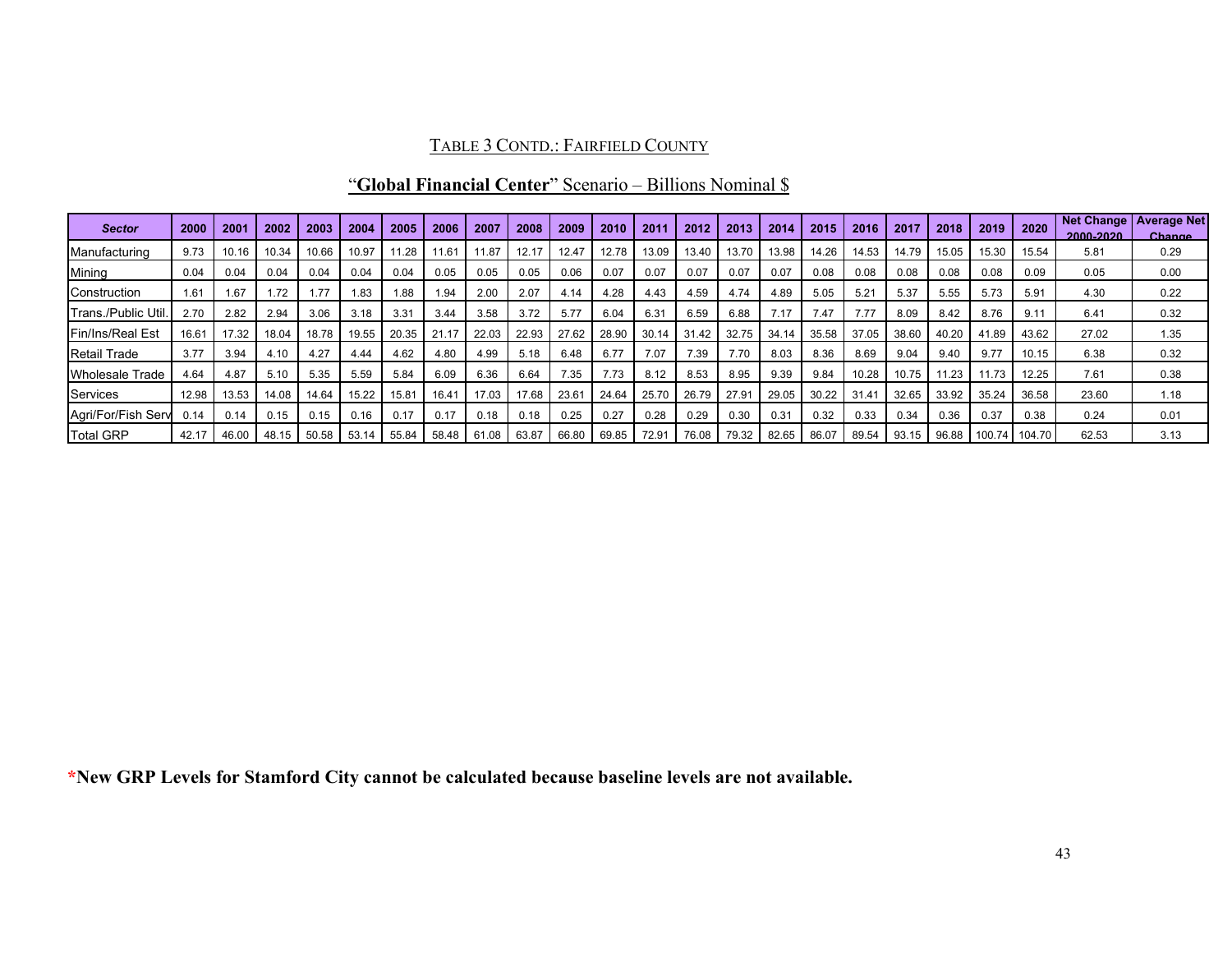# **GROSS REGIONAL PRODUCT (GRP): BASELINE FORECAST LEVELS**

## TABLE 3A: FAIRFIELD COUNTY – BILLIONS NOMINAL \$

| <b>Sector</b>          | 2000          | 2001  | 2002  | 2003  | 2004  | 2005  | 2006        | 2007  | 2008  | 2009  | 2010  | 201'  | 2012  | 2013        | 2014  | 2015  | 2016  | 2017  | 2018  | 2019  | 2020   | <b>Net Change</b><br>2000-2020 | <b>Average Net</b><br><b>Change</b> |
|------------------------|---------------|-------|-------|-------|-------|-------|-------------|-------|-------|-------|-------|-------|-------|-------------|-------|-------|-------|-------|-------|-------|--------|--------------------------------|-------------------------------------|
| Manufacturing          | 13.43         | 14.05 | 14.65 | 15.27 | 15.90 | 16.54 | 17.19       | 17.85 | 18.53 | 32.23 | 33.75 | 35.33 | 36.96 | 38.61       | 40.29 | 42.01 | 43.74 | 45.52 | 47.35 | 49.20 | 51.10  | 37.67                          | 1.88                                |
| Mining                 | 0.03          | 0.03  | 0.03  | 0.04  | 0.04  | 0.04  | 0.04        | 0.04  | 0.04  | 0.04  | 0.05  | 0.05  | 0.05  | 0.05        | 0.05  | 0.05  | 0.05  | 0.06  | 0.06  | 0.06  | 0.06   | 0.03                           | 0.00                                |
| Construction           | 1.39          | 1.53  | 1.56  | 1.60  | 1.64  | 1.69  | 1.70        | 1.75  | 1.81  | 1.87  | 1.93  | 1.99  | 2.06  | 2.13        | 2.19  | 2.26  | 2.33  | 2.40  | 2.48  | 2.56  | 2.64   | 1.25                           | 0.06                                |
| Trans./Public Util.    | $2.0^{\circ}$ | 2.15  | 2.23  | 2.33  | 2.43  | 2.54  | 2.64        | 2.76  | 2.88  | 3.00  | 3.13  | 3.26  | 3.40  | 3.54        | 3.68  | 3.82  | 3.97  | 4.12  | 4.27  | 4.43  | 4.60   | 2.58                           | 0.13                                |
| Fin/Ins/Real Est       | 10.96         | 12.59 | 13.32 | 14.07 | 14.88 | 15.73 | 16.43       | 17.03 | 17.67 | 18.34 | 19.03 | 19.73 | 20.44 | 21.17       | 21.93 | 22.7  | 23.52 | 24.36 | 25.23 | 26.14 | 27.07  | $16.1^{\circ}$                 | 0.81                                |
| <b>Retail Trade</b>    | 2.92          | 3.11  | 3.23  | 3.36  | 3.49  | 3.62  | 3.72        | 3.88  | 4.06  | 4.24  | 4.42  | 4.61  | 4.81  | 5.01        | 5.21  | 5.42  | 5.63  | 5.85  | 6.08  | 6.32  | 6.56   | 3.64                           | 0.18                                |
| <b>Wholesale Trade</b> | 3.14          | 3.41  | 3.59  | 3.79  | 4.00  | 4.22  | 4.44        | 4.66  | 4.90  | 5.16  | 5.42  | 5.69  | 5.98  | 6.27        | 6.57  | 6.88  | 7.19  | 7.52  | 7.85  | 8.20  | 8.55   | 5.41                           | 0.27                                |
| Services               | 9.33          | 10.02 | 10.53 | 11.09 | 11.69 | 12.32 | 12.98       | 13.51 | 14.08 | 14.68 | 15.29 | 15.93 | 16.58 | 17.24       | 17.92 | 18.62 | 19.33 | 20.07 | 20.83 | 21.61 | 22.40  | 13.07                          | 0.65                                |
| Agri/For/Fish Serv     | 0.1           | 0.12  | 0.12  | 0.13  | 0.13  | 0.14  | 0.14        | 0.15  | 0.15  | 0.16  | 0.16  | 0.17  | 0.18  | 0.18        | 0.19  | 0.19  | 0.20  | 0.21  | 0.21  | 0.22  | 0.23   | 0.12                           | 0.01                                |
| <b>Total GRP</b>       | 42.17         | 45.96 | 48.11 | 50.53 | 53.10 |       | 55.79 58.29 | 60.69 | 63.25 | 65.95 | 68.74 | 71.59 |       | 74.53 77.52 | 80.59 | 83.74 | 86.94 | 90.27 | 93.70 | 97.22 | 100.83 | 58.66                          | 2.93                                |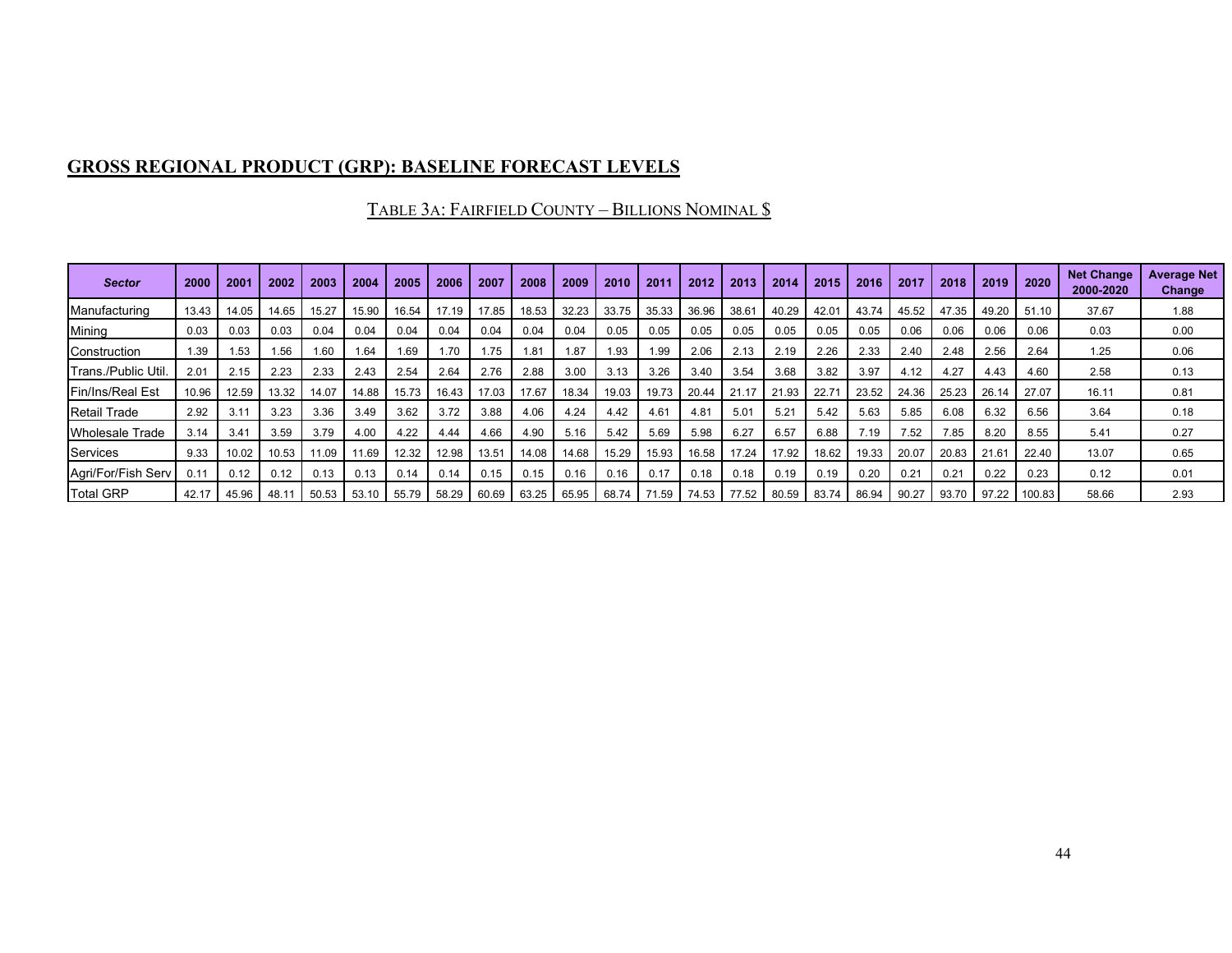#### **III.PERSONAL INCOME: NEW LEVELS**

## TABLE 4: FAIRFIELD COUNTY

# "**No Growth**" Scenario – Billions Nominal \$

| <b>Sector</b>            | 2000   | <b>2001</b> | 2002          | 2003  | 2004  | 2005  | 2006          | 2007  | 2008  | 2009  | 2010  | 2011  | 2012  | 2013  | 2014  | 2015  | 2016  | 2017          | 2018  |       | 2019 2020 | <b>Net Change</b><br>2000-<br>ാറാറ | Change |
|--------------------------|--------|-------------|---------------|-------|-------|-------|---------------|-------|-------|-------|-------|-------|-------|-------|-------|-------|-------|---------------|-------|-------|-----------|------------------------------------|--------|
| <b>Personal Income</b>   | 46.384 | 48.70       | 50.54         | 52.49 | 54.56 | 56.67 | 58.74         | 60.91 | 63.23 | 65.64 | 68.08 | 70.55 | 73.08 | 75.63 | 78.25 | 80.93 | 83.65 | 86.50         | 89.45 | 92.50 | 95.56     | 49.18                              | 2.46   |
| Wage/Salary Disb.        | 24.195 | 25.73       | 26.61         | 27.58 | 28.62 | 29.68 | 30.64         | 31.65 | 32.70 | 33.82 | 34.95 | 36.12 | 37.31 | 38.54 | 39.81 | 41.1  | 42.46 | 43.87         | 45.32 | 46.82 | 48.34     | 24.15                              | 1.21   |
| Manufacturing            | 4.90   | 4.96        | 4.97          | 5.02  | 5.09  | 5.15  | 5.19          | 5.34  | 5.49  | 5.65  | 5.81  | 5.98  | 6.15  | 6.32  | 6.50  | 6.68  | 6.86  | 7.05          | 7.24  | 7.43  | 7.62      | 2.72                               | 0.14   |
| Construction             | 0.587  | 0.62        | 0.63          | 0.64  | 0.65  | 0.67  | 0.67          | 0.68  | 0.70  | 0.72  | 0.74  | 0.76  | 0.79  | 0.81  | 0.83  | 0.85  | 0.88  | 0.90          | 0.93  | 0.96  | 0.99      | 0.40                               | 0.02   |
| Trans./Public Util.      | .02    | 1.07        | 1.10          | 1.13  | .16   | 1.20  | 1.23          | 1.27  | l.30  | 1.34  | 1.38  | 1.43  | 1.47  | 1.51  | 1.55  | 1.60  | 1.65  | 1.70          | 1.74  | .80   | 1.85      | 0.82                               | 0.04   |
| <b>IFin/Ins/Real Est</b> | 4.65   | 5.23        | $5.4^{\circ}$ | 5.61  | 5.83  | 6.04  | 6.21          | 6.31  | 6.42  | 6.54  | 6.67  | 6.79  | 6.91  | 7.04  | 7.17  | 31.'  | 7.46  | 7.61          | 7.77  | 7.94  | 8.10      | 3.45                               | 0.17   |
| <b>Retail Trade</b>      | 1.72   | 1.79        | 1.84          | 1.89  | 1.93  | 1.98  | $2.0^{\circ}$ | 2.05  | 2.11  | 2.18  | 2.25  | 2.31  | 2.38  | 2.45  | 2.52  | 2.60  | 2.67  | 2.75          | 2.83  | 2.91  | 2.99      | 1.28                               | 0.06   |
| Wholesale Trade          | 2.08   | 2.18        | 2.24          | 2.31  | 2.38  | 2.45  | 2.52          | 2.59  | 2.67  | 2.76  | 2.84  | 2.93  | 3.02  | 3.12  | 3.21  | 3.31  | 3.41  | $3.5^{\circ}$ | 3.62  | 3.73  | 3.84      | 1.75                               | 0.09   |
| Services                 | 7.64   | 8.23        | 8.70          | 9.21  | 9.74  | 10.30 | 10.87         | 11.39 | 11.92 | 12.47 | 13.04 | 13.62 | 14.23 | 14.85 | 15.49 | 16.16 | 16.85 | 17.57         | 18.33 | 19.1  | 19.91     | 12.27                              | 0.61   |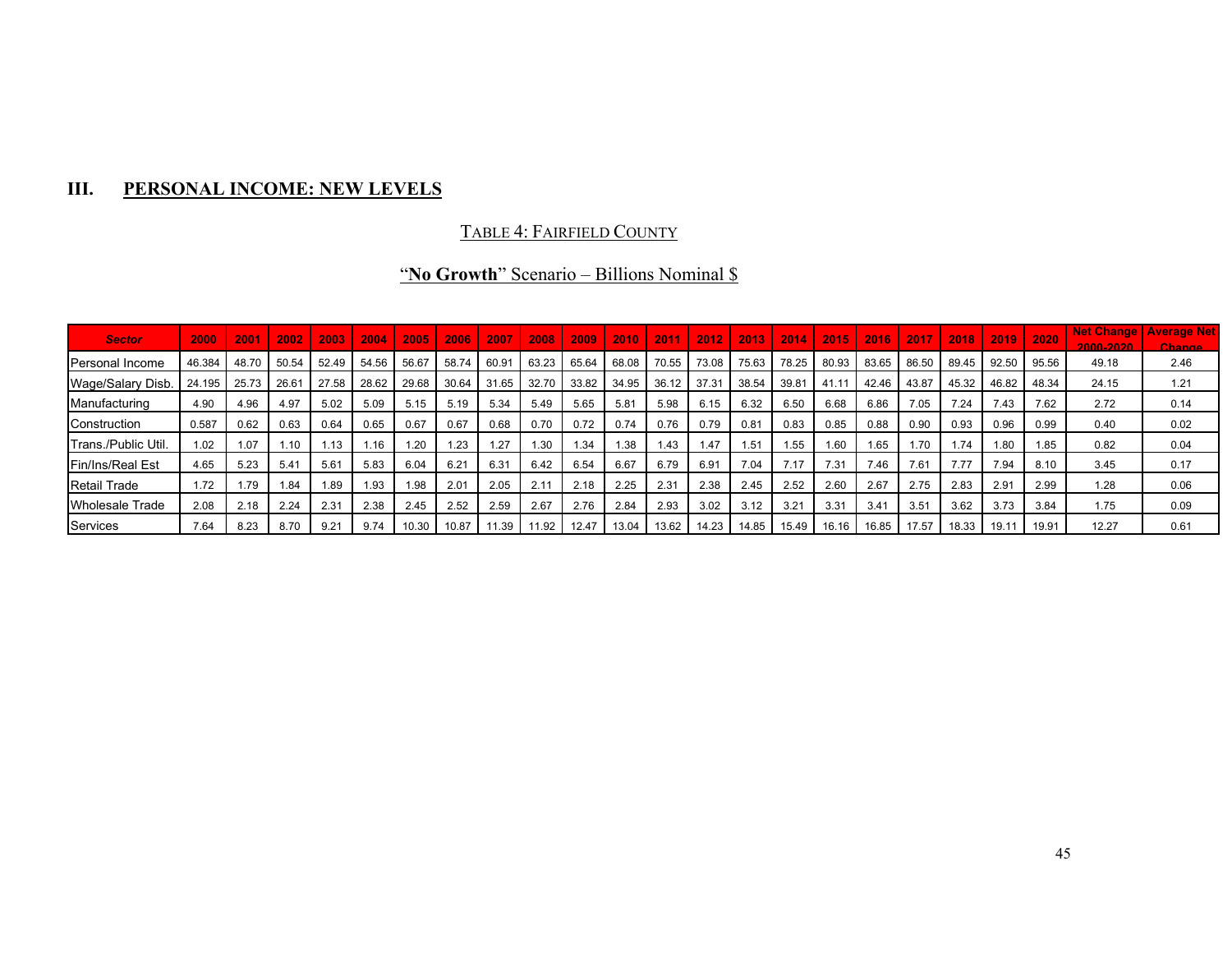## TABLE 4 CONTD.: FAIRFIELD COUNTY

## "**Global Financial Center**" Scenario – Billions Nominal \$

| <b>Sector</b>           | 2000   | 2001  | 2002  | 2003  | 2004  | 2005  | 2006  | 2007  | 2008  | 2009  | 2010  | 2011  | 2012  | 2013  | 2014  | 2015  | 2016  | 2017  | 2018  | 2019  | 2020  | <b>Net Change</b><br>2000-2020 | <b>Average Net</b><br>Channe |
|-------------------------|--------|-------|-------|-------|-------|-------|-------|-------|-------|-------|-------|-------|-------|-------|-------|-------|-------|-------|-------|-------|-------|--------------------------------|------------------------------|
| <b>Personal Income</b>  | 46.384 | 48.79 | 50.69 | 52.70 | 54.82 | 57.00 | 59.14 | 61.45 | 63.91 | 66.48 | 69.09 | 71.72 | 74.41 | 77.13 | 79.93 | 82.80 | 85.70 | 88.73 | 91.88 | 95.14 | 98.41 | 52.03                          | 2.60                         |
| Wage/Salary Disb.       | 24.195 | 25.83 | 26.77 | 27.80 | 28.90 | 30.02 | 31.07 | 32.22 | 33.43 | 34.71 | 36.01 | 37.32 | 38.66 | 40.04 | 41.48 | 42.96 | 44.46 | 46.03 | 47.65 | 49.34 | 51.05 | 26.85                          | 1.34                         |
| Manufacturing           | 4.90   | 4.97  | 4.98  | 5.04  | 5.11  | 5.18  | 5.22  | 5.38  | 5.53  | 5.70  | 5.86  | 6.03  | 6.21  | 6.38  | 6.56  | 6.74  | 6.92  | 7.11  | 7.29  | 7.48  | 7.67  | 2.76                           | 0.14                         |
| Construction            | 0.587  | 0.64  | 0.66  | 0.67  | 0.68  | 0.69  | 0.68  | 0.70  | 0.72  | 0.74  | 0.76  | 0.78  | 0.81  | 0.83  | 0.85  | 0.88  | 0.90  | 0.93  | 0.96  | 0.99  | 1.02  | 0.43                           | 0.02                         |
| Trans./Public Util.     | .024   | 1.07  | 1.11  | .14   | i.18  | 1.21  | 1.25  | 1.29  | .34   | 1.39  | 1.44  | 1.48  | 1.53  | 1.58  | 1.63  | 86.1  | 1.73  | 1.79  | 1.84  | 1.90  | 1.96  | 0.94                           | 0.05                         |
| <b>Fin/Ins/Real Est</b> | 4.647  | 5.25  | 5.46  | 5.69  | 5.93  | 6.17  | 6.39  | 6.55  | 6.73  | 6.92  | 7.11  | 7.29  | 7.47  | 7.66  | 7.86  | 8.07  | 8.28  | 8.50  | 8.73  | 8.97  | 9.22  | 4.57                           | 0.23                         |
| Retail Trade            | 1.715  | 1.79  | 1.85  | 1.90  | 1.94  | 1.99  | 2.03  | 2.08  | 2.15  | 2.23  | 2.3C  | 2.38  | 2.46  | 2.54  | 2.62  | 2.70  | 2.79  | 2.88  | 2.97  | 3.06  | 3.15  | 1.44                           | 0.07                         |
| Wholesale Trade         | 2.084  | 2.19  | 2.26  | 2.33  | 2.41  | 2.49  | 2.56  | 2.64  | 2.73  | 2.83  | 2.92  | 3.02  | 3.12  | 3.22  | 3.33  | 3.43  | 3.54  | 3.65  | 3.75  | 3.87  | 3.98  | 1.90                           | 0.09                         |
| Services                | 7.639  | 8.26  | 8.74  | 9.26  | 9.81  | 10.38 | 10.98 | 11.55 |       | 12.72 | 13.35 | 13.98 | 14.64 | 15.32 | 16.03 | 16.76 | 17.51 | 18.30 | 19.12 | 19.97 | 20.85 | 13.21                          | 0.66                         |

\* **New Personal Income Levels for Stamford City cannot be calculated because baseline levels are not available.** 

## **PERSONAL INCOME: BASELINE FORECAST LEVELS**

| TABLE 4A: FAIRFIELD COUNTY – BILLIONS NOMINAL \$ |  |
|--------------------------------------------------|--|
|--------------------------------------------------|--|

| <b>Sector</b>          | 2000  | 2001  | 2002  | 2003  | 2004          | 2005  | 2006  | 2007  | 2008        | 2009        | 2010  | 2011        | 2012  | 2013  | 2014  | 2015  | 2016  | 2017  | 2018  | 2019  | 2020  | Net Change<br>2000-2020 | <b>Average Net</b><br>Change |
|------------------------|-------|-------|-------|-------|---------------|-------|-------|-------|-------------|-------------|-------|-------------|-------|-------|-------|-------|-------|-------|-------|-------|-------|-------------------------|------------------------------|
| Personal Income        | 46.38 | 48.77 | 50.66 | 52.67 | 54.79         | 56.96 | 59.05 |       | 61.28 63.64 | 66.10 68.60 |       | 71.12 73.71 |       | 76.32 | 79.00 | 81.75 | 84.53 | 87.43 | 90.44 | 93.56 | 96.69 | 50.30                   | 2.52                         |
| Wage/Salary Disb.      | 24.20 | 25.81 | 26.74 | 27.78 | 28.87         | 30.00 | 30.98 | 32.02 | 33.13       | 34.29       | 35.48 | 36.69       | 37.93 | 39.21 | 40.53 | 41.90 | 43.28 | 44.75 | 46.24 | 47.80 | 49.38 | 25.18                   | 1.26                         |
| Manufacturing          | 4.90  | 4.97  | 4.98  | 5.04  | $5.1^{\circ}$ | 5.18  | 5.22  | 5.38  | 5.53        | 5.69        | 5.86  | 6.03        | 6.20  | 6.38  | 6.56  | 6.74  | 6.92  | 7.11  | 7.29  | 7.49  | 7.67  | 2.77                    | 0.14                         |
| Construction           | 0.59  | 0.63  | 0.64  | 0.66  | 0.67          | 0.68  | 0.68  | 0.69  | 0.71        | 0.73        | 0.75  | 0.77        | 0.79  | 0.82  | 0.84  | 0.86  | 0.89  | 0.91  | 0.94  | 0.97  | 1.00  | 0.41                    | 0.02                         |
| Trans./Public Util.    | 1.02  | 1.07  | .11   | 1.14  | 1.18          | 1.21  | .25   | 1.28  | 1.32        | 1.36        | .40   | 1.45        | 1.49  | 1.53  | 1.58  | 1.62  | 1.67  | .72   | .77   | 1.82  | 1.88  | 0.85                    | 0.04                         |
| Fin/Ins/Real Est       | 4.65  | 5.25  | 5.46  | 5.69  | 5.93          | 6.17  | 6.34  | 6.45  | 6.57        | 6.70        | 6.84  | 6.97        | 7.10  | 7.23  | 7.38  | 7.53  | 7.68  | 7.85  | 8.01  | 8.19  | 8.37  | 3.72                    | 0.19                         |
| Retail Trade           | 1.72  | 1.79  | .85   | 1.89  | 1.94          | 1.99  | 2.02  | 2.07  | 2.13        | 2.20        | 2.28  | 2.35        | 2.42  | 2.50  | 2.57  | 2.65  | 2.73  | 2.81  | 2.90  | 2.99  | 3.08  | 1.36                    | 0.07                         |
| <b>Wholesale Trade</b> | 2.08  | 2.19  | 2.26  | 2.33  | $2.4^{\circ}$ | 2.49  | 2.56  | 2.64  | 2.73        | 2.82        | 2.91  | 3.01        | 3.10  | 3.20  | 3.31  | 3.41  | 3.52  | 3.62  | 3.73  | 3.84  | 3.95  | 1.87                    | 0.09                         |
| Services               | 7.64  | 8.25  | 8.73  | 9.25  | 9.80          | 10.38 | 10.95 | 11.49 | 12.04       | 12.61       | 13.20 | 13.80       | 14.43 | 15.07 | 15.75 | 16.44 | 17.16 | 17.91 | 18.69 | 19.50 | 20.33 | 12.69                   | 0.63                         |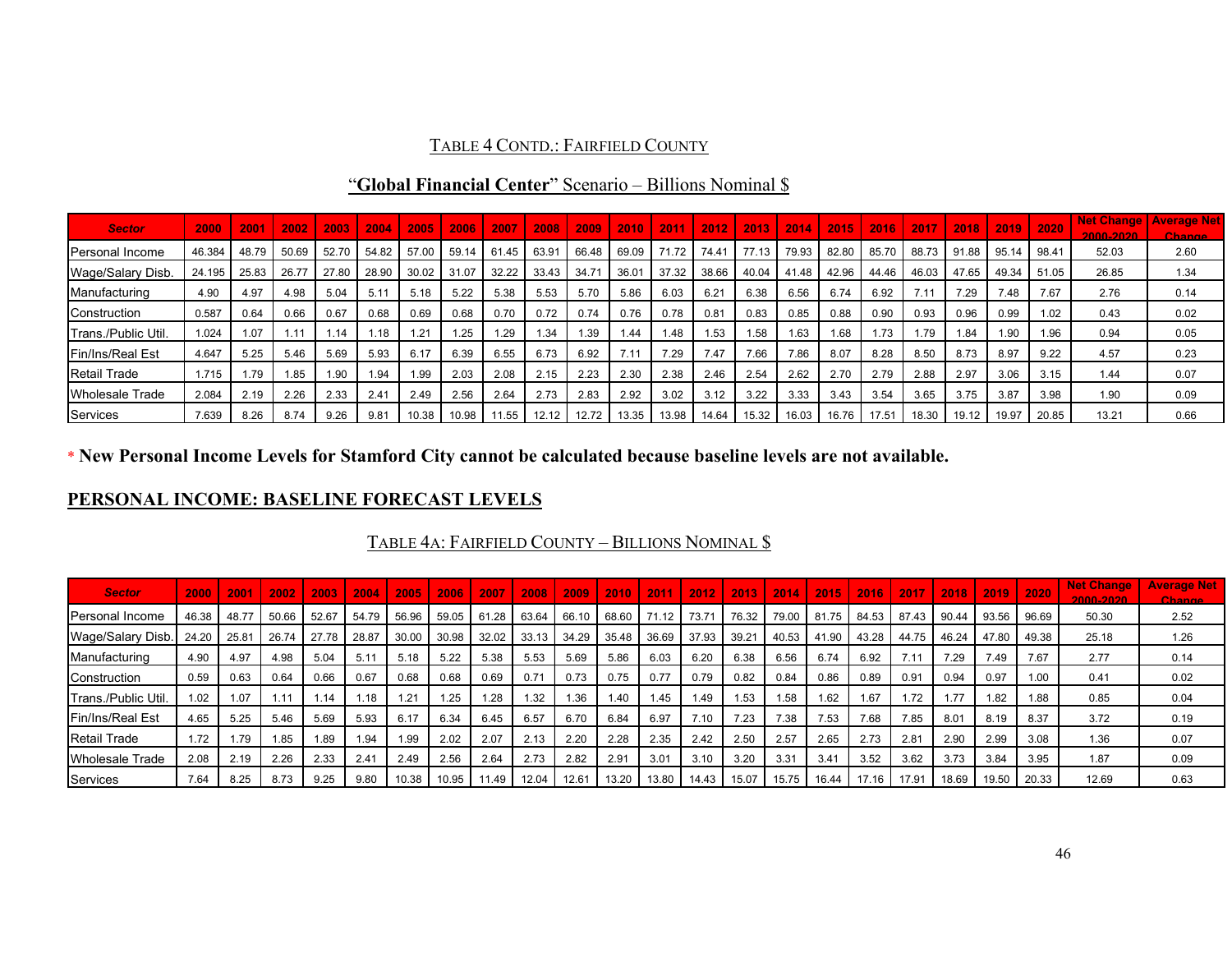# **IV. POPULATION**

#### **Table 5**

# **STAMFORD POPULATION LEVEL (THOUSANDS)**

### **"No Growth" SCENARIO**

|                 |  |                    |                                  |  |  |      |                                                              |                                                                                                                                                   |                                                                       |      |                    |      |      |           |      |        |      | <b>Net Change</b> |
|-----------------|--|--------------------|----------------------------------|--|--|------|--------------------------------------------------------------|---------------------------------------------------------------------------------------------------------------------------------------------------|-----------------------------------------------------------------------|------|--------------------|------|------|-----------|------|--------|------|-------------------|
|                 |  |                    |                                  |  |  |      | 2001 2002 2003 2004 2005 2006 2007 2008 2009 2010            | 2011                                                                                                                                              | $\sqrt{2012}$                                                         | 2013 | l 2014 2015 2016 i |      |      | 2017 2018 |      | '2019. | 2020 | 2000-2020         |
| White           |  |                    |                                  |  |  |      |                                                              | <u> 71.03 70.71 70.27 69.91 69.55 69.20 68.86 68.54 68.25  67.97   67.69   67.43   67.17   66.93  66.69  66.45  66.25 66.07  65.90   69.68   </u> |                                                                       |      |                    |      |      |           |      |        |      | $-1.74$           |
| <b>Black</b>    |  |                    |                                  |  |  |      |                                                              | 25.84 21.43 21.61 21.91 22.18 22.44 22.72 23.00 23.28 23.56 23.84 24.12 24.40 24.68 24.96 25.24 25.51 25.78 26.06 26.35 25.84                     |                                                                       |      |                    |      |      |           |      |        |      | 4.65              |
| <b>Other</b>    |  | 4.53   4.62   4.74 | 4.86   4.97   5.08   5.20   5.31 |  |  | 5.43 | 5.55                                                         | 5.67                                                                                                                                              | 5.79                                                                  | 5.91 | 6.03               | 6.16 | 6.28 | 6.40      | 6.52 | 6.64   | 5.97 | 1.54              |
| <b>Hispanic</b> |  |                    |                                  |  |  |      | 16.34 16.61 17.00 17.35 17.73 18.07 18.44 18.81 19.19  19.58 | 19.97 I                                                                                                                                           | 20.36   20.77   21.19   21.60   22.03   22.44   22.88   23.32   21.44 |      |                    |      |      |           |      |        |      | 5.44              |

#### **Table 6**

## **STAMFORD POPULATION LEVEL (THOUSANDS)**

### **"Global Finance" Scenario**

|                 |        |      |        |        |      |      |      |      |      | 2001 2002 2003 2004 2005 2006 2007 2008 2009 2010 | -2011 | 2012 | 2013 | 2014 |      | 2015 2016 2017 2018 2019 |      |          |        | 2020 | <b>Net Change</b><br>2000-2020 |
|-----------------|--------|------|--------|--------|------|------|------|------|------|---------------------------------------------------|-------|------|------|------|------|--------------------------|------|----------|--------|------|--------------------------------|
| White           | 71.7 L | 71.8 | 71.8 I | 71.8   | 71.8 |      |      | 71.6 | 71.6 | 71.6                                              | 1.5   | 71.5 | 71.5 | 1.5  |      | $.4 -$                   |      | $71.4$ I | 714    | 75.4 | 3.85                           |
| <b>Black</b>    | 21.5   | 21.8 | 22.2   | 22 6 I | 22.9 | 23.3 | 23.6 | 24.0 | 24.3 | 24.7                                              | 25.0  | 25.4 | 25.7 | 26.  | 26.4 | 26.8                     | 27.  | $27.5$ 1 | 27.8 l | 27.4 | 6.25                           |
| <b>Other</b>    |        | -4.7 |        | 4.9    | -5.1 | 5.2  | 5.3  | 5.5  | 5.6  | 5.7                                               | 5.9   | 6.0  | 6.1  | 6.3  | 6.4  | 6.5                      | 6.7  | 6.8      |        | 6.3  | 1.88                           |
| <b>Hispanic</b> | 16.3   | 16.  |        |        | 18.0 | 18.5 | 18.9 | 19.3 | 19.  | 20.2                                              | 20.6  | 21.  | 21.5 | 22.0 | 22.5 | 23.0                     | 23.4 | 23.9     | 24.5   | 22.6 | 6.68                           |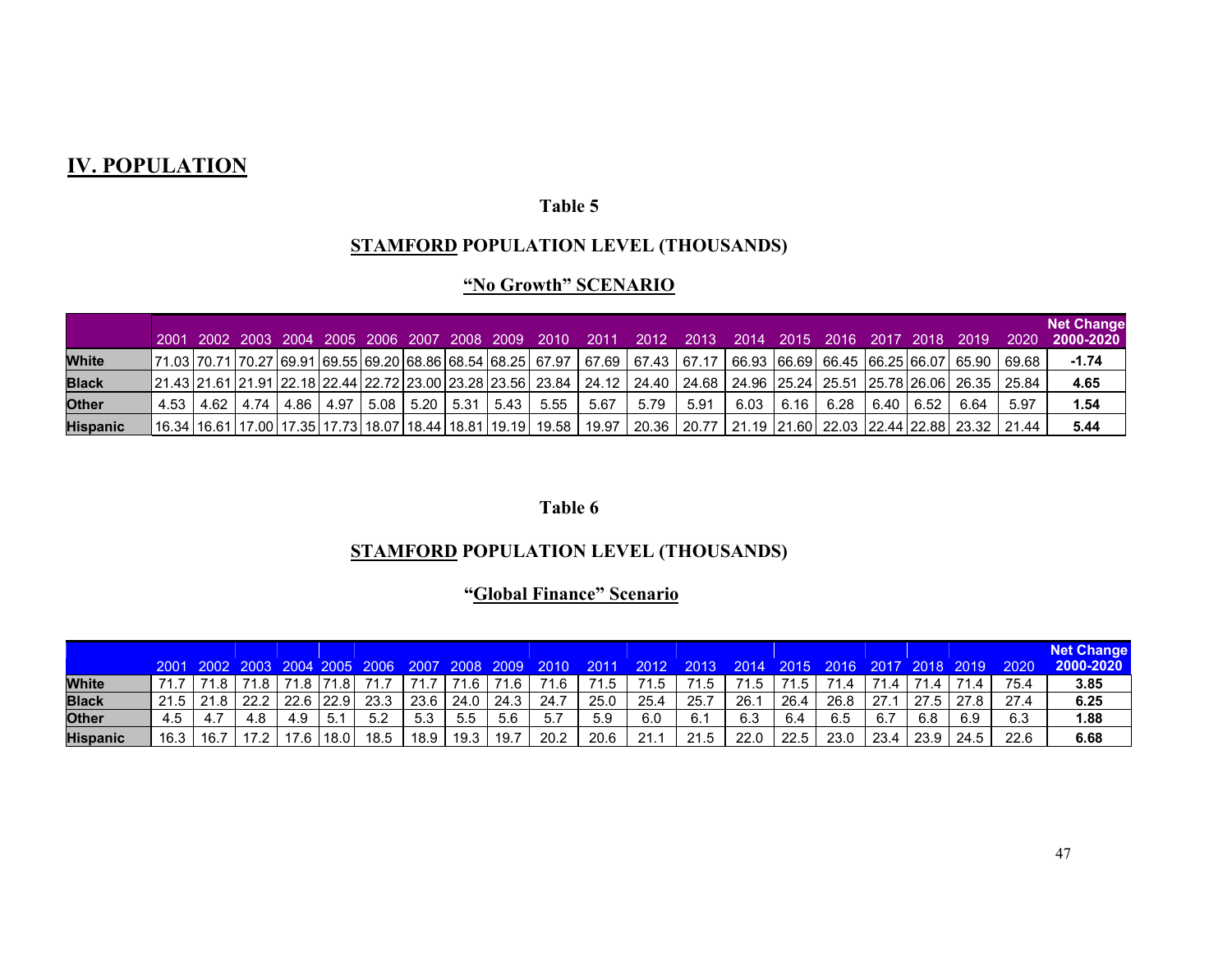# **POPULATION by SEX and ETHNICITY (Thousands) – FAIRFIELD COUNTY**

#### **"No Growth" Scenario**

|                 | 2000  | 2001  | 2002  | 2003        | 2004                                                                                                                                                                        | 2005                          | 2006  | 2007  | 2008  | 2009  | 2010  | 2011        | 2012  | 2013        | 2014  | 2015  | 2016          | 2017  | 2018  | 2019  | 2020  | <b>Net Change</b><br>2000-2020 | <b>Average Net</b><br>Change |
|-----------------|-------|-------|-------|-------------|-----------------------------------------------------------------------------------------------------------------------------------------------------------------------------|-------------------------------|-------|-------|-------|-------|-------|-------------|-------|-------------|-------|-------|---------------|-------|-------|-------|-------|--------------------------------|------------------------------|
| Males           |       |       |       |             | 410.06 412.98 416.32 416.32 419.34 422.06 424.69 426.89 428.97 430.99 432.99 434.94 436.81 438.64 440.52 442.39 444.27 446.14 448.07 450.13 452.30 454.54                   |                               |       |       |       |       |       |             |       |             |       |       |               |       |       |       |       | 44.48                          | 2.22                         |
| Females         |       |       |       |             | 43.77 443.77 446.14 472.32 474.30 458.97 466.97 460.54 462.97 458.97 457.38 458.97 457.38 458.97 460.54 462.14 463.75 465.36 466.97 468.64 470.43 472.32 474.30             |                               |       |       |       |       |       |             |       |             |       |       |               |       |       |       |       | 38.19                          | 1.91                         |
| <b>WHITE</b>    |       |       |       |             |                                                                                                                                                                             |                               |       |       |       |       |       |             |       |             |       |       |               |       |       |       |       |                                |                              |
| Males           |       |       |       |             | 304.48 304.48 304.48 304.48 304.48 304.48 304.48 305 310.57 310.93 310.57 310.16 309.68 309.13 308.54 307.95 307.95 307.36 306.74 306.10 305.49 304.96 304.48 304.48 304.03 |                               |       |       |       |       |       |             |       |             |       |       |               |       |       |       |       | $-4.69$                        | $-0.23$                      |
| Females         |       |       |       |             | 328.09 328.18 328.45 328.45 328.33 328.19 327.97 327.44 326.77 326.04 325.27 324.43 323.52 322.57 321.63 320.69 319.75 318.79 317.06 317.01 316.22 315.48                   |                               |       |       |       |       |       |             |       |             |       |       |               |       |       |       |       | $-12.61$                       | $-0.63$                      |
| <b>BLACK</b>    |       |       |       |             |                                                                                                                                                                             |                               |       |       |       |       |       |             |       |             |       |       |               |       |       |       |       |                                |                              |
| Males           | 40.21 | 40.83 | 41.51 | 42.15       | 42.81                                                                                                                                                                       | 43.48                         | 44.12 | 44.76 | 45.41 | 46.07 | 46.72 | 47.36       | 48.00 | 48.64       | 49.28 |       | 49.92 50.55   | 51.19 | 51.84 | 52.50 | 53.17 | 12.96                          | 0.65                         |
| Females         | 46.33 | 47.01 | 47.72 | 48.41       | 49.12                                                                                                                                                                       | 49.84                         | 50.53 | 51.22 | 51.91 | 52.61 | 53.31 | 53.99       | 54.67 | 55.34       | 56.02 |       | 56.69   57.35 | 58.01 | 58.68 | 59.36 | 60.05 | 13.72                          | 0.69                         |
| <b>OTHERS</b>   |       |       |       |             |                                                                                                                                                                             |                               |       |       |       |       |       |             |       |             |       |       |               |       |       |       |       |                                |                              |
| Males           | 14.04 | 14.47 | 14.92 | 15.36       | 15.80                                                                                                                                                                       | 16.25                         | 16.69 | 17.13 | 17.57 | 18.01 | 18.46 | 18.91       | 19.36 | 19.81       | 20.27 | 20.73 | 21.19         | 21.66 | 22.13 | 22.62 | 23.10 | 9.07                           | 0.45                         |
| Females         | 14.65 | 15.15 | 15.67 | 16.17       | 16.69                                                                                                                                                                       | 17.20                         | 17.71 | 18.22 | 18.73 | 19.24 | 19.76 | 20.27       | 20.79 | 21.31       | 21.83 | 22.35 | 22.88         | 23.40 | 23.94 | 24.47 | 25.01 | 10.36                          | 0.52                         |
| <b>HISPANIC</b> |       |       |       |             |                                                                                                                                                                             |                               |       |       |       |       |       |             |       |             |       |       |               |       |       |       |       |                                |                              |
| Males           | 47.10 | 48.36 | 49.67 | 50.95       | 52.25                                                                                                                                                                       | 53.56                         | 54.85 | 56.14 | 57.45 | 58.76 | 60.08 | 61.41       | 62.75 | 64.11       | 65.49 | 66.88 | 68.29         | 69.73 | 71.20 | 72.70 | 74.24 | 27.14                          | 1.36                         |
| Females         | 47.03 | 48.28 |       | 49.58 50.85 |                                                                                                                                                                             | 52.14 53.44 54.72 56.00 57.29 |       |       |       | 58.59 |       | 59.89 61.20 | 62.52 | 63.85 65.21 |       |       | 66.57 67.96   | 69.36 | 70.80 | 72.27 | 73.76 | 26.73                          | 1.34                         |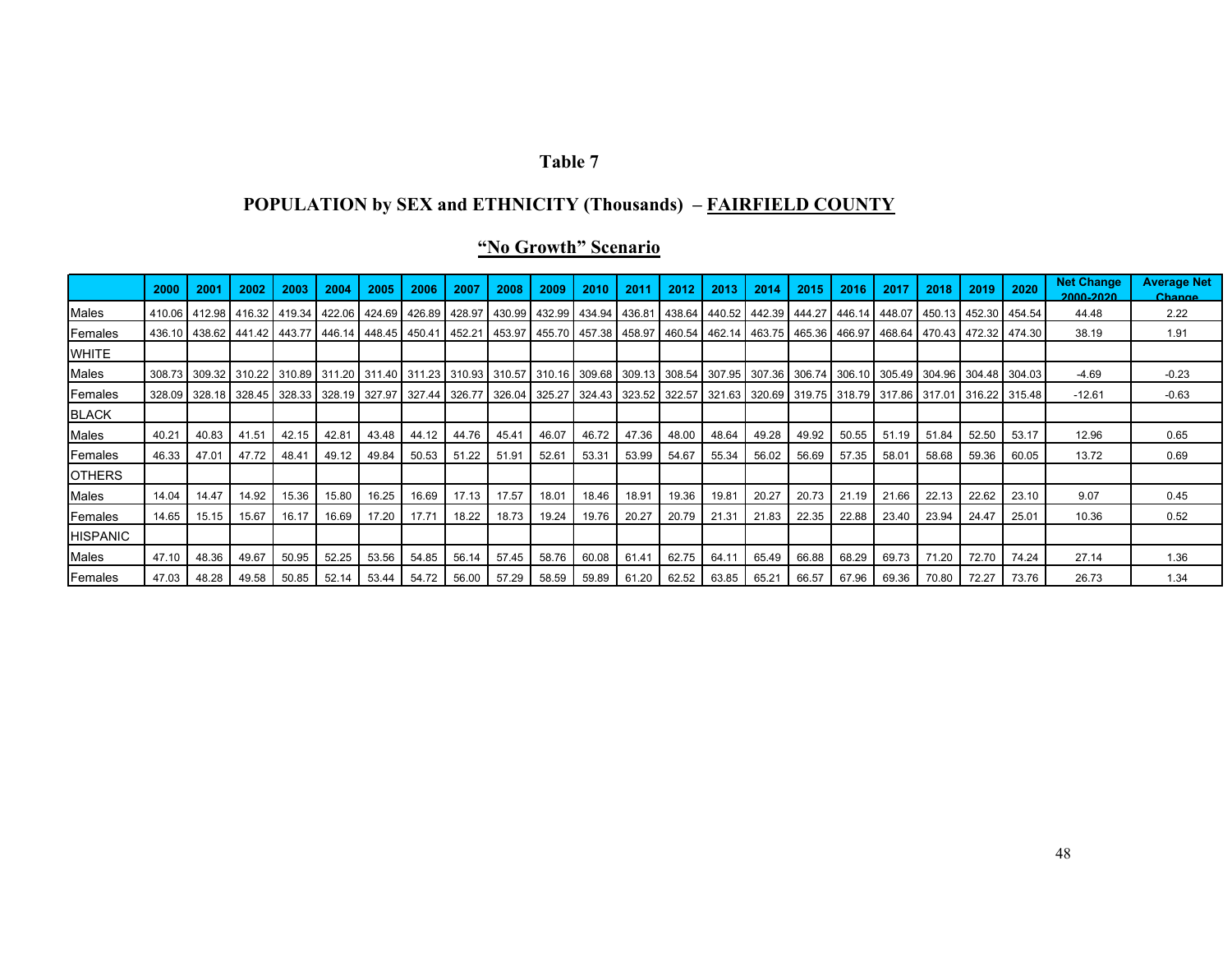# **POPULATION by SEX and ETHNICITY (Thousands) – FAIRFIELD COUNTY**

#### **"Global Finance" Scenario**

|                 | 2000  | 2001  | 2002    | 2003        | 2004                                                                                                                                                                                                                           | 2005  | 2006  | 2007  | 2008  | 2009  | 2010        | 2011  | 2012  | 2013  | 2014    | 2015                                                                          | 2016        | 2017  | 2018    | 2019  | 2020  | <b>Net Change</b><br>$2000 - 2020$ | <b>Average Net</b><br>Change |
|-----------------|-------|-------|---------|-------------|--------------------------------------------------------------------------------------------------------------------------------------------------------------------------------------------------------------------------------|-------|-------|-------|-------|-------|-------------|-------|-------|-------|---------|-------------------------------------------------------------------------------|-------------|-------|---------|-------|-------|------------------------------------|------------------------------|
| Males           |       |       |         |             | 410.06 413.11 416.69 419.99 423.03 426.01 428.65 431.28 433.97 436.76 439.58 442.37 445.17 448.04 450.95 453.88 456.82 456.82 459.81 462.92 466.15 469.45                                                                      |       |       |       |       |       |             |       |       |       |         |                                                                               |             |       |         |       |       | 59.39                              | 2.97                         |
| Females         |       |       |         |             | 48.52 485.52 482.62 484.78 471.88 471.88 471.88 471.18 471.18 471.18 471.88 471.18 479.82 484.52 485.53 488.52 485.53 488.52 485.53 488.52 485.53 488.52 485.53 488.52 485.53 488.52 485.53 488.52 485.53 488.52 485.53 488.52 |       |       |       |       |       |             |       |       |       |         |                                                                               |             |       |         |       |       | 52.41                              | 2.62                         |
| <b>WHITE</b>    |       |       |         |             |                                                                                                                                                                                                                                |       |       |       |       |       |             |       |       |       |         |                                                                               |             |       |         |       |       |                                    |                              |
| Males           |       |       |         |             | 308.73 309.42 310.51 311.39 311.94 312.41 312.58 312.70 312.84 313.01 313.19 313.32 313.43 313.58 313.73 313.88 314.01 314.16 314.37 314.46 314.37 314.64                                                                      |       |       |       |       |       |             |       |       |       |         |                                                                               |             |       |         |       |       | 6.21                               | 0.31                         |
| Females         |       |       |         |             | 328.08 328.28 328.71 328.80 328.90 328.93 328.71 328.44 328.19 327.97 327.76 327.50 327.50 327.22 326.98 326.76 326.54 326.54 326.32 326.11 325.98 325.91 325.91                                                               |       |       |       |       |       |             |       |       |       |         |                                                                               |             |       |         |       |       | $-2.22$                            | $-0.11$                      |
| <b>BLACK</b>    |       |       |         |             |                                                                                                                                                                                                                                |       |       |       |       |       |             |       |       |       |         |                                                                               |             |       |         |       |       |                                    |                              |
| Males           | 40.21 | 40.85 | 41.54   | 42.21       | 42.90                                                                                                                                                                                                                          | 43.60 | 44.28 | 44.98 | 45.70 | 46.43 | 47.17       | 47.90 | 48.64 | 49.38 | $50.13$ |                                                                               | 50.88 51.62 | 52.37 | 53.13   | 53.90 | 54.69 | 14.48                              | 0.72                         |
| Females         | 46.33 | 47.02 | 47.75   | 48.47       | 49.21                                                                                                                                                                                                                          | 49.96 | 50.68 | 51.43 | 52.19 | 52.96 | 53.73       | 54.51 | 55.28 | 56.05 | 56.83   | 57.60                                                                         | 158.37      | 59.14 | 59.93 1 | 60.72 | 61.52 | 15.18                              | 0.76                         |
| <b>OTHERS</b>   |       |       |         |             |                                                                                                                                                                                                                                |       |       |       |       |       |             |       |       |       |         |                                                                               |             |       |         |       |       |                                    |                              |
| Males           | 14.04 | 14.48 | 14.93   | 15.38       | 15.84                                                                                                                                                                                                                          | 16.30 | 16.75 | 17.21 | 17.67 | 18.15 | 18.63       | 19.11 | 19.60 | 20.10 | 20.60   | 21.10 21.61                                                                   |             | 22.13 | 22.65   | 23.18 | 23.72 | 9.68                               | 0.48                         |
| Females         | 14.65 | 15.16 | 15.68 l | 16.19       | 16.72                                                                                                                                                                                                                          | 17.25 | 17.77 | 18.30 | 18.83 | 19.37 | 19.92       | 20.47 | 21.02 | 21.58 | 22.14   | 22.71                                                                         | 23.28       | 23.85 | 24.42   | 25.01 | 25.59 | 10.94                              | 0.55                         |
| <b>HISPANIC</b> |       |       |         |             |                                                                                                                                                                                                                                |       |       |       |       |       |             |       |       |       |         |                                                                               |             |       |         |       |       |                                    |                              |
| Males           | 47.10 | 48.37 |         | 49.70 51.01 | 52.35                                                                                                                                                                                                                          | 53.70 | 55.04 | 56.39 | 57.77 | 59.17 | 60.60 62.04 |       | 63.49 | 64.98 | 66.49   | 68.02 69.57                                                                   |             | 71.15 | 72.77   | 74.42 | 76.11 | 29.01                              | 1.45                         |
| Females         | 47.03 | 48.30 |         | 49.62 50.91 | 52.23                                                                                                                                                                                                                          | 53.57 | 54.90 |       |       |       |             |       |       |       |         | 56.23   57.59   58.98   60.38   61.79   63.22   64.68   66.15   67.65   69.17 |             | 70.71 | 72.29   | 73.90 | 75.54 | 28.51                              | 1.43                         |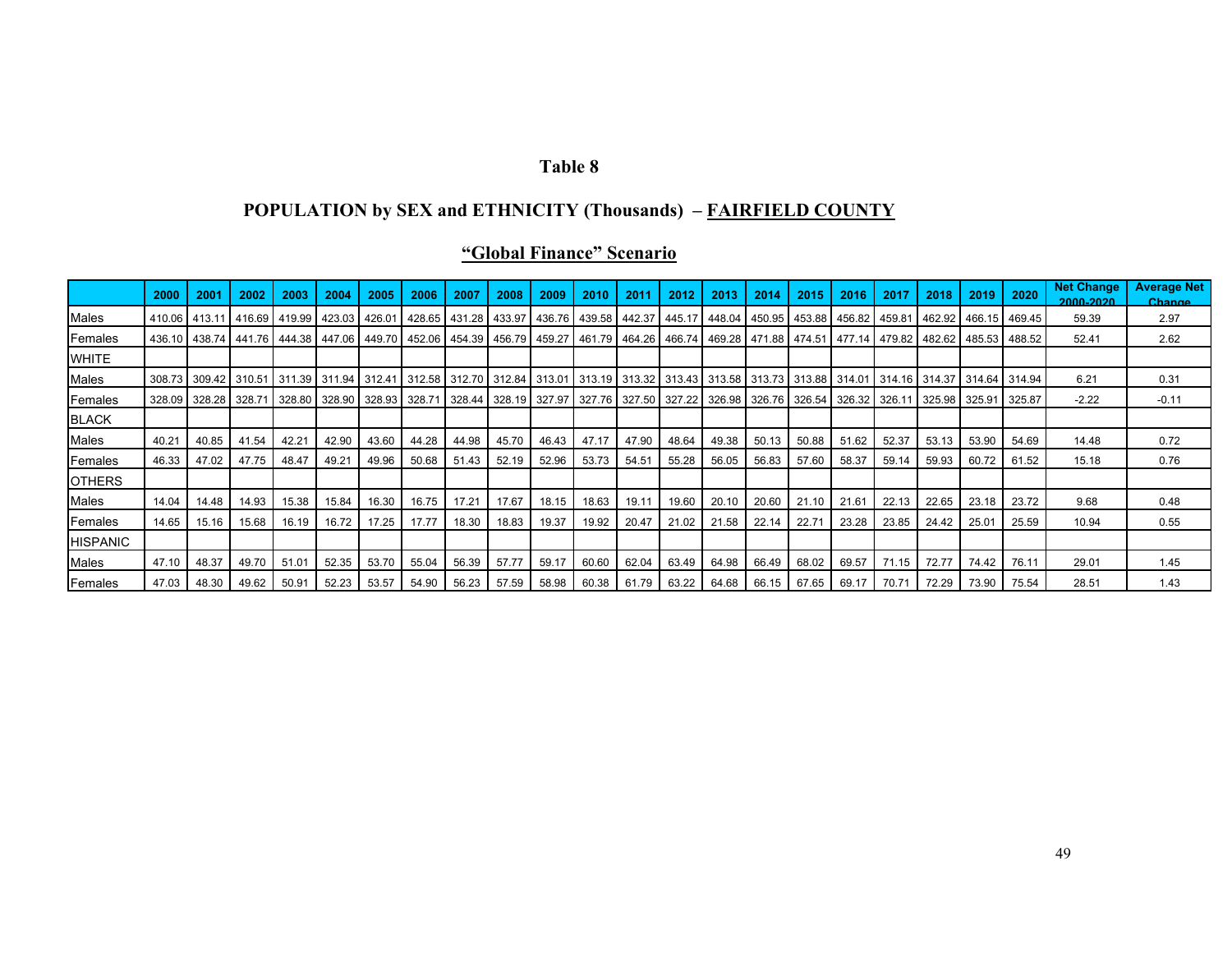# **POPULATION by ETHNICITY (Thousands) – FAIRFIELD COUNTY**

#### **All Scenarios**

| No Growth Scenario -                   |                      |        |                                    |               |                     |        |            |            |                                                                                            |                                                                       |        |        |       |               |       |       |                      |        |            |                                                                                                                                                    |        |
|----------------------------------------|----------------------|--------|------------------------------------|---------------|---------------------|--------|------------|------------|--------------------------------------------------------------------------------------------|-----------------------------------------------------------------------|--------|--------|-------|---------------|-------|-------|----------------------|--------|------------|----------------------------------------------------------------------------------------------------------------------------------------------------|--------|
| <b>Levels</b>                          | 2000                 | 2001   | 2002                               | 2003          | 2004                | 2005   | 2006       | 2007       | 2008                                                                                       | 2009                                                                  | 2010   | 2011   | 2012  | 2013          | 2014  | 2015  | 2016                 | 2017   | 2018       | 2019                                                                                                                                               | 2020   |
| Total                                  | 846.17               | 851.61 | 857.73                             | 863.12 868.21 |                     | 873.14 | 877.30     |            | 881 18 884 96                                                                              | 888.70 892.32 895.78 899.18 902.65 906.14                             |        |        |       |               |       |       | 909.63 913.11 916.71 |        | 920.55     | 924.62 928.84                                                                                                                                      |        |
| White                                  | 636.82 637.50 638.67 |        |                                    |               | 639 22 639 40       | 639.37 | 638.67     | 637 71     | 636.61                                                                                     |                                                                       |        |        |       |               |       |       |                      |        |            | 635.42 634.11 632.64 631.10 629.58 628.05 626.48 624.89 623.36 621.96 620.70 619.51                                                                |        |
| <b>Black</b>                           | 86.54                | 87.84  | 89.23                              | 90.56         | 91<br>.93           | 93.32  | 94.65      | .98<br>95. | 97.33                                                                                      |                                                                       |        |        |       |               |       |       |                      |        |            | 98.68 100.02 101.35 102.67 103.99 105.30 106.61 107.90 109.20 110.52 111.86 113.22                                                                 |        |
| Other                                  | 28.69                | 29.63  | 30.59                              | 31.53         | 32.49               | 33.46  | 34.40      | 35.35      | 36.30                                                                                      | 37.25                                                                 | 38.22  | 39.18  | 40.15 | 41.12         | 42.10 | 43.08 | 44.07                | 45.06  | 46.07      | 47.09                                                                                                                                              | 48.11  |
| Hispanic                               | 94.12                | 96.64  |                                    |               |                     |        |            |            |                                                                                            |                                                                       |        |        |       |               |       |       |                      |        |            | 99.25 101.80 104.39 107.00 109.57 112.14 114.73 117.34 119.97 122.61 125.27 127.96 130.69 133.46 136.25 139.09 142.00 144.97 148.00                |        |
| <b>IRPA Baseline Scenario - Levels</b> |                      |        |                                    |               |                     |        |            |            |                                                                                            |                                                                       |        |        |       |               |       |       |                      |        |            |                                                                                                                                                    |        |
|                                        | 2000                 | 2001   | 2002                               | 2003          | 2004                | 2005   | 2006       | 2007       | 2008                                                                                       | 2009                                                                  | 2010   | 2011   | 2012  | 2013          | 2014  | 2015  | 2016                 | 2017   | 2018       | 2019                                                                                                                                               | 2020   |
| Total                                  |                      |        | 846.17 851.80 858.32 864.17 869.84 |               |                     |        |            |            | 875.42 880.20 884.66 889.06 893.45 897.76 901.91 906.02 910.20 914.41 918.63 922.83 927.11 |                                                                       |        |        |       |               |       |       |                      |        |            | 931.62 936.34                                                                                                                                      | 941.20 |
| White                                  |                      |        |                                    |               |                     |        |            |            |                                                                                            |                                                                       |        |        |       |               |       |       |                      |        |            | 636.82 637.65 639.12 640.04 640.65 641.12 640.90 640.37 639.74 639.04 638.23 637.28 636.25 635.26 634.25 633.21 632.13 631.08 630.16 629.36 628.61 |        |
| Black                                  | 86.54                | 87.86  | 89.28                              | 90.66         | 92.09               | 93.54  | 94.92      | 31<br>96.  | 97.72                                                                                      |                                                                       |        |        |       |               |       |       |                      |        |            | 99.13 100.55 101.94 103.33 104.73 106.11 107.50 108.87 110.24 111.63 113.05 114.47                                                                 |        |
| <b>Other</b>                           | 28.69                | 29.63  | 30.61                              | 31.57         | 32.54               | 33.53  | 34.50      | 35.47      | 36.44                                                                                      | 37.42                                                                 | 38.41  | 39.40  | 40.40 | 41.40         | 42.41 | 43.43 | 44.44                | 45.47  | 46.50      | 47.55                                                                                                                                              | 48.61  |
| Hispanic                               | 94.12                | 96.66  | 99.31                              |               | 101.91 104.56       | 107.24 |            |            |                                                                                            |                                                                       |        |        |       |               |       |       |                      |        |            | 109.88 112.51 115.17 117.86 120.57 123.29 126.04 128.82 131.64 134.50 137.39 140.33 143.33 146.39 149.51                                           |        |
| <b>Global Scenario - Levels</b>        |                      |        |                                    |               |                     |        |            |            |                                                                                            |                                                                       |        |        |       |               |       |       |                      |        |            |                                                                                                                                                    |        |
|                                        | 2000                 | 2001   | 2002                               | 2003          | 2004                | 2005   | 2006       | 2007       | 2008                                                                                       | 2009                                                                  | 2010   | 2011   | 2012  | 2013          | 2014  | 2015  | 2016                 | 2017   | 2018       | 2019                                                                                                                                               | 2020   |
| Total                                  |                      |        | 846.17 851.86 858.45 864.37 870.08 |               |                     | 875.71 | 880.71     |            | 885.66 890.77                                                                              | 896.03 901.37 906.63 911.91 917.32 922.83 928.39 933.96 939.63 945.54 |        |        |       |               |       |       |                      |        |            | 951.67 957.97                                                                                                                                      |        |
| White                                  | 636.82 637.69 639.23 |        |                                    |               | 640.19 640.84       | 641.34 | .29<br>641 | 641.14     | 641.03                                                                                     |                                                                       |        |        |       |               |       |       |                      |        |            | 640.98 640.95 640.82 640.65 640.56 640.49 640.43 640.33 640.27 640.35 640.55 640.81                                                                |        |
| <b>Black</b>                           | 86.54                | 87.86  | 89.<br>.29                         | 90.68         | 92                  | 93.56  | 94.97      | 96.41      | 97.88                                                                                      | 99.39                                                                 | 100.90 | 102.41 |       | 103.92 105.44 |       |       | 106.96 108.48 110.00 | 111.51 | 113.06     | 114.62 116.20                                                                                                                                      |        |
| <b>Other</b>                           | 28.69                | 29.63  | 30.61                              | 31.57         | 32<br>.55           | 33.54  | 34.<br>.52 | 35.50      | 36.50                                                                                      | 37.51                                                                 | 38.54  | 39.58  | 40.62 | .68<br>41     | 42.74 | 43.81 | .89<br>44.           | 45.97  | 47<br>' 07 | 48.18                                                                                                                                              | 49.31  |
| Hispanic                               | 94.12                | 96.67  |                                    |               | 99.32 101.93 104.58 | 107.27 |            |            | 109.93 112.62 115.36 118.15 120.98 123.83 126.72 129.65 132.64 135.68 138.74               |                                                                       |        |        |       |               |       |       |                      | 141.87 | 145.06     | 148.32 151.65                                                                                                                                      |        |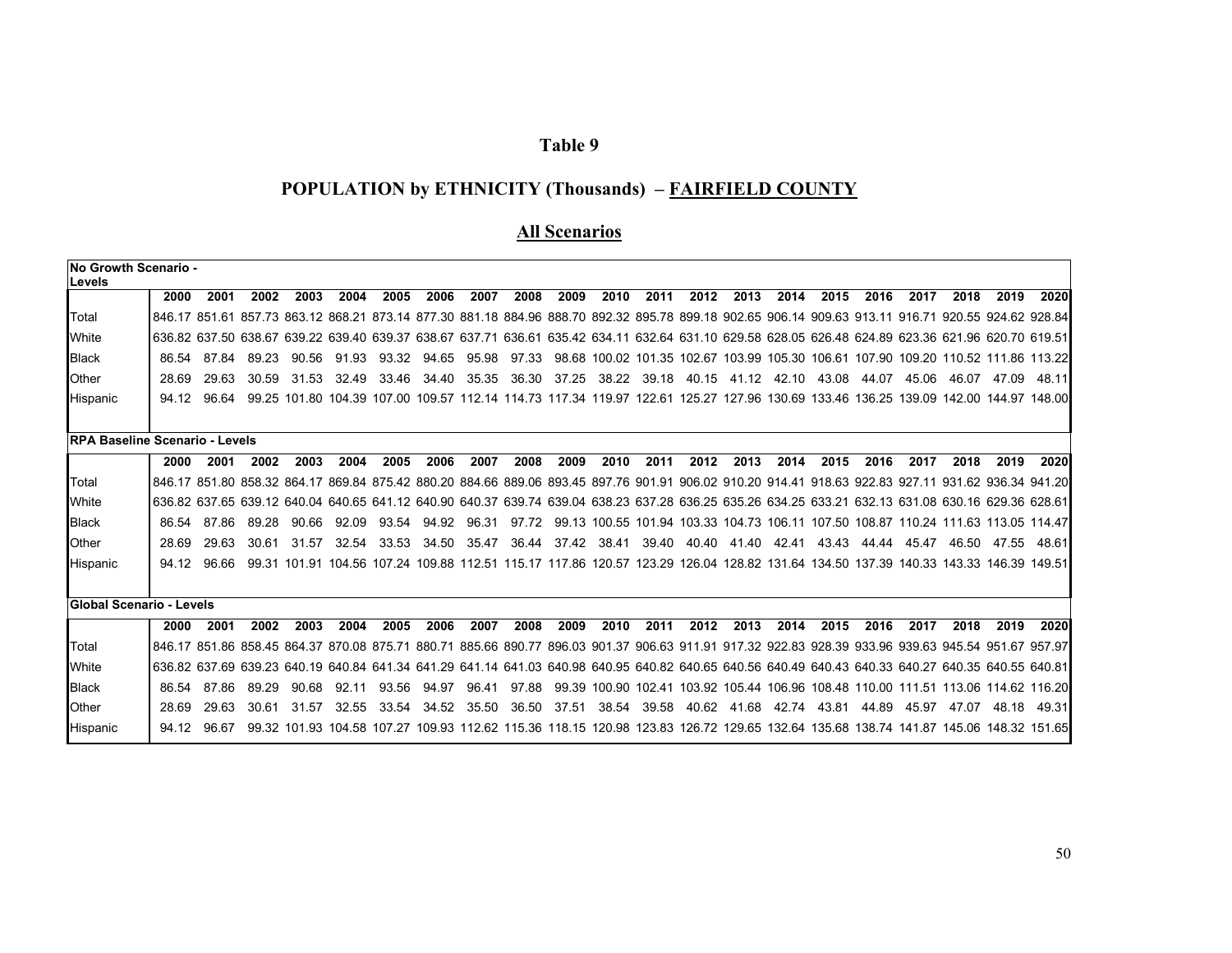# **POPULATION -MALE - 5-Years Age Cohort (Thousands) – FAIRFIELD COUNTY**

#### **"No Growth" Scenario**

|             | 2000  | 2001  | 2002  | 2003  | 2004  | 2005  | 2006  | 2007  | 2008  | 2009  | 2010  | 2011  | 2012  | 2013  | 2014  | 2015  | 2016  | 2017  | 2018  | 2019  | 2020  |
|-------------|-------|-------|-------|-------|-------|-------|-------|-------|-------|-------|-------|-------|-------|-------|-------|-------|-------|-------|-------|-------|-------|
| Ages 0-4    | 27.51 | 27.21 | 26.94 | 26.61 | 26.38 | 26.22 | 26.06 | 25.97 | 26.00 | 26.12 | 26.31 | 26.54 | 26.82 | 27.13 | 27.46 | 27.79 | 28.12 | 28.43 | 28.74 | 29.03 | 29.29 |
| Ages 5-9    | 28.87 | 28.80 | 28.81 | 28.73 | 28.62 | 28.48 | 28.14 | 27.76 | 27.36 | 27.04 | 26.78 | 26.56 | 26.44 | 26.43 | 26.51 | 26.67 | 26.89 | 27.17 | 27.49 | 27.85 | 28.24 |
| Ages 10-14  | 29.12 | 29.43 | 29.83 | 30.03 | 29.95 | 29.62 | 29.51 | 29.45 | 29.33 | 29.16 | 28.97 | 28.59 | 28.18 | 27.76 | 27.42 | 27.15 | 26.93 | 26.80 | 26.81 | 26.91 | 27.10 |
| Ages 15-19  | 28.67 | 29.31 | 29.77 | 29.99 | 30.47 | 31.10 | 31.38 | 31.71 | 31.85 | 31.73 | 31.34 | 31.20 | 31.11 | 30.97 | 30.79 | 30.58 | 30.20 | 29.79 | 29.38 | 29.07 | 28.84 |
| Ages 20-24  | 20.80 | 21.66 | 22.90 | 24.53 | 25.73 | 26.49 | 27.04 | 27.40 | 27.53 | 27.94 | 28.49 | 28.71 | 29.00 | 29.12 | 28.97 | 28.57 | 28.43 | 28.34 | 28.23 | 28.09 | 27.93 |
| Ages 25-29  | 25.55 | 24.63 | 24.15 | 23.73 | 23.69 | 24.25 | 25.00 | 26.09 | 27.61 | 28.70 | 29.33 | 29.82 | 30.12 | 30.22 | 30.59 | 31.11 | 31.33 | 31.62 | 31.76 | 31.67 | 31.35 |
| Ages 30-34  | 27.56 | 27.18 | 27.10 | 27.36 | 27.04 | 26.19 | 25.21 | 24.46 | 23.63 | 23.49 | 23.95 | 24.66 | 25.70 | 27.18 | 28.23 | 28.84 | 29.33 | 29.63 | 29.75 | 30.16 | 30.74 |
| Ages 35-39  | 36.64 | 35.32 | 33.73 | 31.38 | 29.51 | 28.42 | 28.00 | 27.83 | 28.04 | 27.65 | 26.74 | 25.74 | 24.96 | 24.12 | 23.95 | 24.38 | 25.07 | 26.10 | 27.58 | 28.64 | 29.29 |
| Ages 40-44  | 35.20 | 35.86 | 36.37 | 36.90 | 37.12 | 36.59 | 35.26 | 33.62 | 31.27 | 29.38 | 28.27 | 27.84 | 27.66 | 27.86 | 27.48 | 26.57 | 25.59 | 24.82 | 24.00 | 23.84 | 24.28 |
| Ages 45-49  | 32.22 | 33.03 | 33.78 | 34.14 | 34.53 | 34.98 | 35.62 | 36.08 | 36.59 | 36.78 | 36.23 | 34.91 | 33.28 | 30.95 | 29.08 | 27.98 | 27.57 | 27.41 | 27.63 | 27.27 | 26.41 |
| Ages 50-54  | 29.65 | 30.72 | 30.25 | 30.52 | 31.09 | 31.85 | 32.64 | 33.35 | 33.69 | 34.05 | 34.49 | 35.10 | 35.56 | 36.06 | 36.25 | 35.72 | 34.42 | 32.82 | 30.52 | 28.70 | 27.65 |
| Ages 55-59  | 23.84 | 24.52 | 26.49 | 27.37 | 28.15 | 29.02 | 30.06 | 29.59 | 29.87 | 30.42 | 31.16 | 31.94 | 32.63 | 32.96 | 33.32 | 33.75 | 34.37 | 34.83 | 35.35 | 35.55 | 35.05 |
| Ages 60-64  | 17.90 | 18.60 | 19.34 | 20.72 | 21.85 | 22.89 | 23.55 | 25.44 | 26.29 | 27.05 | 27.88 | 28.87 | 28.44 | 28.73 | 29.28 | 30.02 | 30.78 | 31.45 | 31.79 | 32.16 | 32.61 |
| Ages 65-69  | 13.92 | 13.89 | 14.14 | 14.73 | 15.42 | 15.99 | 16.63 | 17.29 | 18.57 | 19.61 | 20.54 | 21.12 | 22.84 | 23.65 | 24.34 | 25.09 | 25.96 | 25.60 | 25.91 | 26.44 | 27.14 |
| Ages 70-74  | 12.34 | 12.36 | 12.12 | 11.79 | 11.54 | 11.54 | 11.55 | 11.78 | 12.30 | 12.89 | 13.38 | 13.94 | 14.51 | 15.62 | 16.51 | 17.32 | 17.83 | 19.31 | 20.02 | 20.63 | 21.28 |
| Ages 75-79  | 9.52  | 9.38  | 9.28  | 9.36  | 9.41  | 9.44  | 9.49  | 9.32  | 9.09  | 8.91  | 8.94  | 8.98  | 9.18  | 9.60  | 10.08 | 10.49 | 10.95 | 11.42 | 12.34 | 13.08 | 13.74 |
| Ages 80-84  | 6.51  | 6.65  | 6.71  | 6.68  | 6.62  | 6.53  | 6.46  | 6.42  | 6.50  | 6.56  | 6.59  | 6.65  | 6.54  | 6.40  | 6.30  | 6.34  | 6.40  | 6.56  | 6.89  | 7.26  | 7.58  |
| 85 and over | 4.26  | 4.44  | 4.63  | 4.80  | 4.96  | 5.11  | 5.29  | 5.42  | 5.49  | 5.53  | 5.56  | 5.62  | 5.68  | 5.78  | 5.85  | 5.89  | 5.98  | 5.96  | 5.95  | 5.95  | 6.04  |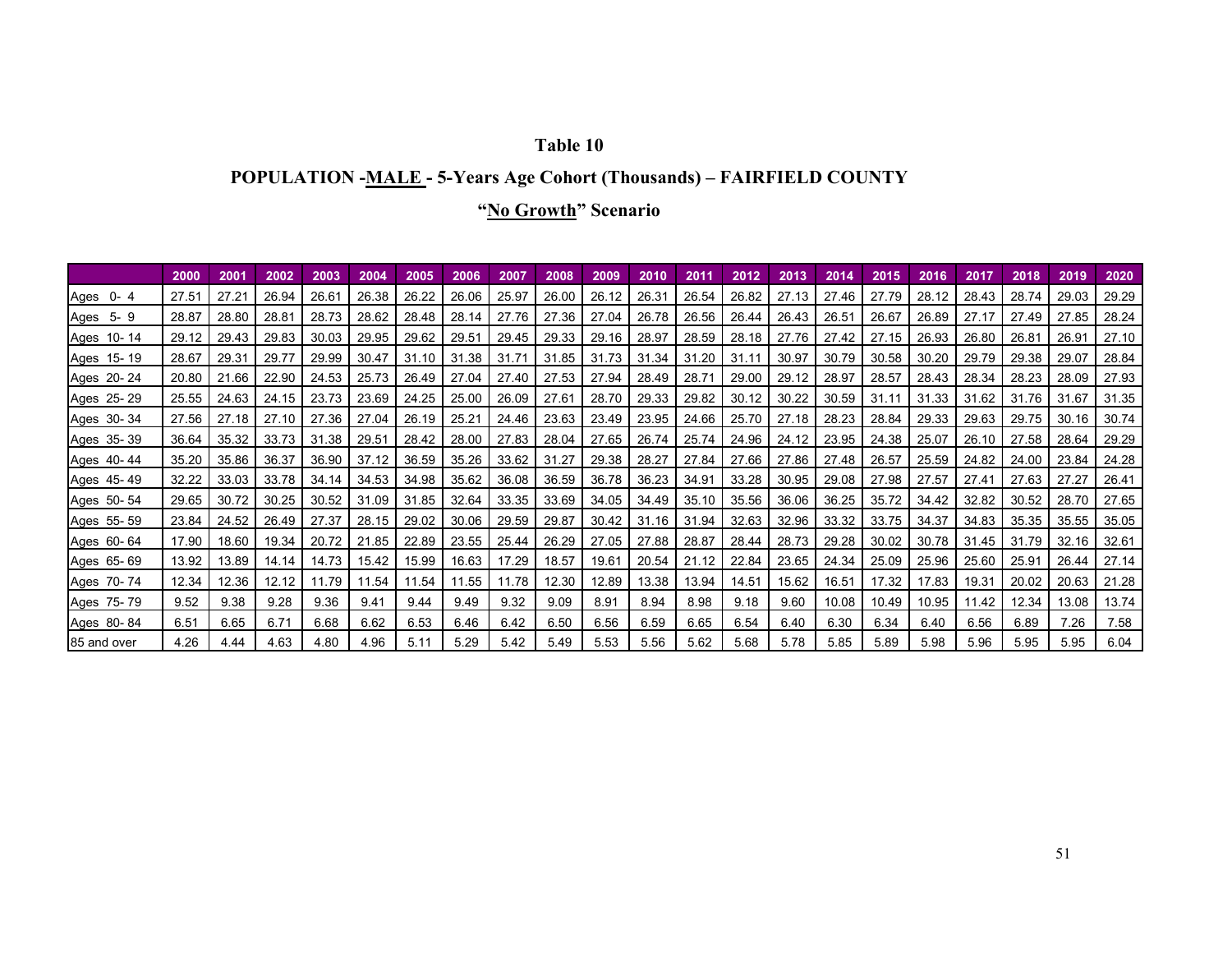# **POPULATION -FEMALE - 5-Years Age Cohort (Thousands) – FAIRFIELD COUNTY**

**"No Growth" Scenario** 

|             | 2000      | 2001  | 2002  | 2003  | 2004  | 2005        | 2006  | 2007  | 2008  | 2009  | 2010  | 2011  | 2012        | 2013  | 2014  | 2015  | 2016  | 2017  | 2018  | 2019  | 2020  |
|-------------|-----------|-------|-------|-------|-------|-------------|-------|-------|-------|-------|-------|-------|-------------|-------|-------|-------|-------|-------|-------|-------|-------|
| Ages 0-4    | 26.35     | 26.17 | 25.97 | 25.64 | 25.42 | 25.27       | 25.11 | 25.03 | 25.05 | 25.17 | 25.34 | 25.56 | 25.83       | 26.13 | 26.44 | 26.76 | 27.07 | 27.38 | 27.67 | 27.95 | 28.20 |
| Ages 5-9    | 26.85     | 26.80 | 26.93 | 27.13 | 27.25 | 27.28       | 27.06 | 26.75 | 26.36 | 26.05 | 25.80 | 25.59 | 25.46       | 25.45 | 25.53 | 25.68 | 25.89 | 26.16 | 26.47 | 26.82 | 27.18 |
| Ages 10-14  | 28.11     | 28.27 | 28.42 | 28.24 | 27.96 | 27.59       | 27.50 | 27.57 | 27.72 | 27.79 | 27.76 | 27.51 | 27.18       | 26.76 | 26.44 | 26.18 | 25.96 | 25.84 | 25.84 | 25.94 | 26.12 |
| Ages 15-19  | 27.15     | 27.93 | 28.47 | 28.72 | 29.22 | 29.70       | 29.83 | 29.91 | 29.69 | 29.36 | 28.94 | 28.82 | 28.86       | 28.99 | 29.04 | 29.00 | 28.75 | 28.42 | 28.02 | 27.71 | 27.48 |
| Ages 20-24  | 20.42     | 21.32 | 22.57 | 24.26 | 25.46 | 26.26       | 26.98 | 27.42 | 27.60 | 28.02 | 28.43 | 28.52 | 28.55       | 28.30 | 27.95 | 27.52 | 27.39 | 27.43 | 27.59 | 27.68 | 27.69 |
| Ages 25-29  | 22.72     | 21.27 | 20.39 | 19.71 | 19.75 | 20.44       | 21.27 | 22.38 | 23.98 | 25.08 | 25.78 | 26.43 | 26.82       | 26.96 | 27.35 | 27.74 | 27.81 | 27.86 | 27.63 | 27.33 | 26.96 |
| Ages 30-34  | 29.54     | 28.66 | 27.76 | 26.87 | 25.44 | 23.69       | 22.18 | 21.18 | 20.43 | 20.38 | 20.97 | 21.73 | 22.79       | 24.35 | 25.42 | 26.09 | 26.73 | 27.12 | 27.28 | 27.71 | 28.15 |
| Ages 35-39  | 38.33     | 37.64 | 36.87 | 35.46 | 34.02 | 32.77       | 31.86 | 30.87 | 29.93 | 28.45 | 26.63 | 25.09 | 24.06       | 23.29 | 23.21 | 23.78 | 24.53 | 25.60 | 27.16 | 28.25 | 28.96 |
| Ages 40-44  | 36.82     | 37.24 | 37.61 | 38.05 | 38.55 | 38.70       | 37.99 | 37.17 | 35.73 | 34.26 | 32.98 | 32.05 | 31.05       | 30.10 | 28.61 | 26.79 | 25.26 | 24.23 | 23.47 | 23.41 | 24.00 |
| Ages 45-49  | 35.77     | 36.51 | 36.91 | 36.63 | 36.65 | 37.09       | 37.52 | 37.85 | 38.27 | 38.75 | 38.87 | 38.16 | 37.34       | 35.91 | 34.44 | 33.16 | 32.24 | 31.25 | 30.32 | 28.85 | 27.05 |
| Ages 50-54  | 31.02     | 32.50 | 32.61 | 33.83 | 34.94 | 35.65       | 36.38 | 36.76 | 36.47 | 36.48 | 36.90 | 37.31 | 37.63       | 38.05 | 38.53 | 38.65 | 37.94 | 37.14 | 35.72 | 34.28 | 33.03 |
| Ages 55-59  | 26.44     | 27.15 | 28.96 | 29.28 | 29.79 | 30.68       | 32.13 | 32.22 | 33.42 | 34.50 | 35.18 | 35.90 | 36.26       | 35.98 | 35.99 | 36.41 | 36.82 | 37.14 | 37.56 | 38.04 | 38.18 |
| Ages 60-64  | 18.78     | 19.65 | 20.76 | 22.80 | 24.44 | 25.80       | 26.47 | 28.22 | 28.53 | 29.02 | 29.88 | 31.28 | 31.37       | 32.54 | 33.59 | 34.26 | 34.96 | 35.32 | 35.05 | 35.08 | 35.50 |
| Ages 65-69  | 15.83     | 15.60 | 15.70 | 16.08 | 16.66 | 17.29       | 18.10 | 19.12 | 21.02 | 22.52 | 23.73 | 24.31 | 25.91       | 26.22 | 26.67 | 27.46 | 28.71 | 28.82 | 29.91 | 30.87 | 31.48 |
| Ages 70-74  | 15.61     | 15.38 | 14.90 | 14.38 | 13.97 | 13.75       | 13.55 | 13.65 | 13.98 | 14.49 | 15.04 | 15.76 | 16.64       | 18.30 | 19.61 | 20.66 | 21.16 | 22.55 | 22.83 | 23.22 | 23.91 |
| Ages 75-79  | 14.01     | 13.71 | 13.44 | 13.37 | 13.17 | 12.92       | 12.75 | 12.36 | 11.94 | 11.60 | 11.43 | 11.29 | 11.38       | 11.66 | 12.10 | 12.58 | 13.18 | 13.93 | 15.35 | 16.45 | 17.34 |
| Ages 80-84  | 11.33     | 11.55 | 11.59 | 11.37 | 11.16 | 10.97       | 10.77 | 10.57 | 10.54 | 10.39 | 10.21 | 10.09 | 9.79        | 9.47  | 9.22  | 9.09  | 9.00  | 9.09  | 9.34  | 9.70  | 10.10 |
| 85 and over | $11.03$ I | 11.27 | 11.57 | 11.96 |       | 12.31 12.62 | 12.97 | 13.21 | 13.32 | 13.41 | 13.49 |       | 13.58 13.61 | 13.66 | 13.62 | 13.55 | 13.56 | 13.38 | 13.22 | 13.05 | 12.98 |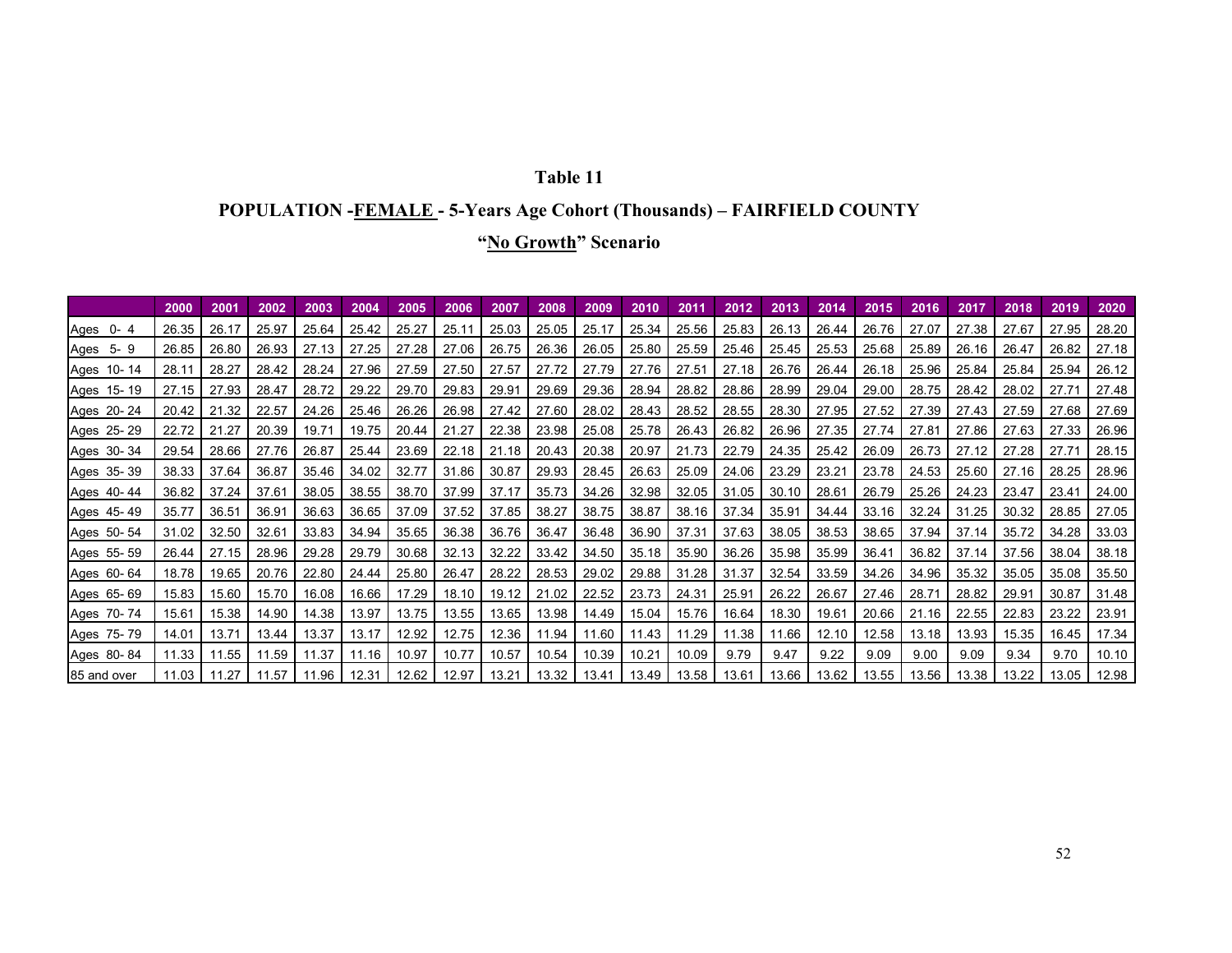# **POPULATION -MALE - 5-Years Age Cohort (Thousands) – FAIRFIELD COUNTY**

**"Global Finance" Scenario** 

|             | 2000  | 2001  | 2002  | 2003  | 2004  | 2005  | 2006  | 2007  | 2008  | 2009  | 2010  | 2011  | 2012  | 2013  | 2014  | 2015  | 2016  | 2017  | 2018  | 2019  | 2020  |
|-------------|-------|-------|-------|-------|-------|-------|-------|-------|-------|-------|-------|-------|-------|-------|-------|-------|-------|-------|-------|-------|-------|
| Ages 0-4    | 27.51 | 27.23 | 27.01 | 26.71 | 26.53 | 26.42 | 26.32 | 26.31 | 26.42 | 26.64 | 26.93 | 27.27 | 27.65 | 28.06 | 28.48 | 28.91 | 29.32 | 29.72 | 30.10 | 30.46 | 30.79 |
| Ages 5-9    | 28.87 | 28.81 | 28.84 | 28.79 | 28.72 | 28.62 | 28.34 | 28.03 | 27.70 | 27.48 | 27.33 | 27.22 | 27.21 | 27.32 | 27.52 | 27.80 | 28.14 | 28.52 | 28.95 | 29.40 | 29.87 |
| Ages 10-14  | 29.12 | 29.44 | 29.86 | 30.07 | 30.02 | 29.71 | 29.64 | 29.61 | 29.55 | 29.45 | 29.33 | 29.04 | 28.73 | 28.40 | 28.17 | 28.02 | 27.91 | 27.90 | 28.03 | 28.25 | 28.56 |
| Ages 15-19  | 28.67 | 29.32 | 29.80 | 30.03 | 30.54 | 31.20 | 31.50 | 31.87 | 32.06 | 31.99 | 31.66 | 31.59 | 31.56 | 31.49 | 31.39 | 31.26 | 30.98 | 30.67 | 30.36 | 30.16 | 30.03 |
| Ages 20-24  | 20.80 | 21.67 | 22.94 | 24.60 | 25.84 | 26.63 | 27.22 | 27.62 | 27.82 | 28.30 | 28.93 | 29.22 | 29.58 | 29.76 | 29.68 | 29.35 | 29.28 | 29.26 | 29.21 | 29.14 | 29.06 |
| Ages 25-29  | 25.55 | 24.65 | 24.21 | 23.82 | 23.82 | 24.43 | 25.25 | 26.40 | 27.99 | 29.16 | 29.90 | 30.49 | 30.88 | 31.07 | 31.53 | 32.14 | 32.44 | 32.80 | 33.01 | 32.98 | 32.72 |
| Ages 30-34  | 27.56 | 27.19 | 27.14 | 27.44 | 27.16 | 26.35 | 25.43 | 24.74 | 24.00 | 23.96 | 24.52 | 25.34 | 26.49 | 28.09 | 29.25 | 29.98 | 30.57 | 30.97 | 31.18 | 31.68 | 32.34 |
| Ages 35-39  | 36.64 | 35.33 | 33.75 | 31.43 | 29.59 | 28.53 | 28.15 | 28.03 | 28.31 | 28.00 | 27.17 | 26.27 | 25.59 | 24.86 | 24.80 | 25.34 | 26.15 | 27.30 | 28.89 | 30.06 | 30.81 |
| Ages 40-44  | 35.20 | 35.87 | 36.38 | 36.93 | 37.16 | 36.66 | 35.36 | 33.75 | 31.44 | 29.60 | 28.55 | 28.19 | 28.08 | 28.36 | 28.06 | 27.25 | 26.37 | 25.70 | 24.98 | 24.94 | 25.49 |
| Ages 45-49  | 32.22 | 33.03 | 33.79 | 34.16 | 34.56 | 35.03 | 35.68 | 36.16 | 36.70 | 36.92 | 36.41 | 35.14 | 33.55 | 31.27 | 29.46 | 28.43 | 28.08 | 27.99 | 28.29 | 28.02 | 27.24 |
| Ages 50-54  | 29.65 | 30.72 | 30.26 | 30.54 | 31.11 | 31.88 | 32.69 | 33.41 | 33.77 | 34.15 | 34.62 | 35.26 | 35.75 | 36.29 | 36.51 | 36.02 | 34.77 | 33.21 | 30.97 | 29.20 | 28.21 |
| Ages 55-59  | 23.84 | 24.52 | 26.50 | 27.38 | 28.17 | 29.05 | 30.09 | 29.64 | 29.93 | 30.50 | 31.26 | 32.06 | 32.77 | 33.12 | 33.51 | 33.97 | 34.62 | 35.11 | 35.66 | 35.90 | 35.44 |
| Ages 60-64  | 17.90 | 18.60 | 19.34 | 20.73 | 21.86 | 22.90 | 23.57 | 25.47 | 26.33 | 27.10 | 27.95 | 28.95 | 28.54 | 28.85 | 29.42 | 30.17 | 30.96 | 31.65 | 32.01 | 32.41 | 32.89 |
| Ages 65-69  | 13.92 | 13.89 | 14.14 | 14.73 | 15.42 | 15.99 | 16.64 | 17.30 | 18.59 | 19.63 | 20.56 | 21.16 | 22.88 | 23.70 | 24.40 | 25.17 | 26.05 | 25.70 | 26.03 | 26.58 | 27.30 |
| Ages 70-74  | 12.34 | 12.36 | 12.12 | 11.79 | 11.54 | 11.54 | 11.55 | 11.78 | 12.30 | 12.89 | 13.38 | 13.94 | 14.52 | 15.63 | 16.53 | 17.34 | 17.86 | 19.34 | 20.06 | 20.68 | 21.35 |
| Ages 75-79  | 9.52  | 9.38  | 9.28  | 9.36  | 9.41  | 9.44  | 9.49  | 9.32  | 9.09  | 8.91  | 8.94  | 8.98  | 9.18  | 9.60  | 10.09 | 10.50 | 10.96 | 1.43  | 12.35 | 13.09 | 13.76 |
| Ages 80-84  | 6.51  | 6.65  | 6.71  | 6.68  | 6.62  | 6.53  | 6.46  | 6.42  | 6.50  | 6.56  | 6.59  | 6.65  | 6.54  | 6.40  | 6.30  | 6.34  | 6.40  | 6.56  | 6.89  | 7.26  | 7.58  |
| 85 and over | 4.26  | 4.44  | 4.63  | 4.80  | 4.96  | 5.11  | 5.29  | 5.42  | 5.49  | 5.53  | 5.56  | 5.62  | 5.68  | 5.78  | 5.85  | 5.89  | 5.98  | 5.96  | 5.95  | 5.95  | 6.04  |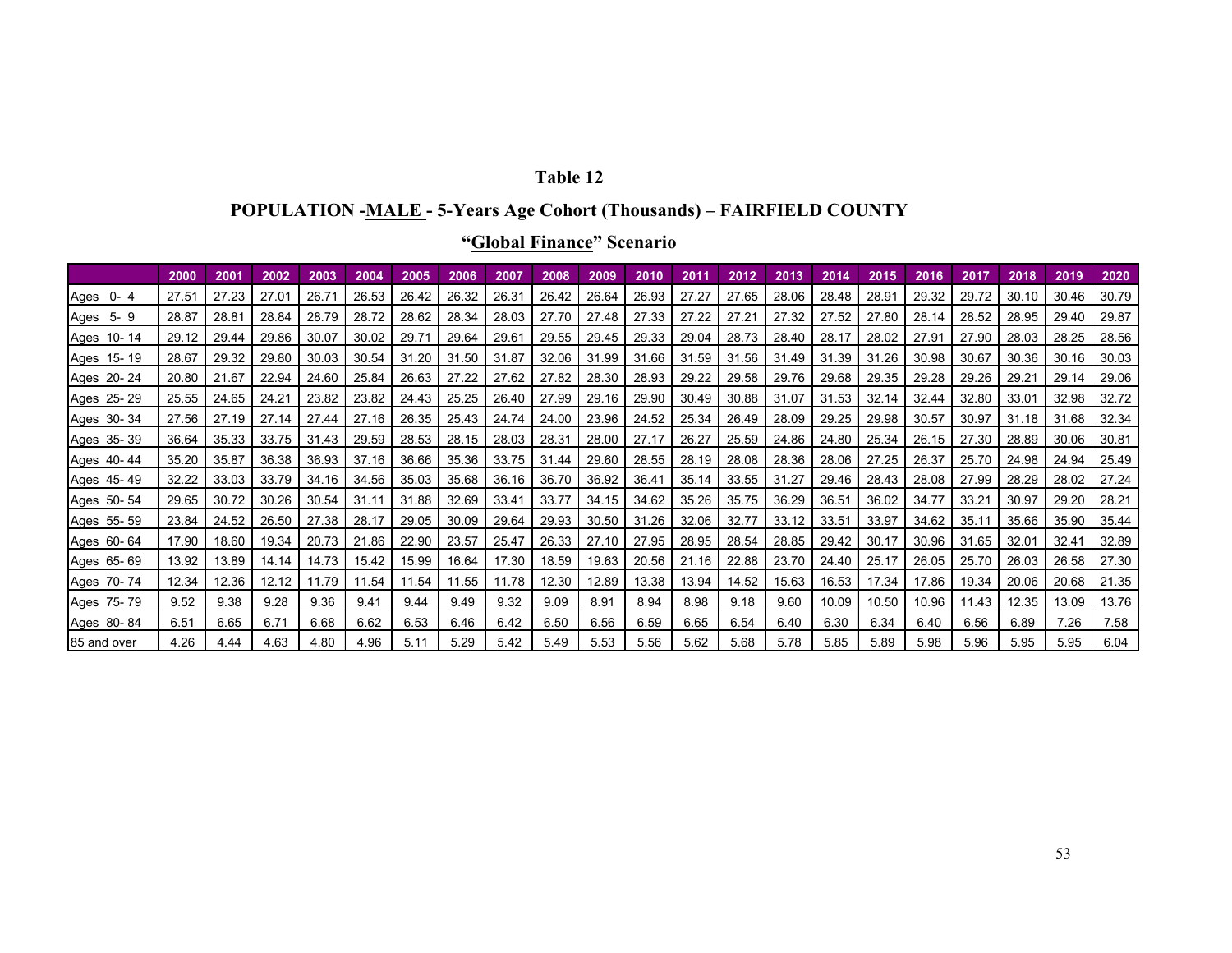# **POPULATION -FEMALE - 5-Years Age Cohort (Thousands) – FAIRFIELD COUNTY**

#### **"Global Finance" Scenario**

|             | 2000  | 2001  | 2002  | 2003  | 2004  | 2005  | 2006  | 2007  | 2008  | 2009  | 2010  | 2011  | 2012  | 2013  | 2014  | 2015  | 2016  | 2017  | 2018  | 2019  | 2020  |
|-------------|-------|-------|-------|-------|-------|-------|-------|-------|-------|-------|-------|-------|-------|-------|-------|-------|-------|-------|-------|-------|-------|
| 0-4<br>Ages | 26.35 | 26.19 | 26.03 | 25.75 | 25.57 | 25.47 | 25.37 | 25.35 | 25.46 | 25.67 | 25.95 | 26.27 | 26.64 | 27.03 | 27.44 | 27.85 | 28.24 | 28.62 | 28.99 | 29.33 | 29.65 |
| Ages 5-9    | 26.85 | 26.81 | 26.96 | 27.19 | 27.34 | 27.41 | 27.25 | 27.00 | 26.69 | 26.48 | 26.33 | 26.22 | 26.21 | 26.32 | 26.51 | 26.78 | 27.10 | 27.47 | 27.88 | 28.31 | 28.76 |
| Ages 10-14  | 28.11 | 28.28 | 28.44 | 28.28 | 28.02 | 27.68 | 27.62 | 27.72 | 27.93 | 28.06 | 28.11 | 27.94 | 27.70 | 27.38 | 27.16 | 27.01 | 26.90 | 26.89 | 27.01 | 27.23 | 27.52 |
| Ages 15-19  | 27.15 | 27.94 | 28.50 | 28.77 | 29.28 | 29.79 | 29.95 | 30.06 | 29.88 | 29.60 | 29.24 | 29.18 | 29.28 | 29.48 | 29.61 | 29.65 | 29.49 | 29.25 | 28.95 | 28.75 | 28.62 |
| Ages 20-24  | 20.42 | 21.33 | 22.61 | 24.33 | 25.56 | 26.39 | 27.14 | 27.63 | 27.87 | 28.36 | 28.84 | 28.99 | 29.09 | 28.91 | 28.62 | 28.25 | 28.19 | 28.30 | 28.52 | 28.68 | 28.77 |
| Ages 25-29  | 22.72 | 21.29 | 20.44 | 19.80 | 19.88 | 20.61 | 21.49 | 22.67 | 24.34 | 25.54 | 26.33 | 27.07 | 27.55 | 27.78 | 28.26 | 28.73 | 28.88 | 28.99 | 28.83 | 28.59 | 28.27 |
| Ages 30-34  | 29.54 | 28.68 | 27.80 | 26.94 | 25.55 | 23.84 | 22.39 | 21.45 | 20.78 | 20.82 | 21.51 | 22.38 | 23.55 | 25.21 | 26.39 | 27.17 | 27.91 | 28.40 | 28.65 | 29.15 | 29.67 |
| Ages 35-39  | 38.33 | 37.65 | 36.90 | 35.50 | 34.09 | 32.87 | 32.00 | 31.06 | 30.19 | 28.77 | 27.04 | 25.59 | 24.66 | 23.99 | 24.02 | 24.70 | 25.57 | 26.74 | 28.41 | 29.61 | 30.42 |
| Ages 40-44  | 36.82 | 37.25 | 37.62 | 38.08 | 38.59 | 38.76 | 38.07 | 37.29 | 35.89 | 34.46 | 33.23 | 32.37 | 31.43 | 30.56 | 29.15 | 27.42 | 25.98 | 25.06 | 24.40 | 24.44 | 25.14 |
| Ages 45-49  | 35.77 | 36.51 | 36.92 | 36.65 | 36.68 | 37.13 | 37.57 | 37.92 | 38.36 | 38.87 | 39.03 | 38.35 | 37.58 | 36.19 | 34.77 | 33.56 | 32.70 | 31.78 | 30.92 | 29.53 | 27.82 |
| Ages 50-54  | 31.02 | 32.50 | 32.62 | 33.85 | 34.96 | 35.68 | 36.42 | 36.81 | 36.54 | 36.56 | 37.01 | 37.45 | 37.80 | 38.24 | 38.75 | 38.91 | 38.24 | 37.48 | 36.11 | 34.72 | 33.53 |
| Ages 55-59  | 26.44 | 27.15 | 28.97 | 29.30 | 29.80 | 30.71 | 32.16 | 32.27 | 33.48 | 34.57 | 35.28 | 36.01 | 36.39 | 36.13 | 36.16 | 36.61 | 37.05 | 37.40 | 37.84 | 38.35 | 38.52 |
| Ages 60-64  | 18.78 | 19.65 | 20.77 | 22.81 | 24.46 | 25.82 | 26.50 | 28.25 | 28.58 | 29.07 | 29.96 | 31.36 | 31.48 | 32.66 | 33.73 | 34.42 | 35.13 | 35.51 | 35.27 | 35.32 | 35.77 |
| Ages 65-69  | 15.83 | 15.60 | 15.70 | 16.08 | 16.66 | 17.30 | 18.11 | 19.13 | 21.03 | 22.54 | 23.76 | 24.35 | 25.96 | 26.28 | 26.74 | 27.55 | 28.82 | 28.93 | 30.05 | 31.02 | 31.65 |
| Ages 70-74  | 15.61 | 15.38 | 14.90 | 14.38 | 13.97 | 13.75 | 13.55 | 13.65 | 13.98 | 14.49 | 15.05 | 15.76 | 16.65 | 18.32 | 19.63 | 20.69 | 21.19 | 22.59 | 22.88 | 23.28 | 23.99 |
| Ages 75-79  | 14.01 | 13.71 | 13.44 | 13.37 | 13.17 | 12.92 | 12.75 | 12.36 | 11.94 | 11.60 | 11.43 | 11.29 | 11.38 | 11.66 | 12.10 | 12.58 | 13.19 | 13.94 | 15.36 | 16.47 | 17.36 |
| Ages 80-84  | 11.33 | 11.55 | 11.59 | 11.37 | 11.16 | 10.97 | 10.77 | 10.57 | 10.54 | 10.39 | 10.21 | 10.09 | 9.79  | 9.47  | 9.22  | 9.09  | 9.00  | 9.09  | 9.34  | 9.70  | 10.10 |
| 85 and over | 11.03 | 11.27 | 11.57 | 11.96 | 12.31 | 12.62 | 12.97 | 13.21 | 13.32 | 13.41 | 13.49 | 13.58 | 13.61 | 13.66 | 13.62 | 13.55 | 13.56 | 13.38 | 13.22 | 13.05 | 12.98 |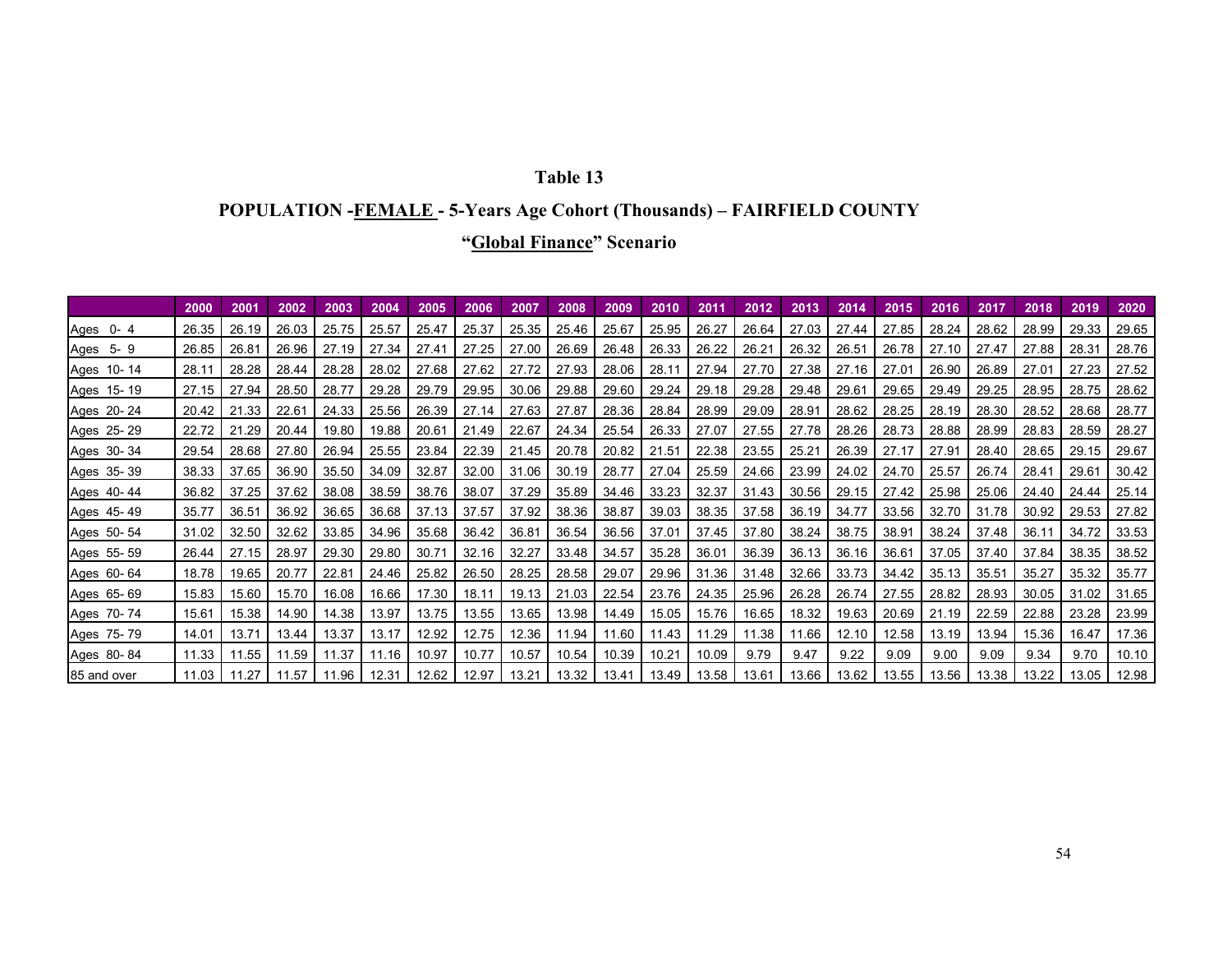# **EMPLOYMENT BY OCCUPATION (Levels) (Thousands)- FAIRFIELD COUNTY**

#### "**No Growth**" Scenario

| <b>Occupation</b>               | 2000  | 2001  | 2002  | 2003  | 2004  | 2005  | 2006  | 2007  | 2008  | 2009  | 2010  | 2011  | 2012  | 2013  | 2014  | 2015  | 2016  | 2017  | 2018  | 2019  | 2020  | <b>Net Change</b><br>2000-2020 | Average<br><b>Change</b> |
|---------------------------------|-------|-------|-------|-------|-------|-------|-------|-------|-------|-------|-------|-------|-------|-------|-------|-------|-------|-------|-------|-------|-------|--------------------------------|--------------------------|
| EXECUTIVE ADMINIS, MANAGERIAL   |       |       |       |       |       |       |       |       |       |       |       |       |       |       |       |       |       |       |       |       |       |                                |                          |
| Managerial & administ           | 41.42 | 43.06 | 43.59 | 44.09 | 44.65 | 45.27 | 45.73 | 45.98 | 46.27 | 46.59 | 46.90 | 47.21 | 47.51 | 47.78 | 48.01 | 48.24 | 48.44 | 48.65 | 48.85 | 49.05 | 49.22 | 7.80                           | 0.39                     |
| Management support              | 20.77 | 21.90 | 22.22 | 22.56 | 22.93 | 23.33 | 23.60 | 23.67 | 23.76 | 23.87 | 23.98 | 24.07 | 24.16 | 24.24 | 24.30 | 24.35 | 24.40 | 24.44 | 24.49 | 24.52 | 24.55 | 3.79                           | 0.19                     |
| PROFESSIONAL SPECIALTY          |       |       |       |       |       |       |       |       |       |       |       |       |       |       |       |       |       |       |       |       |       |                                |                          |
| Engineers                       | 8.32  | 8.50  | 8.58  | 8.68  | 8.81  | 8.94  | 9.03  | 9.14  | 9.26  | 9.39  | 9.51  | 9.63  | 9.75  | 9.86  | 9.96  | 10.05 | 10.14 | 10.23 | 10.32 | 10.40 | 10.47 | 2.15                           | 0.11                     |
| Architects & surveyors          | 1.46  | 1.50  | 1.52  | 1.53  | 1.54  | 1.56  | 1.57  | 1.59  | 1.60  | 1.62  | 1.63  | 1.65  | 1.66  | 1.67  | 1.69  | 1.70  | 1.71  | 1.72  | 1.73  | 1.73  | 1.74  | 0.28                           | 0.01                     |
| Life scientists                 | 0.78  | 0.81  | 0.82  | 0.83  | 0.85  | 0.87  | 0.89  | 0.90  | 0.91  | 0.92  | 0.93  | 0.95  | 0.96  | 0.97  | 0.98  | 0.99  | 1.00  | 1.01  | 1.02  | 1.03  | 1.04  | 0.26                           | 0.01                     |
| Comput, math & oper res         | 7.56  | 8.26  | 8.81  | 9.38  | 9.99  | 10.62 | 11.25 | 11.60 | 11.92 | 12.24 | 12.57 | 12.89 | 13.22 | 13.53 | 13.84 | 14.15 | 14.45 | 14.75 | 15.05 | 15.34 | 15.63 | 8.08                           | 0.40                     |
| <b>Physical scientists</b>      | 1.25  | 1.29  | 1.31  | 1.33  | 1.35  | 1.38  | 1.41  | 1.43  | 1.45  | 1.47  | 1.49  | 1.51  | 1.54  | 1.56  | 1.58  | 1.60  | 1.62  | 1.63  | 1.65  | 1.67  | 1.69  | 0.44                           | 0.02                     |
| Social scientists               | 0.85  | 0.89  | 0.90  | 0.92  | 0.94  | 0.95  | 0.97  | 0.98  | 0.99  | 1.00  | 1.01  | 1.02  | 1.03  | 1.03  | 1.04  | 1.05  | 1.06  | 1.06  | 1.07  | 1.08  | 1.08  | 0.23                           | 0.01                     |
| Social, rec & relig wrkrs       | 4.58  | 4.78  | 4.91  | 5.06  | 5.21  | 5.36  | 5.52  | 5.59  | 5.67  | 5.74  | 5.82  | 5.90  | 5.98  | 6.05  | 6.12  | 6.18  | 6.25  | 6.31  | 6.38  | 6.44  | 6.50  | 1.93                           | 0.10                     |
| Judges, magis & oth judic wrkrs | 0.05  | 0.05  | 0.05  | 0.05  | 0.05  | 0.05  | 0.05  | 0.05  | 0.05  | 0.05  | 0.05  | 0.06  | 0.06  | 0.06  | 0.06  | 0.06  | 0.06  | 0.06  | 0.06  | 0.06  | 0.06  | 0.01                           | 0.00                     |
| Lawyers                         | 3.70  | 3.85  | 3.91  | 3.98  | 4.06  | 4.14  | 4.21  | 4.25  | 4.31  | 4.37  | 4.43  | 4.49  | 4.54  | 4.60  | 4.65  | 4.70  | 4.75  | 4.79  | 4.84  | 4.89  | 4.93  | 1.23                           | 0.06                     |
| Teachers, librarians, couns     | 29.40 | 30.01 | 30.47 | 30.87 | 31.29 | 31.71 | 32.12 | 32.36 | 32.62 | 32.89 | 33.15 | 33.40 | 33.62 | 33.83 | 34.04 | 34.23 | 34.42 | 34.60 | 34.80 | 35.00 | 35.20 | 5.80                           | 0.29                     |
| Health diagnosing               | 2.76  | 2.88  | 2.99  | 3.09  | 3.19  | 3.29  | 3.39  | 3.45  | 3.51  | 3.57  | 3.64  | 3.69  | 3.75  | 3.81  | 3.86  | 3.91  | 3.96  | 4.00  | 4.05  | 4.09  | 4.14  | 1.38                           | 0.07                     |
| Hith assessmnt & treating       | 11.33 | 11.79 | 12.18 | 12.53 | 12.87 | 13.22 | 13.58 | 13.78 | 13.99 | 14.20 | 14.40 | 14.59 | 14.78 | 14.96 | 15.12 | 15.28 | 15.42 | 15.56 | 15.71 | 15.84 | 15.96 | 4.64                           | 0.23                     |
| Writers, artists & entertainers | 6.55  | 6.78  | 6.90  | 7.00  | 7.12  | 7.25  | 7.36  | 7.43  | 7.50  | 7.57  | 7.64  | 7.71  | 7.78  | 7.84  | 7.90  | 7.96  | 8.01  | 8.06  | 8.11  | 8.16  | 8.21  | 1.65                           | 0.08                     |
| All other profes wrkrs          | 3.99  | 4.18  | 4.29  | 4.40  | 4.52  | 4.65  | 4.77  | 4.83  | 4.90  | 4.96  | 5.03  | 5.10  | 5.16  | 5.22  | 5.28  | 5.34  | 5.40  | 5.45  | 5.51  | 5.56  | 5.61  | 1.63                           | 0.08                     |
| TECHNICIAN AND REL SUPPORT      |       |       |       |       |       |       |       |       |       |       |       |       |       |       |       |       |       |       |       |       |       |                                |                          |
| Hith technic & technologists    | 9.96  | 10.37 | 10.69 | 10.97 | 11.25 | 11.54 | 11.83 | 12.00 | 12.17 | 12.34 | 12.51 | 12.68 | 12.83 | 12.98 | 13.11 | 13.24 | 13.37 | 13.48 | 13.60 | 13.71 | 13.81 | 3.85                           | 0.19                     |
| Engin & scienc tech & technol   | 7.15  | 7.25  | 7.25  | 7.27  | 7.30  | 7.34  | 7.37  | 7.42  | 7.46  | 7.51  | 7.55  | 7.60  | 7.64  | 7.68  | 7.71  | 7.73  | 7.75  | 7.77  | 7.78  | 7.79  | 7.80  | 0.65                           | 0.03                     |
| Tech, xcpt hlth, engin & scienc | 6.27  | 6.56  | 6.71  | 6.85  | 7.01  | 7.18  | 7.33  | 7.43  | 7.51  | 7.60  | 7.68  | 7.77  | 7.85  | 7.93  | 8.01  | 8.08  | 8.15  | 8.22  | 8.29  | 8.36  | 8.42  | 2.16                           | 0.11                     |
| MARKETING AND SALES             |       |       |       |       |       |       |       |       |       |       |       |       |       |       |       |       |       |       |       |       |       |                                |                          |
| Cashiers                        | 13.42 | 13.78 | 13.93 | 14.03 | 14.12 | 14.22 | 14.24 | 14.21 | 14.31 | 14.41 | 14.50 | 14.59 | 14.67 | 14.74 | 14.79 | 14.84 | 14.88 | 14.91 | 14.95 | 14.98 | 15.00 | 1.57                           | 0.08                     |
| Counter and rental clerks       | 2.16  | 2.23  | 2.25  | 2.28  | 2.30  | 2.33  | 2.35  | 2.37  | 2.39  | 2.41  | 2.43  | 2.45  | 2.47  | 2.49  | 2.50  | 2.52  | 2.53  | 2.54  | 2.56  | 2.57  | 2.58  | 0.42                           | 0.02                     |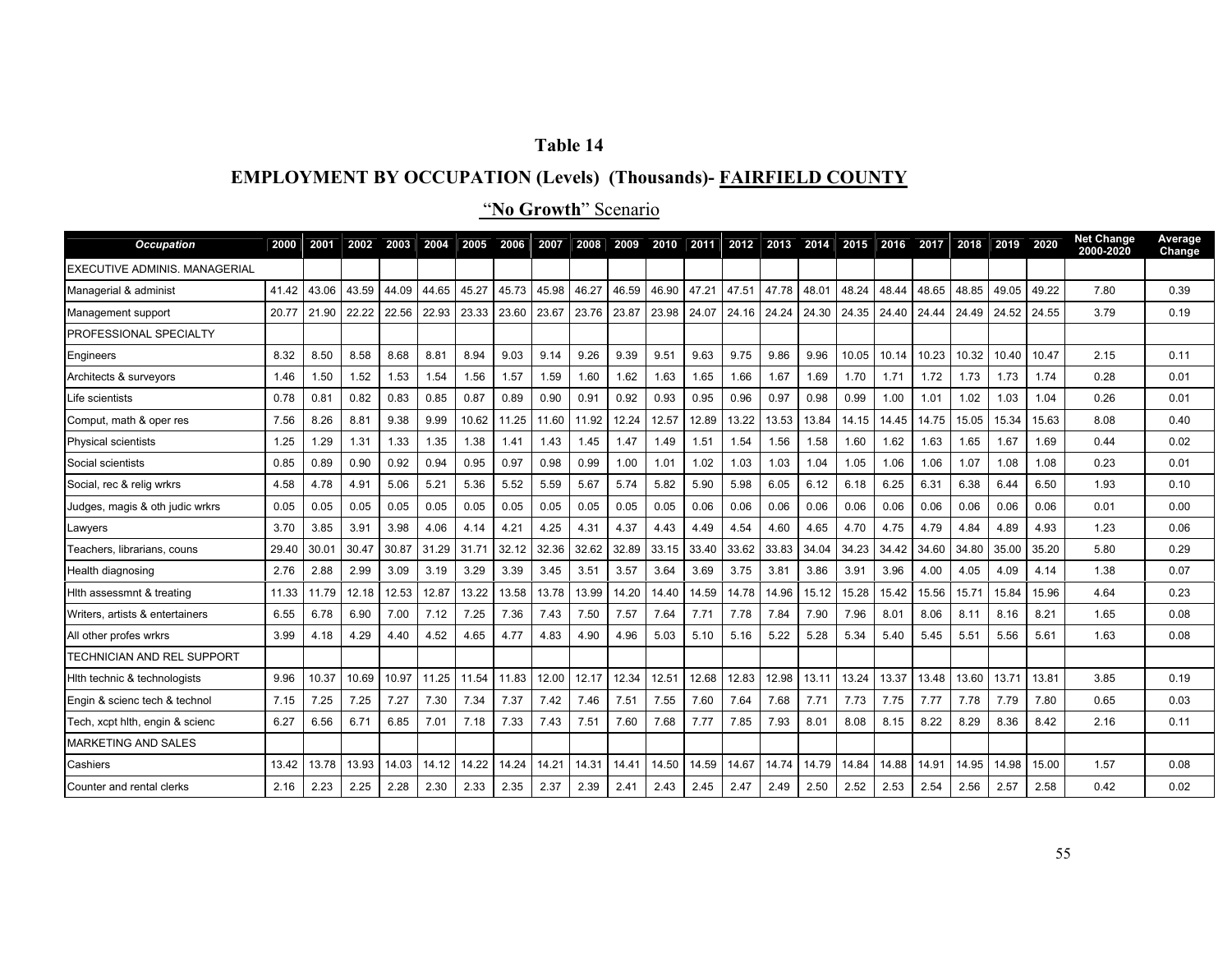| Insurance sales wrkrs               | 1.34  | .45   | 1.46  | 1.46  | 1.46  | 1.47  | 1.46  | 1.46  | 1.47  | 1.47  | 1.47  | 1.47  | 1.48  | 1.48  | 1.48  | 1.48  | 1.48  | 1.48  | 1.48  | 1.48  | 1.48  | 0.14    | 0.01    |
|-------------------------------------|-------|-------|-------|-------|-------|-------|-------|-------|-------|-------|-------|-------|-------|-------|-------|-------|-------|-------|-------|-------|-------|---------|---------|
| Real est agents, brokers & apprais  | 1.26  | 1.36  | 1.36  | 1.36  | 1.36  | 1.36  | 1.35  | 1.34  | 1.33  | 1.33  | 1.32  | 1.31  | 1.31  | 1.30  | 1.29  | 1.29  | 1.28  | 1.27  | 1.27  | 1.26  | 1.26  | 0.00    | 0.00    |
| Salespersons, retail                | 17.43 | 17.75 | 17.84 | 17.84 | 17.83 | 17.81 | 17.67 | 17.55 | 17.62 | 17.69 | 17.75 | 17.79 | 17.83 | 17.85 | 17.85 | 17.84 | 17.81 | 17.77 | 17.74 | 17.70 | 17.64 | 0.21    | 0.01    |
| Secur & finan serv sales wrkrs      | 3.79  | 4.20  | 4.29  | 4.38  | 4.49  | 4.59  | 4.66  | 4.60  | 4.54  | 4.49  | 4.44  | 4.39  | 4.34  | 4.29  | 4.24  | 4.18  | 4.13  | 4.08  | 4.03  | 3.98  | 3.94  | 0.15    | 0.01    |
| Mktng & sales worker suprvisrs      | 7.36  | 7.56  | 7.61  | 7.64  | 7.67  | 7.70  | 7.69  | 7.68  | 7.70  | 7.73  | 7.76  | 7.78  | 7.81  | 7.82  | 7.83  | 7.83  | 7.83  | 7.82  | 7.82  | 7.81  | 7.80  | 0.43    | 0.02    |
| Travel agents                       | 1.10  | 1.13  | 1.15  | 1.17  | 1.19  | 1.20  | 1.22  | 1.23  | 1.24  | 1.26  | 1.27  | 1.29  | 1.30  | 1.32  | 1.33  | 1.35  | 1.36  | 1.37  | 1.38  | 1.39  | 1.40  | 0.30    | 0.01    |
| All other sales & rel wrkrs         | 16.88 | 17.50 | 17.82 | 18.13 | 18.45 | 18.81 | 19.12 | 19.30 | 19.48 | 19.66 | 19.85 | 20.03 | 20.20 | 20.36 | 20.51 | 20.65 | 20.77 | 20.89 | 21.01 | 21.12 | 21.22 | 4.34    | 0.22    |
| ADMINISTRATIVE SUPPORT ANS CLERICAL |       |       |       |       |       |       |       |       |       |       |       |       |       |       |       |       |       |       |       |       |       |         |         |
| Adjstrs, investiga & collectors     | 6.78  | 7.31  | 7.50  | 7.68  | 7.87  | 8.07  | 8.23  | 8.28  | 8.34  | 8.41  | 8.47  | 8.53  | 8.59  | 8.64  | 8.69  | 8.74  | 8.79  | 8.83  | 8.88  | 8.92  | 8.96  | 2.19    | 0.11    |
| Communic equip operators            | 1.52  | 1.54  | 1.53  | 1.51  | 1.50  | 1.48  | 1.47  | 1.46  | 1.45  | 1.43  | 1.42  | 1.41  | 1.40  | 1.38  | 1.37  | 1.35  | 1.34  | 1.32  | 1.31  | 1.29  | 1.28  | $-0.25$ | $-0.01$ |
| Comput oper & periph equip oper     | 1.32  | 1.31  | 1.26  | 1.20  | 1.15  | 1.09  | 1.03  | 1.00  | 0.96  | 0.93  | 0.89  | 0.86  | 0.82  | 0.78  | 0.75  | 0.71  | 0.67  | 0.63  | 0.59  | 0.55  | 0.51  | $-0.81$ | $-0.04$ |
| Fin records processing              | 12.56 | 12.83 | 12.77 | 12.69 | 12.62 | 12.56 | 12.46 | 12.41 | 12.37 | 12.34 | 12.30 | 12.26 | 12.22 | 12.17 | 12.11 | 12.04 | 11.97 | 11.89 | 11.82 | 11.74 | 11.66 | $-0.90$ | $-0.05$ |
| Information clerks                  | 8.51  | 8.94  | 9.13  | 9.32  | 9.51  | 9.72  | 9.90  | 10.00 | 10.11 | 10.21 | 10.32 | 10.42 | 10.52 | 10.62 | 10.70 | 10.79 | 10.87 | 10.95 | 11.03 | 11.10 | 11.17 | 2.66    | 0.13    |
| Mail clerks & messengers            | 1.54  | 1.59  | 1.61  | 1.62  | 1.63  | 1.65  | 1.65  | 1.66  | 1.66  | 1.67  | 1.67  | 1.67  | 1.67  | 1.68  | 1.68  | 1.68  | 1.68  | 1.67  | 1.67  | 1.67  | 1.67  | 0.13    | 0.01    |
| Post clerks & mail carriers         | 0.71  | 0.72  | 0.72  | 0.73  | 0.74  | 0.75  | 0.76  | 0.77  | 0.78  | 0.79  | 0.80  | 0.81  | 0.81  | 0.82  | 0.83  | 0.83  | 0.84  | 0.84  | 0.85  | 0.85  | 0.86  | 0.15    | 0.01    |
| Material rec, sched, disp & distr   | 15.46 | 15.66 | 15.66 | 15.63 | 15.61 | 15.59 | 15.52 | 15.49 | 15.54 | 15.58 | 15.62 | 15.65 | 15.68 | 15.69 | 15.68 | 15.67 | 15.65 | 15.62 | 15.59 | 15.55 | 15.50 | 0.04    | 0.00    |
| Recrd processing, xcpt fin          | 5.86  | 6.12  | 6.15  | 6.18  | 6.22  | 6.26  | 6.27  | 6.25  | 6.22  | 6.20  | 6.18  | 6.16  | 6.13  | 6.10  | 6.07  | 6.04  | 6.00  | 5.97  | 5.93  | 5.89  | 5.85  | $-0.01$ | 0.00    |
| Secretar, stenog & typists          | 21.52 | 22.01 | 21.94 | 21.84 | 21.76 | 21.69 | 21.54 | 21.49 | 21.42 | 21.36 | 21.29 | 21.21 | 21.13 | 21.03 | 20.91 | 20.78 | 20.65 | 20.51 | 20.36 | 20.21 | 20.05 | $-1.47$ | $-0.07$ |
| Oth cleric & admin spprt wrkrs      | 39.16 | 40.78 | 41.12 | 41.40 | 41.73 | 42.09 | 42.28 | 42.30 | 42.34 | 42.40 | 42.45 | 42.49 | 42.51 | 42.51 | 42.49 | 42.45 | 42.41 | 42.36 | 42.31 | 42.25 | 42.18 | 3.03    | 0.15    |
| <b>SERVICE</b>                      |       |       |       |       |       |       |       |       |       |       |       |       |       |       |       |       |       |       |       |       |       |         |         |
| Clean & blding serv, ex priv hh     | 15.99 | 16.34 | 16.34 | 16.32 | 16.31 | 16.29 | 16.24 | 16.25 | 16.20 | 16.16 | 16.12 | 16.06 | 16.00 | 15.92 | 15.83 | 15.73 | 15.63 | 15.52 | 15.41 | 15.29 | 15.16 | $-0.82$ | $-0.04$ |
| Food prep and service               | 26.40 | 27.18 | 27.59 | 27.91 | 28.26 | 28.63 | 28.92 | 29.11 | 29.38 | 29.65 | 29.93 | 30.20 | 30.48 | 30.73 | 30.96 | 31.19 | 31.40 | 31.62 | 31.85 | 32.06 | 32.26 | 5.86    | 0.29    |
| <b>Health service</b>               | 9.10  | 9.53  | 9.91  | 10.26 | 10.61 | 10.98 | 11.35 | 11.57 | 11.79 | 12.00 | 12.22 | 12.43 | 12.64 | 12.83 | 13.02 | 13.20 | 13.38 | 13.55 | 13.72 | 13.88 | 14.04 | 4.94    | 0.25    |
| Personal service                    | 10.29 | 10.78 | 11.12 | 11.47 | 11.85 | 12.24 | 12.63 | 12.86 | 13.10 | 13.34 | 13.58 | 13.82 | 14.07 | 14.30 | 14.53 | 14.75 | 14.97 | 15.19 | 15.41 | 15.63 | 15.84 | 5.55    | 0.28    |
| Private household wrkrs             | 3.05  | 3.04  | 2.97  | 2.89  | 2.82  | 2.75  | 2.67  | 2.70  | 2.73  | 2.75  | 2.78  | 2.80  | 2.82  | 2.84  | 2.86  | 2.87  | 2.88  | 2.89  | 2.90  | 2.91  | 2.91  | $-0.14$ | $-0.01$ |
| <b>Protective service</b>           | 7.26  | 7.55  | 7.68  | 7.80  | 7.93  | 8.07  | 8.19  | 8.28  | 8.31  | 8.35  | 8.39  | 8.43  | 8.46  | 8.48  | 8.50  | 8.52  | 8.53  | 8.54  | 8.54  | 8.55  | 8.55  | 1.29    | 0.06    |
| All other service wrkrs             | 4.40  | 4.59  | 4.70  | 4.81  | 4.92  | 5.04  | 5.15  | 5.22  | 5.29  | 5.36  | 5.43  | 5.50  | 5.57  | 5.64  | 5.71  | 5.77  | 5.84  | 5.90  | 5.97  | 6.03  | 6.09  | 1.69    | 0.08    |
| AGRIC, FOR and FISHERIES            |       |       |       |       |       |       |       |       |       |       |       |       |       |       |       |       |       |       |       |       |       |         |         |
| Anim brdrs/trnrs; caretak, ex farm  | 0.41  | 0.43  | 0.44  | 0.45  | 0.46  | 0.47  | 0.48  | 0.49  | 0.50  | 0.51  | 0.52  | 0.52  | 0.53  | 0.54  | 0.55  | 0.56  | 0.56  | 0.57  | 0.58  | 0.59  | 0.59  | 0.18    | 0.01    |
| <b>Farm wrkrs</b>                   | 3.07  | 3.15  | 3.14  | 3.12  | 3.11  | 3.09  | 3.07  | 3.09  | 3.11  | 3.13  | 3.15  | 3.17  | 3.19  | 3.21  | 3.22  | 3.24  | 3.25  | 3.26  | 3.27  | 3.28  | 3.29  | 0.22    | 0.01    |
| Farm oper & managers                | 0.70  | 0.72  | 0.72  | 0.72  | 0.72  | 0.72  | 0.72  | 0.72  | 0.73  | 0.74  | 0.74  | 0.75  | 0.76  | 0.76  | 0.77  | 0.77  | 0.78  | 0.78  | 0.79  | 0.79  | 0.80  | 0.10    | 0.00    |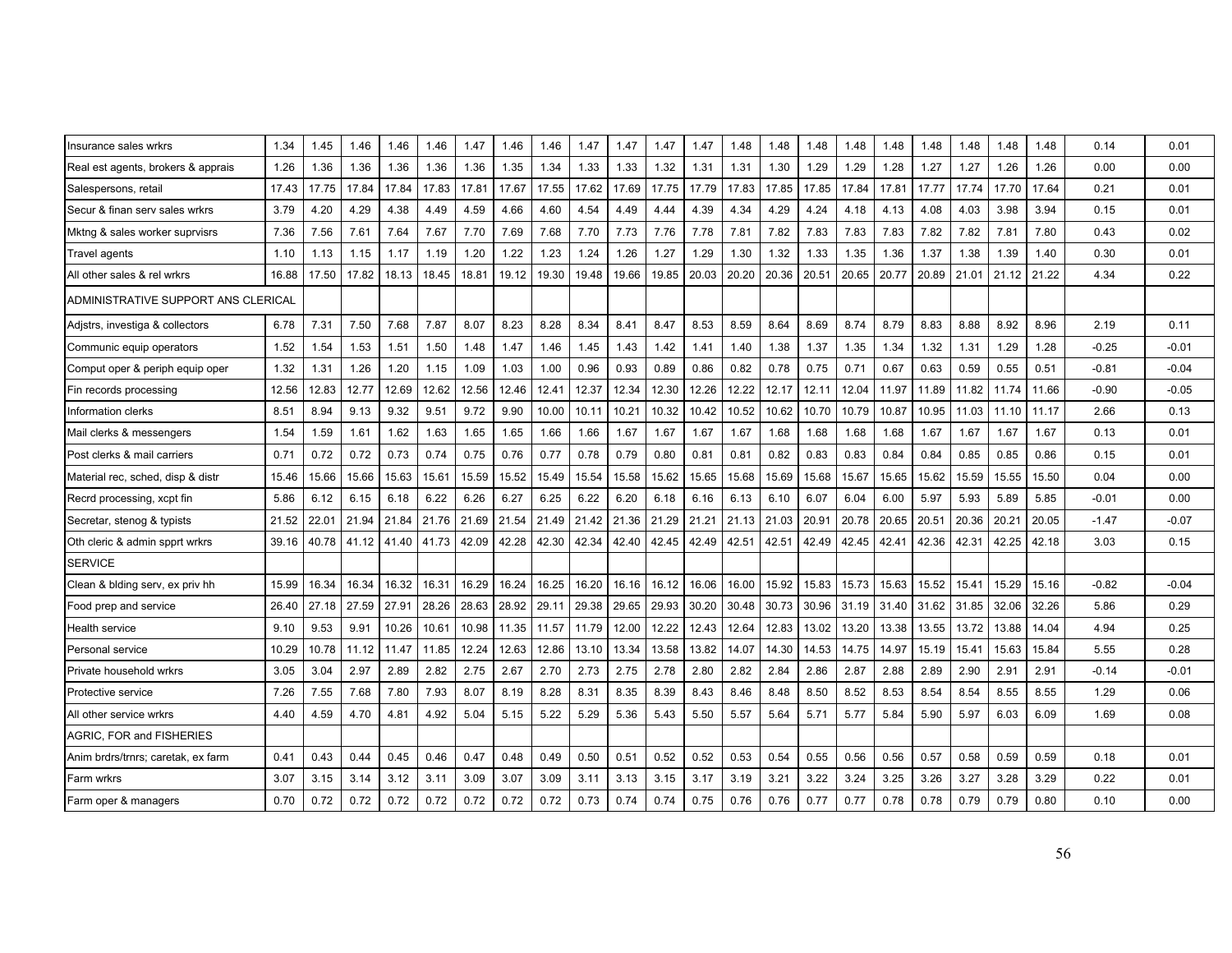| Fish, hunters & trappers             | 0.05  | 0.05  | 0.05  | 0.05  | 0.05  | 0.05  | 0.04  | 0.04  | 0.04  | 0.04  | 0.04  | 0.04  | 0.04  | 0.04  | 0.04  | 0.04  | 0.04  | 0.04  | 0.04  | 0.04  | 0.04  | -0.01   | 0.00    |
|--------------------------------------|-------|-------|-------|-------|-------|-------|-------|-------|-------|-------|-------|-------|-------|-------|-------|-------|-------|-------|-------|-------|-------|---------|---------|
| Forestry & logging                   | 0.12  | 0.12  | 0.12  | 0.12  | 0.12  | 0.12  | 0.12  | 0.13  | 0.13  | 0.13  | 0.13  | 0.13  | 0.13  | 0.13  | 0.13  | 0.13  | 0.13  | 0.13  | 0.13  | 0.13  | 0.14  | 0.01    | 0.00    |
| Gard, nurs, greenhse, lawn serv      | 3.48  | 3.66  | 3.72  | 3.77  | 3.83  | 3.89  | 3.94  | 3.98  | 4.03  | 4.08  | 4.13  | 4.17  | 4.22  | 4.27  | 4.31  | 4.36  | 4.40  | 4.44  | 4.49  | 4.53  | 4.57  | 1.10    | 0.05    |
| Supervisors, farm/for/agri rel       | 0.34  | 0.36  | 0.36  | 0.36  | 0.37  | 0.37  | 0.37  | 0.37  | 0.38  | 0.38  | 0.38  | 0.39  | 0.39  | 0.40  | 0.40  | 0.40  | 0.41  | 0.41  | 0.41  | 0.42  | 0.42  | 0.08    | 0.00    |
| Veter asst, all other rel wrkrs      | 1.16  | 1.20  | 1.21  | 1.22  | 1.24  | 1.25  | 1.26  | 1.27  | 1.29  | 1.30  | 1.31  | 1.33  | 1.34  | 1.36  | 1.37  | 1.38  | 1.39  | 1.40  | 1.41  | 1.42  | 1.43  | 0.28    | 0.01    |
| <b>IBLUE COLLR WRKER SUPERVISORS</b> | 6.25  | 6.30  | 6.26  | 6.22  | 6.19  | 6.16  | 6.11  | 6.11  | 6.12  | 6.13  | 6.13  | 6.14  | 6.15  | 6.15  | 6.15  | 6.14  | 6.13  | 6.12  | 6.10  | 6.09  | 6.07  | $-0.18$ | $-0.01$ |
| <b>CONSTRUCTION TRADES</b>           | 12.55 | 12.86 | 12.90 | 12.83 | 12.79 | 12.79 | 12.61 | 12.62 | 12.65 | 12.69 | 12.73 | 12.76 | 12.81 | 12.84 | 12.85 | 12.85 | 12.85 | 12.85 | 12.87 | 12.88 | 12.88 | 0.32    | 0.02    |
| <b>IEXTRACT AN REL WORKERS</b>       |       |       |       |       |       |       |       |       |       |       |       |       |       |       |       |       |       |       |       |       |       |         |         |
| Oil and gas extraction               | 0.06  | 0.06  | 0.06  | 0.06  | 0.06  | 0.06  | 0.06  | 0.06  | 0.06  | 0.06  | 0.06  | 0.06  | 0.06  | 0.06  | 0.06  | 0.06  | 0.06  | 0.06  | 0.05  | 0.05  | 0.05  | $-0.01$ | 0.00    |
| Mining, quarry & tunneling           | 0.02  | 0.02  | 0.02  | 0.02  | 0.02  | 0.02  | 0.02  | 0.02  | 0.01  | 0.01  | 0.01  | 0.01  | 0.01  | 0.01  | 0.01  | 0.01  | 0.01  | 0.01  | 0.01  | 0.01  | 0.01  | 0.00    | 0.00    |
| All other extraction & rel wrkers    | 0.51  | 0.53  | 0.54  | 0.55  | 0.56  | 0.57  | 0.58  | 0.58  | 0.59  | 0.60  | 0.60  | 0.61  | 0.62  | 0.62  | 0.63  | 0.63  | 0.64  | 0.64  | 0.65  | 0.65  | 0.65  | 0.15    | 0.01    |
| <b>MECHANIC, INSTALLER</b>           |       |       |       |       |       |       |       |       |       |       |       |       |       |       |       |       |       |       |       |       |       |         |         |
| Commun equip mech, inst & rep        | 0.42  | 0.43  | 0.42  | 0.42  | 0.41  | 0.41  | 0.41  | 0.40  | 0.40  | 0.39  | 0.39  | 0.38  | 0.38  | 0.37  | 0.37  | 0.36  | 0.35  | 0.35  | 0.34  | 0.34  | 0.33  | $-0.09$ | 0.00    |
| Electr equip mech, inst & rep        | 2.41  | 2.47  | 2.49  | 2.51  | 2.53  | 2.55  | 2.56  | 2.57  | 2.58  | 2.59  | 2.60  | 2.60  | 2.61  | 2.61  | 2.62  | 2.62  | 2.62  | 2.62  | 2.62  | 2.61  | 2.61  | 0.20    | 0.01    |
| Mach/rel mech, inst & rep            | 7.93  | 8.24  | 8.31  | 8.37  | 8.45  | 8.54  | 8.59  | 8.64  | 8.69  | 8.74  | 8.79  | 8.83  | 8.88  | 8.92  | 8.96  | 8.99  | 9.03  | 9.06  | 9.09  | 9.12  | 9.15  | 1.22    | 0.06    |
| Vhicle/mobile equip mech & rep       | 5.15  | 5.25  | 5.26  | 5.27  | 5.28  | 5.29  | 5.27  | 5.27  | 5.29  | 5.31  | 5.33  | 5.34  | 5.36  | 5.37  | 5.37  | 5.37  | 5.37  | 5.37  | 5.37  | 5.37  | 5.36  | 0.21    | 0.01    |
| Other mech, inst & rep               | 4.56  | 4.67  | 4.71  | 4.74  | 4.78  | 4.82  | 4.83  | 4.85  | 4.88  | 4.92  | 4.95  | 4.99  | 5.02  | 5.05  | 5.07  | 5.10  | 5.12  | 5.13  | 5.15  | 5.17  | 5.18  | 0.63    | 0.03    |
| PRODUCTION AND PRECISION             |       |       |       |       |       |       |       |       |       |       |       |       |       |       |       |       |       |       |       |       |       |         |         |
| Assemblers, precision                | 2.26  | 2.21  | 2.17  | 2.13  | 2.11  | 2.09  | 2.05  | 2.06  | 2.07  | 2.09  | 2.10  | 2.10  | 2.11  | 2.11  | 2.11  | 2.11  | 2.11  | 2.10  | 2.09  | 2.08  | 2.07  | $-0.19$ | $-0.01$ |
| Food wrkrs, precision                | 0.83  | 0.83  | 0.82  | 0.80  | 0.79  | 0.77  | 0.76  | 0.75  | 0.74  | 0.74  | 0.74  | 0.73  | 0.73  | 0.72  | 0.71  | 0.71  | 0.70  | 0.70  | 0.69  | 0.68  | 0.67  | $-0.15$ | $-0.01$ |
| Inspect, tsters & graders precis     | 2.59  | 2.58  | 2.55  | 2.53  | 2.51  | 2.50  | 2.48  | 2.49  | 2.49  | 2.49  | 2.49  | 2.49  | 2.49  | 2.49  | 2.48  | 2.48  | 2.47  | 2.46  | 2.46  | 2.45  | 2.43  | $-0.16$ | $-0.01$ |
| Metal wrkrs, precision               | 3.76  | 3.70  | 3.63  | 3.56  | 3.51  | 3.46  | 3.38  | 3.42  | 3.45  | 3.48  | 3.50  | 3.53  | 3.56  | 3.58  | 3.60  | 3.61  | 3.62  | 3.63  | 3.63  | 3.64  | 3.64  | $-0.12$ | $-0.01$ |
| Printing wrkrs, precision            | 0.89  | 0.89  | 0.88  | 0.87  | 0.86  | 0.84  | 0.83  | 0.82  | 0.82  | 0.81  | 0.81  | 0.81  | 0.81  | 0.81  | 0.81  | 0.80  | 0.80  | 0.80  | 0.79  | 0.79  | 0.79  | $-0.10$ | 0.00    |
| Text, appar & furn wrkrs, precis     | 0.75  | 0.75  | 0.74  | 0.73  | 0.72  | 0.71  | 0.70  | 0.70  | 0.69  | 0.69  | 0.68  | 0.68  | 0.68  | 0.67  | 0.66  | 0.66  | 0.65  | 0.65  | 0.64  | 0.64  | 0.63  | $-0.12$ | $-0.01$ |
| Woodwrkrs, precision                 | 0.52  | 0.53  | 0.53  | 0.52  | 0.52  | 0.52  | 0.51  | 0.52  | 0.52  | 0.52  | 0.53  | 0.53  | 0.53  | 0.54  | 0.54  | 0.54  | 0.54  | 0.55  | 0.55  | 0.55  | 0.55  | 0.04    | 0.00    |
| Other precision wrkrs                | 0.88  | 0.89  | 0.88  | 0.88  | 0.88  | 0.88  | 0.87  | 0.87  | 0.87  | 0.88  | 0.88  | 0.88  | 0.88  | 0.87  | 0.87  | 0.87  | 0.87  | 0.86  | 0.86  | 0.86  | 0.85  | $-0.03$ | 0.00    |
| <b>PLANT AND SYSTEM</b>              |       |       |       |       |       |       |       |       |       |       |       |       |       |       |       |       |       |       |       |       |       |         |         |
| Chemic plant & syst oper             | 0.21  | 0.21  | 0.20  | 0.19  | 0.19  | 0.19  | 0.18  | 0.18  | 0.18  | 0.18  | 0.18  | 0.18  | 0.17  | 0.17  | 0.17  | 0.17  | 0.17  | 0.17  | 0.17  | 0.17  | 0.17  | $-0.05$ | 0.00    |
| Elec pwr gen plant oper/distr/disp   | 0.10  | 0.10  | 0.10  | 0.10  | 0.10  | 0.10  | 0.10  | 0.10  | 0.10  | 0.10  | 0.10  | 0.10  | 0.11  | 0.11  | 0.11  | 0.11  | 0.11  | 0.11  | 0.10  | 0.10  | 0.10  | 0.01    | 0.00    |
| Gas & petro plant & syst             | 0.11  | 0.11  | 0.10  | 0.10  | 0.09  | 0.09  | 0.09  | 0.09  | 0.08  | 0.08  | 0.08  | 0.08  | 0.08  | 0.08  | 0.08  | 0.07  | 0.07  | 0.07  | 0.07  | 0.07  | 0.07  | $-0.04$ | 0.00    |
| Stationary engineers                 | 0.06  | 0.06  | 0.06  | 0.06  | 0.06  | 0.06  | 0.06  | 0.06  | 0.06  | 0.06  | 0.06  | 0.06  | 0.06  | 0.06  | 0.06  | 0.06  | 0.06  | 0.06  | 0.06  | 0.06  | 0.06  | $-0.01$ | 0.00    |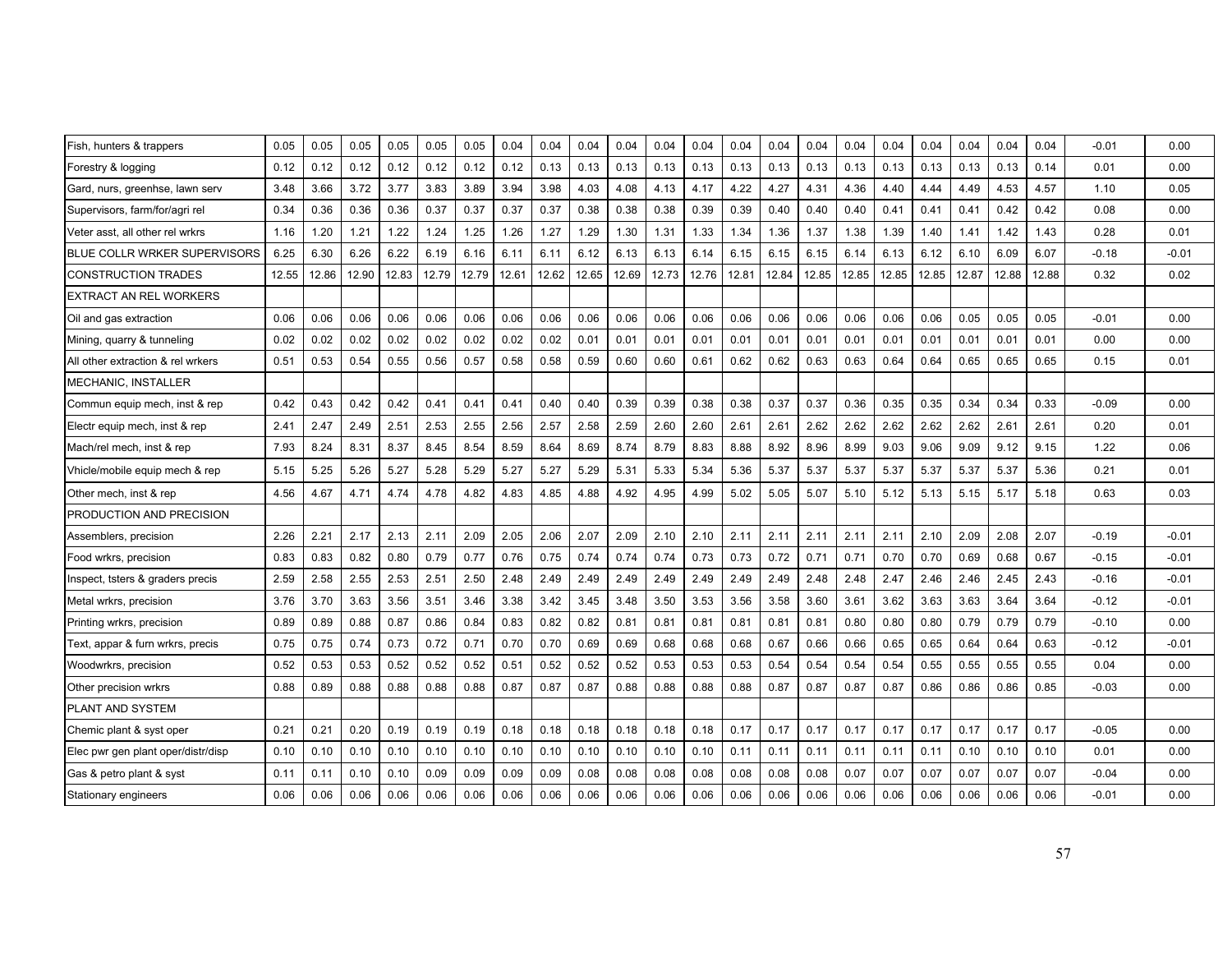| Water/liqu wste trtmnt plant/sys oper               | 0.06  | 0.06  | 0.06  | 0.06  | 0.06  | 0.06  | 0.07                                                                                                                          | 0.07  | 0.07  | 0.07  | 0.07  | 0.07          | 0.07  | 0.07  | 0.07  | 0.07  | 0.07  | 0.07  | 0.08  | 0.08                 | 0.08  | 0.02    | 0.00    |
|-----------------------------------------------------|-------|-------|-------|-------|-------|-------|-------------------------------------------------------------------------------------------------------------------------------|-------|-------|-------|-------|---------------|-------|-------|-------|-------|-------|-------|-------|----------------------|-------|---------|---------|
| All other plant & syst oper                         | 0.43  | 0.44  | 0.45  | 0.45  | 0.46  | 0.46  | 0.47                                                                                                                          | 0.47  | 0.48  | 0.48  | 0.48  | 0.48          | 0.48  | 0.49  | 0.49  | 0.49  | 0.49  | 0.49  | 0.50  | 0.50                 | 0.50  | 0.07    | 0.00    |
| <b>MACH SETTERS</b>                                 |       |       |       |       |       |       |                                                                                                                               |       |       |       |       |               |       |       |       |       |       |       |       |                      |       |         |         |
| Num ctrl mach tool oper, met/plast                  | 0.44  | 0.43  | 0.42  | 0.42  | 0.42  | 0.42  | 0.41                                                                                                                          | 0.43  | 0.44  | 0.45  | 0.46  | 0.47          | 0.49  | 0.50  | 0.51  | 0.51  | 0.52  | 0.53  | 0.54  | 0.54                 | 0.55  | 0.12    | 0.01    |
| Comb mach tool setters/oper/tnders                  | 0.36  | 0.36  | 0.35  | 0.35  | 0.34  | 0.34  | 0.34                                                                                                                          | 0.35  | 0.35  | 0.36  | 0.36  | 0.37          | 0.37  | 0.38  | 0.38  | 0.38  | 0.39  | 0.39  | 0.39  | 0.39                 | 0.39  | 0.03    | 0.00    |
| Mach tool cut/form oper, met/plast                  | 2.28  | 2.22  | 2.15  | 2.09  | 2.05  | 2.01  | 1.96                                                                                                                          | 1.98  | 1.98  | 1.99  | 2.00  | $2.0^{\circ}$ | 2.02  | 2.02  | 2.02  | 2.02  | 2.02  | 2.02  | 2.01  | 2.00                 | 1.99  | $-0.29$ | $-0.01$ |
| Metal fabricat mach oper                            | 0.53  | 0.52  | 0.51  | 0.50  | 0.49  | 0.48  | 0.47                                                                                                                          | 0.48  | 0.48  | 0.49  | 0.49  | 0.50          | 0.50  | 0.51  | 0.51  | 0.52  | 0.52  | 0.52  | 0.52  | 0.52                 | 0.52  | 0.00    | 0.00    |
| Met/plast process mach oper                         | 1.28  | .28   | 1.28  | .28   | 1.28  | .29   | 1.30                                                                                                                          | 1.30  | 1.31  | 1.31  | 1.31  | 1.31          | 1.32  | 1.32  | 1.32  | 1.31  | 1.31  | 1.31  | 1.30  | 1.30                 | .29   | 0.01    | 0.00    |
| Print, binding & rel wrkrs                          | 2.18  | 2.22  | 2.22  | 2.22  | 2.22  | 2.22  | 2.22                                                                                                                          | 2.21  | 2.22  | 2.22  | 2.23  | 2.23          | 2.24  | 2.25  | 2.25  | 2.26  | 2.26  | 2.26  | 2.26  | 2.27                 | 2.27  | 0.09    | 0.00    |
| Textile and related oper                            | 2.06  | 2.06  | 2.03  | .99   | 1.97  | 1.95  | 1.94                                                                                                                          | 1.93  | 1.89  | 1.85  | 1.82  | 1.79          | 1.76  | 1.73  | 1.70  | 1.67  | 1.65  | 1.62  | 1.60  | 1.57                 | 1.55  | $-0.51$ | $-0.03$ |
| Woodworking mach oper                               | 0.13  | 0.14  | 0.13  | 0.13  | 0.13  | 0.13  | 0.12                                                                                                                          | 0.12  | 0.12  | 0.12  | 0.12  | 0.12          | 0.12  | 0.12  | 0.12  | 0.12  | 0.12  | 0.12  | 0.12  | $0.1^{\circ}$        | 0.11  | $-0.02$ | 0.00    |
| Oth mach setters/oper/tnders                        | 6.95  | 7.03  | 7.02  | 7.03  | 7.06  | 7.10  | 7.15                                                                                                                          | 7.18  | 7.19  | 7.20  | 7.21  | 7.23          | 7.25  | 7.26  | 7.27  | 7.27  | 7.27  | 7.27  | 7.27  | 7.27                 | 7.26  | 0.31    | 0.02    |
| Hand wrkrs, incl assemb/fabricat                    | 10.20 | 10.18 | 10.07 | 10.00 | 9.96  | 9.93  | 9.87                                                                                                                          | 9.92  | 9.94  | 9.97  | 9.99  | 10.02         | 10.03 | 10.04 | 10.04 | 10.03 | 10.01 | 9.99  | 9.97  | 9.93                 | 9.89  | $-0.31$ | $-0.02$ |
| TRANSPORATION/MATER MOVING MACHINE/VEHICLE OPERATOR |       |       |       |       |       |       |                                                                                                                               |       |       |       |       |               |       |       |       |       |       |       |       |                      |       |         |         |
| Motor vehicle operators                             | 13.17 | 13.48 | 13.59 | 13.68 | 13.78 | 13.89 | 13.98                                                                                                                         | 14.06 | 14.16 | 14.26 | 14.35 | 14.45         | 14.54 | 14.62 | 14.69 | 14.75 | 14.81 | 14.86 | 14.91 | 14.96                | 15.00 | 1.84    | 0.09    |
| Rail transportation wrkrs                           | 0.28  | 0.28  | 0.28  | 0.28  | 0.28  | 0.28  | 0.27                                                                                                                          | 0.28  | 0.28  | 0.28  | 0.28  | 0.28          | 0.29  | 0.29  | 0.29  | 0.29  | 0.29  | 0.29  | 0.30  | 0.30                 | 0.30  | 0.02    | 0.00    |
| Water transp & rel wrkrs                            | 0.38  | 0.38  | 0.37  | 0.37  | 0.36  | 0.35  | 0.34                                                                                                                          | 0.34  | 0.34  | 0.33  | 0.33  | 0.33          | 0.32  | 0.32  | 0.32  | 0.31  | 0.31  | 0.30  | 0.30  | 0.29                 | 0.29  | $-0.10$ | 0.00    |
| Material moving equip oper                          | 3.68  | 3.76  | 3.79  | 3.80  | 3.83  | 3.86  | 3.87                                                                                                                          | 3.89  | 3.91  | 3.93  | 3.95  | 3.97          | 3.99  | 4.01  | 4.02  | 4.04  | 4.05  | 4.05  | 4.06  | 4.07                 | 4.08  | 0.40    | 0.02    |
| All other transp/mat mov equip oper                 | 0.63  | 0.64  | 0.64  | 0.64  | 0.65  | 0.65  | 0.65                                                                                                                          | 0.65  | 0.65  | 0.66  | 0.66  | 0.66          | 0.67  | 0.67  | 0.68  | 0.68  | 0.68  | 0.68  | 0.68  | 0.69                 | 0.69  | 0.06    | 0.00    |
| Help, labrs & mat movers hand                       | 20.52 | 21.06 | 21.26 | 21.42 | 21.62 | 21.85 | 21.99                                                                                                                         | 22.13 | 22.25 | 22.38 | 22.50 | 22.63         | 22.75 | 22.85 | 22.94 | 23.01 | 23.07 | 23.13 | 23.19 | 23.24                | 23.27 | 2.75    | 0.14    |
| <b>TOTAL COUNTY</b>                                 |       |       |       |       |       |       | 554.27 571.71 577.91 583.36 589.46 596.22 601.00 604.28 608.03 612.02 615.95 619.65 623.25 626.36 629.05 631.47 633.63 635.71 |       |       |       |       |               |       |       |       |       |       |       |       | 637.82 639.66 641.24 |       | 86.97   | 4.35    |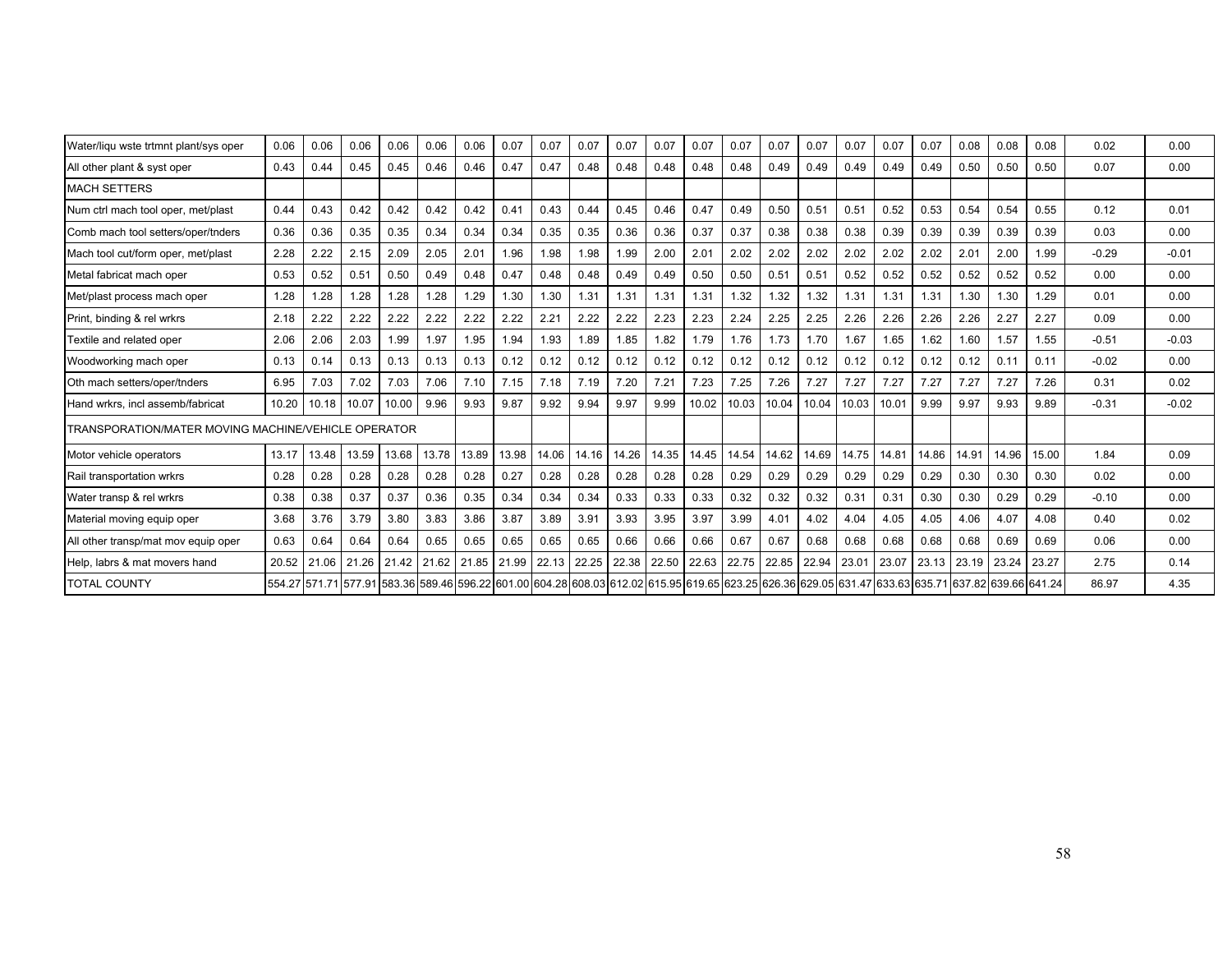# **EMPLOYMENT BY OCCUPATION (Levels) (Thousands)- FAIRFIELD COUNTY**

"**Global Finance**" Scenario

| <b>Occupation</b>               | 2000  | 2001  | 2002  | 2003  | 2004  | 2005  | 2006  | 2007  | 2008  | 2009  | 2010  | 2011  | 2012  | 2013  | 2014  | 2015  | 2016  | 2017  | 2018  | 2019  | 2020  | <b>Net Change</b><br>2000-2020 | <b>Average</b><br>Change |
|---------------------------------|-------|-------|-------|-------|-------|-------|-------|-------|-------|-------|-------|-------|-------|-------|-------|-------|-------|-------|-------|-------|-------|--------------------------------|--------------------------|
| EXECUTIVE ADMINIS. MANAGERIAL   |       |       |       |       |       |       |       |       |       |       |       |       |       |       |       |       |       |       |       |       |       |                                |                          |
| Managerial & administ           | 41.42 | 43.24 | 43.84 | 44.41 | 45.04 | 45.73 | 46.26 | 46.69 | 47.15 | 47.64 | 48.12 | 48.56 | 48.99 | 49.39 | 49.77 | 50.13 | 50.44 | 50.76 | 51.08 | 51.39 | 51.68 | 10.26                          | 0.51                     |
| Management support              | 20.77 | 21.99 | 22.36 | 22.74 | 23.16 | 23.61 | 23.96 | 24.14 | 24.35 | 24.57 | 24.79 | 24.97 | 25.15 | 25.32 | 25.47 | 25.61 | 25.73 | 25.86 | 25.98 | 26.09 | 26.20 | 5.44                           | 0.27                     |
| <b>PROFESSIONAL SPECIALTY</b>   |       |       |       |       |       |       |       |       |       |       |       |       |       |       |       |       |       |       |       |       |       |                                |                          |
| Engineers                       | 8.32  | 8.53  | 8.61  | 8.73  | 8.86  | 9.00  | 9.09  | 9.23  | 9.37  | 9.51  | 9.65  | 9.78  | 9.92  | 10.04 | 10.16 | 10.27 | 10.37 | 10.47 | 10.56 | 10.66 | 10.74 | 2.42                           | 0.12                     |
| Architects & surveyors          | 1.46  | .51   | 1.52  | .54   | 1.55  | 1.57  | 1.59  | 1.60  | 1.62  | 1.65  | 1.67  | 1.68  | 1.70  | 1.72  | 1.74  | 1.75  | 1.76  | 1.78  | 1.79  | 1.80  | 1.81  | 0.35                           | 0.02                     |
| Life scientists                 | 0.78  | 0.81  | 0.82  | 0.84  | 0.85  | 0.87  | 0.89  | 0.91  | 0.92  | 0.93  | 0.95  | 0.96  | 0.97  | 0.99  | 1.00  | 1.01  | 1.02  | 1.03  | 1.05  | 1.06  | 1.07  | 0.29                           | 0.01                     |
| Comput, math & oper res         | 7.56  | 8.28  | 8.85  | 9.43  | 10.05 | 10.71 | 11.37 | 11.77 | 12.13 | 12.50 | 12.87 | 13.24 | 13.61 | 13.97 | 14.32 | 14.68 | 15.02 | 15.36 | 15.71 | 16.05 | 16.39 | 8.83                           | 0.44                     |
| Physical scientists             | 1.25  | .29   | 1.31  | 1.33  | 1.36  | 1.39  | 1.42  | 1.45  | 1.47  | 1.49  | 1.52  | 1.54  | 1.57  | 1.59  | 1.61  | 1.64  | 1.66  | 1.68  | 1.70  | 1.72  | 1.75  | 0.50                           | 0.02                     |
| Social scientists               | 0.85  | 0.89  | 0.91  | 0.92  | 0.94  | 0.96  | 0.98  | 0.99  | 1.00  | 1.02  | 1.03  | 1.04  | 1.05  | 1.06  | 1.08  | 1.09  | 1.10  | 1.10  | 1.11  | 1.12  | 1.13  | 0.28                           | 0.01                     |
| Social, rec & relig wrkrs       | 4.58  | 4.79  | 4.93  | 5.07  | 5.22  | 5.39  | 5.56  | 5.64  | 5.73  | 5.82  | 5.91  | 6.00  | 6.09  | 6.17  | 6.25  | 6.33  | 6.41  | 6.49  | 6.56  | 6.64  | 6.71  | 2.14                           | 0.11                     |
| Judges, magis & oth judic wrkrs | 0.05  | 0.05  | 0.05  | 0.05  | 0.05  | 0.05  | 0.05  | 0.05  | 0.05  | 0.05  | 0.05  | 0.06  | 0.06  | 0.06  | 0.06  | 0.06  | 0.06  | 0.06  | 0.06  | 0.06  | 0.06  | 0.01                           | 0.00                     |
| Lawyers                         | 3.70  | 3.86  | 3.93  | 4.00  | 4.08  | 4.17  | 4.25  | 4.31  | 4.38  | 4.45  | 4.53  | 4.60  | 4.67  | 4.73  | 4.80  | 4.86  | 4.92  | 4.97  | 5.03  | 5.09  | 5.14  | 1.44                           | 0.07                     |
| Teachers, librarians, couns     | 29.40 | 30.03 | 30.51 | 30.93 | 31.37 | 31.83 | 32.30 | 32.61 | 32.95 | 33.30 | 33.64 | 33.98 | 34.28 | 34.58 | 34.88 | 35.16 | 35.44 | 35.72 | 36.02 | 36.31 | 36.60 | 7.20                           | 0.36                     |
| Health diagnosing               | 2.76  | 2.89  | 3.00  | 3.09  | 3.19  | 3.30  | 3.40  | 3.47  | 3.54  | 3.60  | 3.67  | 3.73  | 3.80  | 3.86  | 3.91  | 3.97  | 4.02  | 4.07  | 4.12  | 4.17  | 4.22  | 1.46                           | 0.07                     |
| Hith assessmnt & treating       | 11.33 | 11.80 | 12.20 | 12.55 | 12.89 | 13.25 | 13.63 | 13.86 | 14.09 | 14.32 | 14.55 | 14.76 | 14.97 | 15.17 | 15.35 | 15.54 | 15.70 | 15.86 | 16.03 | 16.18 | 16.33 | 5.00                           | 0.25                     |
| Writers, artists & entertainers | 6.55  | 6.80  | 6.92  | 7.04  | 7.17  | 7.30  | 7.43  | 7.52  | 7.61  | 7.70  | 7.79  | 7.88  | 7.97  | 8.05  | 8.13  | 8.20  | 8.27  | 8.34  | 8.41  | 8.47  | 8.53  | 1.98                           | 0.10                     |
| All other profes wrkrs          | 3.99  | 4.19  | 4.30  | 4.42  | 4.55  | 4.68  | 4.81  | 4.90  | 4.98  | 5.06  | 5.15  | 5.23  | 5.31  | 5.38  | 5.46  | 5.53  | 5.60  | 5.67  | 5.74  | 5.81  | 5.87  | 1.89                           | 0.09                     |
| TECHNICIAN AND REL SUPPORT      |       |       |       |       |       |       |       |       |       |       |       |       |       |       |       |       |       |       |       |       |       |                                |                          |
| Hith technic & technologists    | 9.96  | 10.38 | 10.70 | 10.99 | 11.28 | 11.58 | 11.89 | 12.08 | 12.28 | 12.47 | 12.67 | 12.85 | 13.03 | 13.19 | 13.35 | 13.51 | 13.65 | 13.78 | 13.92 | 14.05 | 14.18 | 4.21                           | 0.21                     |
| Engin & scienc tech & technol   | 7.15  | 7.27  | 7.28  | 7.31  | 7.35  | 7.39  | 7.42  | 7.49  | 7.55  | 7.62  | 7.68  | 7.74  | 7.79  | 7.84  | 7.88  | 7.92  | 7.95  | 7.97  | 8.00  | 8.02  | 8.04  | 0.88                           | 0.04                     |
| Tech, xcpt hith, engin & scienc | 6.27  | 6.58  | 6.74  | 6.89  | 7.06  | 7.24  | 7.41  | 7.54  | 7.65  | 7.77  | 7.88  | 7.99  | 8.10  | 8.20  | 8.30  | 8.40  | 8.49  | 8.58  | 8.67  | 8.76  | 8.85  | 2.58                           | 0.13                     |
| <b>MARKETING AND SALES</b>      |       |       |       |       |       |       |       |       |       |       |       |       |       |       |       |       |       |       |       |       |       |                                |                          |
| Cashiers                        | 13.42 | 13.81 | 13.97 | 14.08 | 14.19 | 14.29 | 14.35 | 14.38 | 14.53 | 14.68 | 14.83 | 14.96 | 15.09 | 15.20 | 15.30 | 15.40 | 15.47 | 15.54 | 15.62 | 15.68 | 15.74 | 2.32                           | 0.12                     |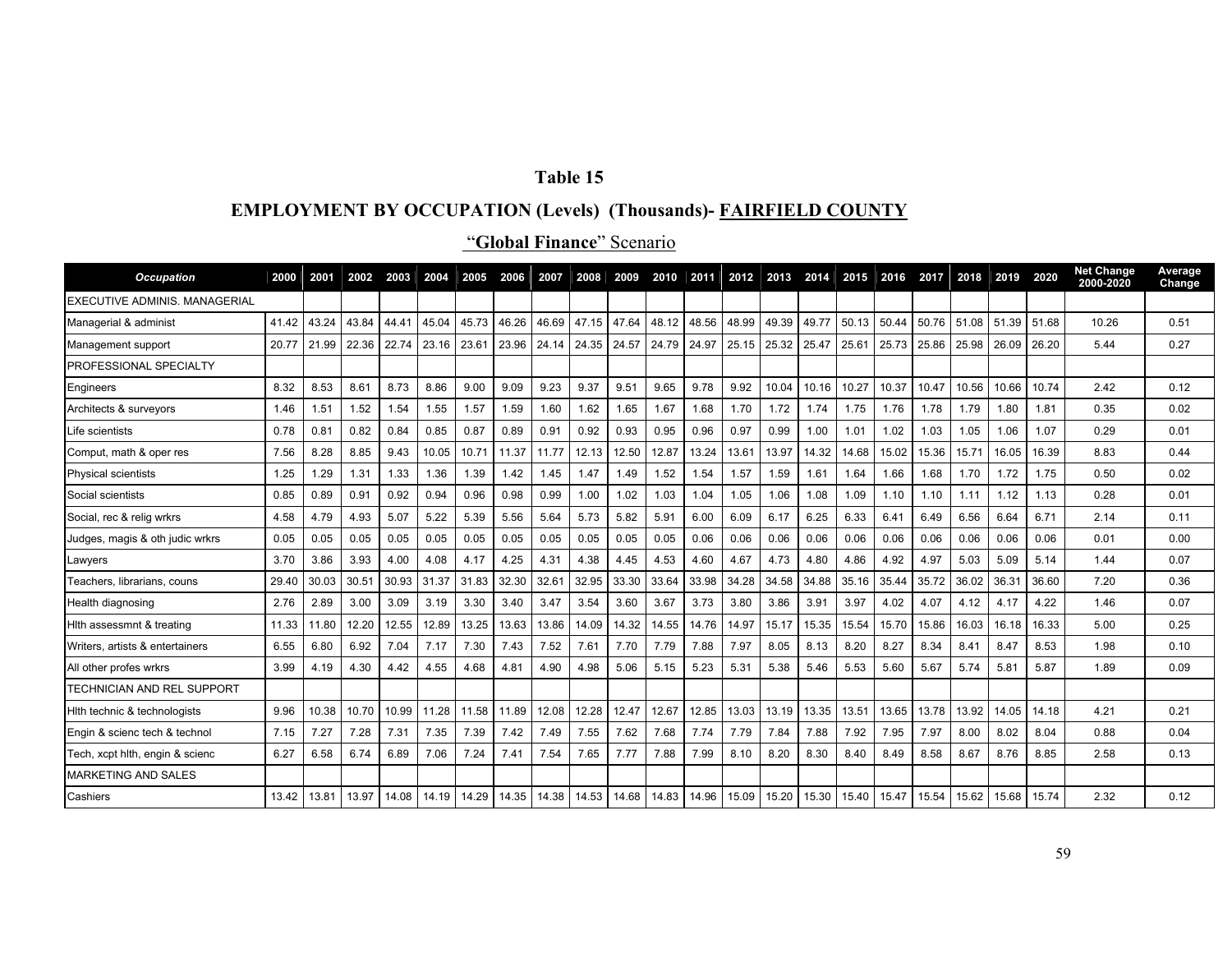| Counter and rental clerks           | 2.16  | 2.23  | 2.26  | 2.29  | 2.32  | 2.35  | 2.38  | 2.40  | 2.43  | 2.46              | 2.49  | 2.52  | 2.54  | 2.57  | 2.59  | 2.61  | 2.63  | 2.65  | 2.67  | 2.69  | 2.71  | 0.54    | 0.03    |
|-------------------------------------|-------|-------|-------|-------|-------|-------|-------|-------|-------|-------------------|-------|-------|-------|-------|-------|-------|-------|-------|-------|-------|-------|---------|---------|
| Insurance sales wrkrs               | 1.34  | 1.45  | 1.47  | 1.47  | 1.48  | 1.50  | 1.50  | 1.51  | 1.53  | 1.54              | 1.55  | 1.56  | 1.57  | 1.58  | 1.59  | 1.60  | 1.60  | 1.61  | 1.62  | 1.62  | 1.63  | 0.29    | 0.01    |
| Real est agents, brokers & apprais  | 1.26  | 1.37  | 1.37  | 1.38  | 1.38  | 1.39  | 1.39  | 1.39  | 1.39  | 1.40              | 1.40  | 1.40  | 1.40  | 1.40  | 1.40  | 1.40  | 1.40  | 1.40  | 1.40  | 1.41  | 1.41  | 0.15    | 0.01    |
| Salespersons, retail                | 17.43 | 17.79 | 17.89 | 17.91 | 17.91 | 17.90 | 17.80 | 17.75 | 17.88 | 18.0 <sup>7</sup> | 18.14 | 18.23 | 18.33 | 18.41 | 18.46 | 18.51 | 18.52 | 18.53 | 18.54 | 18.54 | 18.52 | 1.09    | 0.05    |
| Secur & finan serv sales wrkrs      | 3.79  | 4.22  | 4.32  | 4.44  | 4.56  | 4.68  | 4.79  | 4.76  | 4.74  | 4.73              | 4.72  | 4.70  | 4.68  | 4.65  | 4.63  | 4.60  | 4.58  | 4.55  | 4.53  | 4.51  | 4.48  | 0.70    | 0.03    |
| Mktng & sales worker suprvisrs      | 7.36  | 7.58  | 7.64  | 7.68  | 7.72  | 7.76  | 7.78  | 7.79  | 7.84  | 7.90              | 7.96  | 8.01  | 8.05  | 8.09  | 8.12  | 8.15  | 8.16  | 8.18  | 8.19  | 8.20  | 8.21  | 0.84    | 0.04    |
| <b>Travel agents</b>                | 1.10  | 1.13  | 1.16  | 1.18  | 1.20  | 1.22  | 1.24  | 1.25  | 1.27  | 1.29              | 1.31  | 1.33  | 1.34  | 1.36  | 1.38  | 1.39  | 1.40  | 1.42  | 1.43  | 1.45  | 1.46  | 0.36    | 0.02    |
| All other sales & rel wrkrs         | 16.88 | 17.56 | 17.91 | 18.25 | 18.61 | 19.00 | 19.34 | 19.58 | 19.82 | 20.07             | 20.31 | 20.54 | 20.77 | 20.98 | 21.18 | 21.37 | 21.53 | 21.69 | 21.85 | 22.00 | 22.13 | 5.26    | 0.26    |
| ADMINISTRATIVE SUPPORT ANS CLERICAL |       |       |       |       |       |       |       |       |       |                   |       |       |       |       |       |       |       |       |       |       |       |         |         |
| Adjstrs, investiga & collectors     | 6.78  | 7.34  | 7.54  | 7.74  | 7.95  | 8.18  | 8.38  | 8.49  | 8.59  | 8.71              | 8.82  | 8.92  | 9.01  | 9.11  | 9.19  | 9.28  | 9.36  | 9.44  | 9.52  | 9.59  | 9.67  | 2.89    | 0.14    |
| Communic equip operators            | 1.52  | 1.55  | 1.54  | 1.52  | 1.51  | 1.50  | 1.48  | 1.48  | 1.47  | 1.46              | 1.46  | 1.45  | 1.44  | 1.43  | 1.41  | 1.40  | 1.39  | 1.38  | 1.36  | 1.35  | 1.34  | $-0.19$ | $-0.01$ |
| Comput oper & periph equip oper     | 1.32  | 1.31  | 1.26  | 1.21  | 1.16  | 1.10  | 1.04  | 1.01  | 0.98  | 0.95              | 0.92  | 0.88  | 0.85  | 0.81  | 0.78  | 0.74  | 0.70  | 0.66  | 0.62  | 0.58  | 0.54  | $-0.79$ | $-0.04$ |
| Fin records processing              | 12.56 | 12.88 | 12.85 | 12.79 | 12.73 | 12.69 | 12.60 | 12.59 | 12.60 | 12.61             | 12.61 | 12.60 | 12.59 | 12.57 | 12.53 | 12.50 | 12.44 | 12.39 | 12.34 | 12.28 | 12.21 | $-0.35$ | $-0.02$ |
| Information clerks                  | 8.51  | 8.97  | 9.17  | 9.37  | 9.58  | 9.81  | 10.02 | 10.16 | 10.30 | 10.45             | 10.60 | 10.73 | 10.86 | 10.99 | 11.11 | 11.22 | 11.33 | 11.44 | 11.55 | 11.65 | 11.75 | 3.24    | 0.16    |
| Mail clerks & messengers            | 1.54  | 1.60  | 1.62  | 1.63  | 1.64  | 1.66  | 1.68  | 1.69  | 1.70  | 1.71              | 1.72  | 1.72  | 1.73  | 1.74  | 1.74  | 1.75  | 1.75  | 1.75  | 1.76  | 1.76  | 1.76  | 0.22    | 0.01    |
| Post clerks & mail carriers         | 0.71  | 0.72  | 0.72  | 0.73  | 0.74  | 0.75  | 0.76  | 0.77  | 0.78  | 0.79              | 0.80  | 0.81  | 0.82  | 0.83  | 0.83  | 0.84  | 0.85  | 0.85  | 0.86  | 0.87  | 0.87  | 0.16    | 0.01    |
| Material rec, sched, disp & distr   | 15.46 | 15.70 | 15.72 | 15.71 | 15.70 | 15.71 | 15.66 | 15.68 | 15.76 | 15.85             | 15.93 | 16.00 | 16.06 | 16.10 | 16.13 | 16.15 | 16.15 | 16.14 | 16.14 | 16.12 | 16.09 | 0.63    | 0.03    |
| Recrd processing, xcpt fin          | 5.86  | 6.14  | 6.18  | 6.22  | 6.27  | 6.33  | 6.37  | 6.37  | 6.37  | 6.38              | 6.39  | 6.38  | 6.38  | 6.37  | 6.36  | 6.35  | 6.33  | 6.31  | 6.29  | 6.27  | 6.24  | 0.38    | 0.02    |
| Secretar, stenog & typists          | 21.52 | 22.08 | 22.04 | 21.98 | 21.92 | 21.88 | 21.77 | 21.79 | 21.80 | 21.80             | 21.81 | 21.78 | 21.75 | 21.70 | 21.63 | 21.55 | 21.45 | 21.35 | 21.24 | 21.12 | 21.00 | $-0.52$ | $-0.03$ |
| Oth cleric & admin spprt wrkrs      | 39.16 | 40.92 | 41.33 | 41.69 | 42.09 | 42.53 | 42.86 | 43.07 | 43.29 | 43.53             | 43.76 | 43.93 | 44.10 | 44.23 | 44.35 | 44.45 | 44.52 | 44.59 | 44.66 | 44.72 | 44.77 | 5.61    | 0.28    |
| <b>SERVICE</b>                      |       |       |       |       |       |       |       |       |       |                   |       |       |       |       |       |       |       |       |       |       |       |         |         |
| Clean & blding serv, ex priv hh     | 15.99 | 16.37 | 16.40 | 16.40 | 16.40 | 16.41 | 16.40 | 16.47 | 16.48 | 16.49             | 16.49 | 16.48 | 16.45 | 16.42 | 16.37 | 16.31 | 16.24 | 16.16 | 16.08 | 15.99 | 15.89 | $-0.09$ | 0.00    |
| Food prep and service               | 26.40 | 27.23 | 27.66 | 28.00 | 28.37 | 28.76 | 29.13 | 29.42 | 29.78 | 30.15             | 30.53 | 30.88 | 31.24 | 31.57 | 31.89 | 32.20 | 32.48 | 32.77 | 33.06 | 33.35 | 33.62 | 7.22    | 0.36    |
| Health service                      | 9.10  | 9.54  | 9.93  | 10.28 | 10.63 | 11.00 | 11.40 | 11.63 | 11.87 | 12.10             | 12.34 | 12.56 | 12.79 | 13.00 | 13.20 | 13.41 | 13.60 | 13.78 | 13.98 | 14.15 | 14.33 | 5.24    | 0.26    |
| Personal service                    | 10.29 | 10.80 | 11.15 | 11.52 | 11.90 | 12.30 | 12.72 | 12.98 | 13.26 | 13.54             | 13.82 | 14.09 | 14.37 | 14.63 | 14.89 | 15.15 | 15.40 | 15.65 | 15.90 | 16.15 | 16.39 | 6.11    | 0.31    |
| Private household wrkrs             | 3.05  | 3.05  | 2.98  | 2.91  | 2.84  | 2.77  | 2.70  | 2.74  | 2.78  | 2.81              | 2.85  | 2.88  | 2.91  | 2.94  | 2.96  | 2.99  | 3.00  | 3.02  | 3.04  | 3.06  | 3.07  | 0.02    | 0.00    |
| Protective service                  | 7.26  | 7.57  | 7.71  | 7.84  | 7.98  | 8.13  | 8.28  | 8.40  | 8.47  | 8.53              | 8.60  | 8.66  | 8.72  | 8.77  | 8.81  | 8.85  | 8.89  | 8.92  | 8.94  | 8.97  | 8.99  | 1.73    | 0.09    |
| All other service wrkrs             | 4.40  | 4.60  | 4.72  | 4.83  | 4.95  | 5.07  | 5.20  | 5.28  | 5.37  | 5.46              | 5.55  | 5.64  | 5.73  | 5.81  | 5.90  | 5.98  | 6.06  | 6.14  | 6.22  | 6.30  | 6.37  | 1.98    | 0.10    |
| AGRIC, FOR and FISHERIES            |       |       |       |       |       |       |       |       |       |                   |       |       |       |       |       |       |       |       |       |       |       |         |         |
| Anim brdrs/trnrs; caretak, ex farm  | 0.41  | 0.43  | 0.44  | 0.45  | 0.46  | 0.48  | 0.49  | 0.50  | 0.51  | 0.52              | 0.52  | 0.53  | 0.54  | 0.55  | 0.56  | 0.57  | 0.58  | 0.59  | 0.60  | 0.61  | 0.62  | 0.20    | 0.01    |
| Farm wrkrs                          | 3.07  | 3.16  | 3.15  | 3.14  | 3.13  | 3.12  | 3.10  | 3.13  | 3.15  | 3.18              | 3.21  | 3.24  | 3.27  | 3.29  | 3.31  | 3.33  | 3.35  | 3.37  | 3.38  | 3.40  | 3.42  | 0.34    | 0.02    |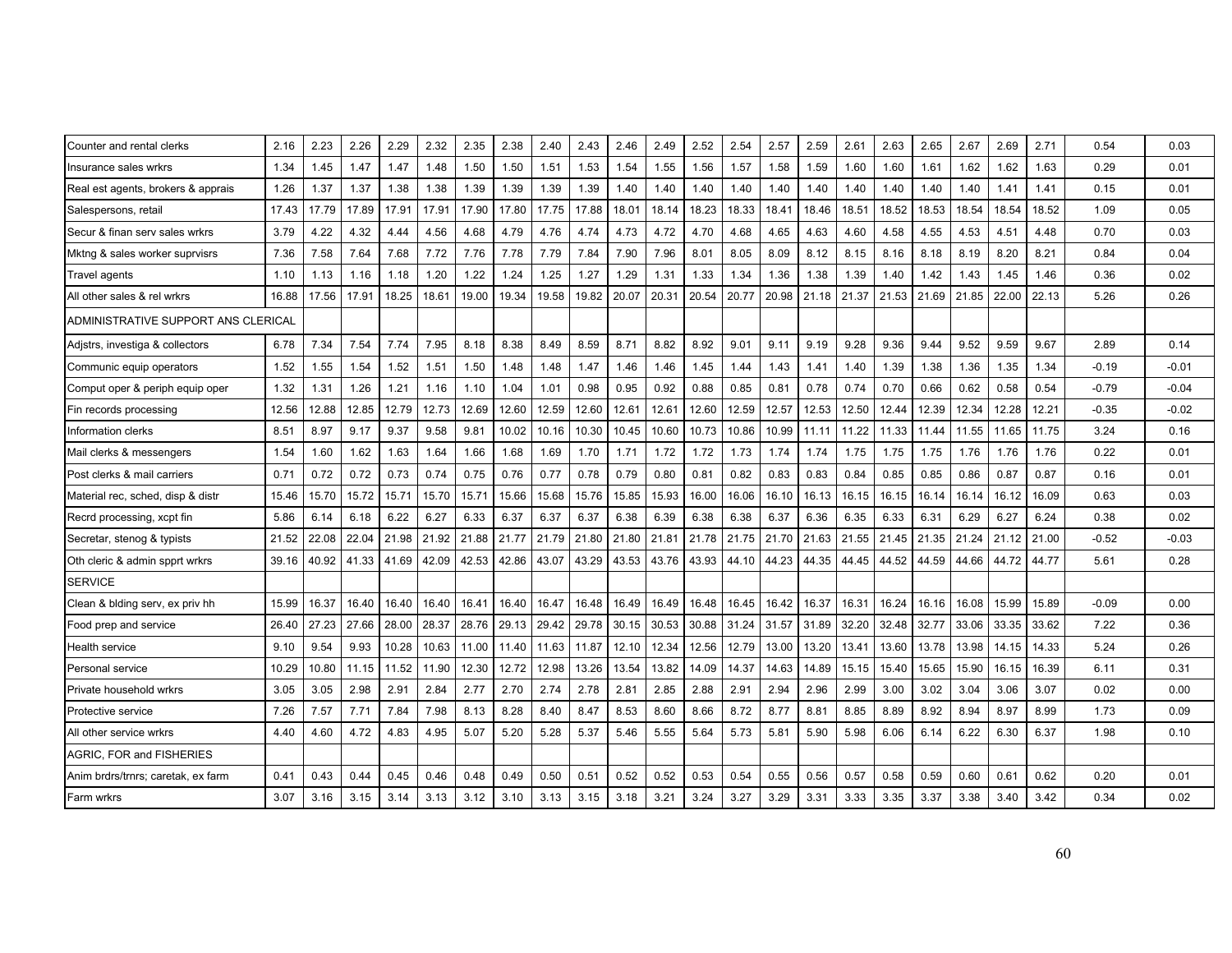| Farm oper & managers               | 0.70  | 0.72  | 0.72  | 0.72  | 0.72  | 0.73  | 0.72  | 0.73  | 0.74  | 0.75  | 0.76  | 0.77  | 0.77  | 0.78  | 0.79  | 0.80  | 0.80  | 0.81  | 0.81  | 0.82  | 0.83  | 0.13    | 0.01    |
|------------------------------------|-------|-------|-------|-------|-------|-------|-------|-------|-------|-------|-------|-------|-------|-------|-------|-------|-------|-------|-------|-------|-------|---------|---------|
| Fish, hunters & trappers           | 0.05  | 0.05  | 0.05  | 0.05  | 0.05  | 0.05  | 0.05  | 0.05  | 0.05  | 0.05  | 0.05  | 0.05  | 0.05  | 0.05  | 0.04  | 0.04  | 0.04  | 0.04  | 0.04  | 0.04  | 0.04  | $-0.01$ | 0.00    |
| Forestry & logging                 | 0.12  | 0.13  | 0.13  | 0.13  | 0.13  | 0.13  | 0.13  | 0.13  | 0.13  | 0.13  | 0.13  | 0.13  | 0.13  | 0.13  | 0.13  | 0.13  | 0.14  | 0.14  | 0.14  | 0.14  | 0.14  | 0.02    | 0.00    |
| Gard, nurs, greenhse, lawn serv    | 3.48  | 3.67  | 3.74  | 3.80  | 3.86  | 3.93  | 3.99  | 4.05  | 4.11  | 4.18  | 4.24  | 4.30  | 4.36  | 4.42  | 4.48  | 4.54  | 4.59  | 4.65  | 4.71  | 4.76  | 4.82  | 1.34    | 0.07    |
| Supervisors, farm/for/agri rel     | 0.34  | 0.36  | 0.36  | 0.37  | 0.37  | 0.37  | 0.37  | 0.38  | 0.38  | 0.39  | 0.40  | 0.40  | 0.41  | 0.41  | 0.41  | 0.42  | 0.42  | 0.43  | 0.43  | 0.44  | 0.44  | 0.10    | 0.01    |
| Veter asst, all other rel wrkrs    | 1.16  | 1.20  | 1.22  | 1.23  | 1.24  | 1.26  | 1.27  | 1.29  | 1.31  | 1.32  | 1.34  | 1.36  | 1.38  | 1.39  | 1.41  | 1.42  | 1.44  | 1.45  | 1.46  | 1.48  | 1.49  | 0.33    | 0.02    |
| IBLUE COLLR WRKER SUPERVISORS      | 6.25  | 6.35  | 6.32  | 6.28  | 6.26  | 6.24  | 6.16  | 6.18  | 6.19  | 6.21  | 6.23  | 6.25  | 6.26  | 6.27  | 6.27  | 6.27  | 6.27  | 6.26  | 6.25  | 6.25  | 6.23  | $-0.02$ | 0.00    |
| <b>CONSTRUCTION TRADES</b>         | 12.55 | 13.19 | 13.25 | 13.19 | 13.15 | 13.15 | 12.71 | 12.73 | 12.79 | 12.86 | 12.92 | 12.97 | 13.03 | 13.07 | 13.10 | 13.12 | 13.13 | 13.14 | 13.17 | 13.18 | 13.20 | 0.64    | 0.03    |
| <b>EXTRACT AN REL WORKERS</b>      |       |       |       |       |       |       |       |       |       |       |       |       |       |       |       |       |       |       |       |       |       |         |         |
| Oil and gas extraction             | 0.06  | 0.06  | 0.06  | 0.06  | 0.06  | 0.06  | 0.07  | 0.06  | 0.06  | 0.06  | 0.06  | 0.06  | 0.06  | 0.06  | 0.06  | 0.06  | 0.06  | 0.06  | 0.06  | 0.05  | 0.05  | $-0.01$ | 0.00    |
| Mining, quarry & tunneling         | 0.02  | 0.02  | 0.02  | 0.02  | 0.02  | 0.02  | 0.02  | 0.02  | 0.01  | 0.01  | 0.01  | 0.01  | 0.01  | 0.01  | 0.01  | 0.01  | 0.01  | 0.01  | 0.01  | 0.01  | 0.01  | 0.00    | 0.00    |
| All other extraction & rel wrkers  | 0.51  | 0.53  | 0.54  | 0.55  | 0.56  | 0.58  | 0.58  | 0.59  | 0.60  | 0.61  | 0.62  | 0.62  | 0.63  | 0.64  | 0.64  | 0.65  | 0.66  | 0.66  | 0.67  | 0.68  | 0.68  | 0.17    | 0.01    |
| MECHANIC, INSTALLER                |       |       |       |       |       |       |       |       |       |       |       |       |       |       |       |       |       |       |       |       |       |         |         |
| Commun equip mech, inst & rep      | 0.42  | 0.43  | 0.43  | 0.42  | 0.42  | 0.42  | 0.41  | 0.41  | 0.41  | 0.41  | 0.40  | 0.40  | 0.39  | 0.39  | 0.38  | 0.38  | 0.37  | 0.37  | 0.36  | 0.36  | 0.35  | $-0.07$ | 0.00    |
| Electr equip mech, inst & rep      | 2.41  | 2.49  | 2.52  | 2.53  | 2.55  | 2.58  | 2.59  | 2.61  | 2.63  | 2.64  | 2.66  | 2.67  | 2.69  | 2.70  | 2.71  | 2.71  | 2.72  | 2.72  | 2.73  | 2.73  | 2.73  | 0.32    | 0.02    |
| Mach/rel mech, inst & rep          | 7.93  | 8.27  | 8.36  | 8.44  | 8.53  | 8.64  | 8.70  | 8.79  | 8.87  | 8.95  | 9.03  | 9.11  | 9.18  | 9.25  | 9.31  | 9.37  | 9.43  | 9.48  | 9.54  | 9.59  | 9.65  | 1.72    | 0.09    |
| Vhicle/mobile equip mech & rep     | 5.15  | 5.27  | 5.29  | 5.30  | 5.32  | 5.33  | 5.33  | 5.35  | 5.38  | 5.42  | 5.45  | 5.48  | 5.51  | 5.53  | 5.55  | 5.57  | 5.58  | 5.59  | 5.60  | 5.61  | 5.61  | 0.46    | 0.02    |
| Other mech, inst & rep             | 4.56  | 4.71  | 4.76  | 4.79  | 4.83  | 4.88  | 4.87  | 4.90  | 4.95  | 5.00  | 5.05  | 5.09  | 5.14  | 5.18  | 5.21  | 5.25  | 5.27  | 5.30  | 5.33  | 5.35  | 5.38  | 0.82    | 0.04    |
| <b>PRODUCTION AND PRECISION</b>    |       |       |       |       |       |       |       |       |       |       |       |       |       |       |       |       |       |       |       |       |       |         |         |
| Assemblers, precision              | 2.26  | 2.22  | 2.17  | 2.14  | 2.12  | 2.09  | 2.06  | 2.07  | 2.08  | 2.09  | 2.10  | 2.11  | 2.12  | 2.12  | 2.12  | 2.11  | 2.11  | 2.10  | 2.09  | 2.07  | 2.06  | $-0.20$ | $-0.01$ |
| Food wrkrs, precision              | 0.83  | 0.83  | 0.82  | 0.81  | 0.79  | 0.78  | 0.76  | 0.75  | 0.75  | 0.75  | 0.75  | 0.75  | 0.74  | 0.74  | 0.73  | 0.73  | 0.72  | 0.72  | 0.71  | 0.71  | 0.70  | $-0.13$ | $-0.01$ |
| Inspect, tsters & graders precis   | 2.59  | 2.59  | 2.56  | 2.54  | 2.52  | 2.51  | 2.49  | 2.51  | 2.51  | 2.52  | 2.52  | 2.53  | 2.53  | 2.53  | 2.53  | 2.53  | 2.52  | 2.51  | 2.51  | 2.50  | 2.49  | $-0.11$ | $-0.01$ |
| Metal wrkrs, precision             | 3.76  | 3.73  | 3.66  | 3.59  | 3.54  | 3.50  | 3.41  | 3.45  | 3.48  | 3.51  | 3.54  | 3.57  | 3.60  | 3.62  | 3.64  | 3.65  | 3.66  | 3.67  | 3.67  | 3.68  | 3.68  | $-0.08$ | 0.00    |
| Printing wrkrs, precision          | 0.89  | 0.89  | 0.88  | 0.87  | 0.86  | 0.85  | 0.84  | 0.83  | 0.83  | 0.83  | 0.82  | 0.82  | 0.82  | 0.82  | 0.82  | 0.82  | 0.82  | 0.81  | 0.81  | 0.81  | 0.80  | $-0.08$ | 0.00    |
| Text, appar & furn wrkrs, precis   | 0.75  | 0.75  | 0.74  | 0.73  | 0.73  | 0.72  | 0.71  | 0.71  | 0.70  | 0.70  | 0.70  | 0.69  | 0.69  | 0.69  | 0.68  | 0.68  | 0.67  | 0.67  | 0.66  | 0.66  | 0.65  | $-0.09$ | 0.00    |
| Woodwrkrs, precision               | 0.52  | 0.53  | 0.53  | 0.53  | 0.53  | 0.53  | 0.52  | 0.52  | 0.52  | 0.53  | 0.53  | 0.54  | 0.54  | 0.55  | 0.55  | 0.55  | 0.55  | 0.56  | 0.56  | 0.56  | 0.56  | 0.05    | 0.00    |
| Other precision wrkrs              | 0.88  | 0.89  | 0.89  | 0.89  | 0.88  | 0.88  | 0.88  | 0.88  | 0.88  | 0.89  | 0.89  | 0.89  | 0.89  | 0.89  | 0.89  | 0.89  | 0.89  | 0.88  | 0.88  | 0.88  | 0.87  | $-0.01$ | 0.00    |
| PLANT AND SYSTEM                   |       |       |       |       |       |       |       |       |       |       |       |       |       |       |       |       |       |       |       |       |       |         |         |
| Chemic plant & syst oper           | 0.21  | 0.21  | 0.20  | 0.19  | 0.19  | 0.19  | 0.19  | 0.18  | 0.18  | 0.18  | 0.18  | 0.17  | 0.17  | 0.17  | 0.17  | 0.17  | 0.17  | 0.17  | 0.16  | 0.16  | 0.16  | $-0.05$ | 0.00    |
| Elec pwr gen plant oper/distr/disp | 0.10  | 0.10  | 0.10  | 0.10  | 0.10  | 0.10  | 0.10  | 0.11  | 0.11  | 0.11  | 0.11  | 0.11  | 0.11  | 0.11  | 0.11  | 0.11  | 0.11  | 0.11  | 0.11  | 0.11  | 0.11  | 0.01    | 0.00    |
| Gas & petro plant & syst           | 0.11  | 0.11  | 0.10  | 0.10  | 0.09  | 0.09  | 0.09  | 0.09  | 0.09  | 0.08  | 0.08  | 0.08  | 0.08  | 0.08  | 0.08  | 0.08  | 0.07  | 0.07  | 0.07  | 0.07  | 0.07  | $-0.04$ | 0.00    |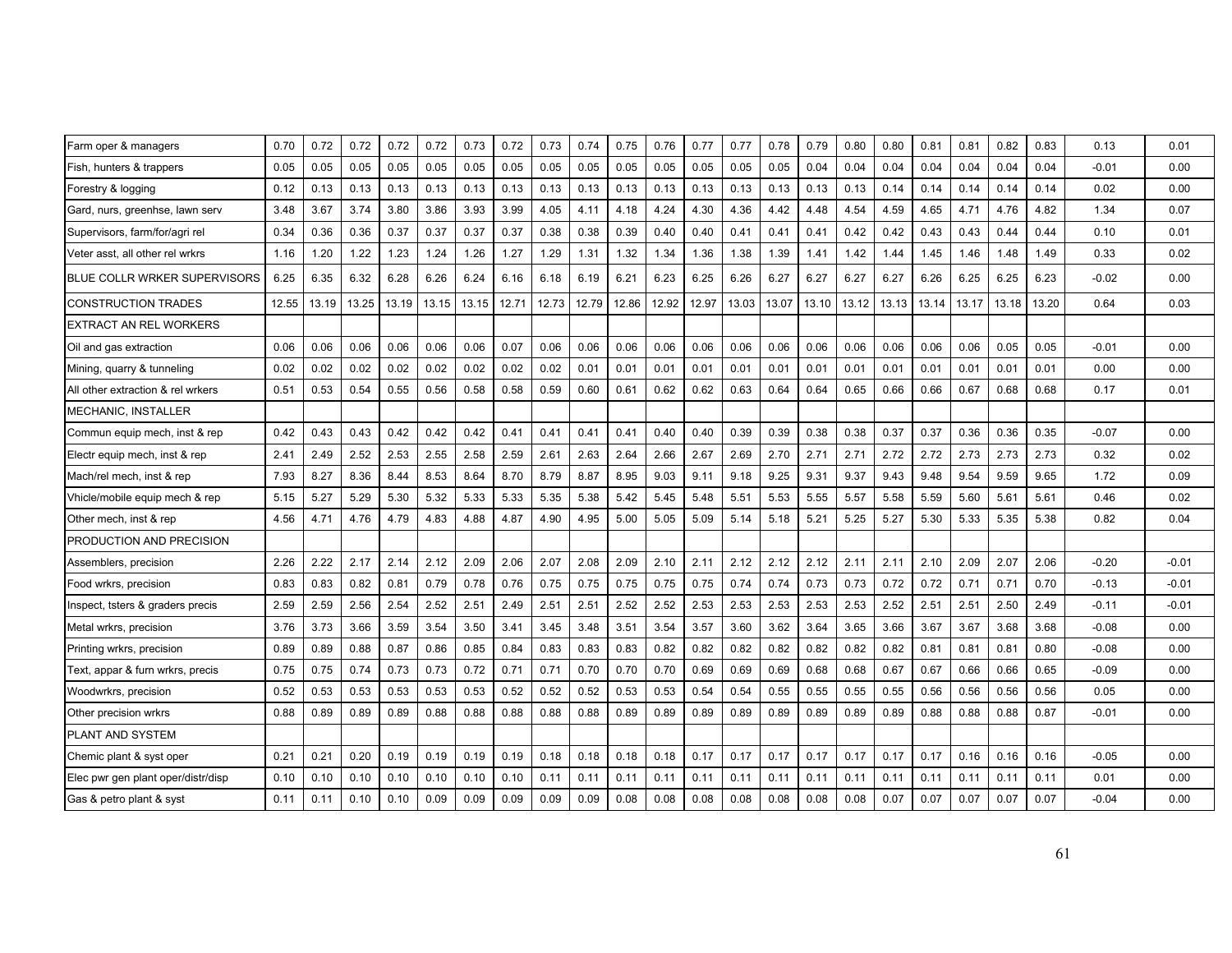| Stationary engineers                                | 0.06  | 0.06  | 0.06  | 0.06  | 0.06  | 0.06  | 0.06  | 0.06  | 0.06  | 0.06  | 0.06  | 0.06  | 0.06  | 0.06  | 0.06                                                                                                                                 | 0.06  | 0.06  | 0.06  | 0.06  | 0.06          | 0.06  | $-0.01$ | 0.00    |
|-----------------------------------------------------|-------|-------|-------|-------|-------|-------|-------|-------|-------|-------|-------|-------|-------|-------|--------------------------------------------------------------------------------------------------------------------------------------|-------|-------|-------|-------|---------------|-------|---------|---------|
| Water/ligu wste trtmnt plant/sys oper               | 0.06  | 0.06  | 0.06  | 0.06  | 0.06  | 0.06  | 0.07  | 0.07  | 0.07  | 0.07  | 0.07  | 0.07  | 0.07  | 0.07  | 0.07                                                                                                                                 | 0.08  | 0.08  | 0.08  | 0.08  | 0.08          | 0.08  | 0.02    | 0.00    |
| All other plant & syst oper                         | 0.43  | 0.44  | 0.45  | 0.45  | 0.46  | 0.47  | 0.47  | 0.48  | 0.48  | 0.49  | 0.49  | 0.49  | 0.50  | 0.50  | 0.50                                                                                                                                 | 0.51  | 0.51  | 0.51  | 0.52  | 0.52          | 0.52  | 0.09    | 0.00    |
| <b>MACH SETTERS</b>                                 |       |       |       |       |       |       |       |       |       |       |       |       |       |       |                                                                                                                                      |       |       |       |       |               |       |         |         |
| Num ctrl mach tool oper, met/plast                  | 0.44  | 0.43  | 0.43  | 0.42  | 0.42  | 0.42  | 0.42  | 0.43  | 0.44  | 0.45  | 0.47  | 0.48  | 0.49  | 0.50  | 0.51                                                                                                                                 | 0.52  | 0.52  | 0.53  | 0.54  | 0.54          | 0.55  | 0.11    | 0.01    |
| Comb mach tool setters/oper/tnders                  | 0.36  | 0.36  | 0.35  | 0.35  | 0.35  | 0.34  | 0.34  | 0.35  | 0.35  | 0.36  | 0.36  | 0.37  | 0.37  | 0.38  | 0.38                                                                                                                                 | 0.38  | 0.39  | 0.39  | 0.39  | 0.39          | 0.39  | 0.03    | 0.00    |
| Mach tool cut/form oper, met/plast                  | 2.28  | 2.22  | 2.15  | 2.10  | 2.05  | 2.01  | 1.97  | .99   | 2.00  | 2.01  | 2.02  | 2.02  | 2.03  | 2.04  | 2.04                                                                                                                                 | 2.04  | 2.03  | 2.03  | 2.02  | 2.01          | 2.01  | $-0.28$ | $-0.01$ |
| Metal fabricat mach oper                            | 0.53  | 0.52  | 0.51  | 0.50  | 0.49  | 0.49  | 0.48  | 0.48  | 0.49  | 0.49  | 0.50  | 0.50  | 0.51  | 0.51  | 0.51                                                                                                                                 | 0.52  | 0.52  | 0.52  | 0.52  | 0.52          | 0.52  | 0.00    | 0.00    |
| Met/plast process mach oper                         | 1.28  | .28   | 1.28  | 1.28  | 1.29  | 1.30  | 1.30  | .31   | 1.31  | 1.31  | 1.32  | 1.32  | 1.32  | 1.32  | 1.32                                                                                                                                 | 1.32  | 1.31  | 1.31  | 1.30  | 1.29          | .29   | 0.01    | 0.00    |
| Print, binding & rel wrkrs                          | 2.18  | 2.22  | 2.23  | 2.23  | 2.23  | 2.24  | 2.24  | 2.23  | 2.24  | 2.25  | 2.26  | 2.27  | 2.28  | 2.29  | 2.30                                                                                                                                 | 2.30  | 2.31  | 2.31  | 2.31  | 2.32          | 2.32  | 0.14    | 0.01    |
| Textile and related oper                            | 2.06  | 2.06  | 2.03  | 2.00  | 1.98  | 1.96  | 1.95  | .94   | 1.90  | 1.87  | 1.84  | 1.81  | 1.79  | 1.76  | 1.73                                                                                                                                 | 1.70  | 1.68  | 1.65  | 1.63  | 1.61          | 1.58  | $-0.48$ | $-0.02$ |
| Woodworking mach oper                               | 0.13  | 0.14  | 0.13  | 0.13  | 0.13  | 0.13  | 0.12  | 0.12  | 0.12  | 0.12  | 0.12  | 0.12  | 0.12  | 0.12  | 0.12                                                                                                                                 | 0.12  | 0.12  | 0.12  | 0.12  | 0.12          | 0.11  | $-0.02$ | 0.00    |
| Oth mach setters/oper/tnders                        | 6.95  | 7.04  | 7.04  | 7.05  | 7.09  | 7.14  | 7.19  | 7.23  | 7.25  | 7.27  | 7.30  | 7.32  | 7.35  | 7.36  | 7.38                                                                                                                                 | 7.39  | 7.40  | 7.40  | 7.40  | 7.40          | 7.40  | 0.45    | 0.02    |
| Hand wrkrs, incl assemb/fabricat                    | 10.20 | 10.20 | 10.10 | 10.04 | 10.01 | 9.99  | 9.92  | 9.99  | 10.02 | 10.05 | 10.09 | 10.12 | 10.14 | 10.15 | 10.16                                                                                                                                | 10.15 | 10.13 | 10.11 | 10.08 | 10.05         | 10.01 | $-0.19$ | $-0.01$ |
| TRANSPORATION/MATER MOVING MACHINE/VEHICLE OPERATOR |       |       |       |       |       |       |       |       |       |       |       |       |       |       |                                                                                                                                      |       |       |       |       |               |       |         |         |
| Motor vehicle operators                             | 13.17 | 13.54 | 13.67 | 13.78 | 13.90 | 14.04 | 14.14 | 14.27 | 14.41 | 14.55 | 14.70 | 14.82 | 14.94 | 15.06 | 15.16                                                                                                                                | 15.26 | 15.34 | 15.42 | 15.50 | 15.58         | 15.65 | 2.48    | 0.12    |
| Rail transportation wrkrs                           | 0.28  | 0.28  | 0.28  | 0.28  | 0.28  | 0.28  | 0.28  | 0.28  | 0.29  | 0.29  | 0.29  | 0.29  | 0.30  | 0.30  | 0.30                                                                                                                                 | 0.30  | 0.31  | 0.31  | 0.31  | 0.31          | 0.31  | 0.04    | 0.00    |
| Water transp & rel wrkrs                            | 0.38  | 0.38  | 0.38  | 0.37  | 0.36  | 0.35  | 0.35  | 0.34  | 0.34  | 0.34  | 0.34  | 0.34  | 0.33  | 0.33  | 0.33                                                                                                                                 | 0.32  | 0.32  | 0.31  | 0.31  | 0.31          | 0.30  | $-0.08$ | 0.00    |
| Material moving equip oper                          | 3.68  | 3.80  | 3.83  | 3.85  | 3.88  | 3.92  | 3.90  | 3.93  | 3.96  | 3.99  | 4.02  | 4.05  | 4.07  | 4.10  | 4.12                                                                                                                                 | 4.14  | 4.15  | 4.16  | 4.18  | 4.19          | 4.20  | 0.52    | 0.03    |
| All other transp/mat mov equip oper                 | 0.63  | 0.65  | 0.65  | 0.65  | 0.65  | 0.65  | 0.65  | 0.66  | 0.66  | 0.67  | 0.68  | 0.68  | 0.69  | 0.69  | 0.70                                                                                                                                 | 0.70  | 0.70  | 0.71  | 0.71  | 0.71          | 0.72  | 0.09    | 0.00    |
| Help, labrs & mat movers hand                       | 20.52 | 21.21 | 21.45 | 21.63 | 21.85 | 22.10 | 22.19 | 22.39 | 22.57 | 22.76 | 22.95 | 23.13 | 23.30 | 23.45 | 23.58                                                                                                                                | 23.71 | 23.80 | 23.90 | 24.00 | 24.08         | 24.16 | 3.64    | 0.18    |
| <b>TOTAL COUNTY</b>                                 |       |       |       |       |       |       |       |       |       |       |       |       |       |       | 554.27 573.74 580.73 586.93 593.77 601.26 606.85 612.11 617.81 623.72 629.55 634.81 639.95 644.61 648.88 652.89 656.30 659.66 663.07 |       |       |       |       | 666.25 669.20 |       | 114.93  | 5.75    |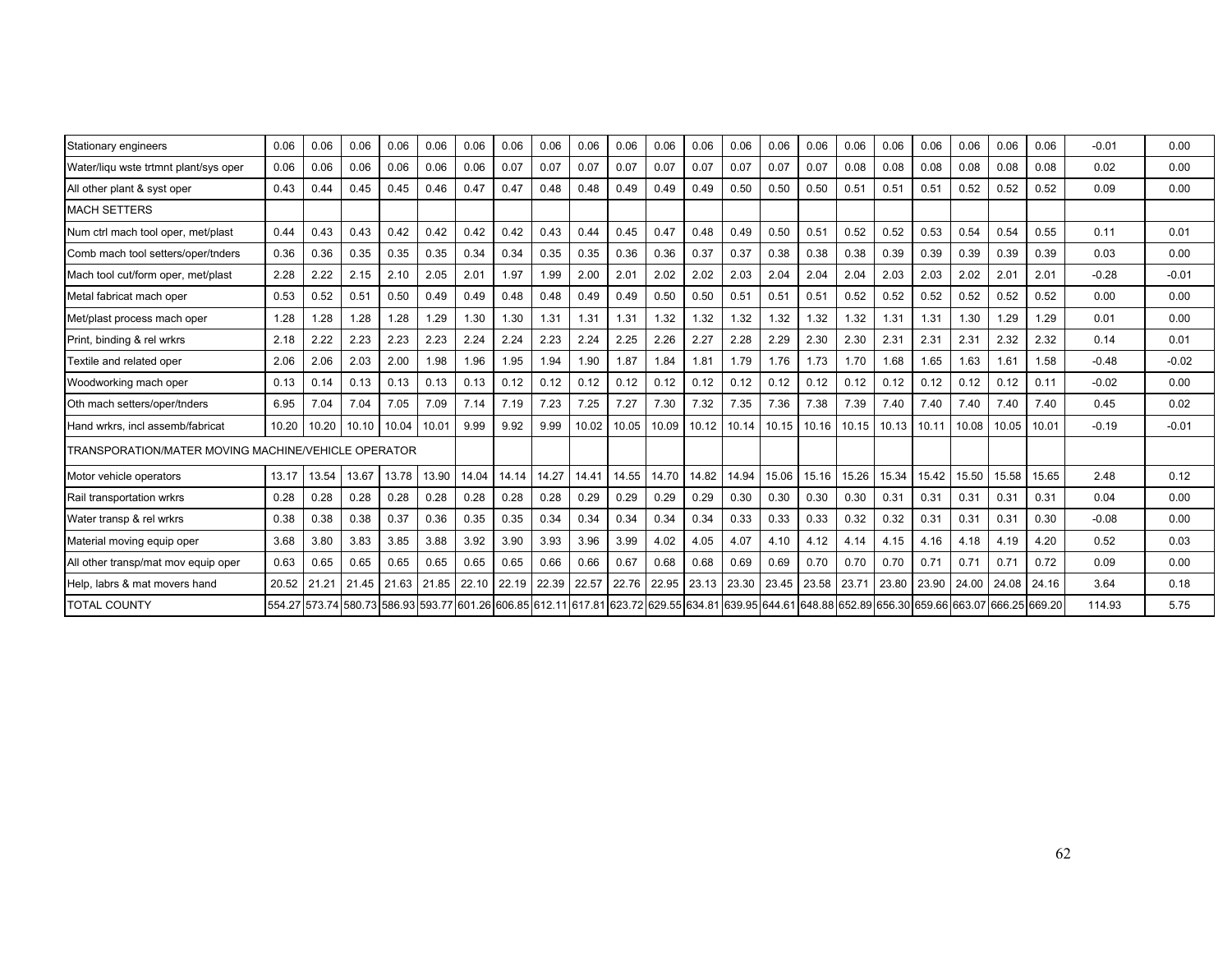# *Appendix II*

#### **EMPLOYMENT: LEVEL CHANGES RELATIVE TO THE RPA BASELINE**

### TABLE I: FAIRFIELD COUNTY

#### **"No Growth**" Scenario - Thousands

| <b>Sector</b>            | 2000 | 2001    | 2002    | 2003    | 2004    | 2005    | 2006    | 2007    | 2008    | 2009                            | 2010    | 2011    | 2012    | 2013    | 2014    | 2015    | 2016    | 2017    | 2018     | 2019     | 2020     | <b>Average Net</b><br><b>Change</b> |
|--------------------------|------|---------|---------|---------|---------|---------|---------|---------|---------|---------------------------------|---------|---------|---------|---------|---------|---------|---------|---------|----------|----------|----------|-------------------------------------|
| Manufacturing            | 0.00 | $-0.08$ | $-0.14$ | $-0.19$ | $-0.24$ | $-0.28$ | $-0.30$ | $-0.32$ | $-0.35$ | $-0.38$                         | $-0.40$ | $-0.42$ | $-0.42$ | $-0.42$ | $-0.43$ | $-0.44$ | $-0.42$ | $-0.38$ | $-0.35$  | $-0.32$  | $-0.30$  | $-0.01$                             |
| Mining                   | 0.00 | 0.00    | 0.00    | 0.00    | 0.00    | 0.00    | 0.00    | 0.00    | 0.00    | 0.00                            | 0.00    | 0.00    | 0.00    | 0.00    | 0.00    | 0.00    | 0.00    | 0.00    | 0.00     | 0.00     | 0.00     | 0.00                                |
| Construction             | 0.00 | $-0.38$ | $-0.47$ | $-0.43$ | $-0.45$ | $-0.46$ | $-0.13$ | $-0.13$ | $-0.14$ | $-0.14$                         | $-0.15$ | $-0.15$ | $-0.16$ | $-0.16$ | $-0.17$ | $-0.17$ | $-0.17$ | $-0.17$ | $-0.17$  | $-0.17$  | $-0.18$  | $-0.01$                             |
| Trans./Public Util       | 0.00 | $-0.06$ | $-0.1$  | $-0.16$ | $-0.22$ | $-0.26$ | $-0.26$ | $-0.26$ | $-0.27$ | $-0.27$                         | $-0.28$ | $-0.28$ | $-0.28$ | $-0.28$ | $-0.29$ | $-0.29$ | $-0.29$ | $-0.29$ | $-0.29$  | $-0.29$  | $-0.29$  | $-0.01$                             |
| Fin/Ins/Real Est         | 0.00 | $-0.27$ | $-0.52$ | $-0.77$ | $-1.02$ | $-1.26$ | $-1.30$ | $-1.35$ | $-1.40$ | .46<br>$\overline{\phantom{a}}$ | $-1.51$ | $-1.53$ | $-1.56$ | $-1.59$ | $-1.61$ | $-1.64$ | $-1.67$ | $-1.69$ | $-1.72$  | $-1.74$  | $-1.77$  | $-0.09$                             |
| <b>Retail Trade</b>      | 0.00 | $-0.12$ | $-0.19$ | $-0.25$ | $-0.30$ | $-0.35$ | $-0.45$ | $-0.59$ | $-0.73$ | $-0.88$                         | $-1.02$ | $-1.16$ | $-1.30$ | $-1.44$ | $-1.58$ | $-1.73$ | $-1.85$ | $-1.98$ | $-2.11$  | $-2.24$  | $-2.37$  | $-0.12$                             |
| <b>Wholesale Trade</b>   | 0.00 | $-0.09$ | $-0.17$ | $-0.24$ | $-0.31$ | $-0.38$ | $-0.42$ | $-0.46$ | $-0.51$ | $-0.55$                         | $-0.60$ | $-0.64$ | $-0.68$ | $-0.73$ | $-0.77$ | $-0.81$ | $-0.81$ | $-0.81$ | $-0.81$  | $-0.81$  | $-0.81$  | $-0.04$                             |
| Services                 | 0.00 | $-0.34$ | $-0.59$ | $-0.83$ | $-1.06$ | $-1.29$ | $-1.46$ | $-1.73$ | $-1.99$ | $-2.25$                         | $-2.51$ | $-2.77$ | $-3.04$ | $-3.31$ | $-3.59$ | $-3.86$ | $-4.08$ | $-4.30$ | $-4.53$  | $-4.76$  | $-5.00$  | $-0.25$                             |
| Agri/For/Fish Serv       | 0.00 | $-0.02$ | $-0.03$ | $-0.04$ | $-0.05$ | $-0.06$ | $-0.06$ | $-0.06$ | $-0.06$ | $-0.07$                         | $-0.07$ | $-0.08$ | $-0.08$ | $-0.08$ | $-0.09$ | $-0.09$ | $-0.09$ | $-0.10$ | $-0.10$  | $-0.10$  | $-0.11$  | $-0.01$                             |
| <b>IPrivate Non-Farm</b> | 0.00 | $-1.35$ | $-2.15$ | $-2.91$ | $-3.64$ | $-4.36$ | $-4.38$ | $-4.91$ | $-5.45$ | $-5.99$                         | $-6.54$ | $-7.03$ | $-7.52$ | $-8.02$ | $-8.53$ | $-9.04$ | $-9.37$ | $-9.72$ | $-10.07$ | $-10.44$ | $-10.81$ | $-0.54$                             |
| Government               | 0.00 | $-0.01$ | $-0.03$ | $-0.05$ | $-0.07$ | $-0.10$ | $-0.13$ | $-0.16$ | $-0.19$ | $-0.22$                         | $-0.25$ | $-0.28$ | $-0.31$ | $-0.34$ | $-0.38$ | $-0.41$ | $-0.44$ | $-0.47$ | $-0.49$  | $-0.52$  | $-0.55$  | $-0.03$                             |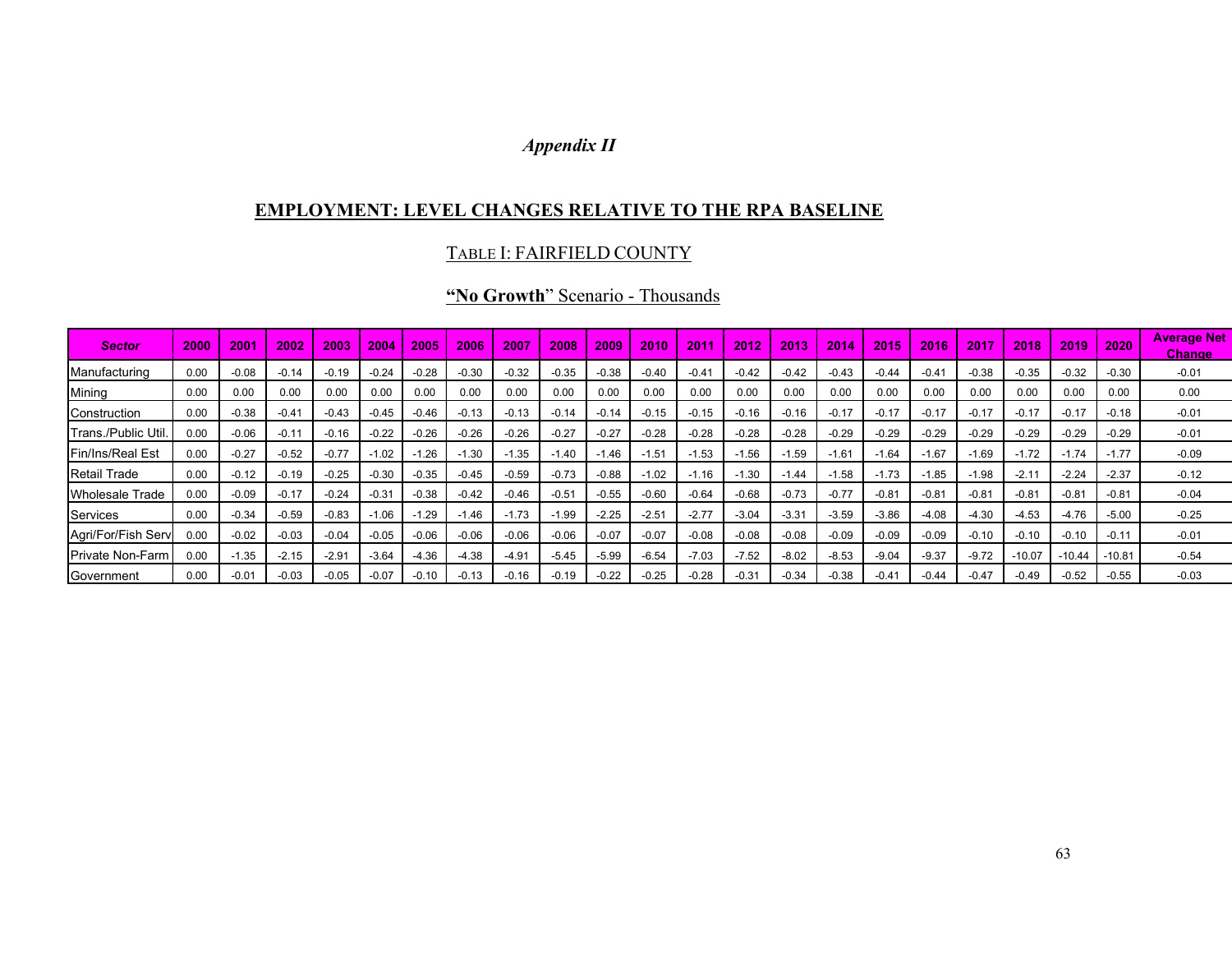## **EMPLOYMENT: LEVEL CHANGES RELATIVE TO THE RPA BASELINE**

## TABLE I CONTD: FAIRFIELD COUNTY

## **"Global Financial Center**" Scenario - Units

| <b>Sector</b>           | 2000 | 2001 | 2002 | 2003 | 2004    | 2005    | 2006    | 2007    | 2008    | 2009    | 2010    | 2011    | 2012   | 2013    | 2014    | 2015    | 2016    | 2017           | 2018    | 2019          | 2020          | <b>Average</b><br>Net Change |
|-------------------------|------|------|------|------|---------|---------|---------|---------|---------|---------|---------|---------|--------|---------|---------|---------|---------|----------------|---------|---------------|---------------|------------------------------|
| Manufacturing           | 0.00 | 0.01 | 0.00 | 0.00 | $-0.01$ | $-0.01$ | $-0.02$ | $-0.02$ | $-0.02$ | $-0.04$ | $-0.06$ | $-0.08$ | $-0.1$ | $-0.13$ | $-0.16$ | $-0.18$ | $-0.20$ | $-0.22$        | $-0.23$ | $-0.24$       | $-0.25$       | $-0.01$                      |
| Mining                  | 0.00 | 0.00 | 0.00 | 0.00 | 0.00    | 0.00    | 0.00    | 0.00    | 0.00    | 0.00    | 0.00    | 0.00    | 0.00   | 0.00    | 0.00    | 0.00    | 0.00    | 0.00           | 0.00    | 0.00          | 0.00          | 0.00                         |
| Construction            | 0.00 | 0.45 | 0.45 | 0.45 | 0.44    | 0.43    | 0.04    | 0.09    | 0.13    | 0.17    | 0.21    | 0.23    | 0.25   | 0.26    | 0.28    | 0.30    | 0.31    | 0.33           | 0.34    | 0.36          | 0.37          | 0.02                         |
| Trans./Public Util.     | 0.00 | 0.01 | 0.01 | 0.01 | 0.00    | 0.00    | 0.10    | 0.20    | 0.29    | 0.39    | 0.49    | 0.54    | 0.58   | 0.63    | 0.68    | 0.73    | 0.78    | 0.83           | 0.88    | 0.93          | 0.98          | 0.05                         |
| Fin/Ins/Real Est        | 0.00 | 0.01 | 0.01 | 0.01 | 0.01    | 0.00    | 0.49    | 0.99    | 1.48    | 1.97    | 2.46    | 2.82    | 3.18   | 3.54    | 3.90    | 4.26    | 4.58    | 4.89           | 5.20    | 5.52          | 5.83          | 0.29                         |
| <b>Retail Trade</b>     | 0.00 | 0.06 | 0.06 | 0.05 | 0.05    | 0.04    | 0.17    | 0.36    | 0.53    | 0.70    | 0.86    | 1.00    | 1.13   | 1.27    | 1.40    | 1.54    | 1.62    | 1.70           | 1.79    | 1.88          | 1.97          | 0.10                         |
| Wholesale Trade         | 0.00 | 0.02 | 0.02 | 0.01 | 0.01    | 0.01    | 0.01    | 0.03    | 0.05    | 0.06    | 0.07    | 0.07    | 0.08   | 0.08    | 0.09    | 0.09    | 0.09    | 0.10           | 0.10    | $0.1^{\circ}$ | $0.1^{\circ}$ | 0.01                         |
| Services                | 0.00 | 0.10 | 0.09 | 0.08 | 0.08    | 0.07    | 0.46    | 0.95    | 1.42    | 1.87    | 2.32    | 2.69    | 3.07   | 3.44    | 3.82    | 4.20    | 4.52    | 4.85           | 5.19    | 5.53          | 5.89          | 0.29                         |
| Agri/For/Fish Serv      | 0.00 | 0.01 | 0.01 | 0.01 | 0.01    | 0.01    | 0.02    | 0.04    | 0.06    | 0.09    | 0.11    | 0.13    | 0.14   | 0.16    | 0.18    | 0.20    | 0.21    | 0.23           | 0.25    | 0.26          | 0.28          | 0.01                         |
| <b>Private Non-Farm</b> | 0.00 | 0.67 | 0.65 | 0.61 | 0.58    | 0.56    | 1.28    | 2.64    | 3.95    | 5.22    | 6.46    | 7.40    | 8.33   | 9.26    | 10.20   | 11.15   | 11.92   | $12.7^{\circ}$ | 13.52   | 14.34         | 15.18         | 0.76                         |
| Government              | 0.00 | 0.00 | 0.01 | 0.01 | 0.01    | 0.01    | 0.06    | 0.12    | 0.19    | 0.27    | 0.36    | 0.44    | 0.54   | 0.63    | 0.72    | 0.82    | 0.94    | 1.06           | 1.18    | .29           | $1.4^{\circ}$ | 0.07                         |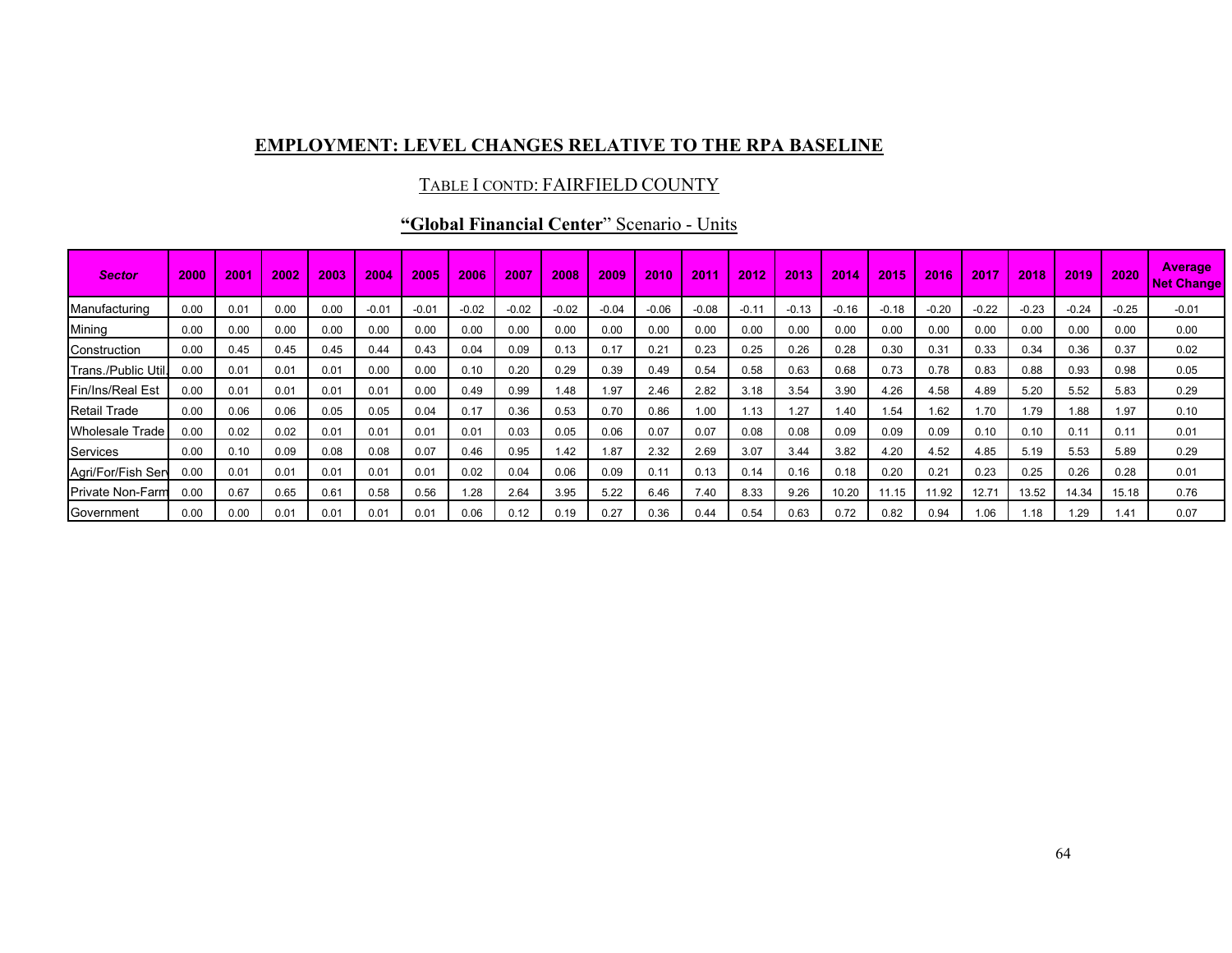## **EMPLOYMENT: LEVEL CHANGES RELATIVE TO THE RPA BASELINE**

## TABLE II: STAMFORD (0.446 OF FAIRFIELD COUNTY)

### "**No Growth**" Scenario - Thousands

| Sector                  | 2000 | 200 <sup>4</sup> | 2002    | 2003           | 2004    | 2005    | 2006    | 200 <sub>1</sub> | 2008    | 2009    | 2010    | 201'    | 2012    | 2013    | 2014    | 2015    | 2016    | 201     | 2018    | 2019    | 2020    | <b>Average</b><br><b>Net Change</b> |
|-------------------------|------|------------------|---------|----------------|---------|---------|---------|------------------|---------|---------|---------|---------|---------|---------|---------|---------|---------|---------|---------|---------|---------|-------------------------------------|
| Manufacturing           | 0.00 | $-0.03$          | $-0.06$ | $-0.08$        | $-0.11$ | $-0.13$ | $-0.13$ | $-0.14$          | $-0.16$ | $-0.17$ | $-0.18$ | $-0.18$ | $-0.19$ | $-0.19$ | $-0.19$ | $-0.20$ | $-0.18$ | $-0.17$ | $-0.16$ | $-0.14$ | $-0.13$ | $-0.01$                             |
| Mining                  | 0.00 | 0.00             | 0.00    | 0.00           | 0.00    | 0.00    | 0.00    | 0.00             | 0.00    | 0.00    | 0.00    | 0.00    | 0.00    | 0.00    | 0.00    | 0.00    | 0.00    | 0.00    | 0.00    | 0.00    | 0.00    | 0.00                                |
| Construction            | 0.00 | $-0.17$          | $-0.18$ | $-0.19$        | $-0.20$ | $-0.21$ | $-0.06$ | $-0.06$          | $-0.06$ | $-0.06$ | $-0.07$ | $-0.07$ | $-0.07$ | $-0.07$ | $-0.07$ | $-0.08$ | $-0.08$ | $-0.08$ | $-0.08$ | $-0.08$ | $-0.08$ | 0.00                                |
| Trans./Public Util      | 0.00 | $-0.03$          | $-0.05$ | $-0.07$        | $-0.10$ | $-0.12$ | $-0.12$ | $-0.12$          | $-0.12$ | $-0.12$ | $-0.12$ | $-0.12$ | $-0.13$ | $-0.13$ | $-0.13$ | $-0.13$ | $-0.13$ | $-0.13$ | $-0.13$ | $-0.13$ | $-0.13$ | $-0.01$                             |
| Fin/Ins/Real Est        | 0.00 | $-0.12$          | $-0.23$ | $-0.34$        | $-0.45$ | $-0.56$ | $-0.58$ | $-0.60$          | $-0.63$ | $-0.65$ | $-0.67$ | $-0.68$ | $-0.70$ | $-0.71$ | $-0.72$ | $-0.73$ | $-0.74$ | $-0.75$ | $-0.76$ | $-0.78$ | $-0.79$ | $-0.04$                             |
| <b>Retail Trade</b>     | 0.00 | $-0.05$          | $-0.08$ | $-0.1'$        | $-0.13$ | $-0.16$ | $-0.20$ | $-0.26$          | $-0.33$ | $-0.39$ | $-0.46$ | $-0.52$ | $-0.58$ | $-0.64$ | $-0.71$ | $-0.77$ | $-0.83$ | $-0.88$ | $-0.94$ | $-1.00$ | $-1.06$ | $-0.05$                             |
| <b>Wholesale Trade</b>  | 0.00 | $-0.04$          | $-0.07$ | $-0.1^{\circ}$ | $-0.14$ | $-0.17$ | $-0.19$ | $-0.21$          | $-0.23$ | $-0.25$ | $-0.27$ | $-0.29$ | $-0.30$ | $-0.32$ | $-0.34$ | $-0.36$ | $-0.36$ | $-0.36$ | $-0.36$ | $-0.36$ | $-0.36$ | $-0.02$                             |
| Services                | 0.00 | $-0.15$          | $-0.26$ | $-0.37$        | $-0.47$ | $-0.57$ | $-0.65$ | $-0.77$          | $-0.89$ | $-1.00$ | $-1.12$ | $-1.24$ | $-1.36$ | $-1.48$ | $-1.60$ | $-1.72$ | $-1.82$ | $-1.92$ | $-2.02$ | $-2.12$ | $-2.23$ | $-0.11$                             |
| Agri/For/Fish Ser       | 0.00 | $-0.01$          | $-0.01$ | $-0.02$        | $-0.02$ | $-0.03$ | $-0.03$ | $-0.03$          | $-0.03$ | $-0.03$ | $-0.03$ | $-0.03$ | $-0.04$ | $-0.04$ | $-0.04$ | $-0.04$ | $-0.04$ | $-0.04$ | $-0.05$ | $-0.05$ | $-0.05$ | 0.00                                |
| <b>Private Non-Farm</b> | 0.00 | $-0.60$          | $-0.96$ | $-1.30$        | $-1.62$ | $-1.94$ | $-1.95$ | $-2.19$          | $-2.43$ | $-2.67$ | $-2.92$ | $-3.13$ | $-3.35$ | $-3.58$ | $-3.80$ | $-4.03$ | $-4.18$ | $-4.33$ | $-4.49$ | $-4.66$ | $-4.82$ | $-0.24$                             |
| Government              | 0.00 | 0.00             | $-0.01$ | $-0.02$        | $-0.03$ | $-0.05$ | $-0.06$ | $-0.07$          | $-0.08$ | $-0.10$ | $-0.11$ | $-0.13$ | $-0.14$ | $-0.15$ | $-0.17$ | $-0.18$ | $-0.20$ | $-0.21$ | $-0.22$ | $-0.23$ | $-0.24$ | $-0.01$                             |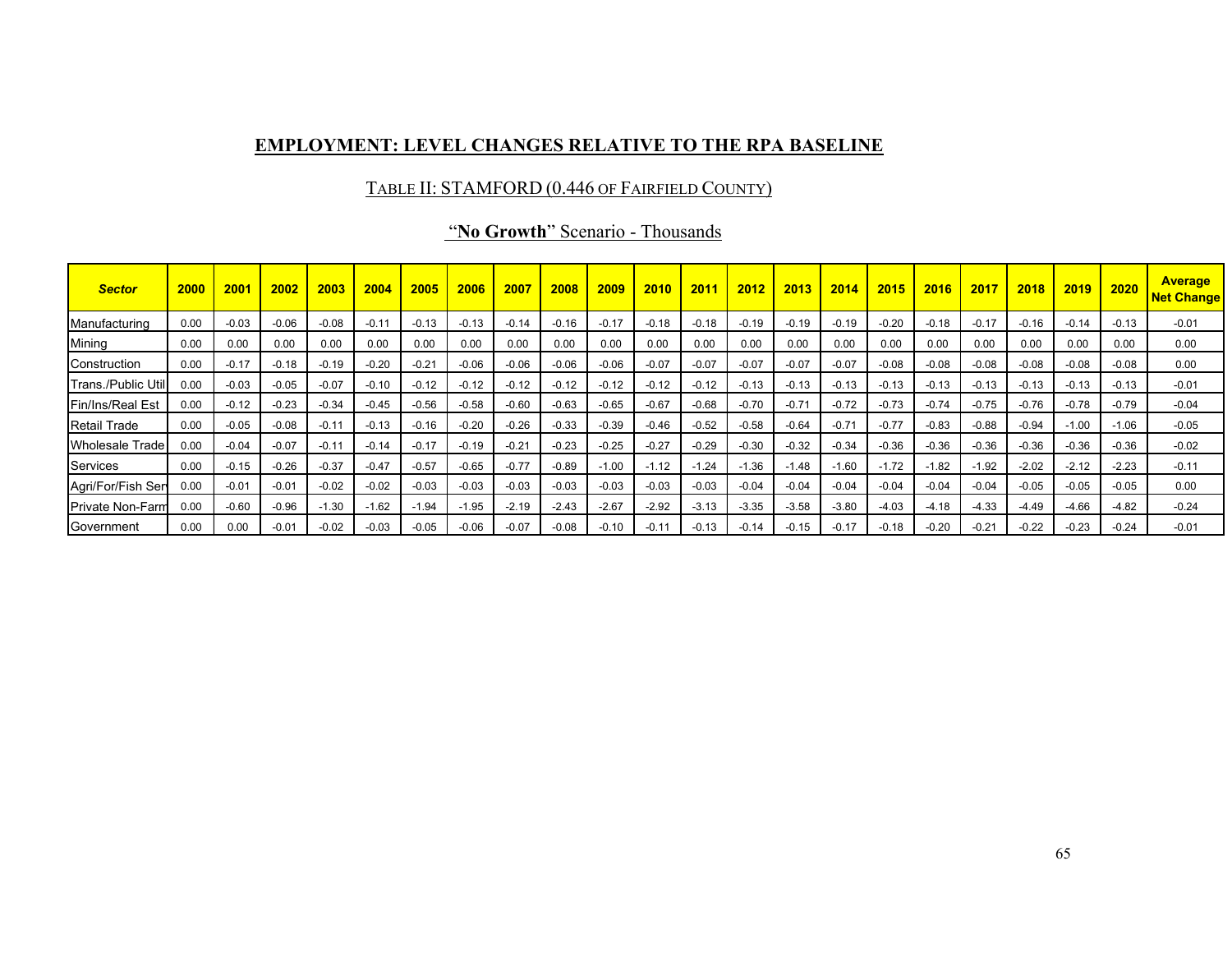## **EMPLOYMENT: LEVEL CHANGES RELATIVE TO THE RPA BASELINE**

## TABLE II CONTD: STAMFORD (0.446 OF FAIRFIELD COUNTY)

| <b>Sector</b>           | 2000 | $200^{\circ}$ | 2002   | 2003    | 2004    | 2005          | 2006    | 2007    | 2008     | 2009     | 2010                                                                                                                                               | 2011                                                                                    | 2012                                             | 2013     | 2014     | 2015   | 2016     | 2017     | 2018    | 2019                                                | 2020                | <b>Average</b><br><b>Net Change</b> |
|-------------------------|------|---------------|--------|---------|---------|---------------|---------|---------|----------|----------|----------------------------------------------------------------------------------------------------------------------------------------------------|-----------------------------------------------------------------------------------------|--------------------------------------------------|----------|----------|--------|----------|----------|---------|-----------------------------------------------------|---------------------|-------------------------------------|
| Manufacturing           | 0.00 | 4.14          | 1.29   | $-1.44$ | $-3.80$ | $-5.70$       | $-7.37$ | $-7.18$ | $-10.44$ | $-16.73$ | $-25.32$                                                                                                                                           | $-36.42$                                                                                | -47.72                                           | $-58.78$ | $-69.31$ | -79.03 | $-88.31$ | $-96.34$ | -102.98 |                                                     | $-108.42$ $-112.75$ | $-5.64$                             |
| Mining                  | 0.00 | 0.36          | 0.34   | 0.33    | 0.31    | 0.30          | 0.28    | 0.55    | 0.80     | 1.02     | 1.21                                                                                                                                               | 1.27                                                                                    | 1.33                                             | 1.38     | 1.43     | 1.48   | 1.51     | 1.55     | 1.59    | 1.63                                                | 1.67                | 0.08                                |
| Construction            | 0.00 | 201.15        | 201.50 | 198.92  | 196.20  | 193.65        | 19.18   | 40.22   | 59.27    | 76.40    | 91.97                                                                                                                                              | 101.15                                                                                  | 109.67                                           | 118.01   | 126.26   | 134.42 | 140.27   | 146.42   | 152.71  | 159.31                                              | 166.14              | 8.31                                |
| Trans./Public Util.     | 0.00 | 3.39          | 2.98   | 2.54    | 2.14    | 1.81          | 43.33   | 87.73   | 131.39   | 174.52   | 217.16 238.97                                                                                                                                      |                                                                                         | $\mid$ 260.73 $\mid$ 282.50 $\mid$ 304.35 $\mid$ |          |          | 326.34 |          |          |         | 347.70 369.33 391.19 413.31                         | 435.70              | 21.78                               |
| Fin/Ins/Real Est        | 0.00 | 5.33          | 4.31   | 3.25    | 2.31    | 1.53          | 219.52  | 441.41  | 661.42   | 879.96   |                                                                                                                                                    | 1097.16 1258.61 1419.17 1580.18 1740.74 1901.74 2040.90 2180.05 2319.65 2459.69 2600.18 |                                                  |          |          |        |          |          |         |                                                     |                     | 130.01                              |
| <b>Retail Trade</b>     | 0.00 | 27.09         | 25.15  | 22.88   | 20.69   | 18.78         | 77.51   | 158.46  | 236.74   | 312.20   | 385.39                                                                                                                                             |                                                                                         | 446.00   505.76   565.53   624.85   684.61       |          |          |        | 722.07   |          |         | 759.98 798.79 838.03 878.62                         |                     | 43.93                               |
| <b>Wholesale Trade</b>  | 0.00 | 8.04          | 7.28   | 6.42    | 5.61    | 4.87          | 5.88    | 13.60   | 20.30    | 26.00    | 30.88                                                                                                                                              | 33.15                                                                                   | 35.13                                            | 37.04    | 38.97    | 40.97  | 42.22    | 43.77    | 45.54   | 47.68                                               | 50.04               | 2.50                                |
| Services                | 0.00 | 45.72         | 41.68  | 37.44   | 33.56   | 30.36         | 203.91  | 422.32  | 632.43   |          | 835.80   1034.27   1200.63   1366.99   1534.24   1702.83   1873.65   2015.47   2162.21   2312.51   2467.72   2627.39                               |                                                                                         |                                                  |          |          |        |          |          |         |                                                     |                     | 131.37                              |
| Agri/For/Fish Serv      | 0.00 | 3.84          | 3.86   | 3.84    | 3.82    | 3.81          | 9.46    | 19.16   | 28.88    | 38.63    | 48.48                                                                                                                                              | 55.97                                                                                   | 63.60                                            | 71.36    | 79.34    | 87.51  | 94.69    | 102.09   | 109.67  | 117.39                                              | 125.37              | 6.27                                |
| <b>Private Non-Farm</b> | 0.00 | 299.00        | 288.43 | 274.16  |         | 260.82 249.45 |         |         |          |          | 571.77   1176.10   1760.81   2327.67   2881.16   3299.51   3715.18   4130.85   4549.20   4972.90   5316.32   5668.66   6029.92   6395.64   6770.28 |                                                                                         |                                                  |          |          |        |          |          |         |                                                     |                     | 338.51                              |
| Government              | 0.00 | 1.13          | 2.67   | 3.91    | 5.00    | 5.87          | 27.46   | 54.46   | 85.77    | 120.69   | 158.69                                                                                                                                             |                                                                                         | 198.29 238.79 280.44 323.17                      |          |          |        |          |          |         | 366.70   419.02   471.42   524.05   576.68   629.31 |                     | 31.47                               |

### "**Global Financial Center**" Scenario - Units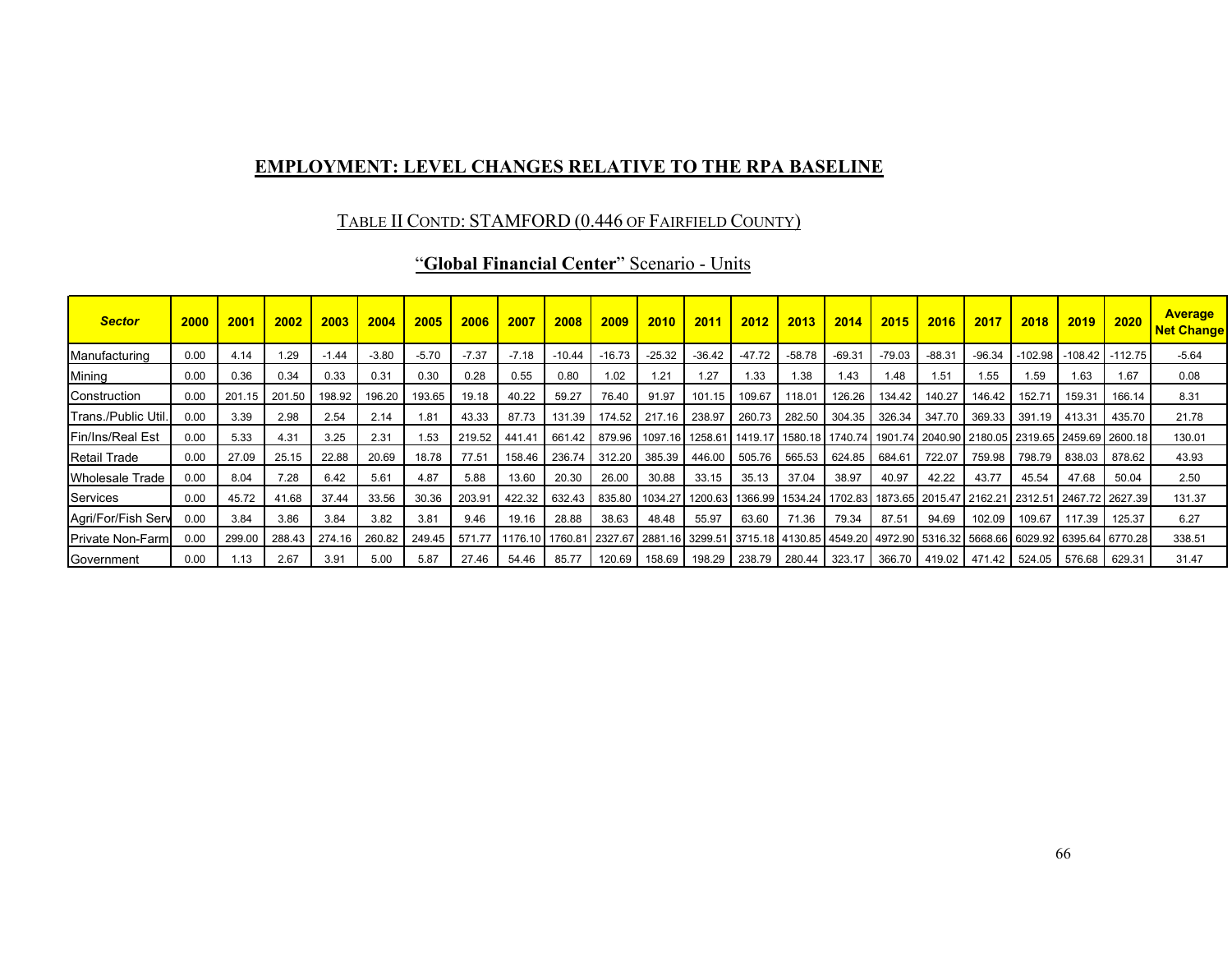## **GROSS REGIONAL PRODUCT (GRP): LEVEL CHANGES RELATIVE TO THE RPA BASELINE**

## TABLE III: FAIRFIELD COUNTY

## "**No Growth**" Scenario - Millions Nominal \$

| <b>Sector</b>          | 2000 | $200^{\circ}$ | 2002      | 2003      | 2004      | 2005     | 2006                                    | 2008     | 2009                | 2010                | $201^{\circ}$ | 2012                            | 2013      | 2015                                        | 2016      | 2017      | 2018       | 2019      | 2020       | <b>Average Net</b><br>Channel |
|------------------------|------|---------------|-----------|-----------|-----------|----------|-----------------------------------------|----------|---------------------|---------------------|---------------|---------------------------------|-----------|---------------------------------------------|-----------|-----------|------------|-----------|------------|-------------------------------|
| Manufacturing          | 0.00 | $-10.95$      | $-20.82$  | $-31.26$  | $-42.30$  | $-54.26$ | $-62.02$                                | -79.10   | $-89.09$            | $-100.02$           | $-106.03$     | $-112.76$                       | $-120.12$ | $-137.34$                                   | $-132.68$ | $-127.97$ | $-123.35$  | $-118.77$ | -114.13    | $-5.71$                       |
| Construction           | 0.00 | $-21.12$      | $-23.26$  | $-25.28$  | $-27.24$  | $-29.18$ | $-8.51$                                 | $-9.78$  | $-10.53$            | $-11.33$            | $-11.98$      | $-12.69$                        | $-13.47$  | $-15.26$                                    | $-15.70$  | $-16.23$  | $-16.84$   | $-17.56$  | -18.37     | $-0.92$                       |
| Trans./Public Util     | 0.00 | $-5.88$       | $-11.39$  | $-17.25$  | $-23.47$  | $-30.06$ | $-31.04$                                | $-34.94$ | $-37.12$            | $-39.40$            | $-41.62$      | $-43.97$                        | $-46.46$  | $-51.99$                                    | $-54.39$  | $-57.00$  | $-59.78$   | $-62.78$  | $-65.98$   | $-3.30$                       |
| Fin/Ins/Real Est       | 0.00 | $-51.57$      | $-106.39$ | -165.99   |           |          | $-230.62$ $-300.48$ $-326.55$ $-386.87$ |          | -419.97             | -454.94             | -484.58       | $-515.68$                       | $-548.62$ | -619.88                                     | $-656.57$ | $-695.38$ | $-736.06$  | -779.19   | -824.47    | $-41.22$                      |
| <b>Retail Trade</b>    | 0.00 | $-4.44$       | $-7.01$   | $-9.56$   | $-12.08$  | $-14.60$ | $-19.21$                                | $-34.55$ | $-43.07$            | $-52.17$            | $-61.65$      | $-71.75$                        | $-82.58$  | $-106.63$                                   | $-118.93$ | $-132.20$ | $-146.37$  | $-161.60$ | -177.87    | $-8.89$                       |
| <b>Wholesale Trade</b> | 0.00 | $-11.66$      | $-22.20$  | $-33.59$  | $-45.86$  | $-59.04$ | $-66.91$                                | $-89.08$ |                     | $-101.48$ $-114.80$ | $-128.55$     | $-143.29$                       | -159.14   | $-194.42$                                   | $-202.60$ | $-211.26$ | $-220.23$  | $-229.90$ | $-239.88$  | $-11.99$                      |
| Services               | 0.00 | $-15.44$      | $-27.61$  | $-40.27$  | $-53.48$  | $-67.36$ | $-78.95$                                |          | $-112.48$ $-130.84$ | $-150.20$           | -170.85       | -192.70                         | $-215.77$ | $-266.27$                                   | $-289.33$ | $-314.04$ | $-340.12$  | $-367.99$ | $-397.51$  | $-19.88$                      |
| <b>Total GRP</b>       | 0.00 | $-121.87$     | -220.66   | $-326.52$ | $-440.18$ |          | $-562.07$ $-602.07$                     |          | $-759.79$ $-847.37$ |                     |               | $-940.74$ $-1025.90$ $-1116.24$ |           | $-1212.62$ $-1424.85$ $-1506.74$ $-1593.75$ |           |           | $-1686.15$ | -1784.83  | $-1889.02$ | $-94.45$                      |

| <b>Sector</b>          | 2000 | 200   | 2002    | 2003    | 2004    | 2005    | 2006   | 2007           | 2008                               | 2009     | 2010     | 201      | 2012                                               | 2013     | 2015     | 2016                            | 201.     | 2018      | 2019                            | 2020      | <b>Average Net</b><br>Change |
|------------------------|------|-------|---------|---------|---------|---------|--------|----------------|------------------------------------|----------|----------|----------|----------------------------------------------------|----------|----------|---------------------------------|----------|-----------|---------------------------------|-----------|------------------------------|
| Manufacturing          | 0.00 | 0.89  | $-0.02$ | $-0.99$ | $-1.94$ | $-2.80$ | $-4.0$ | $-5.17$        | $-8.20$                            | $-13.11$ | $-19.76$ | $-28.14$ | $-37.42$                                           | $-47.35$ | $-68.51$ | $-79.63$                        | $-90.64$ | $-101.5'$ | $-112.18$                       | $-122.71$ | $-6.14$                      |
| Construction           | 0.00 | 25.27 | 25.77   | 26.26   | 26.77   | 27.32   | 2.80   | 6.07           | 9.25                               | 12.34    | 15.36    | 17.46    | 19.59                                              | 21.80    | 26.51    | 28.60                           | 30.85    | 33.28     | 35.87                           | 38.66     | 1.93                         |
| Trans./Public Util.    | 0.00 | 0.74  | 0.69    | 0.63    | 0.57    | 0.52    | 11.48  | 24.18          | 37.86                              | 52.57    | 68.43    | 78.81    | 89.95                                              | 101.95   | 128.96   | 143.81                          | 159.90   | 177.27    | 196.14                          | 216.49    | 10.82                        |
| Fin/Ins/Real Est       | 0.00 | 2.28  | 2.39    | 2.42    | 2.43    | 2.43    |        |                | 121.99 255.07 399.07 554.87 723.17 |          |          | 867.04   | 1021.58                                            | 1187.63  | 1556.71  | 1742.36                         |          |           | 1941.73 2152.89 2380.33 2620.78 |           | 131.04                       |
| <b>Retail Trade</b>    | 0.00 | 2.31  | 2.24    | 2.14    | 2.04    | 1.96    | 7.56   | $16.1^{\circ}$ | 24.97                              | 34.21    | 43.88    | 52.78    | 62.21                                              | 72.24    | 94.40    | 103.32                          | 112.94   | 123.17    | 134.17                          | 145.90    | 7.29                         |
| <b>Wholesale Trade</b> | 0.00 | 2.14  | 2.06    | l.95    | 1.83    | 1.71    | 2.15   | 4.99           | 7.75                               | 10.42    | 13.02    | 14.77    | 16.53                                              | 18.39    | 22.52    | 24.41                           | 26.56    | 28.97     | 31.70                           | 34.73     | 1.74                         |
| Services               | 0.00 | 4.20  | 3.99    | 3.75    | 3.52    | 3.33    | 22.76  | 48.03          | 74.1                               | 101.09   | 129.12   | 154.66   | 181.59                                             | 210.27   | 273.01   | 303.01                          | 335.26   | 369.89    | 406.98                          | 446.65    | 22.33                        |
| Total GRP              | 0.00 | 35.87 | 35.39   | 34.61   | 33.84   | 33.22   |        |                |                                    |          |          |          | 158.60 335.91 524.45 724.86 938.36 1118.15 1310.08 | 1515.79  |          | 1972.84 2202.49 2448.42 2713.21 |          |           | 2995.89 3298.98                 |           | 164.95                       |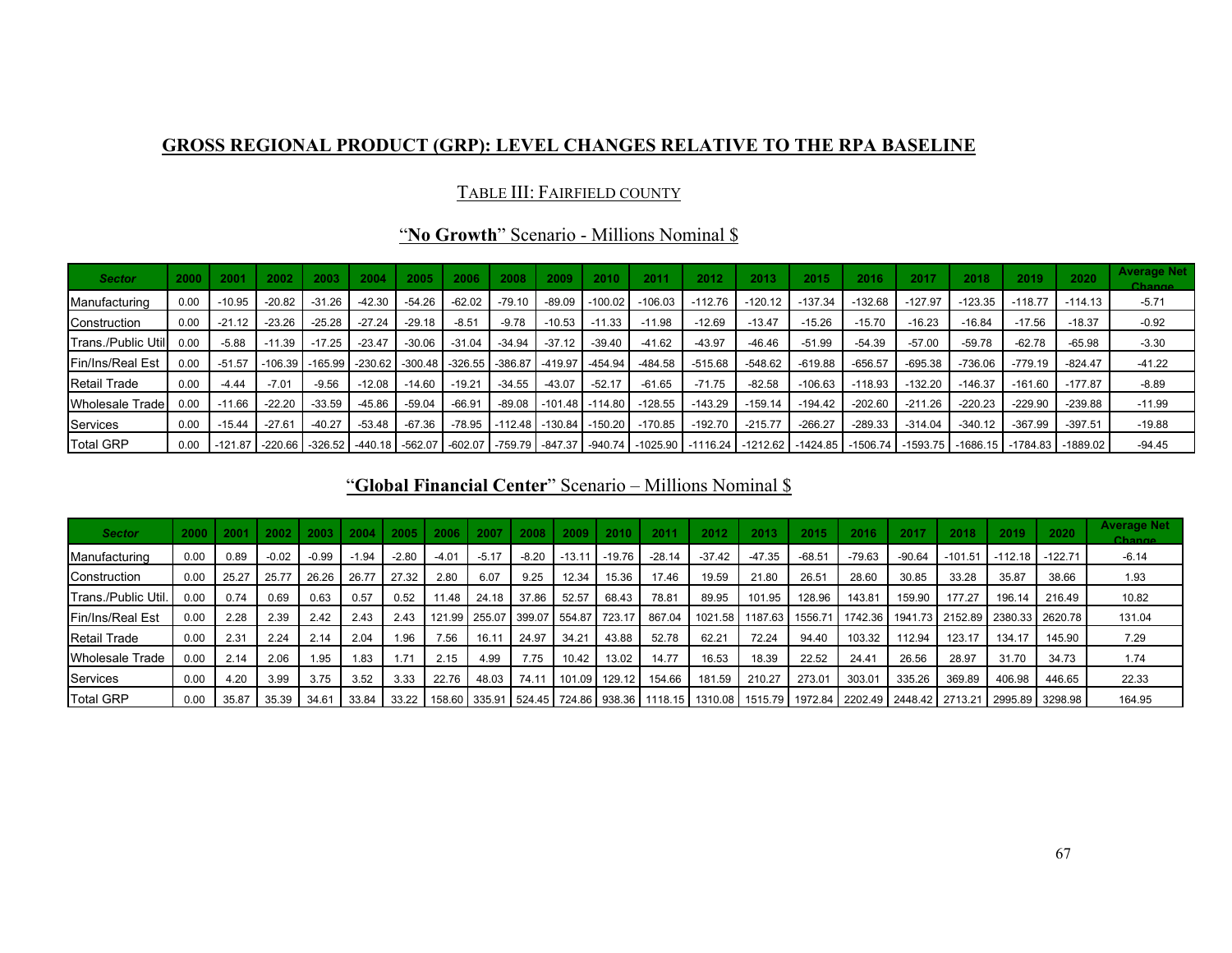## **GROSS REGIONAL PRODUCT (GRP): LEVEL CHANGES RELATIVE TO THE RPA BASELINE**

## TABLE IV: STAMFORD CITY

# "**No Growth**" Scenario – Millions Nominal \$

| Sector                 | 2000 | $200^{\circ}$ | 2002     | 2003      | 200 <sub>4</sub> | 2005       | 2006            | 2007     | 2008                          | 2009     | 2010     | 201     | 2012     | 2013                                                                  | 2014     | 2015                                    | 2016                | 2017     | 2018      | 2019                | 2020                | <b>Average Net</b><br>Change |
|------------------------|------|---------------|----------|-----------|------------------|------------|-----------------|----------|-------------------------------|----------|----------|---------|----------|-----------------------------------------------------------------------|----------|-----------------------------------------|---------------------|----------|-----------|---------------------|---------------------|------------------------------|
| Manufacturing          | 0.00 | -4.88         | $-9.28$  | $-13.94$  | $-18.87$         | $-24.20$   | $-27.66$        | $-31.14$ | $-35.28$                      | $-39.73$ | $-44.61$ | -47.29  | $-50.29$ | $-53.57$                                                              | $-57.21$ | $-61.25$                                | $-59.18$            | $-57.08$ | $-55.01$  | $-52.97$            | $-50.90$            | $-2.55$                      |
| Construction           | 0.00 | -9.42         | -10.37   | $-11.28$  | $-12.15$         | $-13.01$   | $-3.80$         | $-4.06$  | $-4.36$                       | $-4.69$  | $-5.05$  | $-5.34$ | $-5.66$  | $-6.01$                                                               | $-6.39$  | $-6.81$                                 | $-7.00$             | $-7.24$  | $-7.51$   | $-7.83$             | $-8.19$             | $-0.41$                      |
| Trans./Public Util     | 0.00 | $-2.62$       | $-5.08$  | $-7.70$   | $-10.47$         | $-13.4'$   | $-13.84$        | $-14.67$ | $-15.58$                      | $-16.55$ | $-17.57$ | -18.56  | $-19.61$ | $-20.72$                                                              | $-21.92$ | $-23.19$                                | $-24.26$            | $-25.42$ | $-26.66$  | $-28.00$            | $-29.43$            | $-1.47$                      |
| Fin/Ins/Real Est       |      | $-23.00$      | -47.45   | -74.03    | -102.85          | 134.01 - ا |                 |          | $-145.64$ $-158.73$ $-172.54$ |          |          |         |          | -187.31 -202.90 -216.12 -229.99 -244.68 -260.14 -276.47               |          |                                         | $-292.83$ $-310.14$ |          |           | $-328.28$ -347.52   | $-367.71$           | $-18.39$                     |
| Retail Trade           | 0.00 | $-1.98$       | $-3.13$  | $-4.26$   | $-5.39$          | $-6.51$    | $-8.57$         | $-11.87$ | $-15.41$                      | $-19.21$ | $-23.27$ | -27.49  | $-32.00$ | $-36.83$                                                              | -42.01   | -47.56                                  | -53.04              | -58.96   | $-65.28$  | $-72.07$            | -79.33              | $-3.97$                      |
| <b>Wholesale Trade</b> | 0.00 | -5.20         | $-9.90$  | $-14.98$  | $-20.45$         | $-26.33$   | $-29.84$        | $-34.59$ | $-39.73$                      | $-45.26$ | $-51.20$ | -57.33  | $-63.91$ | $-70.97$                                                              | $-78.56$ | $-86.71$                                | -90.36              | -94.22   | $-98.22$  |                     | $-102.53$ -106.99   | $-5.35$                      |
| Services               | 0.00 | $-6.89$       | $-12.32$ | $-17.96$  | $-23.85$         | $-30.04$   | $-35.2^{\circ}$ | $-42.43$ | $-50.17$                      | $-58.35$ | $-66.99$ | -76.20  | $-85.94$ | $-96.23$                                                              |          | $-107.16$ $-118.76$                     | $-129.04$           | -140.06  | $-151.70$ | $-164.12$ $-177.29$ |                     | $-8.86$                      |
| <b>Total GRP</b>       | 0.00 | $-54.35$      | $-98.42$ | $-145.63$ | 196.32           | $-250.68$  | $-268.52$       |          |                               |          |          |         |          | $-302.30$ $-338.87$ $-377.93$ $-419.57$ $-457.55$ $-497.84$ $-540.83$ |          | $-586.69$ $-635.48$ $-672.01$ $-710.81$ |                     |          | $-752.02$ |                     | $-796.03$ $-842.50$ | $-42.13$                     |

| <b>Sector</b>       | 2000 | 200       | 2002    | 2003    | 2004  | 2005    | 2006    | 2007    | 2008    | 2009          | 2010    | 201'   | 2012  | 2013  | 2014                                                                  | 2015     | 2016          | 2017     | 2018            | 2019            | 2020     | <b>Average Net</b><br>Change |
|---------------------|------|-----------|---------|---------|-------|---------|---------|---------|---------|---------------|---------|--------|-------|-------|-----------------------------------------------------------------------|----------|---------------|----------|-----------------|-----------------|----------|------------------------------|
| Manufacturing       | 0.00 | 0.40      | $-0.01$ | $-0.44$ | -0.86 | $-1.25$ | $-1.79$ | $-2.31$ | $-3.66$ | $-5.85$       | $-8.81$ | -12.55 | 16.69 |       | $-21.12$ $-25.75$                                                     | $-30.56$ | $-35.51$      | $-40.42$ | $-45.27$        | -50.03          | $-54.73$ | $-2.74$                      |
| Construction        | 0.00 | $11.27 -$ | 1.49    |         | 11.94 | 12.18   | .25     | 2.71    | 4.13    | 5.50          | 6.85    | 7.79   | 8.74  | 9.72  | 10.74                                                                 | 11.83    | 12.75         | 13.76    | 14.84           | 16.00           | 17.24    | 0.86                         |
| Trans./Public Util. | 0.00 | 0.33      | 0.31    | 0.28    | 0.25  | 0.23    | 5.12    | 10.79   | 16.88   | 23.44         | 30.52   | 35.15  | 40.12 | 45.47 | 51.26                                                                 | 57.52    | 64.14         | 71.32    | 79.06           | 87.48           | 96.55    | 4.83                         |
| Fin/Ins/Real Est    | 0.00 | 1.02      | 1.07    | 1.08    | 1.08  | 1.08    | 54.41   | 113.76  |         | 177.98 247.47 |         |        |       |       | 322.53 386.70 455.63 529.68 609.18 694.29 777.09                      |          |               | 866.01   | 960.19          | 1061.63         | 1168.87  | 58.44                        |
| Retail Trade        | 0.00 | 1.03      | 00.1    | 0.96    | 0.91  | 0.87    | 3.37    | 7.18    | 11.14   | 15.26         | 19.57   | 23.54  | 27.74 | 32.22 | 37.00                                                                 | 42.10    | 46.08         | 50.37    | 54.93           | 59.84           | 65.07    | 3.25                         |
| Wholesale Trade     | 0.00 | 0.95      | 0.92    | 0.87    | 0.82  | 0.76    | 0.96    | 2.22    | 3.46    | 4.65          | 5.81    | 6.59   | 7.37  | 8.20  | 9.09                                                                  | 10.04    | 10.89         | 11.85    | 12.92           | 14.14           | 15.49    | 0.77                         |
| Services            | 0.00 | 1.87      | 1.78    | 1.67    | 1.57  | 1.49    | 10.15   | 21.42   | 33.05   | 45.08         | 57.59   | 68.98  | 80.99 | 93.78 | 107.31                                                                |          | 121.76 135.14 | 149.53   | 164.97          | 181.51          | 199.20   | 9.96                         |
| <b>Total GRP</b>    | 0.00 | 16.00     | 15.79   | 15.44   | 15.09 | 14.82   | 70.73   |         |         |               |         |        |       |       | 149.82 233.90 323.29 418.51 498.69 584.30 676.04 774.92 879.89 982.31 |          |               |          | 1091.99 1210.09 | 1336.17 1471.34 |          | 73.57                        |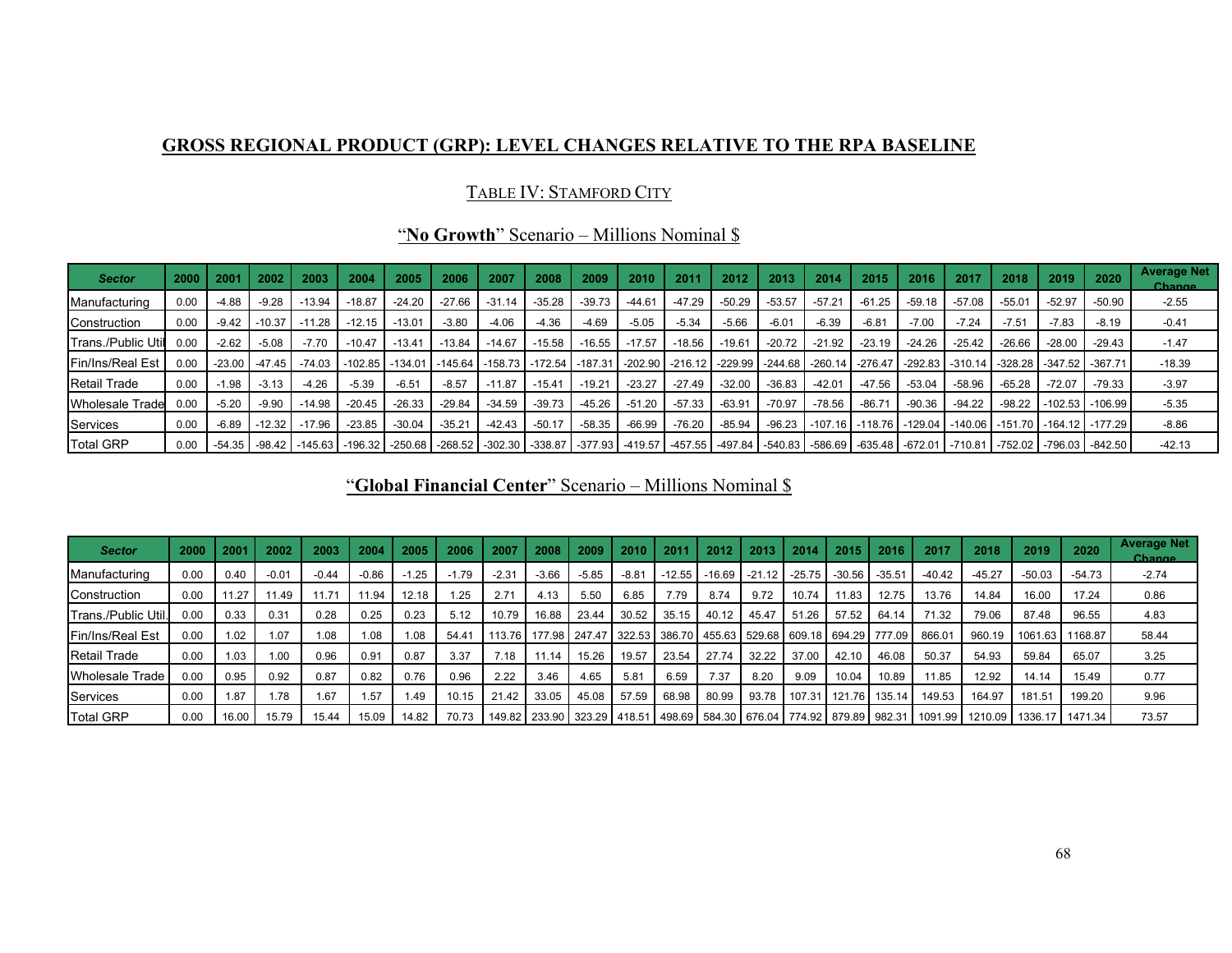## **PERSONAL INCOME: LEVEL CHANGES RELATIVE TO RPA BASELINE**

## TABLE V: FAIRFIELD COUNTY

# "**No Growth**" Scenario – Millions Nominal \$

| <b>Sector</b>          | 2000 | 2001       | 2002      | 2003      | 2004     | 2005      | 2006        | 2007     | 2008      | 2009     | 2010     | 2011     | 2012     | 2013                                              | 2014     | 2015                    | 2016     | 2017     | 2018                                                                                                                             | 2019                                                                                                                                                                                                   | 2020       | <b>Average Net</b><br>Change |
|------------------------|------|------------|-----------|-----------|----------|-----------|-------------|----------|-----------|----------|----------|----------|----------|---------------------------------------------------|----------|-------------------------|----------|----------|----------------------------------------------------------------------------------------------------------------------------------|--------------------------------------------------------------------------------------------------------------------------------------------------------------------------------------------------------|------------|------------------------------|
| Personal Income        | 0.00 |            |           |           |          |           |             |          |           |          |          |          |          |                                                   |          |                         |          |          |                                                                                                                                  | -66.67   -119.30   -175.10   -233.90   -295.40   -316.60   -361.80   -410.50   -462.70   -518.10   -572.20   -628.50   -688.20   -751.90   -819.20   -874.50   -932.60   -992.60   -1056.00   -1122.00 |            | $-56.10$                     |
| Wage/Salary Disb.      | 0.00 | $-73.74$   | $-132.10$ | $-192.30$ |          |           |             |          |           |          |          |          |          |                                                   |          |                         |          |          | -294.50 --254.10 -317.30 -336.40 -378.50 -423.60 -471.20 -521.20 -568.20 -617.50 -669.60 -725.20 -783.90 -828.30 -875.40 -924.50 | -977.20                                                                                                                                                                                                | $-1033.00$ | $-51.65$                     |
| Manufacturing          | 0.00 | $-7.51$    | -13.62    | $-19.51$  | $-25.19$ | $-30.71$  | -32.79      | -36.46   | -40.49    | -44.74   | $-49.19$ | -51.74   | $-54.43$ | $-57.30$                                          | $-60.40$ | $-63.71$                | $-62.08$ | $-60.39$ | $-58.67$                                                                                                                         | $-57.00$                                                                                                                                                                                               | $-55.32$   | $-2.77$                      |
| Construction           | 0.00 | -9.40      | -10.89    | $-12.17$  | $-13.33$ | -14.39    | -5.78       | $-5.97$  | $-6.24$   | -6.56    | $-6.91$  | $-7.21$  | -7.55    | -7.92                                             | $-8.34$  | $-8.80$                 | $-9.01$  | -9.26    | $-9.53$                                                                                                                          | $-9.86$                                                                                                                                                                                                | $-10.21$   | $-0.51$                      |
| Trans./Public Util.    | 0.00 | $-3.27$    | $-6.30$   | $-9.42$   | -12.60   | -15.85    | $-16.14$    | $-16.92$ | $-17.77$  | $-18.65$ | $-19.56$ | $-20.41$ | -21.28   | $-22.19$                                          | $-23.16$ | $-24.18$                | $-24.93$ | $-25.72$ | -26.52                                                                                                                           | $-27.38$                                                                                                                                                                                               | $-28.27$   | $-1.41$                      |
| Fin/Ins/Real Est       | 0.00 | $-23.77$   | -47.66    | -72.65    | -98.65   | $-125.50$ | $-132.80$ I | -141.60  | $-151.00$ |          |          |          |          | $-160.90$ $-171.10$ $-179.00$ $-187.00$ $-195.50$ |          | -204.50 -213.90 -223.00 |          |          | 0 232.60 -242.40 <del>∂</del>                                                                                                    | $-252.90$                                                                                                                                                                                              | $-263.70$  | $-13.19$                     |
| <b>Retail Trade</b>    | 0.00 | -3.04      | $-5.05$   | $-6.99$   | $-8.84$  | $-10.59$  | $-13.13$    | $-17.00$ | $-21.23$  | $-25.67$ | $-30.31$ | $-35.01$ | $-39.90$ | $-45.05$                                          | $-50.50$ | $-56.23$                | $-61.70$ | $-67.49$ | $-73.53$                                                                                                                         | -79.96                                                                                                                                                                                                 | $-86.71$   | $-4.34$                      |
| <b>Wholesale Trade</b> | 0.00 | $-8.13$    | $-15.30$  | -22.70    | -30.29   | $-38.05$  | $-42.00$    | $-47.57$ | $-53.54$  | -59.82   | $-66.38$ | -72.95   | -79.80   | $-87.01$                                          | $-94.68$ | $-102.80$ I             |          |          | $-105.50$ $-108.40$ $-111.30$ $-114.40$                                                                                          |                                                                                                                                                                                                        | $-117.60$  | $-5.88$                      |
| Services               | 0.00 | l -17.15 l | -30.29    | -44.14    | -58.53   | -73.46    | $-83.75$    |          |           |          |          |          |          |                                                   |          |                         |          |          | -101.00   -119.40   -138.80   -159.30   -181.10   -204.10   -228.60   -254.80   -282.60   -307.50   -334.10   -362.10   -392.10  |                                                                                                                                                                                                        | $-423.90$  | $-21.20$                     |

| <b>Sector</b>          | 2000 | 2001  | 2002  | 2003  | 2004  | 2005  | 2006  | 2007    | 2008  | 2009                                                                  | 2010  | 2011  | 2012  | 2013  | 2014  | 2015                                                         | 2016    | 2017    | 2018    | 2019    | 2020                                                                                                                                      | <b>Average Net</b><br>Change |
|------------------------|------|-------|-------|-------|-------|-------|-------|---------|-------|-----------------------------------------------------------------------|-------|-------|-------|-------|-------|--------------------------------------------------------------|---------|---------|---------|---------|-------------------------------------------------------------------------------------------------------------------------------------------|------------------------------|
| Personal Income        | 0.00 | 27.08 | 29.57 | 30.94 | 31.81 | 32.30 |       |         |       |                                                                       |       |       |       |       |       |                                                              |         |         |         |         | 85.72   176.80   276.10   382.90   496.40   596.20   700.50   810.50   927.70   1052.00   1172.00   1299.00   1433.00   1576.00   1726.00 | 86.30                        |
| Wage/Salary Disb.      | 0.00 | 26.00 | 27.86 | 28.44 | 28.46 | 28.09 | 96.40 |         |       |                                                                       |       |       |       |       |       |                                                              |         |         |         |         | 198.30   306.10   418.60   535.30   632.50   732.80   837.40   947.60   1063.00   1172.00   1287.00   1408.00   1537.00   1673.00         | 83.65                        |
| Manufacturing          | 0.00 | 1.74  | 1.66  | .37   | 1.02  | 0.64  | 1.08  | 3.04    | 4.69  | 5.81                                                                  | 6.33  | 5.78  | 4.78  | 3.50  | 2.02  | 0.41                                                         | $-1.63$ | $-3.70$ | $-5.71$ | $-7.61$ | $-9.41$                                                                                                                                   | $-0.47$                      |
| Construction           | 0.00 | 11.06 | 11.76 | 12.23 | 12.61 | 12.93 | 2.84  | 4.30    | 5.79  | 7.29                                                                  | 8.78  | 9.85  | 10.92 | 12.01 | 13.13 | 14.30                                                        | 15.27   | 16.31   | 17.40   | 18.57   | 19.79                                                                                                                                     | 0.99                         |
| Trans./Public Util.    | 0.00 | 0.57  | 0.64  | 0.66  | 0.65  | 0.63  | 5.84  | 11.97   | 18.44 | 25.21                                                                 | 32.25 | 36.64 | 41.15 | 45.82 | 50.72 | 55.85                                                        | 61.01   | 66.46   | 72.14   | 78.17   | 84.49                                                                                                                                     | 4.22                         |
| Fin/Ins/Real Est       | 0.00 | 1.89  | 2.23  | 2.33  | 2.31  | 2.21  | 49.55 |         |       | 101.60   156.70   214.50   274.80   324.00   375.00   428.40   484.70 |       |       |       |       |       | 543.80                                                       | 599.40  | 658.00  | 719.30  | 784.30  | 852.30                                                                                                                                    | 42.62                        |
| <b>Retail Trade</b>    | 0.00 | 1.60  | 1.72  | 1.73  | 1.70  | 1.63  | 4.89  | 9.95    | 15.31 | 20.84                                                                 | 26.48 | 31.49 | 36.54 | 41.70 | 47.05 | 52.59                                                        | 56.70   | 60.98   | 65.40   | 70.08   | 74.96                                                                                                                                     | 3.75                         |
| <b>Wholesale Trade</b> | 0.00 | 1.86  | 1.97  | .96   | 1.89  | 1.79  | 2.33  | 4.86    | 7.54  | 10.20                                                                 | 12.76 | 14.61 | 16.28 | 17.87 | 19.42 | 20.94                                                        | 22.11   | 23.28   | 24.44   | 25.70   | 27.01                                                                                                                                     | 1.35                         |
| <b>Services</b>        | 0.00 | 6.52  | 6.81  | 6.85  | 6.80  | 6.65  | 25.76 | $54.54$ | 84.95 |                                                                       |       |       |       |       |       | 116.80   150.00   180.20   211.80   245.00   280.30   317.60 | 352.10  | 389.20  | 428.60  | 471.00  | 516.20                                                                                                                                    | 25.81                        |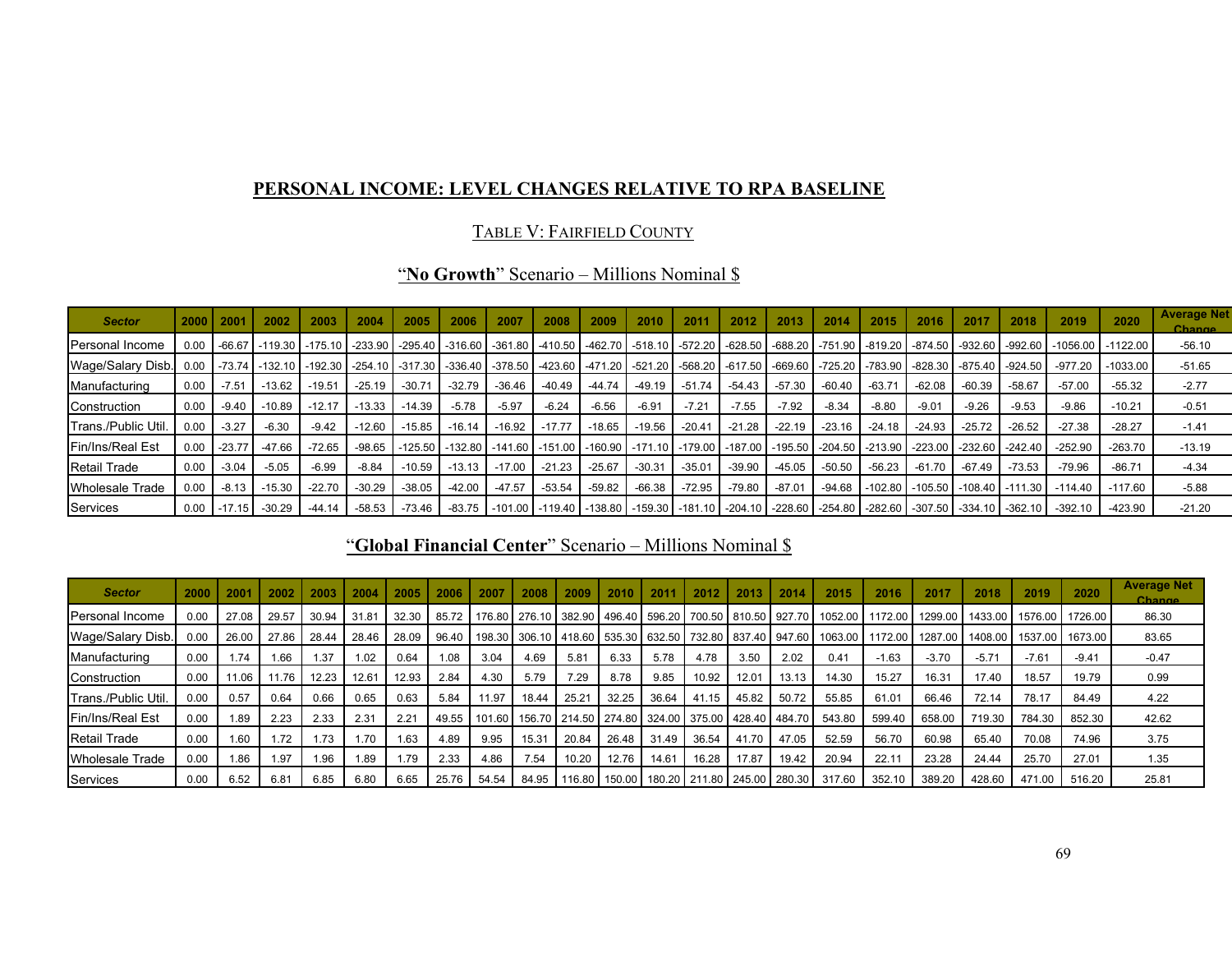## **PERSONAL INCOME: LEVEL CHANGES RELATIVE TO RPA BASELINE**

## TABLE VI: STAMFORD CITY

# "**No Growth**" Scenario – Millions Nominal \$

| <b>Sector</b>          | 2000 | 2001     | 2002     | 2003    | 2004      | 2005                | 2006     | 2007                                    | 2008     | 2009     | 2010     | 2011     | 2012     | 2013     | 2014                                                                                                                            | 2015     | 2016     | 2017      | 2018     | 2019                    | 2020      | <b>Average Net</b><br>Change |
|------------------------|------|----------|----------|---------|-----------|---------------------|----------|-----------------------------------------|----------|----------|----------|----------|----------|----------|---------------------------------------------------------------------------------------------------------------------------------|----------|----------|-----------|----------|-------------------------|-----------|------------------------------|
| Personal Income        | 0.00 | $-29.73$ | $-53.21$ | -78.09  |           | $-104.32$ $-131.75$ |          | -141.20 -161.36 -183.08 -206.36 -231.07 |          |          |          |          |          |          | -255.20 -280.31 -306.94 -335.35 -365.36 -390.03 -415.94                                                                         |          |          |           |          | -442.70 -470.98 -500.41 |           | $-25.02$                     |
| Wage/Salary Disb.      | 0.00 | $-32.89$ | $-58.92$ | -85.77  | $-113.33$ | $-141.52$           |          | $-150.03$ $-168.81$                     |          |          |          |          |          |          | -188.93   -210.16   -232.46   -253.42   -275.41   -298.64   -323.44   -349.62   -369.42   -390.43   -412.33   -435.83   -460.72 |          |          |           |          |                         |           | $-23.04$                     |
| Manufacturing          | 0.00 | $-3.35$  | $-6.07$  | $-8.70$ | -11.24    | $-13.70$            | -14.62   | $-16.26$                                | $-18.06$ | $-19.95$ | -21.94   | $-23.08$ | $-24.28$ | $-25.56$ | $-26.94$                                                                                                                        | $-28.41$ | $-27.69$ | $-26.93$  | $-26.17$ | $-25.42$                | $-24.67$  | $-1.23$                      |
| Construction           | 0.00 | $-4.19$  | -4.86    | $-5.43$ | $-5.95$   | $-6.42$             | $-2.58$  | $-2.66$                                 | $-2.78$  | $-2.92$  | $-3.08$  | $-3.22$  | $-3.37$  | $-3.53$  | $-3.72$                                                                                                                         | $-3.92$  | $-4.02$  | $-4.13$   | $-4.25$  | -4.40                   | $-4.55$   | $-0.23$                      |
| Trans./Public Util.    | 0.00 | $-1.46$  | $-2.81$  | $-4.20$ | $-5.62$   | $-7.07$             | $-7.20$  | $-7.55$                                 | $-7.93$  | $-8.32$  | $-8.72$  | $-9.10$  | -9.49    | $-9.90$  | $-10.33$                                                                                                                        | $-10.78$ | $-11.12$ | $-11.47$  | $-11.83$ | $-12.21$                | $-12.61$  | $-0.63$                      |
| Fin/Ins/Real Est       | 0.00 | $-10.60$ | $-21.26$ | -32.40  | $-44.00$  | $-55.97$            | -59.23   | $-63.15$                                | -67.35   | -71.76   | $-76.31$ | -79.83   | $-83.40$ | -87.19   | $-91.21$                                                                                                                        | $-95.40$ | $-99.46$ | $-103.74$ |          | $-108.11$ $-112.79$     | $-117.61$ | $-5.88$                      |
| Retail Trade           | 0.00 | $-1.36$  | $-2.25$  | $-3.12$ | $-3.94$   | $-4.72$             | $-5.86$  | $-7.58$                                 | $-9.47$  | $-11.45$ | -13.52   | $-15.61$ | $-17.80$ | $-20.09$ | $-22.52$                                                                                                                        | $-25.08$ | $-27.52$ | $-30.10$  | $-32.79$ | $-35.66$                | $-38.67$  | $-1.93$                      |
| <b>Wholesale Trade</b> | 0.00 | $-3.63$  | $-6.82$  | -10.12  | -13.51    | $-16.97$            | $-18.73$ | $-21.22$                                | $-23.88$ | $-26.68$ | $-29.61$ | $-32.54$ | $-35.59$ | $-38.81$ | $-42.23$                                                                                                                        | $-45.85$ | $-47.05$ | $-48.35$  | -49.64   | $-51.02$                | $-52.45$  | $-2.62$                      |
| Services               | 0.00 | -7.65    | $-13.51$ | -19.69  | $-26.10$  | -32.76              | -37.35   | -45.05                                  | -53.25   | -61.90   | -71.05   | $-80.77$ | -91.03   |          | -101.96 -113.64 -126.04 -137.15 -149.01                                                                                         |          |          |           |          | -161.50 -174.88 -189.06 |           | $-9.45$                      |

| <b>Sector</b>       | 2000 | 200 <sup>7</sup> | 2002  | 2003  | 2004  | 2005  | 2006  | 2007  | 2008  | 2009  | 2010                                                                                                      | 2011   | 2012   | 2013   | 2014                               | 2015  | 2016          | 2017    | 2018    | 2019          | 2020    | <b>Average Net</b><br>Change |
|---------------------|------|------------------|-------|-------|-------|-------|-------|-------|-------|-------|-----------------------------------------------------------------------------------------------------------|--------|--------|--------|------------------------------------|-------|---------------|---------|---------|---------------|---------|------------------------------|
| Personal Income     | 0.00 | 12.08            | 13.19 | 13.80 | 14.19 | 14.41 | 38.23 | 78.85 |       |       | 123.14   170.77   221.39   265.91   312.42   361.48   413.75   469.19   522.71   579.35   639.12   702.90 |        |        |        |                                    |       |               |         |         |               | 769.80  | 38.49                        |
| Wage/Salary Disb.   | 0.00 | 11.60            | 12.43 | 12.68 | 12.69 | 12.53 | 42.99 | 88.44 |       |       | 136.52   186.70   238.74   282.10   326.83   373.48   422.63   474.10   522.71   574.00   627.97   685.50 |        |        |        |                                    |       |               |         |         |               | 746.16  | 37.31                        |
| Manufacturing       | 0.00 | 0.77             | 0.74  | 0.61  | 0.46  | 0.28  | 0.48  | 1.36  | 2.09  | 2.59  | 2.82                                                                                                      | 2.58   | 2.13   | .56    | 0.90                               | 0.18  | $-0.73$       | $-1.65$ | $-2.55$ | $-3.40$       | $-4.20$ | $-0.21$                      |
| Construction        | 0.00 | 4.93             | 5.24  | 5.45  | 5.62  | 5.77  | 1.27  | 1.92  | 2.58  | 3.25  | 3.92                                                                                                      | 4.39   | 4.87   | 5.36   | 5.86                               | 6.38  | 6.81          | 7.27    | 7.76    | 8.28          | 8.83    | 0.44                         |
| Trans./Public Util. | 0.00 | 0.26             | 0.29  | 0.29  | 0.29  | 0.28  | 2.60  | 5.34  | 8.22  | 1.24  | 14.38                                                                                                     | 16.34  | 18.35  | 20.44  | 22.62                              | 24.91 | 27.2          | 29.64   | 32.17   | 34.86         | 37.68   | 1.88                         |
| Fin/Ins/Real Est    | 0.00 | 0.84             | 0.99  | 1.04  | 1.03  | 0.98  | 22.10 | 45.31 | 69.89 | 95.67 | 122.56                                                                                                    | 144.50 | 167.25 |        | 191.07 216.18 242.53 267.33 293.47 |       |               |         |         | 320.81 349.80 | 380.13  | 19.01                        |
| <b>Retail Trade</b> | 0.00 | 0.71             | 0.77  | 0.77  | 0.76  | 0.73  | 2.18  | 4.44  | 6.83  | 9.29  | 11.81                                                                                                     | 14.04  | 16.30  | 18.60  | 20.98                              | 23.46 | 25.29         | 27.20   | 29.17   | 31.26         | 33.43   | 1.67                         |
| Wholesale Trade     | 0.00 | 0.83             | 0.88  | 0.87  | 0.84  | 0.80  | 1.04  | 2.17  | 3.36  | 4.55  | 5.69                                                                                                      | 6.52   | 7.26   | 7.97   | 8.66                               | 9.34  | 9.86          | 10.38   | 10.90   | 11.46         | 12.05   | 0.60                         |
| Services            | 0.00 | 2.91             | 3.04  | 3.06  | 3.03  | 2.97  | 11.49 | 24.32 | 37.89 | 52.09 | 66.90                                                                                                     | 80.37  | 94.46  | 109.27 | 125.01                             |       | 141.65 157.04 | 173.58  |         | 191.16 210.07 | 230.23  | 11.51                        |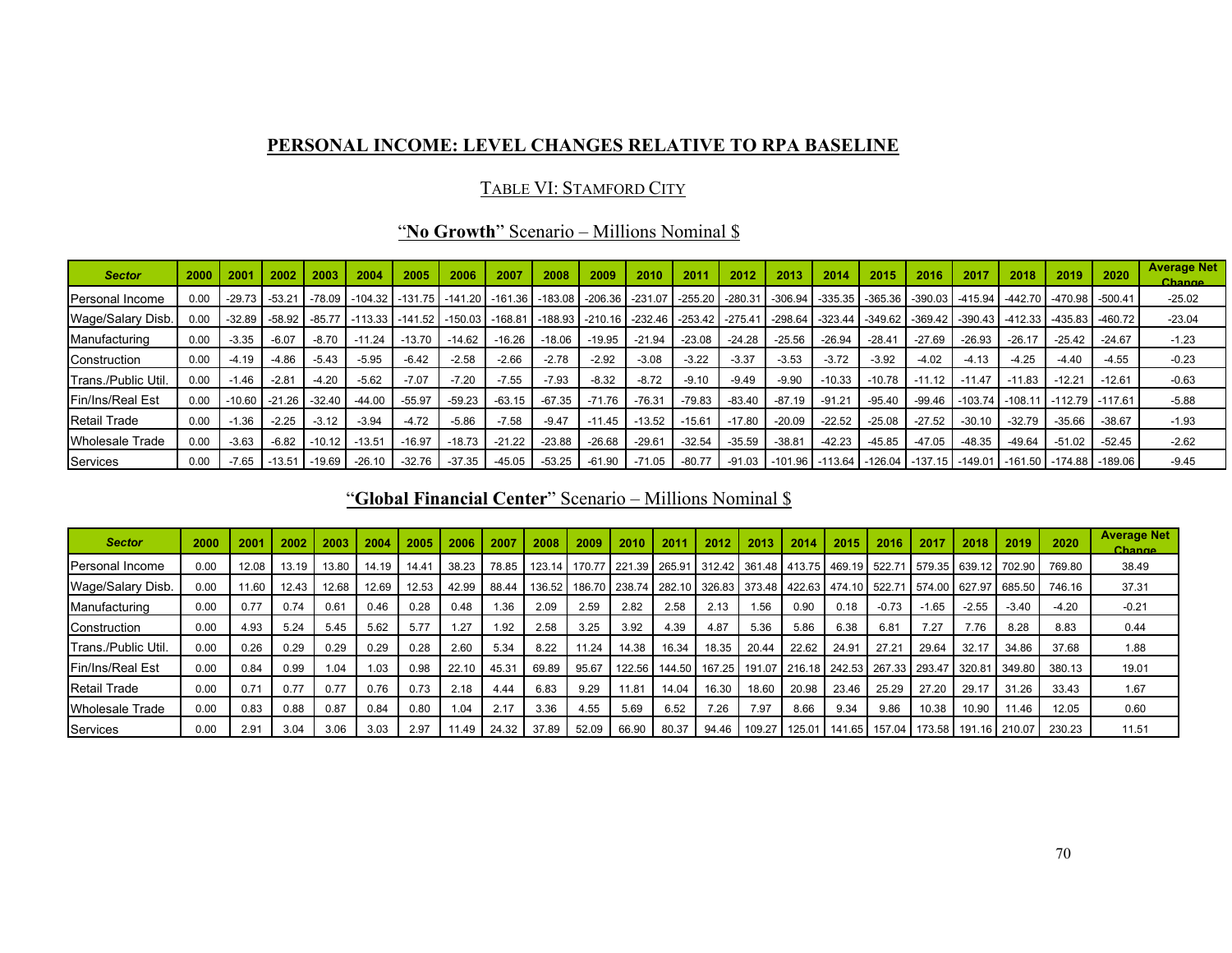#### *APPENDIX III*

#### **TABLE 1: GRP BY FINAL DEMAND (BILL \$92) – BY SECTOR**

#### **FAIRFIELD COUNTY**

|                           | No Growth |       |          | <b>Baseline</b> |        |          | Global |        |          |
|---------------------------|-----------|-------|----------|-----------------|--------|----------|--------|--------|----------|
| Variable                  | 2000      | 2020  | % Change | 2000            | 2020   | % Change | 2000   | 2020   | % Change |
| Total GRP                 | 32.943    | 50.29 | 52.7%    | 32.943          | 51.252 | 55.6%    | 32.943 | 53.052 | 61.0%    |
| <b>Total Consump</b>      | 21.97     | 32.34 | 47.2%    | 21.97           | 32.601 | 48.4%    | 21.97  | 33.017 | 50.3%    |
| Vehicles and Parts        | 1.023     | 1.255 | 22.7%    | 1.023           | 1.266  | 23.8%    | 1.023  | 1.285  | 25.6%    |
| Furn & Hsehld Eq          | 1.635     | 6.198 | 279.1%   | 1.635           | 6.254  | 282.5%   | 1.635  | 6.346  | 288.1%   |
| <b>Other Durables</b>     | 0.709     | 0.915 | 29.1%    | 0.709           | 0.923  | 30.2%    | 0.709  | 0.936  | 32.0%    |
| Food & Beverages          | 3.59      | 4.587 | 27.8%    | 3.59            | 4.626  | 28.9%    | 3.59   | 4.691  | 30.7%    |
| Clothing & Shoes          | 1.604     | 2.23  | 39.0%    | 1.604           | 2.249  | 40.2%    | 1.604  | 2.281  | 42.2%    |
| Gasoline & Oil            | 0.437     | 0.589 | 34.8%    | 0.437           | 0.593  | 35.7%    | 0.437  | 0.601  | 37.5%    |
| Fuel Oil & Coal           | 0.109     | 0.08  | $-26.6%$ | 0.109           | 0.08   | $-26.6%$ | 0.109  | 0.081  | $-25.7%$ |
| Oth Non-Durbls            | 1.214     | 1.4   | 15.3%    | 1.214           | 1.418  | 16.8%    | 1.214  | 1.445  | 19.0%    |
| Housing                   | 3.085     | 3.506 | 13.6%    | 3.085           | 3.548  | 15.0%    | 3.085  | 3.605  | 16.9%    |
| <b>Hsehld Operat</b>      | 1.409     | 2.152 | 52.7%    | 1.409           | 2.169  | 53.9%    | 1.409  | 2.197  | 55.9%    |
| Transportation            | 0.966     | 1.103 | 14.2%    | 0.966           | 1.112  | 15.1%    | 0.966  | 1.126  | 16.6%    |
| <b>Medical Care</b>       | 2.87      | 3.933 | 37.0%    | 2.87            | 3.941  | 37.3%    | 2.87   | 3.951  | 37.7%    |
| <b>Other Services</b>     | 3.317     | 4.392 | 32.4%    | 3.317           | 4.421  | 33.3%    | 3.317  | 4.472  | 34.8%    |
| <b>Total Fixed Invest</b> | 4.543     | 6.326 | 39.2%    | 4.543           | 6.376  | 40.3%    | 4.543  | 6.487  | 42.8%    |
| Residential               | 0.926     | 1.008 | 8.9%     | 0.926           | 1.027  | 10.9%    | 0.926  | 1.065  | 15.0%    |
| Non-Residential           | 0.634     | 0.65  | 2.5%     | 0.634           | 0.654  | 3.2%     | 0.634  | 0.663  | 4.6%     |
| Produc Dur Equip          | 2.983     | 4.668 | 56.5%    | 2.983           | 4.696  | 57.4%    | 2.983  | 4.759  | 59.5%    |
| CBI net IVA+MISC          | 0.158     | 0.098 | $-38.0%$ | 0.158           | 0.099  | $-37.3%$ | 0.158  | 0.098  | $-38.0%$ |
| <b>Total Government</b>   | 2.554     | 3.239 | 26.8%    | 2.554           | 3.275  | 28.2%    | 2.554  | 3.323  | 30.1%    |
| <b>Federal Mil</b>        | 0.296     | 0.343 | 15.9%    | 0.296           | 0.343  | 15.9%    | 0.296  | 0.343  | 15.9%    |
| <b>Federal Civilian</b>   | 0.248     | 0.228 | $-8.1%$  | 0.248           | 0.228  | $-8.1%$  | 0.248  | 0.228  | $-8.1%$  |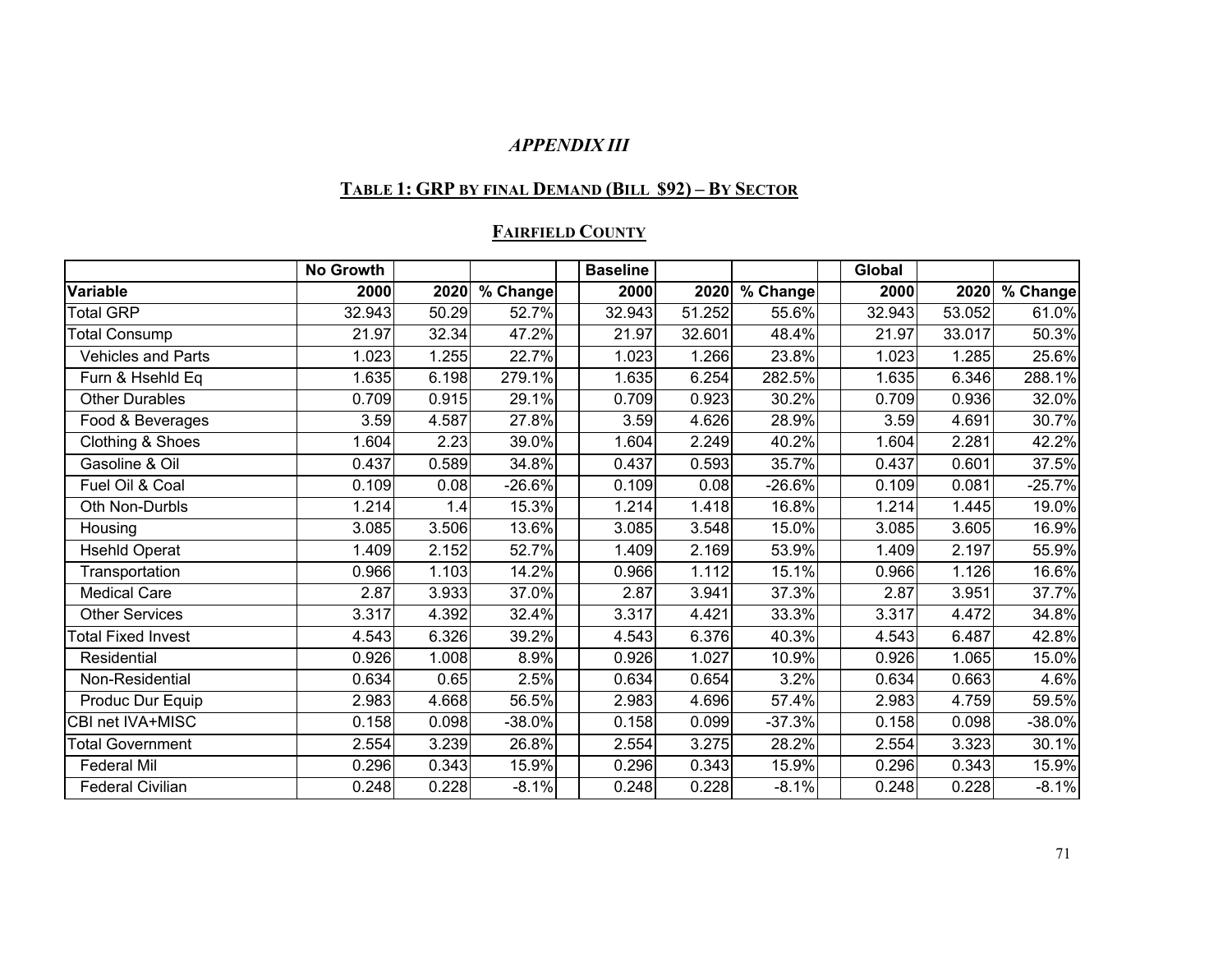| State & Local             | 2.01   | 2.668  | 32.7% | 2.01         | 2.704  | 34.5% | 2.01   | 2.752  | 36.9% |
|---------------------------|--------|--------|-------|--------------|--------|-------|--------|--------|-------|
| Total Exports + Exogenous | 29.916 | 48.884 | 63.4% | 29.916       | 49.931 | 66.9% | 29.916 | 51.807 | 73.2% |
| Exogenous                 |        | 1.819  |       |              | 3.027  |       |        | 5.066  |       |
| <b>Endogenous Exports</b> | 29.916 | 47.064 | 57.3% | 29.916       | 46.904 | 56.8% | 29.916 | 46.741 | 56.2% |
| Total Imports             | 26.197 | 40.597 | 55.0% | 26.197       | 41.029 | 56.6% | 26.197 | 41.681 | 59.1% |
| Tot GRP by Val-Add        | 32.943 | 50.29  | 52.7% | 32.943       | 51.252 | 55.6% | 32.943 | 53.052 | 61.0% |
| Tot Priv Non-Farm Val-Add | 30.964 | 47.919 | 54.8% | 30.964       | 48.857 | 57.8% | 30.964 | 50.592 | 63.4% |
| <b>Tot Govt Compens</b>   | 1.963  | 2.349  | 19.7% | <b>1.963</b> | 2.373  | 20.9% | 1.963  | 2.438  | 24.2% |
| Tot Farm Val-Add          | 0.016  | 0.022  | 37.5% | 0.016        | 0.022  | 37.5% | 0.016  | 0.022  | 37.5% |

#### **TABLE 2: WAGE RATE (THOUSANDS NOMINAL \$) – BY SECTOR**

#### **FAIRFIELD COUNTY**

|                        | <b>No Growth</b> |        |          | <b>Baseline</b> |        |          | Global |        |          |
|------------------------|------------------|--------|----------|-----------------|--------|----------|--------|--------|----------|
| <b>Variable</b>        | 2000             | 2020   | % Change | 2000            | 2020   | % Change | 2000   | 2020   | % Change |
| Durables Manuf         | 73.371           | 83.661 | 14.0%    | 73.371          | 83.690 | 14.1%    | 73.371 | 83.786 | 14.2%    |
| Non-Durbls Manuf       | 68.6             | 76.454 | 11.4%    | 68.6            | 76.272 | 11.2%    | 68.6   | 76.088 | 10.9%    |
| Mining                 | 32.586           | 35.250 | 8.2%     | 32.586          | 35.265 | 8.2%     | 32.586 | 35.314 | 8.4%     |
| Construction           | 22.333           | 24.665 | 10.4%    | 22.333          | 24.677 | 10.5%    | 22.333 | 24.739 | 10.8%    |
| Trans./Public Util.    | 45.969           | 50.357 | 9.5%     | 45.969          | 50.350 | 9.5%     | 45.969 | 50.422 | 9.7%     |
| Fin/Ins/Real Est       | 80.661           | 90.540 | 12.2%    | 80.661          | 90.459 | 12.1%    | 80.661 | 90.589 | 12.3%    |
| <b>Retail Trade</b>    | 20.441           | 22.055 | 7.9%     | 20.441          | 22.034 | 7.8%     | 20.441 | 22.024 | 7.7%     |
| <b>Wholesale Trade</b> | 79.464           | 88.518 | 11.4%    | 79.464          | 88.430 | 11.3%    | 79.464 | 88.417 | 11.3%    |
| Services               | 35.46            | 43.999 | 24.1%    | 35.46           | 44.050 | 24.2%    | 35.46  | 44.163 | 24.5%    |
| Agri/For/Fish Serv     | 13.98            | 15.660 | 12.0%    | 13.98           | 15.643 | 11.9%    | 13.98  | 15.638 | 11.9%    |